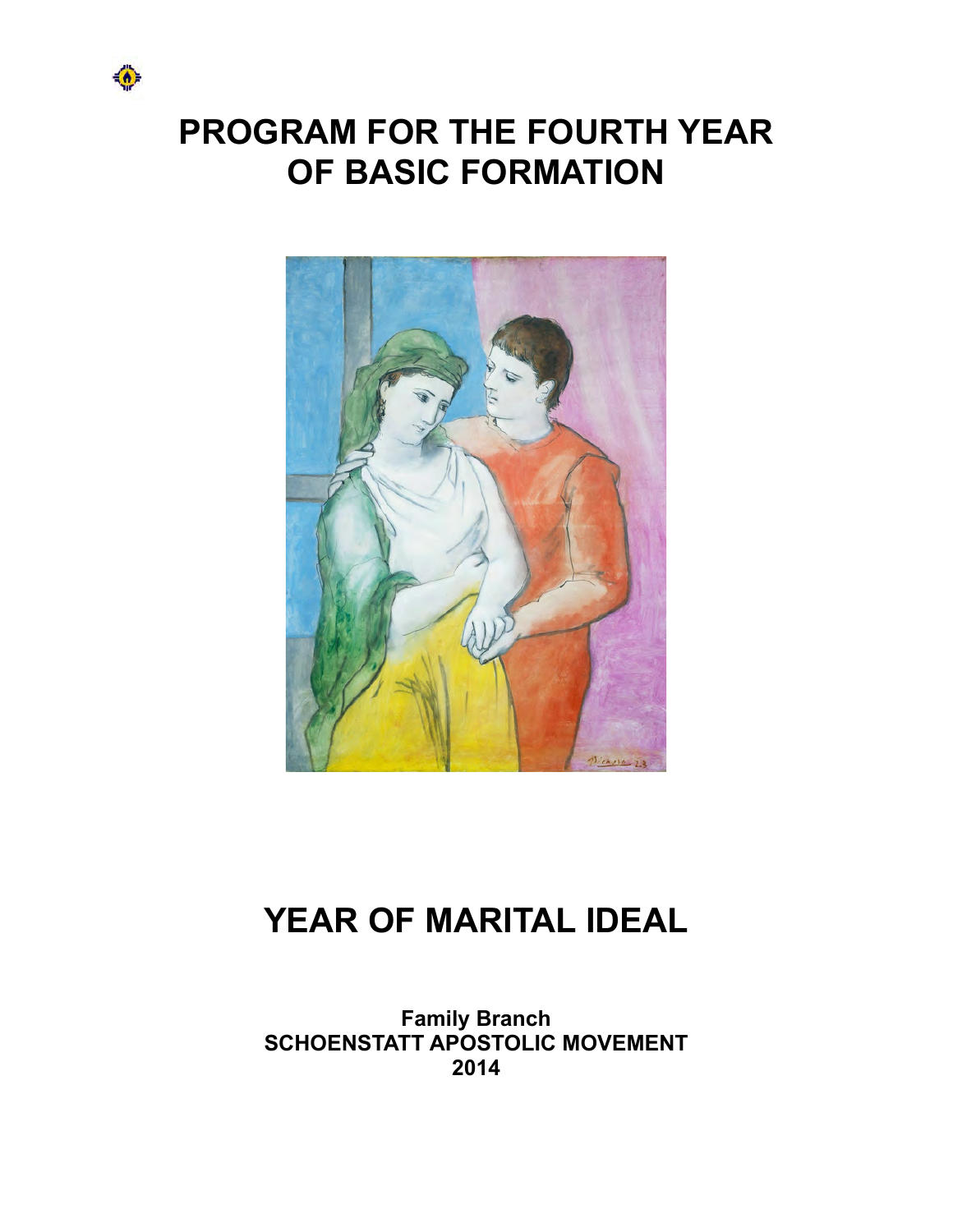

## **INDEX**

| Unit 1    | Who are we? What are we made for?                      | 4  |
|-----------|--------------------------------------------------------|----|
| Meeting 1 | Our Imprint                                            | 4  |
| Meeting 2 | God's imprint in our history                           | 9  |
| Meeting 3 | How do we communicate with God?                        | 17 |
| Meeting 4 | God also makes an imprint in our lives<br>through pain | 22 |
| Meeting 5 | Our Originality                                        | 37 |
| Meeting 6 | Discovering "our name"                                 | 47 |
| Unit 2    | <b>Submerging Ourselves</b><br>into our Marital Ideal  |    |
| Meeting 1 | How do we submerge ourselves into God?                 | 54 |
| Meeting 2 | Discovering the Love of God the Father                 | 66 |
| Meeting 3 | Deepening our pillars                                  | 76 |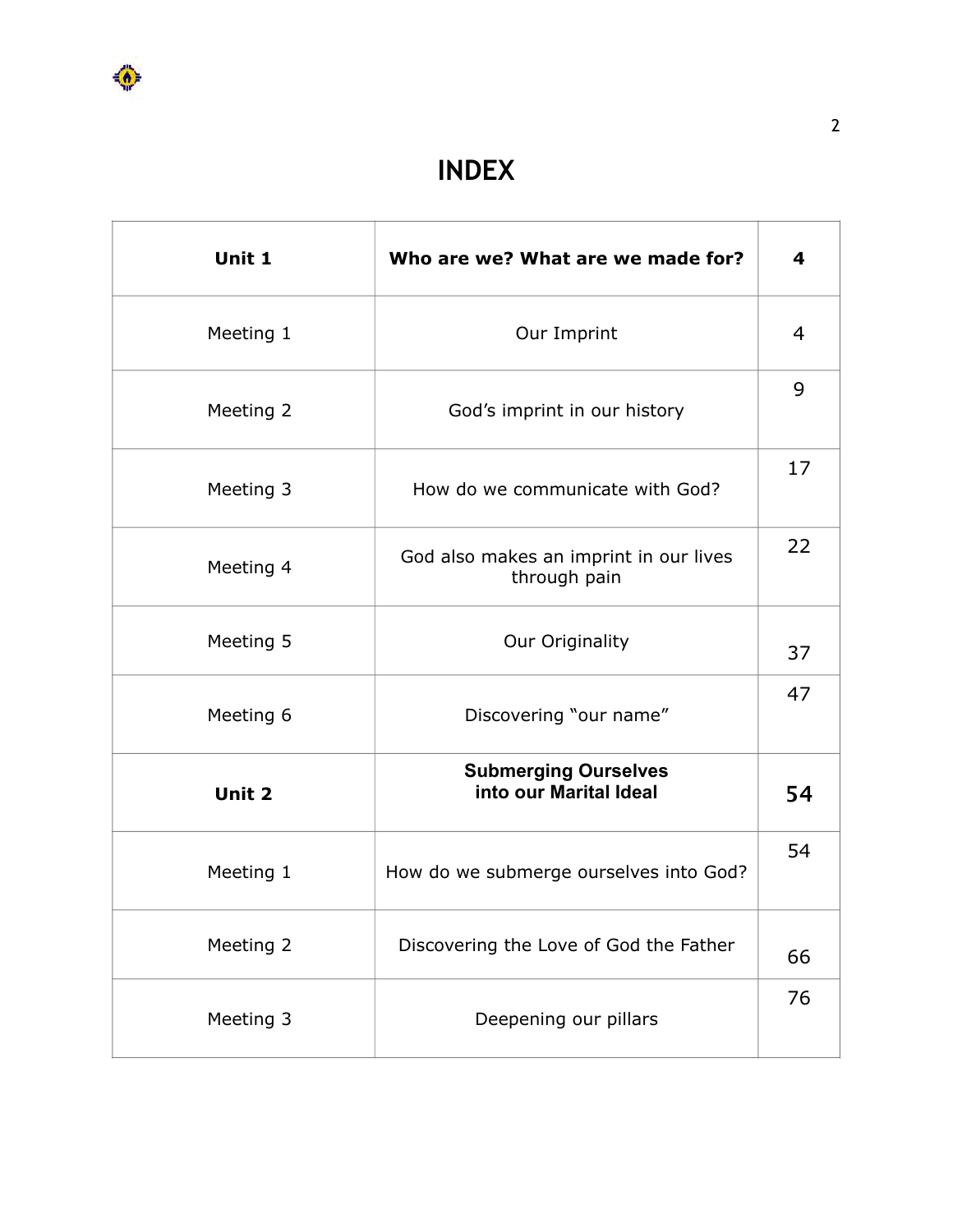

| Unit 3    | <b>Bringing our Marital Ideal to Life</b>        | 80 |
|-----------|--------------------------------------------------|----|
| Meeting 1 | Our Pedagogy and the Marital Ideal               | 80 |
| Meeting 2 | Aids for achieving our Marital Ideal             | 85 |
| Meeting 3 | Consecrating ourselves according to our<br>Ideal | 93 |
|           | LET'S GO TO WORK!                                | 95 |

 $\overline{1}$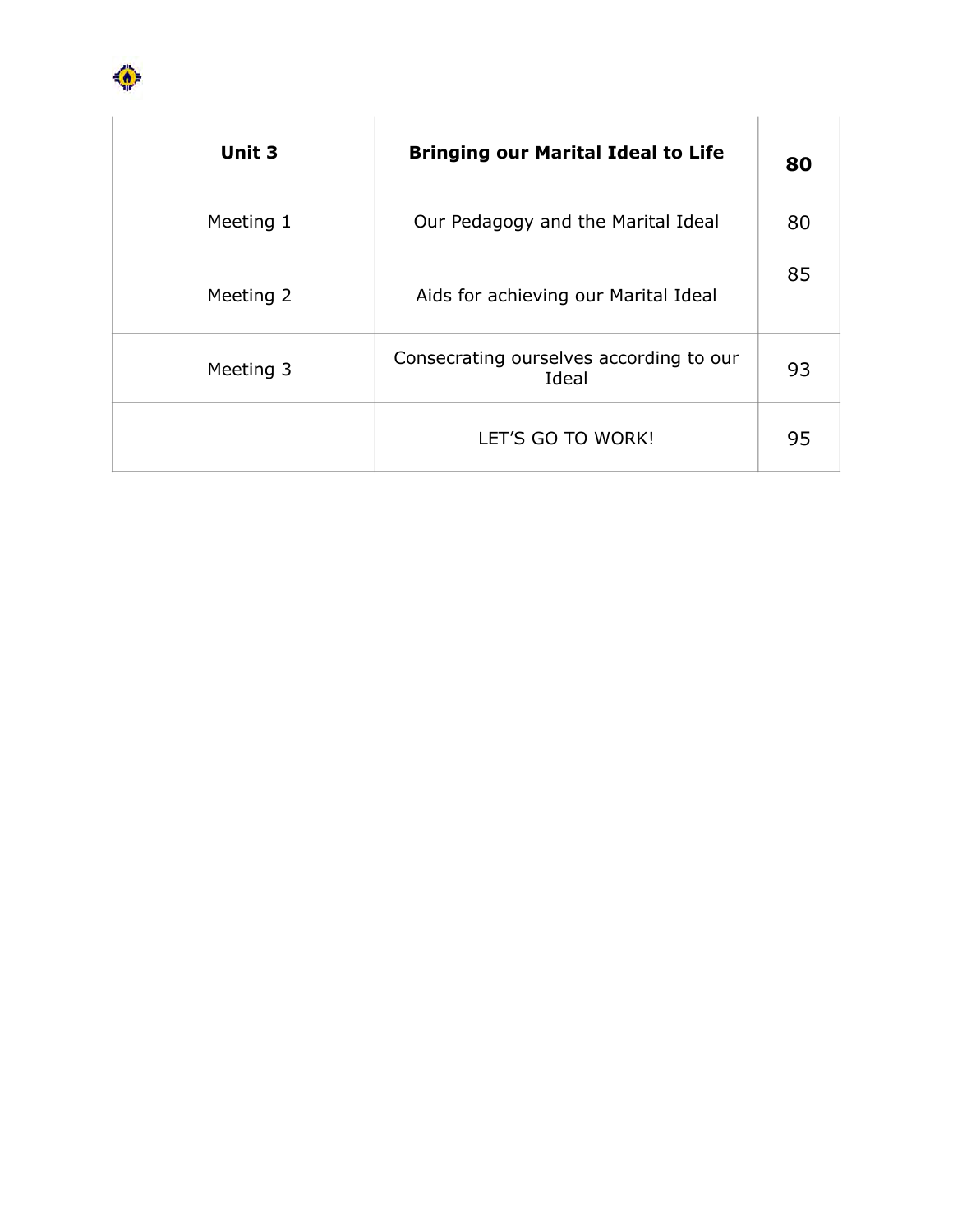

**Unit 1:** Who Are We? What Are We Made For? Meeting 1: Our Imprint





## **MEETING 1 – OUR IMPRINT**

**Objective: Discover and understand that God, in His infinite love, has inscribed His Imprint on us, as a marriage.**

As discussed in our first meeting ("First Encounter"), this year will be dedicated to discovering the MATRIMONIAL IDEAL AND MISSION, that unique and original contribution, the gift and task given to us, that each marriage is called by God to carry out in their family, in the Church, and in the world.

At the moment in which we choose the Sacrament of Marriage, God takes us seriously, and graces us with a Mission, an ideal, that we discover throughout our married life, and which we enrich and bring to life more and more each day. This year, we wish to immerse ourselves even more into this gift. We will therefore immerse ourselves into the God of life, of my life, of our married life, of our history, and into the faith that He, in His provident love, has written as a blueprint of love and kindness between ourselves and between our own. He has elected us to be His collaborators, and, in Mary, has called us to be His instruments, with whom He will continue to carry out his project of redeeming love with all mankind.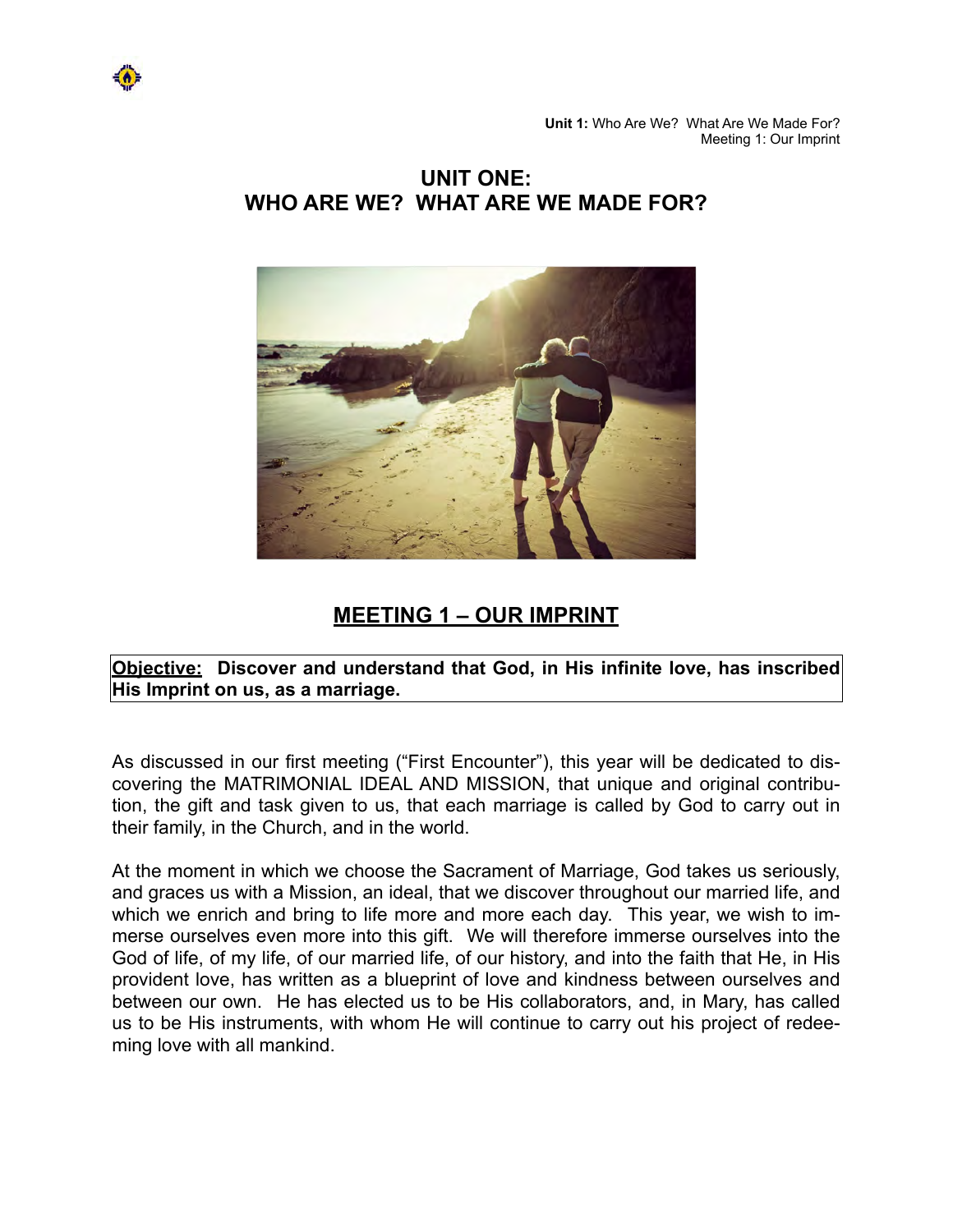

God created us with a very special mission, a task that nobody can carry out for us. In this journey we shall discover the answers to many questions in our lives, its sense, situations we have lived through, the lacks or gifts that we have had – all related to our aptitudes and desires, our way of being, etc. All of this has been anticipated by God's infinite love, and is part of our "sacred story," and is thus fundamental to the development of our Marital Ideal.

God and the Mater need us to carry out their great work, from our Sanctuaries. Our Father needs us, so that Schoenstatt can be an Ark of salvation in the midst of our stormy times for innumerable people and families. With the confidence we derive from having a clear Mission, we can be collaborators in forging this culture of Covenant that impregnates everything. We shall thus be, with our Mother Church, that Ark of Covenant that saves and redeems, the soul of a new world.

Our founder, Father Kentenich, invites us to discover the imprint of God in ourselves – those unique characteristics of ours that God chose to give us as a marriage, in order to give to the world. God needs us to manifest Himself to the world.

To discover the gifts that we have been given, to find our Ideal, our "Name," is also a way to feel God's great love for us.

An "Ideal" fills us, and moves us on the inside, and changes our way of confronting life.

Father Kentenich wrote this prayer in the concentration camp at Dachau. It is one of the "morning prayers" from the book "HEAVENWARDS" (page 14).

*"Our ideal shall shine before us and form our entire lives. For this you have created us in love for this we strive with all our strength."* 

Think of how many mornings he prayed this prayer, how many times he must have recalled his Ideal and thus was able to face the enormous difficulties and pains of day to day living in Dachau. Think of how much sacrifice, how much suffering, how much generosity, care, counsel and comfort etc. he offered others.

We can discern how, having an Ideal (in our case, a "Marital Ideal") in the forefront of our existence, can guide our days, orient us and move us, and finally help us to find **our own** path to sanctity.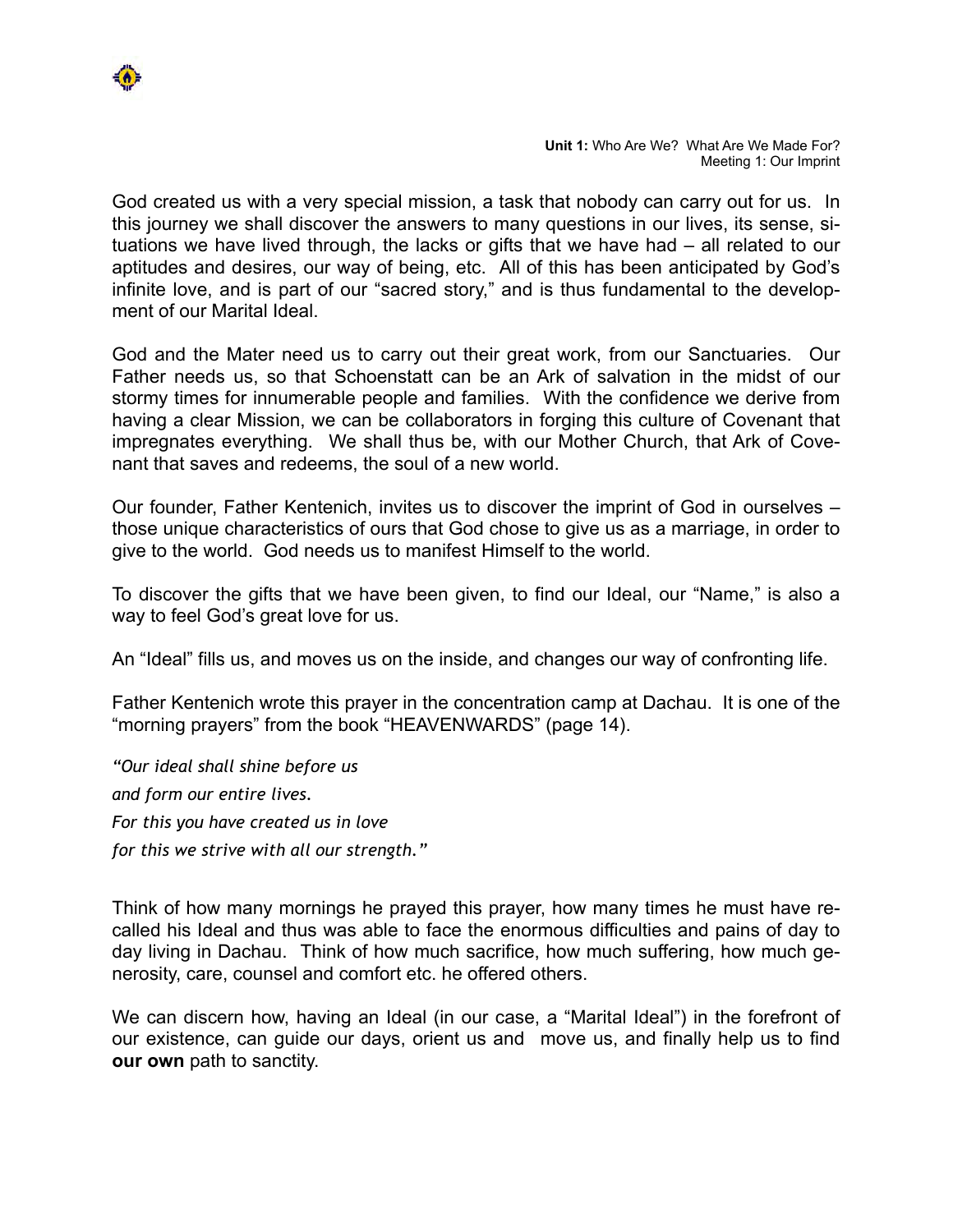

**We advise that this year all should have a notebook or journal in which to record what was worked on during the year, given that this is a year of much "workshop" type activity. People should record any and all information, memories, discoveries, thoughts, dialogue, etc., which will be important in the formulation of their Marital Ideal.**

## **GROUP DISCUSSION**

How can we confirm that we each have an original and unique imprint?

To begin to discover this imprint that makes us who we are, we propose a simple activity:

- 1. Individual sheets of paper are prepared with the name of each couple in the group.
- 2. These sheets are distributed to the rest of the group's couples.
- 3. Each couple records the positive characteristics they see in the couple mentioned on their paper.

The purpose of this activity is to bring to mind and heart what we like about them, what attracts us to them, what they bring to us, what their natural gifts are.

After completing the lists, they are given to the named couple, and can be read aloud to the group, followed by comments.

It is important that the list be copied into, or attached in their journals.

**If desired, the following attachment "Foundation of the Marital Ideal" may be read.**

## **COMMITMENT**

**We recommend reading the attachment and doing the Marital Work.**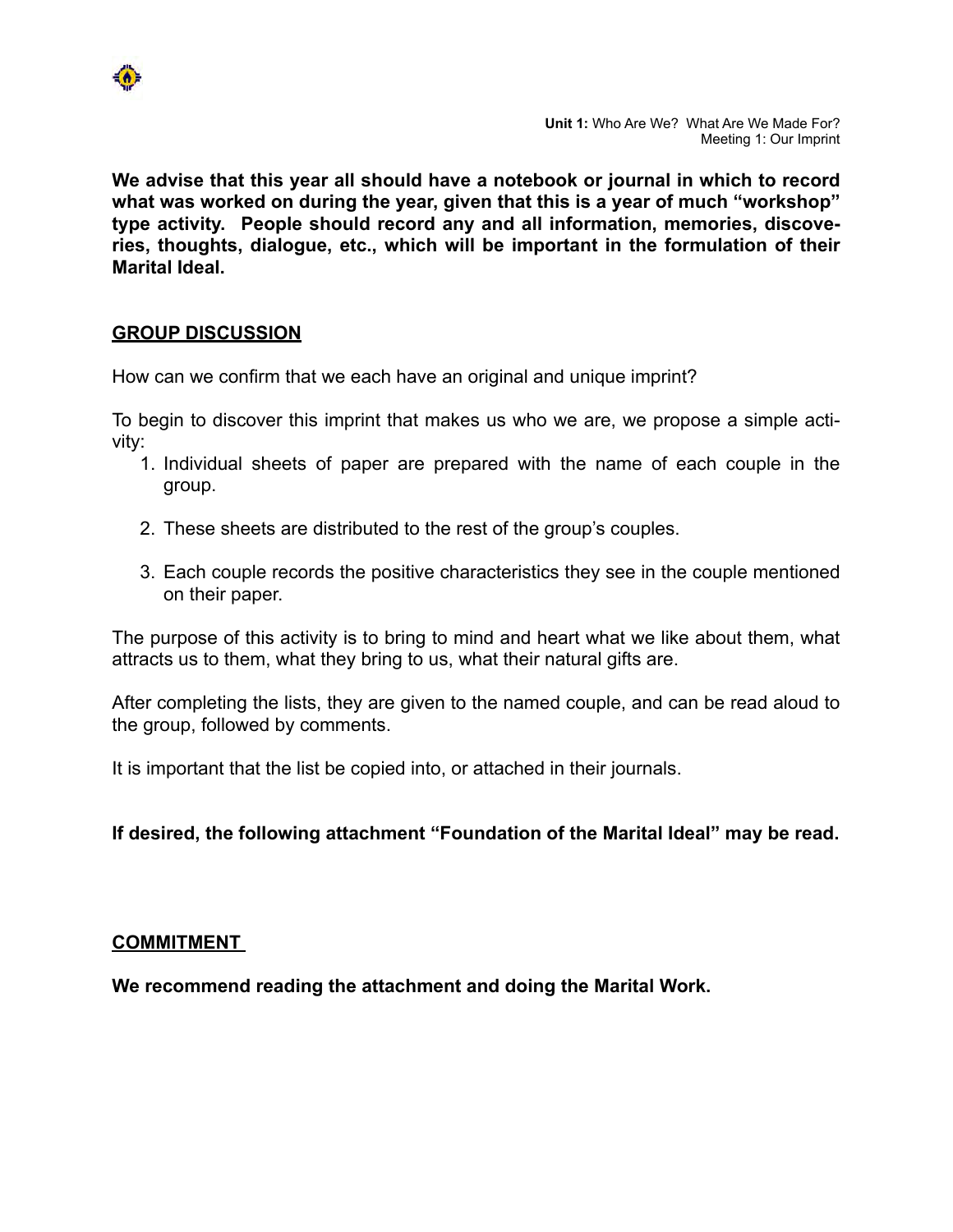

**Unit 1:** Who Are We? What Are We Made For? Meeting 1: Our Imprint

## **ATTACHMENT 1**

## **FOUNDATION OF THE MARITAL IDEAL**

We shall describe, in the first place, the content of the Marital Ideal from a threefold perspective: philosophical, Christological, and psychological. It is always about the same reality, but seen from different points of view.

Father Kentenich was preaching about this topic in the 1930s, and we can see that today it remains relevant and can be perfectly applied to our current lives.

## **The Marital Ideal from the Philosophical Perspective**

From the philosophical perspective, we understand the Marital Ideal to be God's own concrete idea of a matrimony, by creating them one for the other in His plan of love. When God conceived each partner, He conceived them in His mind, through all eternity, for each other. This was the reality that both partners intuitively understood when we met each other, and that later, progressively, unraveled and ratified during our courtship. When we decided to marry, we consciously and solemnly assumed God's plan that united us throughout our lives. God's conceiving thought of one of us already included the call to fulfillment in union and complementation with that other person that He conceived of as our lifetime companion. Our beings are mutually complementary. This also implies that the sanctity of one closely depends on that of the other, and resoundingly affects the other. We are both called to establish one same community of life, love and mission. To accomplish this, God graces each of us with personal qualities that complement those of the other. We must also carry our charges and crosses together. God conceived of us, in a matter of speaking, as an ellipse, in which both poles come together in one figure. He had an idea, a "dream," about us. As a couple, we are called to discover and carry out this original plan of love that God planned for us, and to carry it out, creating it throughout our lives.

## **The Marital Ideal from the psychological perspective**

From the psychological perspective, the Marital Ideal is the fundamental impulse, desired by God, which deeply imbues couples with life. It is the impulse or longing, faithfully developed with the help of God's grace, which drives the couple to marital sanctity. The Marital Ideal, in this sense, is not merely an "objective" thing, imposed on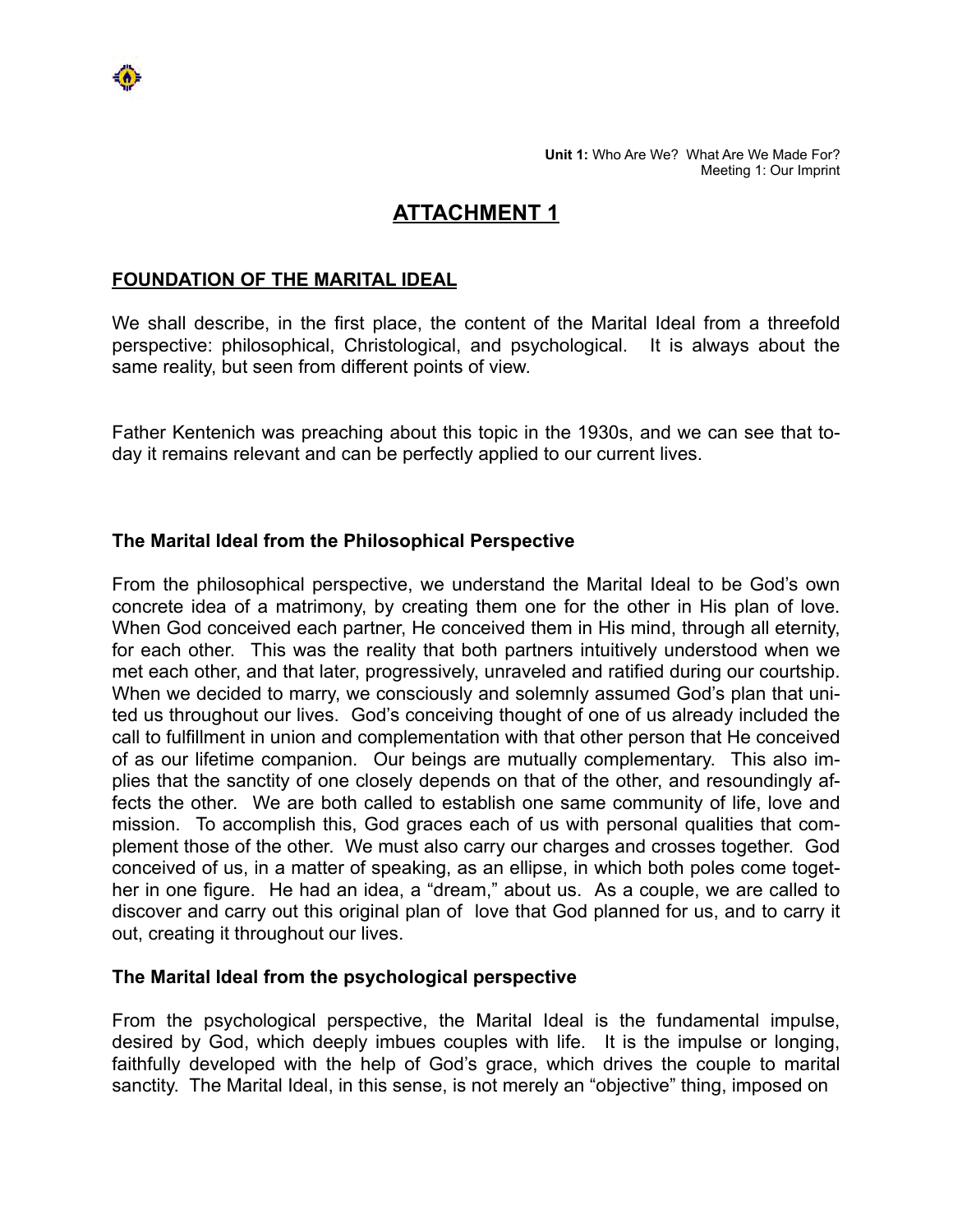

us from without, but something which lives in our deepest core. It does, however, need to be assumed and cultivated purposefully.

In short, God conceived us as spouses in a singular plan of love; God created us with a vocation, and gave to us a common task in His plan. God called us to incarnate, in a unique way, the ineffable bi-unity of Christ and His Church; for this, He placed in our souls the abilities, seeds of life and inner longings that enable us, from within, to develop and to accomplish what He expects of us.

## **COUPLE EXERCISE**

Approach family members (parents, children, and siblings), friends, colleagues, etc… and ask them to write 3 or 4 positive characteristics that they see in your marriage. It should not be complicated: they should simply note what they feel jumps out about you. What special memories do they have of you as a couple, or what special moments shaped their attachment to you.

Remember to keep their responses in your notebook. We rarely have opportunities to receive the loving opinion of those closest to us. It is a gift to know what they admire in us.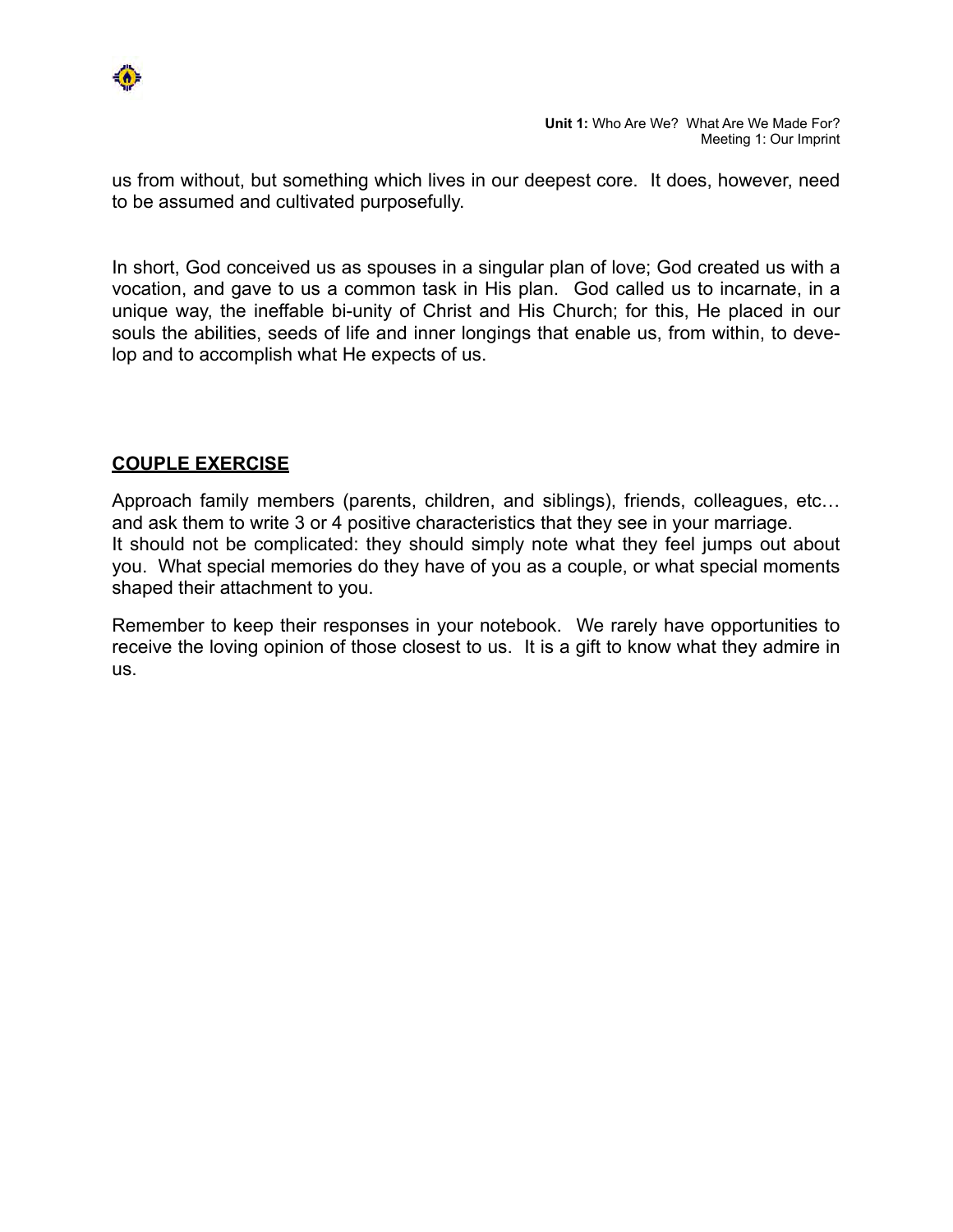

## **MEETING 2: GOD'S IMPRINT IN OUR HISTORY**

## **Objective: Discover God's Imprint in our Personal History**

One of the benefits we receive from our Movement, which enables us to undertake and progress along the path to sanctity, is the **Doctrine and Experience of the Ideal.** This truth, valid for the individual, applies equally to the matrimonial and family reality. We must remake our marital identity also, and the **Marital Ideal is precisely that unifying factor by which we organize and lend coherence to our lives.** The Marital Ideal, besides lending coherence to our life, lifts up our life: it reminds us that, as a marriage, "we were born for greater things," to become Christ-like, to become saints.

**In these days, the call to sanctity is directed in the first place to the lay people, to the family.** Without this commitment to sanctity and this influence in temporal reality, a Christian culture in the third millennium is unthinkable. **It is we and our children who are called to claim the new millennium for Christ**. We therefore seriously undertake the task to **forge a holy matrimony.** The Sacrament of Matrimony contains in itself the vocation to sanctity, and it confers on us the graces needed to achieve it. Schoenstatt seeks to help us in this task. The Shrine of our Thrice Admirable Mother and Queen must become, as our Founding Document states, the **"cradle of our sanctity."** It is where Mary wishes to give us, as a marriage, the graces of abiding in God, of interior transformation, and of apostolic fertility. It is up to us to cooperate with the proffered graces, as God does not wish to carry out His works on His own: "Nothing without you, nothing without us," is our motto.

As we ponder the Marital Ideal from this perspective, it acquires its strength. What did God think of us as he called us to unite our lives forever, and to be fruitful through our children? How does He wish us to incarnate the sign of sacramental love that He imprinted on our hearts when we sealed our matrimonial alliance before the altar? What seed of life and sanctity must we faithfully cultivate as a marriage?

These are the questions that we must answer as we attempt to define our Marital Ideal.

If we were to live in a Christian environment, where Christian values could be assimilated "by osmosis," we would perhaps not need to make a special effort to consciously assimilate the Marital Ideal. It would somehow be given to us is some spontaneous or functional way. However, as mentioned previously, in these days we are not living in that reality. We must **freely and deliberately accept and assume the ideal of creating** 

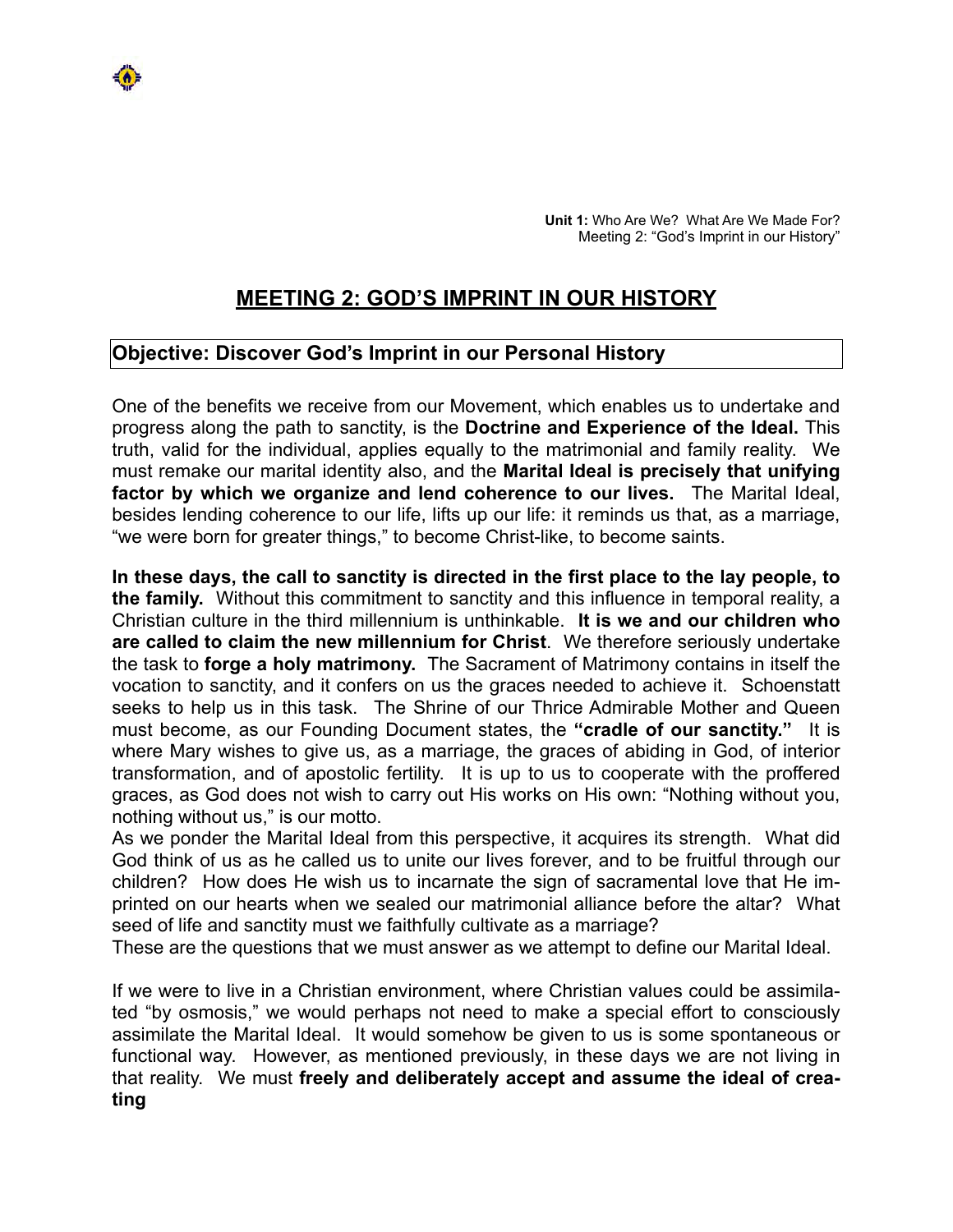

**Unit 1:** Who Are We? What Are We Made For? Meeting 2: "God's Imprint in our History"

**profoundly Christian marriages and families,** and to constantly achieve this while **"swimming upstream."** If, as a couple and as a family, we do not undertake the task of self-formation, we will soon find ourselves being swept up by the current and we will simply be caught up in the materialistic environment in which we are immersed. Therefore, it is important for us to dedicate ourselves to seek the Matrimonial Ideal.

It seems wise to undertake this quest before seeking the Personal Ideal. As we discover the Matrimonial Ideal, we shall each indirectly discover, in the context of the common ideal, our own Personal Ideal. In fact, **we come to know ourselves better through the mirror of the other than through individual introspection.** Think, for example, of how our individual selves awoke when we encountered our other and felt loved by her or him.

**Discovering the Marital Ideal is a gift from God,** since it is the work of His grace in us. Therefore, **every search** in this sense must be **preceded by prayer.** Before anything, we implore the Holy Spirit to illuminate us, and to help us to see our lives and mission in the light of faith: that His grace allow us to uncover the seeds of life and the urges that God has placed in our souls. We pray for God's grace, yet at the same time **we formally commit to work on our Matrimonial Ideal,** which means to **dedicate our time to our search:** the time needed for player, for reflection, and for matrimonial communication. Otherwise, we would have only good wishes, but would practically accomplish very little.

## **GROUP DISCUSSION**

Allow 20 minutes so that each couple in the group can speak of how and when they met, and what attracted one to the other. Comments should be brief to allow time for each couple to speak.

## **EXERCISE 1**

As the first step in our search for the Matrimonial Ideal, we should **recall "our dreams."**  Recall how we met, and what longings resided in our hearts during those times.

## **EXERCISE 2**

We have heard the opinions of others about the characteristics that they see in us. Are these characteristics found in our history? How have they manifested themselves? How and when have we noticed them most clearly?

Comments and thoughts may be shared with the group.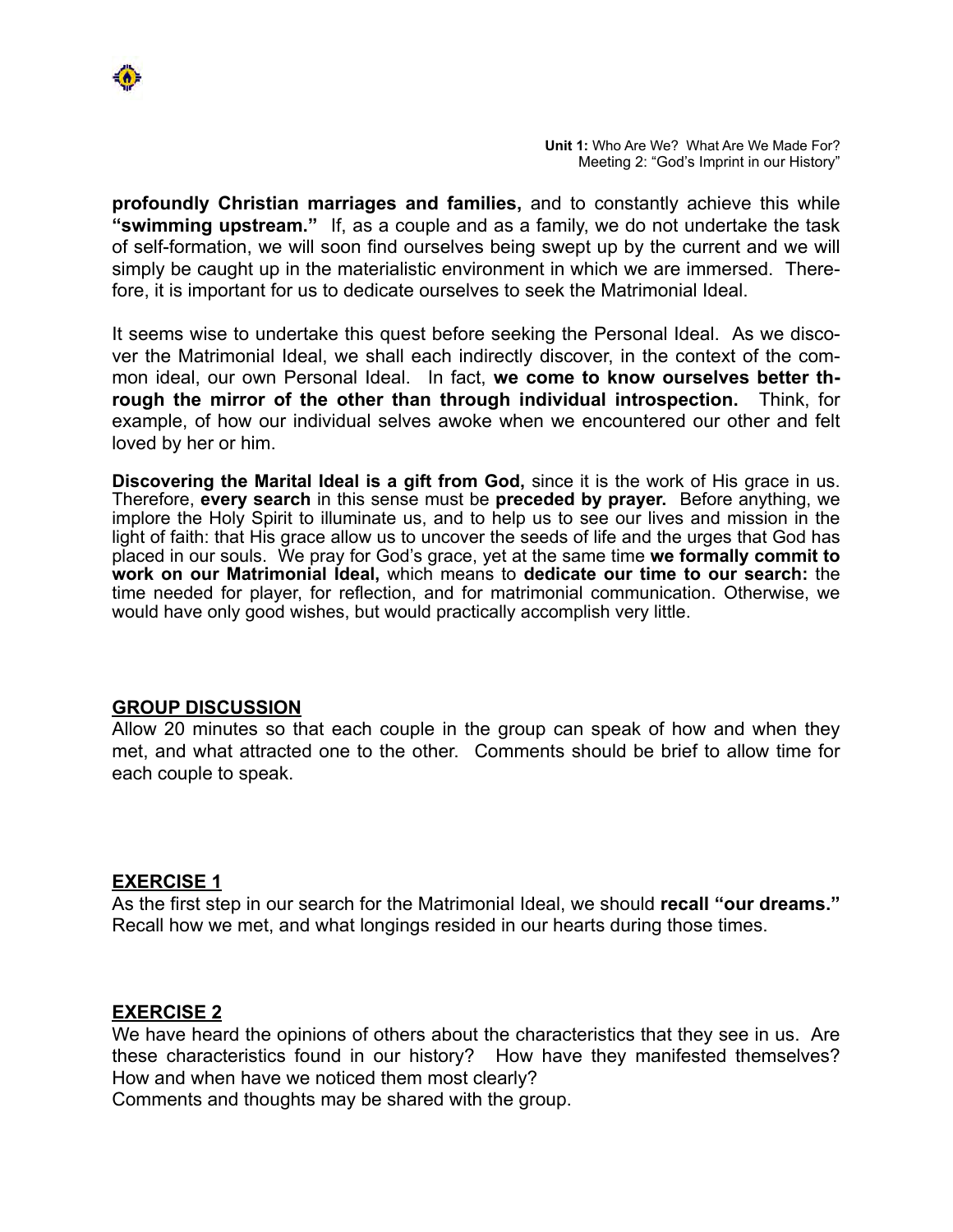

#### **RECOMMENDED COMMITMENT**

- **1. Set a time and date for the couple to have a peaceful meeting, preferably in the Shrine.**
	- Find the prayers we have spoken as a couple; for example, our prayer from the Day of the Matrimony, our Prayer of Covenant, a prayer for renewal of marital vows, etc.
	- Contemplate the dreams and longings reflected in the prayers
	- Re-read and reflect on the work done on our Initiation Day.

#### **CONCLUSION**

What is most significant in these dreams, prayers and plans, and what do we find repeatedly in them?

............................................................................................................................................

............................................................................................................................................ ............................................................................................................................................ ............................................................................................................................................

**To delve deeper into our story, the following attachment, consisting of two marital tasks, is recommended. They correspond to the marital task carried out during the first meeting of the year.**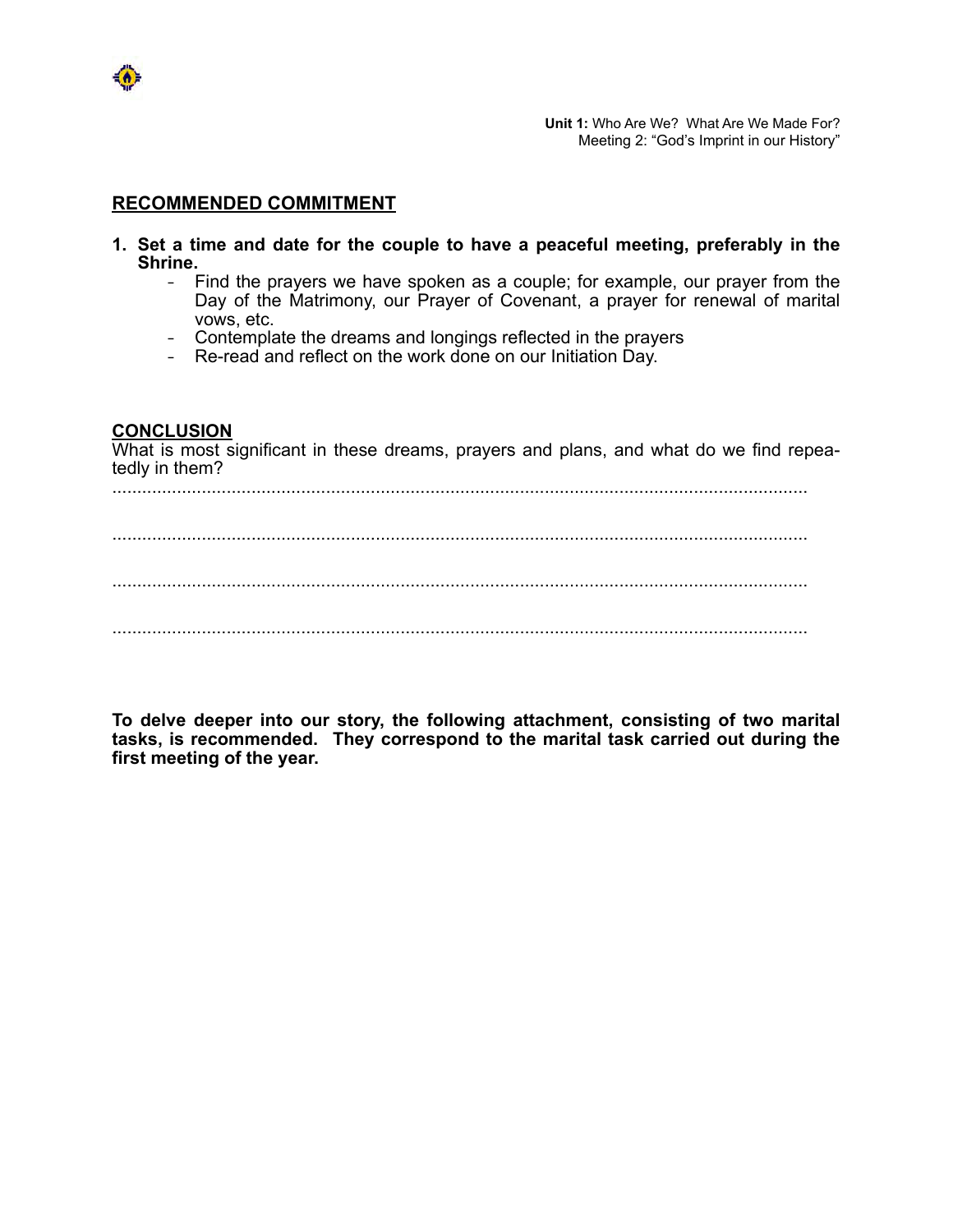

**Unit 1:** Who Are We? What Are We Made For? Meeting 2: "God's Imprint in our History" Attachment Meeting 2

**The following work is important. Remind couples that all of their marital work should be saved, as it will be used to formulate their Matrimonial Ideal**

## **ATTACHMENT: Meeting 2**

## **GROUP RETREAT**

## **COUPLE EXERCISE (MORNING)**

Our purpose is to immerse ourselves into our history through eyes of faith, with a respectful and grateful attitude, since our marriage is a sign of God's merciful love and of His fondness for us. Our common story is born from what each spouse brings: their personal story, their way of being, their longings and worries, etc. As these are God's thoughts and wishes incarnate in us, we wish to make His will into the norm and work of our actions.

## **EXERCISE GUIDELINE**

Reflect upon and answer individually; afterwards, exchange thoughts with the spouse and arrive at a synthesis.

## **a) What have I brought to our matrimonial life: gifts and needs of my personal history?**

............................................................................................................................................ ............................................................................................................................................ ............................................................................................................................................ ............................................................................................................................................ ............................................................................................................................................ ............................................................................................................................................

## **b)** *Dating and engagement*

1. The most important events that formed us in this stage of life:

............................................................................................................................................ ............................................................................................................................................ ............................................................................................................................................ ............................................................................................................................................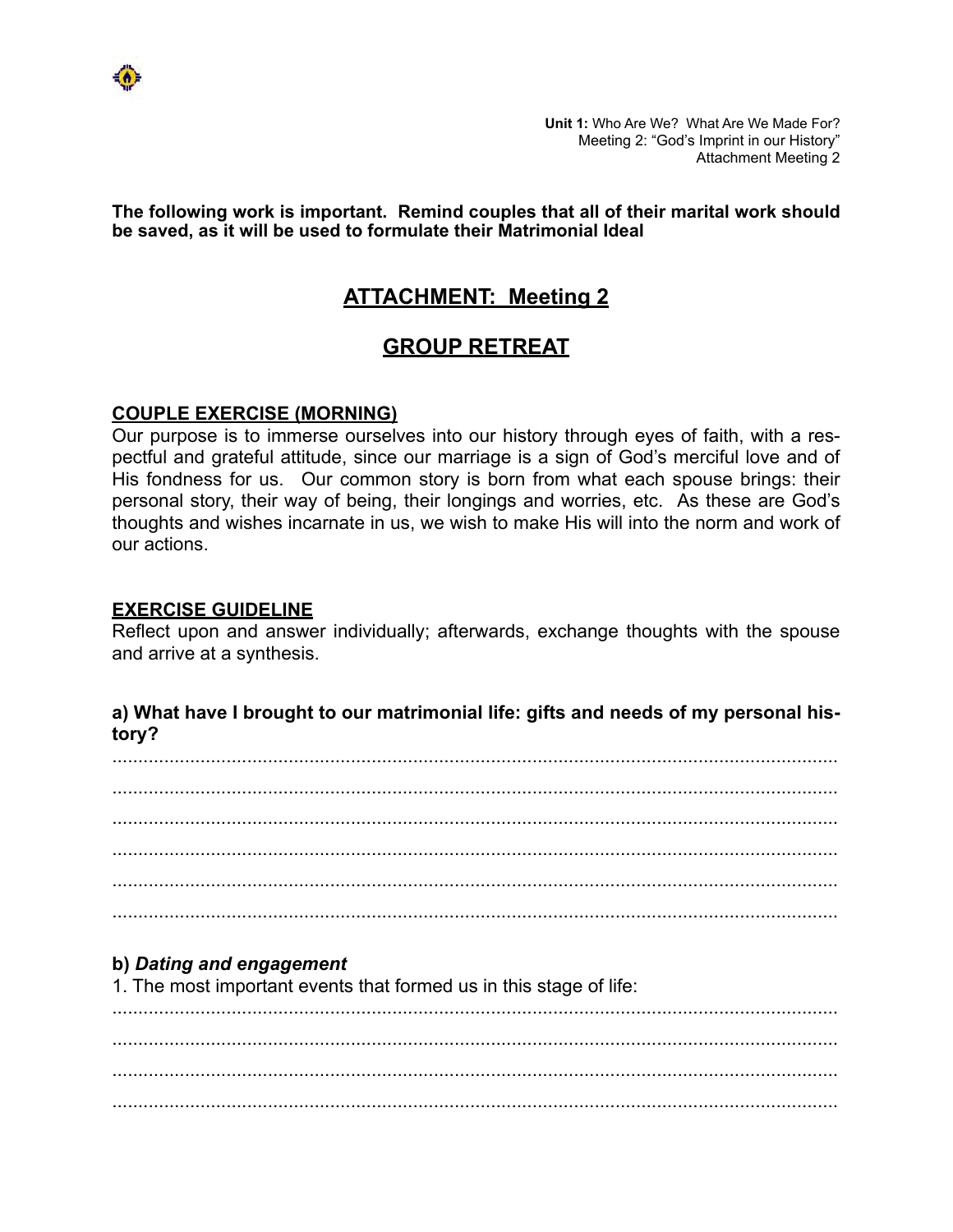

Unit 1: Who Are We? What Are We Made For? Meeting 2: "God's Imprint in our History" **Attachment Meeting 2** 

2. What gifts did we have, and what difficulties did we face? 3. What are we grateful for from this period? (To God, to our other, or in general?) 4. What was God telling us during this time of our lives? 

## **Synthesis:**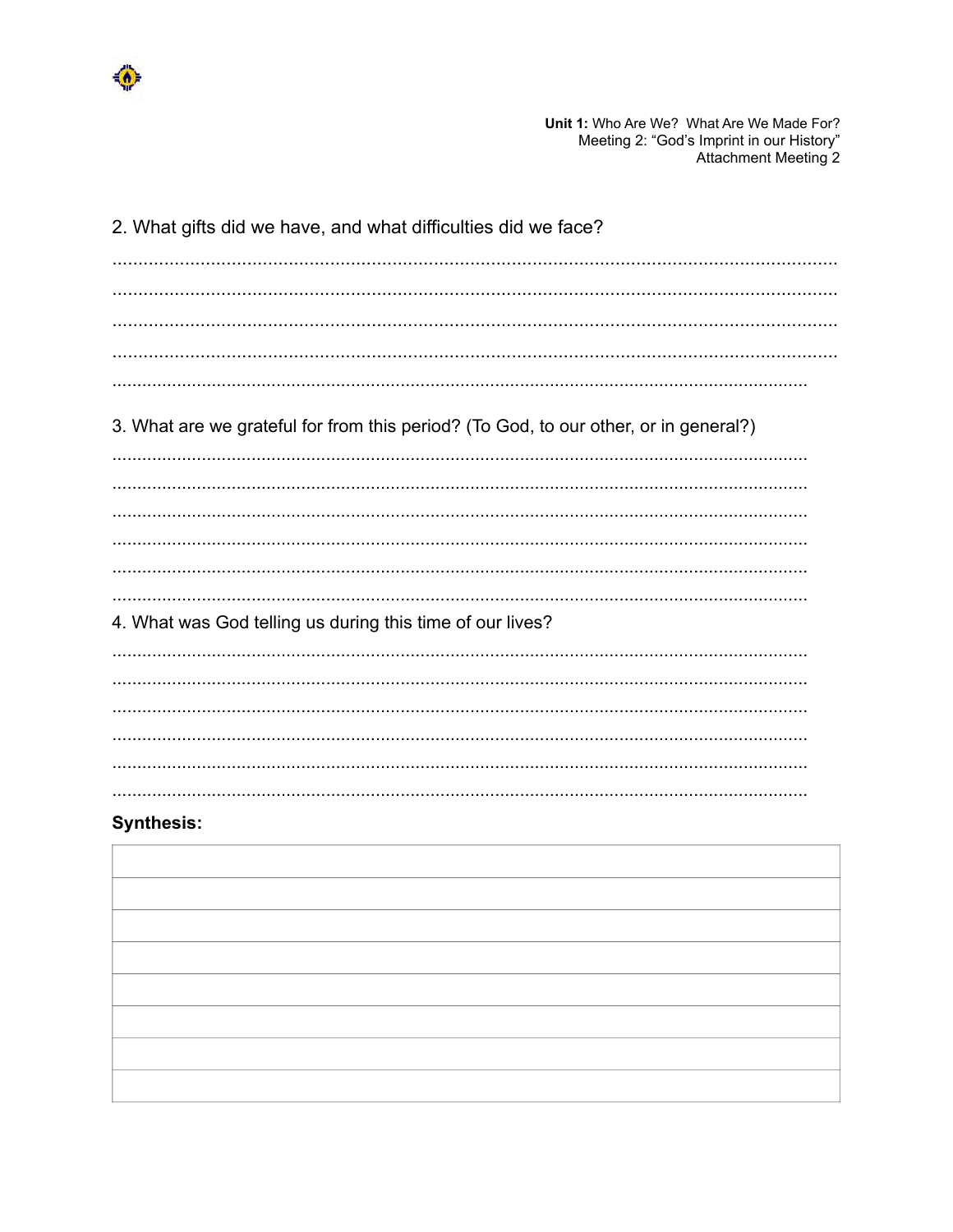

Unit 1: Who Are We? What Are We Made For? Meeting 2: "God's Imprint in our History"<br>Attachment Meeting 2

| c. Wedding and the first years:<br>1. The most important events that formed us in this stage of life: |
|-------------------------------------------------------------------------------------------------------|
|                                                                                                       |
|                                                                                                       |
|                                                                                                       |
| 2. What gifts did we have, and what difficulties did we face?                                         |
|                                                                                                       |
|                                                                                                       |
|                                                                                                       |
| 3. What are we grateful for from this period? (To God, to our other, or in general?)                  |
|                                                                                                       |
|                                                                                                       |
|                                                                                                       |
| 4. What was God telling us during this time of our lives?                                             |
|                                                                                                       |
|                                                                                                       |
|                                                                                                       |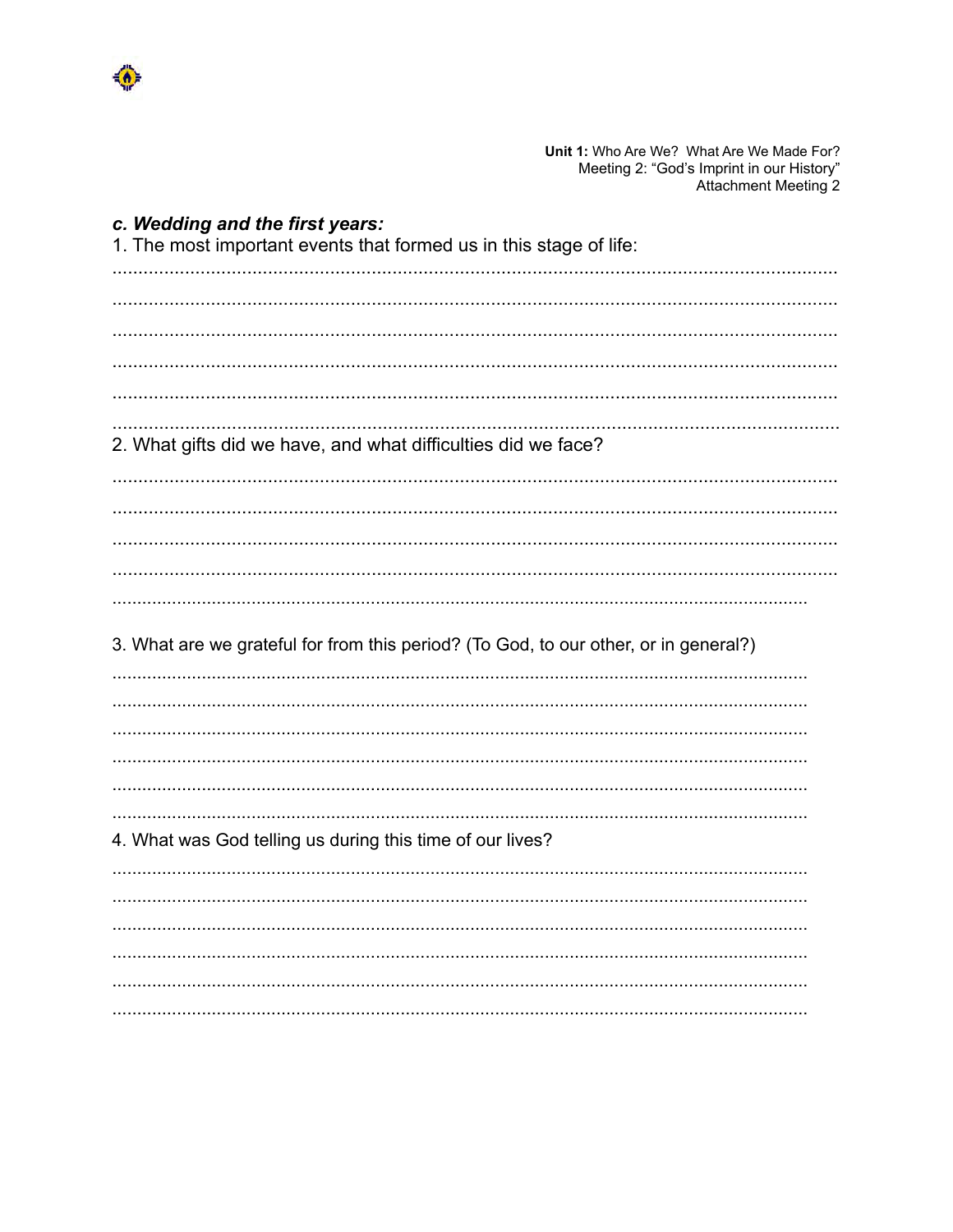**Unit 1:** Who Are We? What Are We Made For?<br>Meeting 2: "God's Imprint in our History"<br>Attachment Meeting 2

## **Synthesis:**

## **COUPLES EXERCISE (AFTERNOON)**

## d. Present time:

| 1. The most important events forming us in this stage of life: |
|----------------------------------------------------------------|
|                                                                |
|                                                                |
|                                                                |
|                                                                |
|                                                                |
| 2. What gifts do we have, and what difficulties do we face?    |
|                                                                |
|                                                                |
|                                                                |
|                                                                |

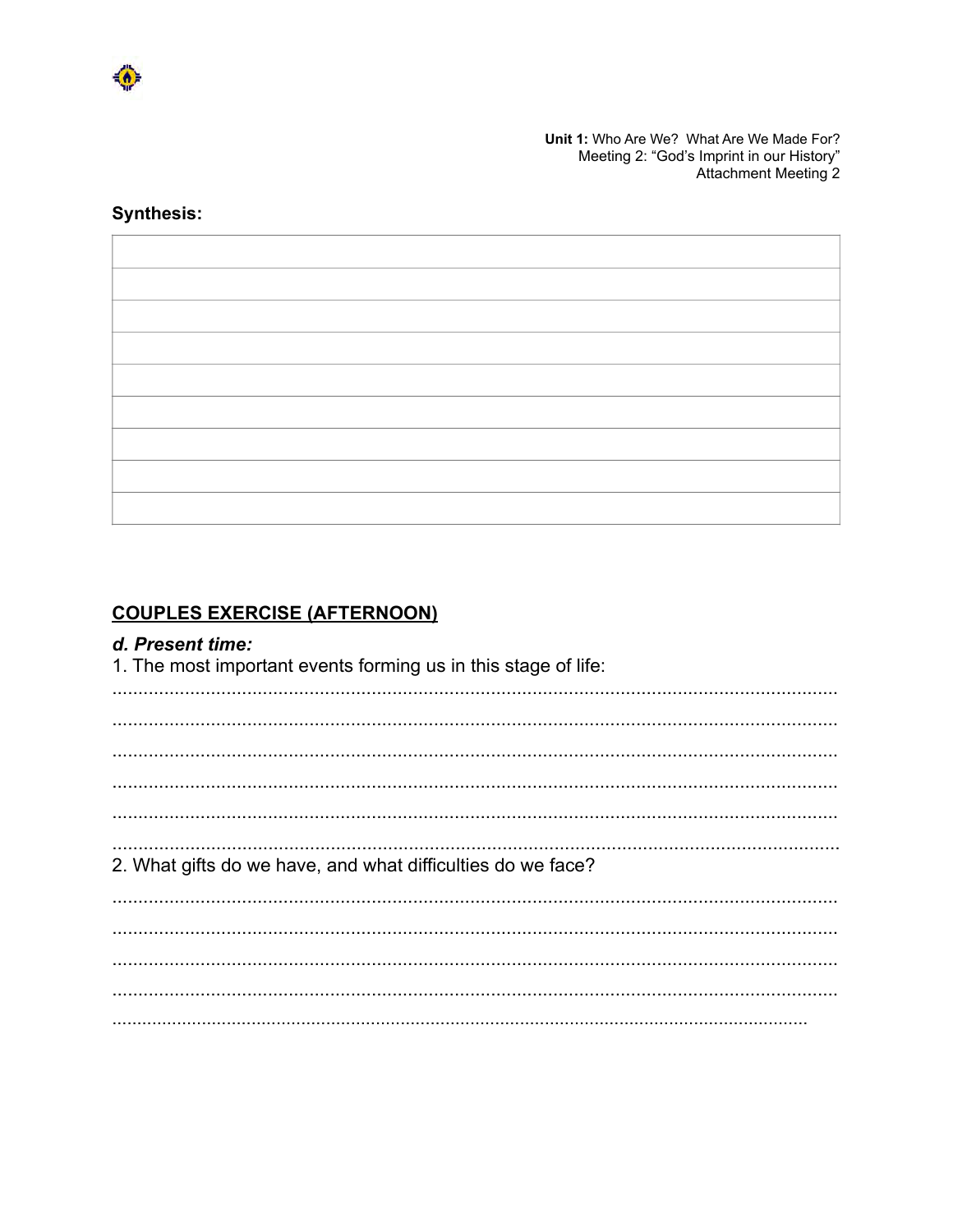

Unit 1: Who Are We? What Are We Made For? Meeting 2: "God's Imprint in our History" **Attachment Meeting 2** 

3. What are we grateful for at this time? (To God, to our other, or in general?)

4. What is God telling us during this time of our lives? 

## **Synthesis:**

| the control of the control of the control of the control of the control of |  |
|----------------------------------------------------------------------------|--|
|                                                                            |  |
|                                                                            |  |
|                                                                            |  |

How did we arrive at our present search for the Marital Ideal as a couple, as a family, and personally?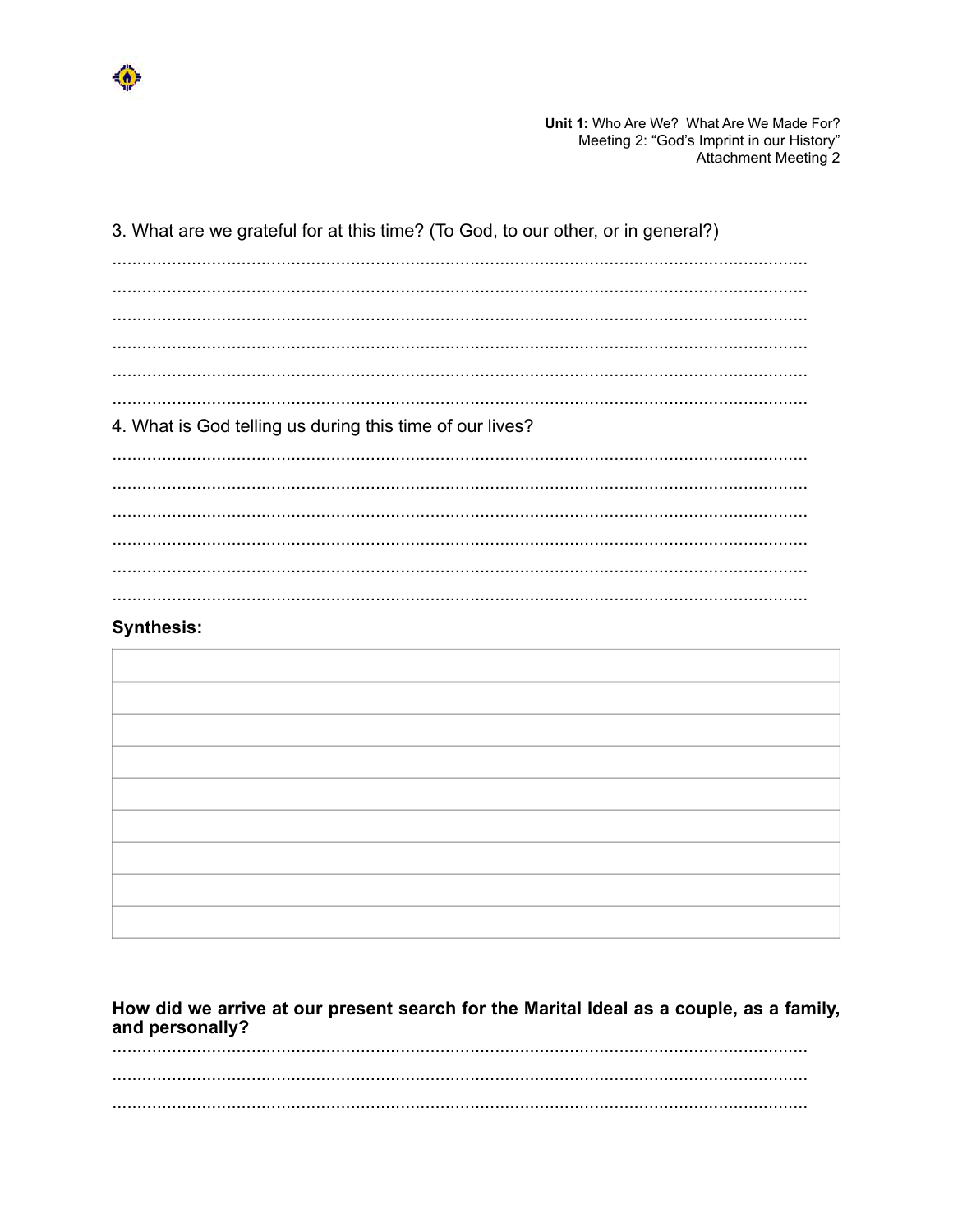

## **MEETING 3: HOW DO WE COMMUNICATE WITH GOD?**

**Objective: Recognize what our communication with God is like**



What do we mean by prayer? What is prayer? It is a **personal conversation with God.** God is not an idea, He is a **PERSON**, a person who loves me, who knows me, and who waits for me to also love Him, to know Him, and to encounter Him.

**The experience of love is essential for growth in prayer.** God loves me, and manifests His love through my spouse.

It is possibly hard for me to believe in the love of predilection that God has for every one of us, including me. If this is the case, it might be due to three causes:

**FIRST:** In the human experience, **we may be lacking the experience of authentic natural love –** especially

during childhood – and this experience is transferred to God. This lack can be healed by practicing authentic parenthood in our human experience. In this manner our children and many others can understand and experience, through us, that God is a good father who loves us. There is a deep connection between interpersonal love and the love for God. I cannot claim to love a God that I cannot see if I do not love the people that I do see. **Love for God is expressed in my love for others, in the depth of my love for others, in my acceptance of people just as they are.**

**SECOND:** We do not allow ourselves time to reflect on life. **We are unaware of the events that mark our lives as united to God.** We focus on events, circumstances, joys or pains, without seeing God's hand in them. He wishes to speak to us, shows us how to grow in love, and calls us to His side as His children so that we may experience His care and His faithful love.

**THIRD: We too seldom implore God to set our hearts on fire with an authentic love for him.** It is easier for us to ask for healing from illness, to ask for a higher paying job, to ask for the love of this person or that, and we forget to ask God for lively and deep love. Therefore, our prayer is at times impersonal. It is not an expression of a faith-filled relationship with the Lord and our Mater. **What we pray does not resonate in our inner selves;** we simply repeat empty words, because our prayer does not relate to our lives.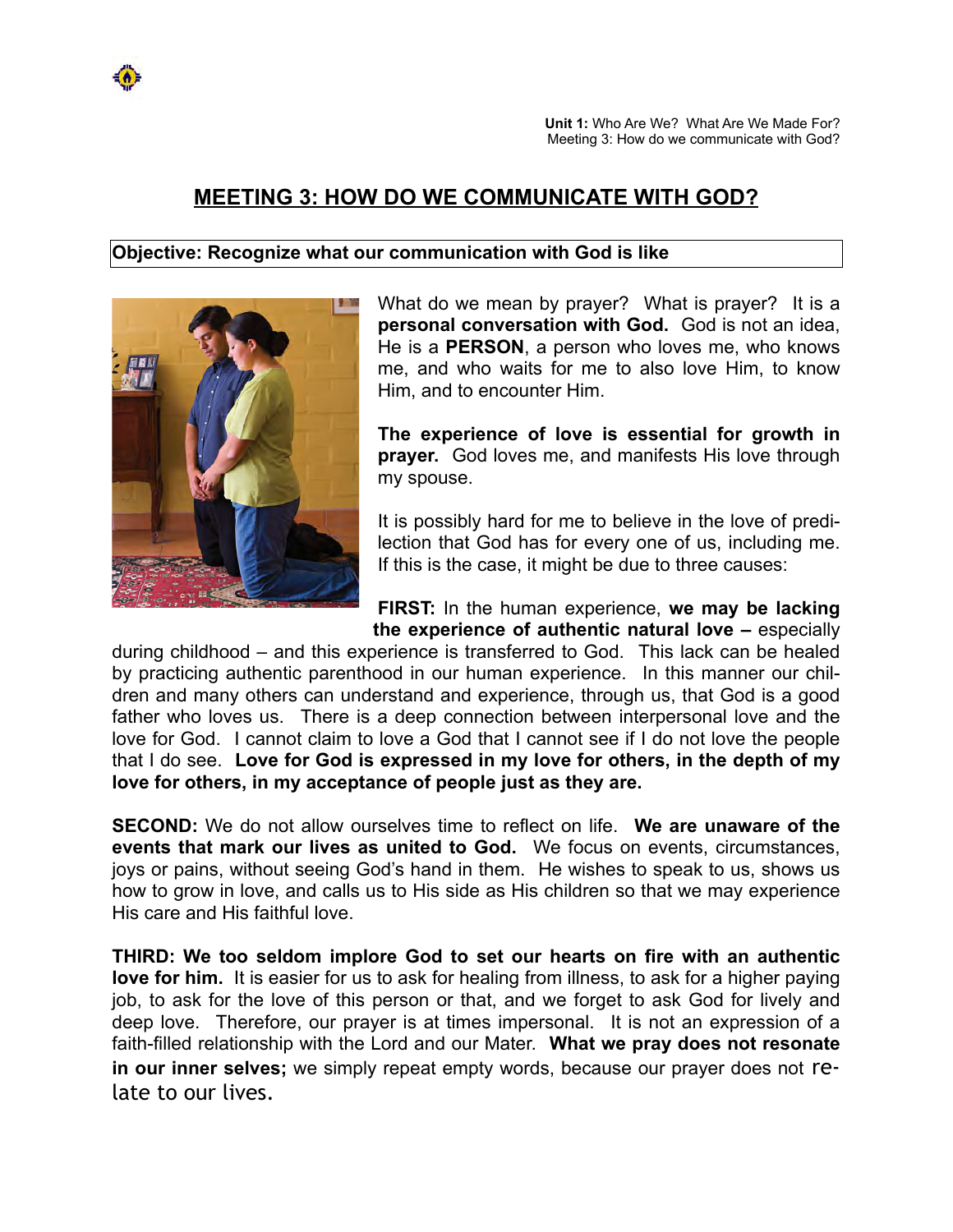

**God is our personal participant in dialogue. We can speak with Him about what truly interests us in a simple and natural way.** For example, we may speak about our worries, about our relationship with our spouse, about our jobs, about life events, about our fears, about our dreams, about what tempts us, etc. **When our relationship with God is personal, all of our concerns will flow in our conversation with Him.**  My prayer should resemble a conversation of a child with a parent. We should contemplate how our own children interact with us. We have much to learn from them!

Do we now understand what it means to pray in a personal manner? Do I speak with God about everything that I feel inside of me?

## **GROUP DISCUSSION**

What "disturbances" rob our hearts of peace? What disturbs our matrimonial life?

……………………………………………………………………………………………………… ……………………………………………………………………………………………………… ………………………………………………………………………………………………………

………………………………………………………………………………………………………

Have we mastered Morning Prayer? In other words, do we greet God at the start of the day? Do we greet the Mater? Do we offer them all that we are going to do?

……………………………………………………………………………………………………… ……………………………………………………………………………………………………… ………………………………………………………………………………………………………

| How do we practice Evening Prayer? How do we end our day? Do we pray at bedti-<br>me? Do we review our day and make note of what God gave us today? |
|-----------------------------------------------------------------------------------------------------------------------------------------------------|
|                                                                                                                                                     |
|                                                                                                                                                     |
|                                                                                                                                                     |
| Do we pray as a couple every night? What is our style of prayer?                                                                                    |
|                                                                                                                                                     |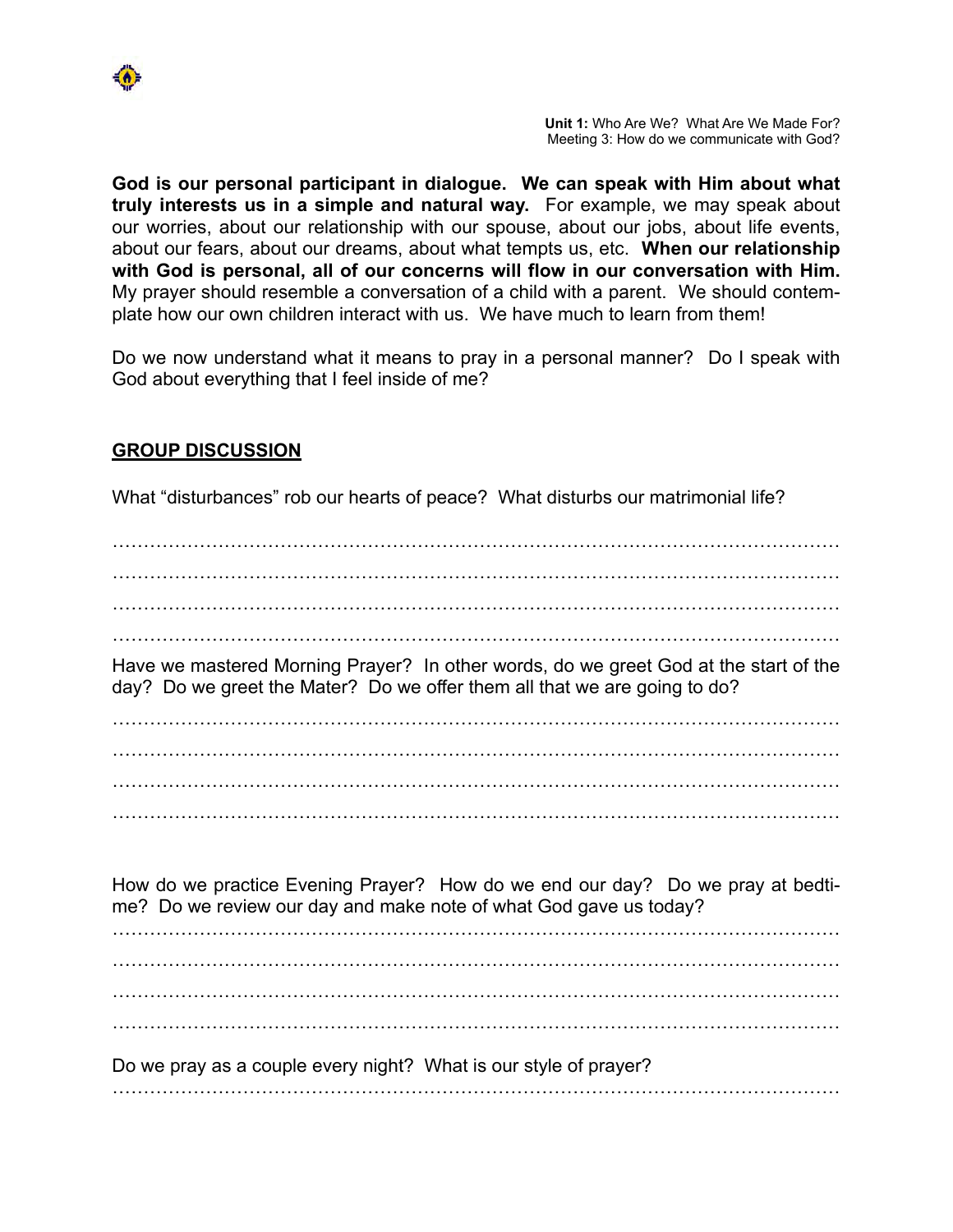

Prayer has an apostolic dimension. Do we pray for the world? Do we pray for the church? Do we pray for our children and others in our care, for our friends, acquaintances and family?

……………………………………………………………………………………………………… ……………………………………………………………………………………………………… ……………………………………………………………………………………………………… ………………………………………………………………………………………………………

What needs to improve in our prayer life?

……………………………………………………………………………………………………… ……………………………………………………………………………………………………… ……………………………………………………………………………………………………… ………………………………………………………………………………………………………

What will we do about that?

……………………………………………………………………………………………………… ……………………………………………………………………………………………………… ……………………………………………………………………………………………………… ………………………………………………………………………………………………………

Conclude by writing a joint prayer, expressing what has most touched us about the work done so far. Bring the prayer to the next meeting.

……………………………………………………………………………………………………… ……………………………………………………………………………………………………… ……………………………………………………………………………………………………… ……………………………………………………………………………………………………… ……………………………………………………………………………………………………… ……………………………………………………………………………………………………… ……………………………………………………………………………………………………… ………………………………………………………………………………………………………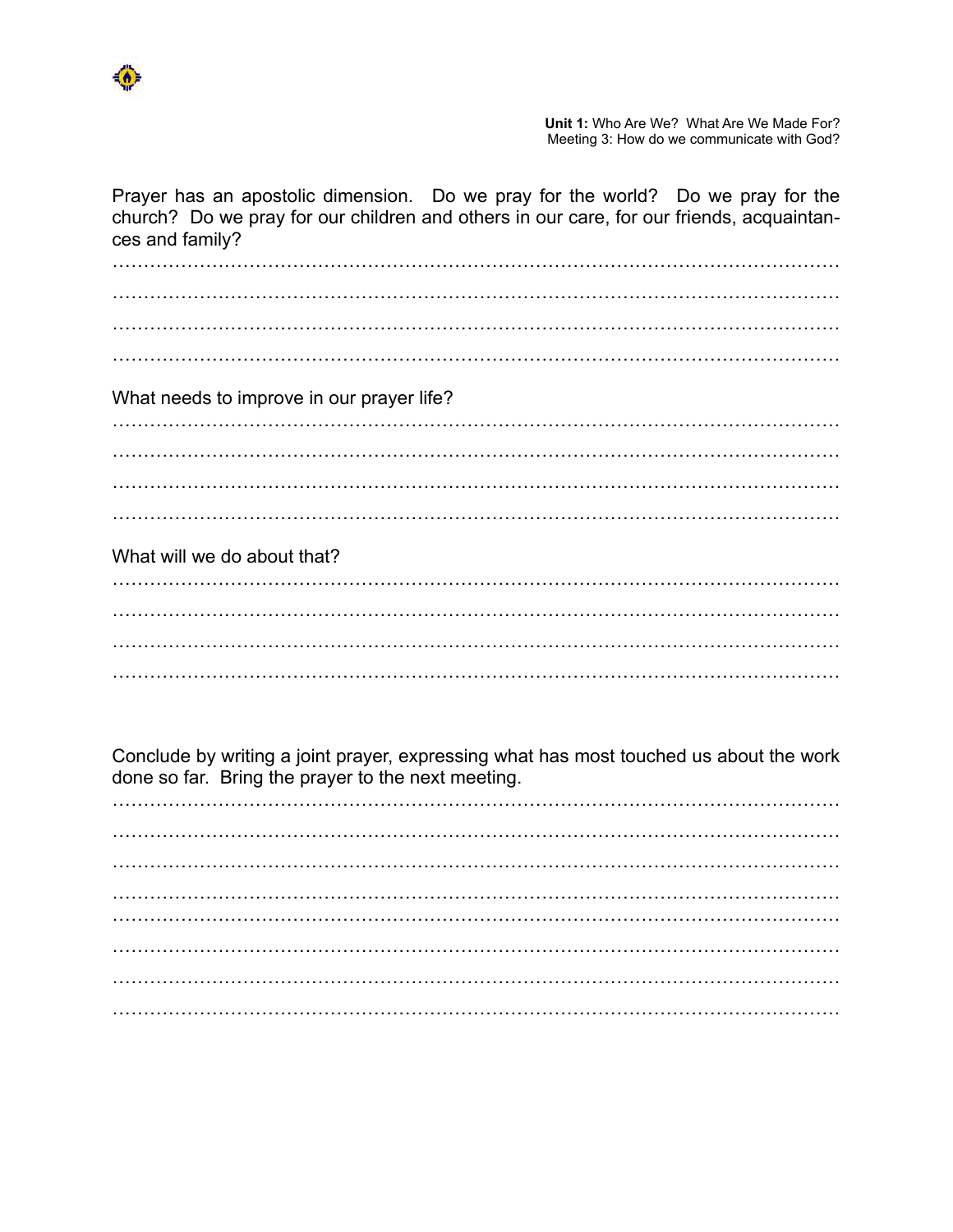

## **COMMITMENT**

Reflect on:

| What was our prayer life like before (at school, in the family, etc.)? |
|------------------------------------------------------------------------|
|                                                                        |
|                                                                        |
|                                                                        |
|                                                                        |
| What elements are still present in our prayer?                         |
|                                                                        |
|                                                                        |
|                                                                        |
|                                                                        |
| What is our prayer like today?                                         |
|                                                                        |
|                                                                        |
|                                                                        |

What readings did we choose for our wedding? What Biblical images speak to us?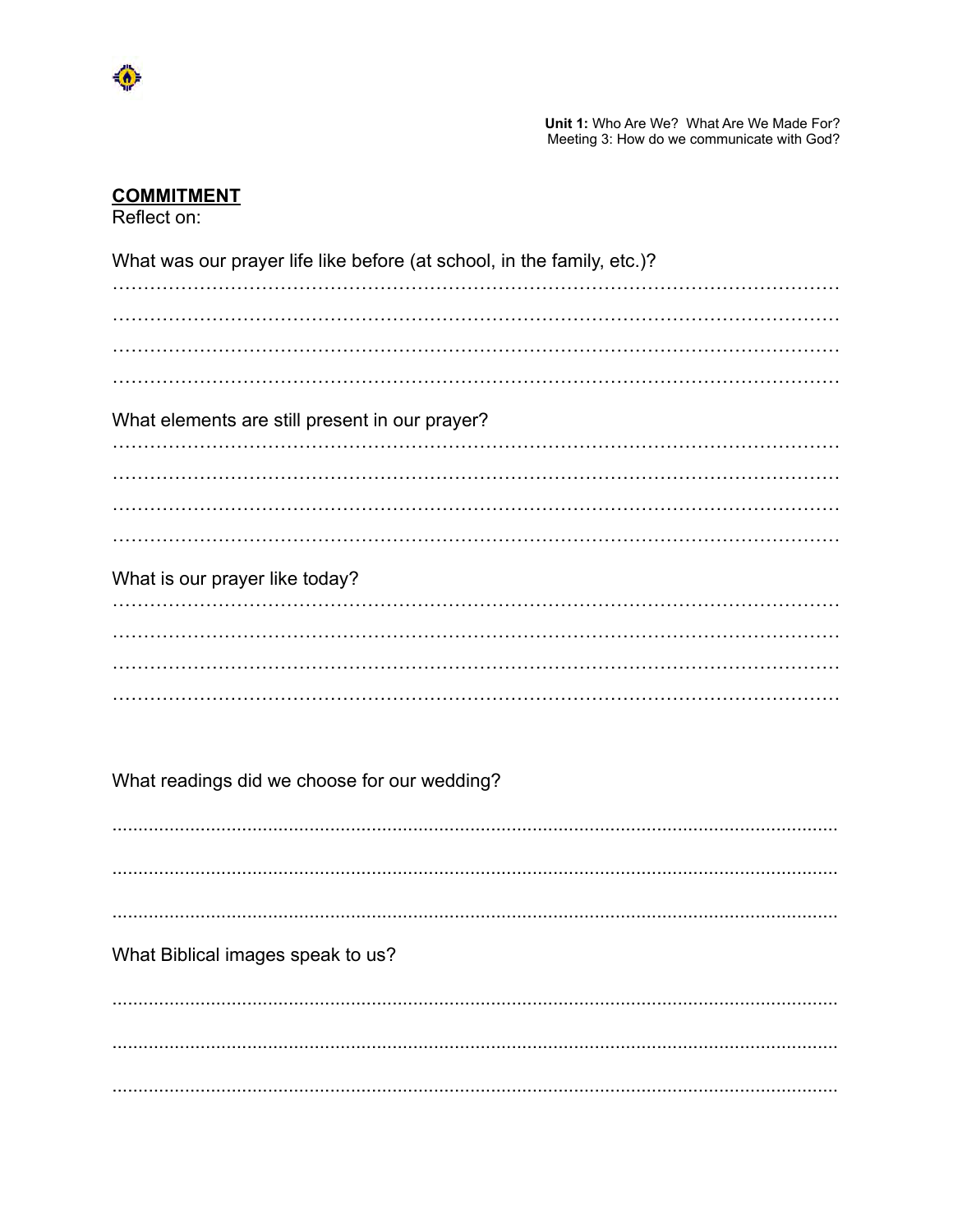

Unit 1: Who Are We? What Are We Made For? Meeting 3: How do we communicate with God?

In the natural world, what images do we enjoy and make us aware of God's love? When or how do we feel truly close to God?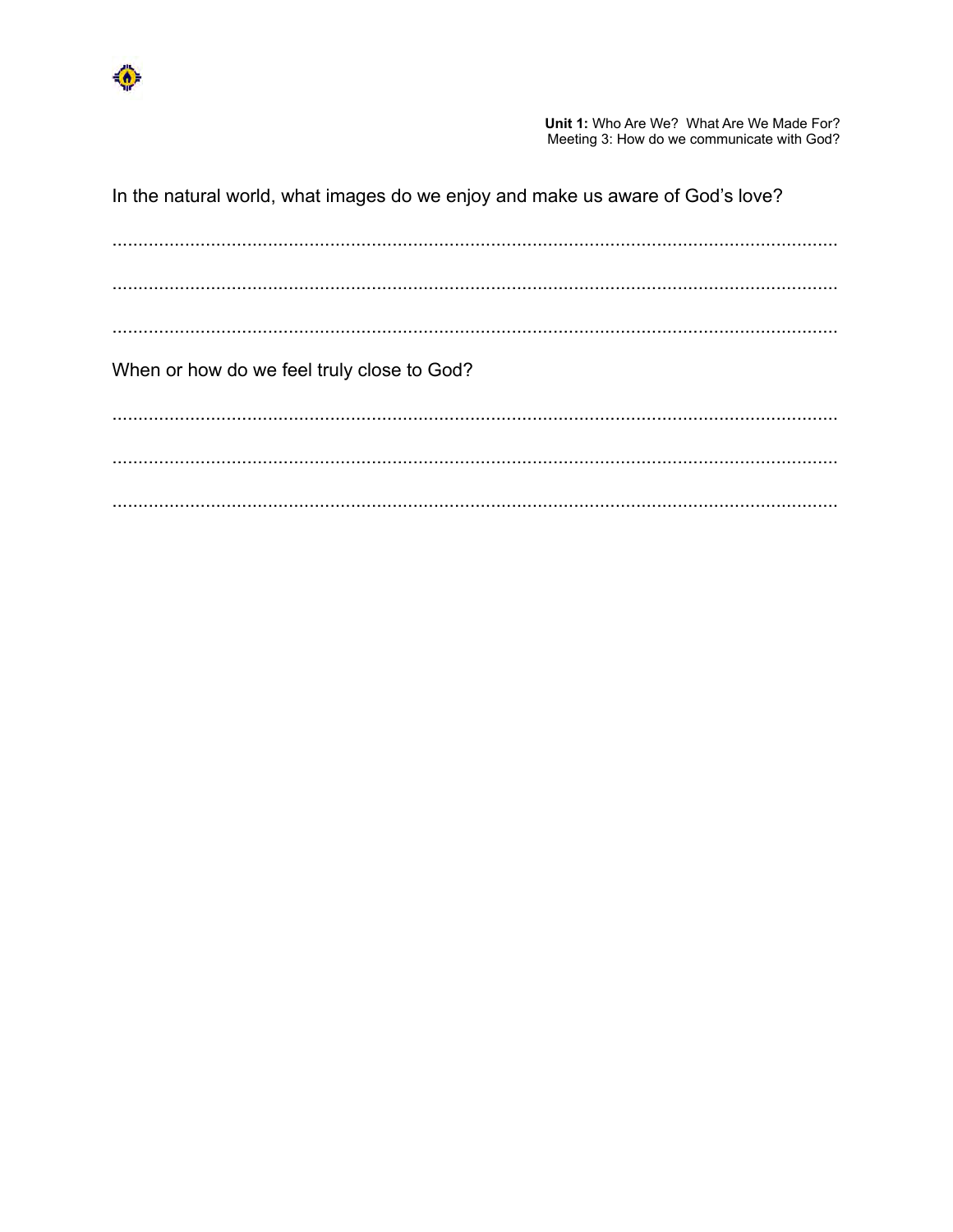

## **MEETING 4: GOD ALSO MAKES AN IMPRINT IN OUR LIVES THROUGH PAIN**

**Objective: Discover that God also speaks to us through pain and in how we confront the pain**



God communicates with us, speaking to us in a thousand ways. We have all had hard, difficult and sad times in our lives, moments of much pain. One of the ways God speaks to us is through that pain.

In Schoenstatt we refer to the "practical faith in Divine Providence," meaning that God has a plan since all eternity which orders everything to the fulfillment of His ends. The word *providence* stems from "provide," provider," "provisions." In order for God to execute His plan of love, He must send us the precise "provisions" of joy, pain, illness, success or problems that we need, in the adequate quantity, form and time.

When the Lord visits us through pain, there are different ways to confront that pain.

## **NEGATIVE ATTITUDES CONFRONTING PAIN:**

So many things weigh us down! Isn't it true that it is hard for us to accept the limits and weaknesses of our own character? Have we, for example, assimilated the small and great offenses we have suffered? Are there not, at times, stains in our personal and family histories that we would prefer to forget? Why do we get so upset when things don't turn out well for us? Why are we so preoccupied with defending our images? Why are we so frail? What is the origin of our tendency to compare ourselves to others, or of our affinity to be critical?

## **We repress, evade, and compensate for "unresolved experiences"**

Negative life experiences can play tricks on us. Many experiences dwell in the depths of our souls, and, from there, signal our consciousness. They would seem to be forgotten, but, in fact, they continue to affect us and to condition our reactions and behavior in a disproportionate way. "Unresolved experiences" are a destructive factor on our personality that disrupt our relationships and interfere with our "spiritual flight," hampering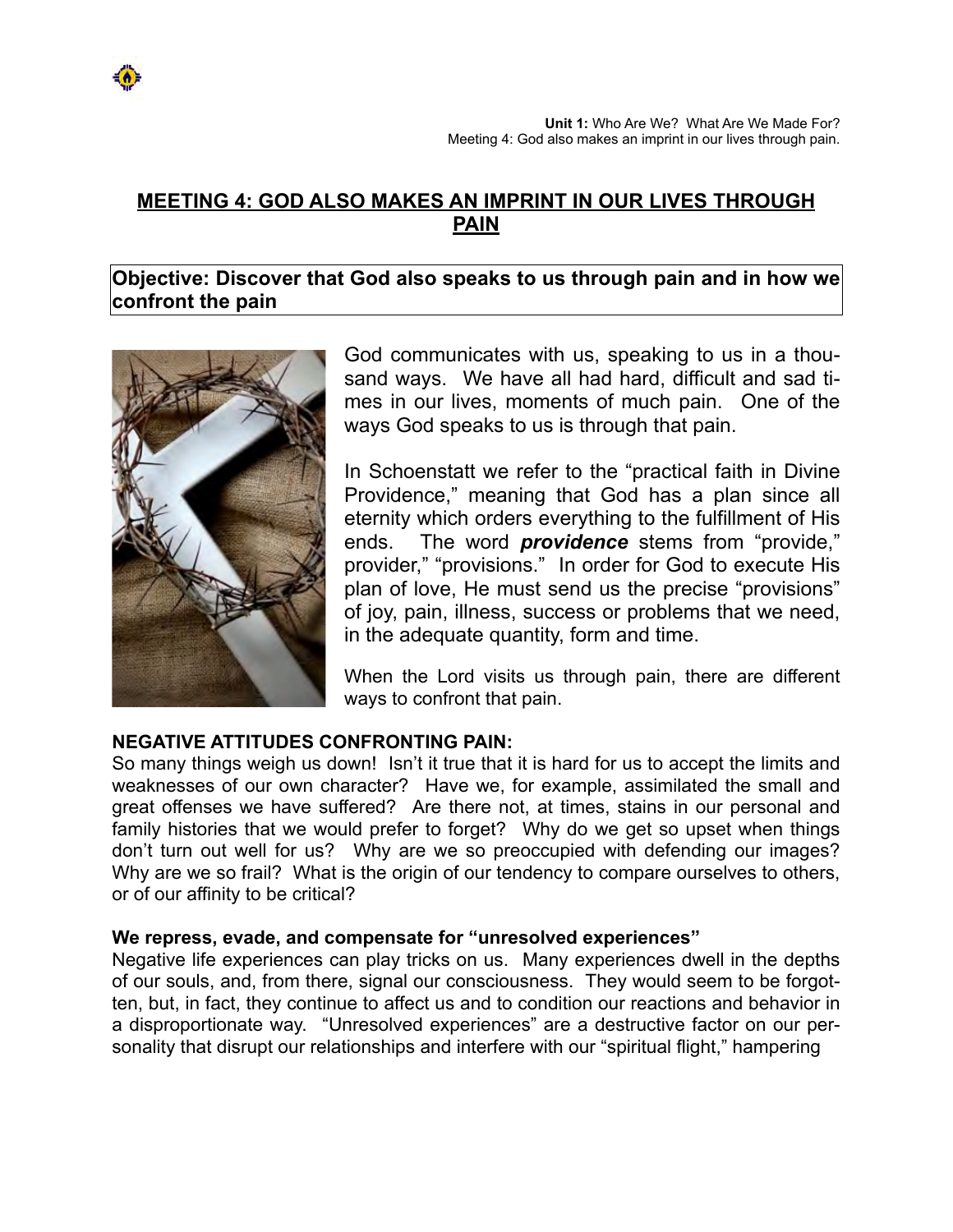

our "takeoff" to the heights of spiritual life. Whenever something has become negative and disturbing, we unconsciously attempt to repress it and discount its importance, yet "it proceeds to the interior." And our reactions show that we are "bleeding out through the wound."

Such are the "unresolved experiences." Some situation or concrete event has unsettled us. Negative unresolved experiences, or psychological repressions, produced when we do not assimilate negative experiences, produce an inner state of tension that causes us to compensate in innumerable ways.

## **Evasion, and the search for compensatory strategies**

In order to "forget everything," we turn to evasion; for example, we bury ourselves in work. We may seek refuge in sports, in television, by avoiding our homes, or by spending time with certain people. We may seek to ease tension, resorting to compensation of another sort, such as alcohol, sex, drugs, or other palliative experiences. However, we do not achieve peace. We become tense, grumpy, and bitter. We turn inward, become unmotivated, we react violently, we criticize everything, etc. The fact is that we have not "digested" or resolved an issue; therefore, we cannot handle the pressure it produces inside of us and we seek –consciously or unconsciously – an escape.

Why are we unable to handle the pressure? Because we have not accepted the realities that are problematic for us, because we have not looked at them in the light of Divine Providence.

## **POSITIVE ATTITUDES IN THE FACE OF PAIN:**

## **• Confront the problems**

## - **Be honest**

The process of healing the psyche by the light of faith, which aims to overcome psychological repression, implies, before anything, a decision to confront the problems, to overcome evasive tendencies or the self-deceit that pretends to diminish their importance. In other words, it is necessary to be honest with ourselves, and recognize that we may be nervous, tense, tired, or bitter. We must admit that we harbor resentments in our hearts, that our propensity to criticize everything is not normal, that we are fooling ourselves, that we are depressed, etc. We must dare to confront our reality face to face. Nobody can solve a problem by burying it or repressing it. In order to free ourselves and to be at peace, it is necessary to unmask, clarify and illuminate these dark areas that have been generated by our psychological repression.

## **- Have the necessary "backup" to confront the problems**

In the core of our being, we feel invalid, and often anguished (evasion is a sign of insecurity). What, then, can provide the peace and the courage to confront our problem?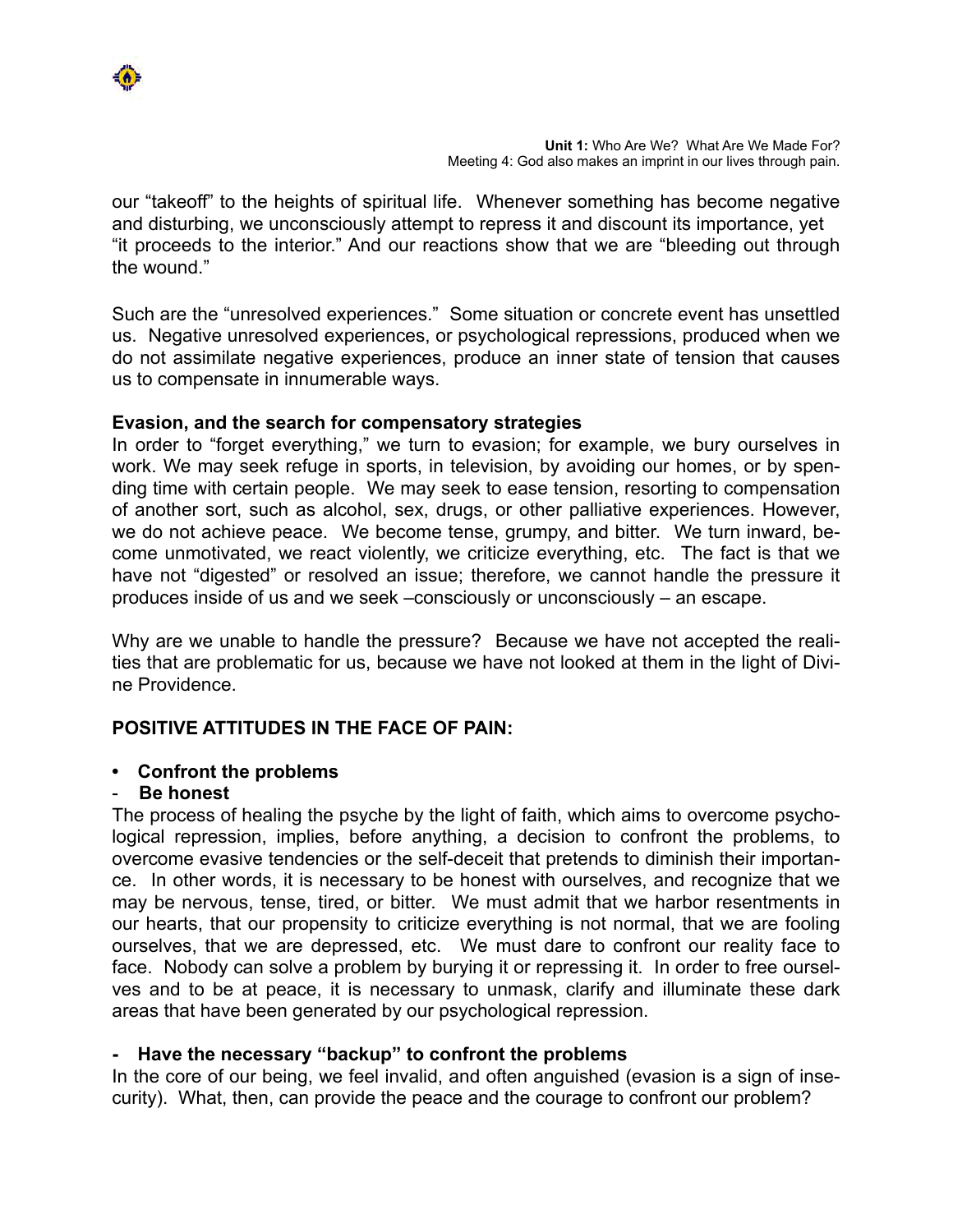

We need something, or better yet, someone who can infuse us with confidence. That person, ultimately, is God. We can enjoy the certitude that God is with me, that our Lord and Mary are with me, that if God has permitted or placed adversity in my path, it is so that I may somehow benefit from it, since we know *that ["God](http://www.catholic.org/encyclopedia/view.php?id=5217) works with those who love*  him, those who have been called in accordance with his purpose, and turns everything *to their good."* (Rom 8, 28)

## **• Become objective**

## **Examine your problems from another angle**

This means that whatever moves in the instinctive and emotive realm should be now seen from a higher perspective. It should be seen by the light of reason illuminated by faith. It is necessary to clarify the problem by regarding it objectively. If we have suffered through a negative experience, our inclinations become perturbed, and the "wound" clouds our judgment, and we thus find ourselves "drowning in a drop of water." Therefore, we must learn to objectively determine the magnitude of the problem. We must not needlessly magnify it.

## **• The unavoidable necessity of giving one's self time**

The healing process requires giving one's self enough time to confront the problem. Otherwise, we would always remain tense, and these "unresolved experiences" will continue to be painful. These days, it is not easy to give one's self time. It is very hard to find the time to be alone (and to be with God); this is one of the major causes of our inner lack of adjustment.

We must learn to deal with our problems through communication with God. After all, if we find ourselves needing to ask for help, we will need the ideal intercessor. When we are married, it is normal to first ask our spouse for help. And why shouldn't we dare to ask our spouse? This is the person who knows us best and who is most willing to help. We can also turn to our Confessor, Spiritual Director, or another trusted person who is capable of helping and who can keep our confidences. In each of these cases, verbalizing what affects us clarifies our thinking, provides a "venting," and relaxes and pacifies our inner feelings.

The process of healing from our "traumas" results, concretely, when we project them into the supernatural realm. It is then that we ask ourselves, in the light of Divine Providence, what is the sense of whatever is weighing on us or wounding our souls. In other words, we seek whatever it is that God is telling us in that which we instinctively would prefer to forget, or which is simply difficult to face. With God, we can examine that reality with new eyes, and say, "Yes Father, I accept it. I am at peace with it because You willed it, and now I can see the sense of it: that You, by allowing it, sought this response from me. I will try to go where you send me, because I believe that if this happened to me, it is because You are requiring something of me." It is possible that the Lord wishes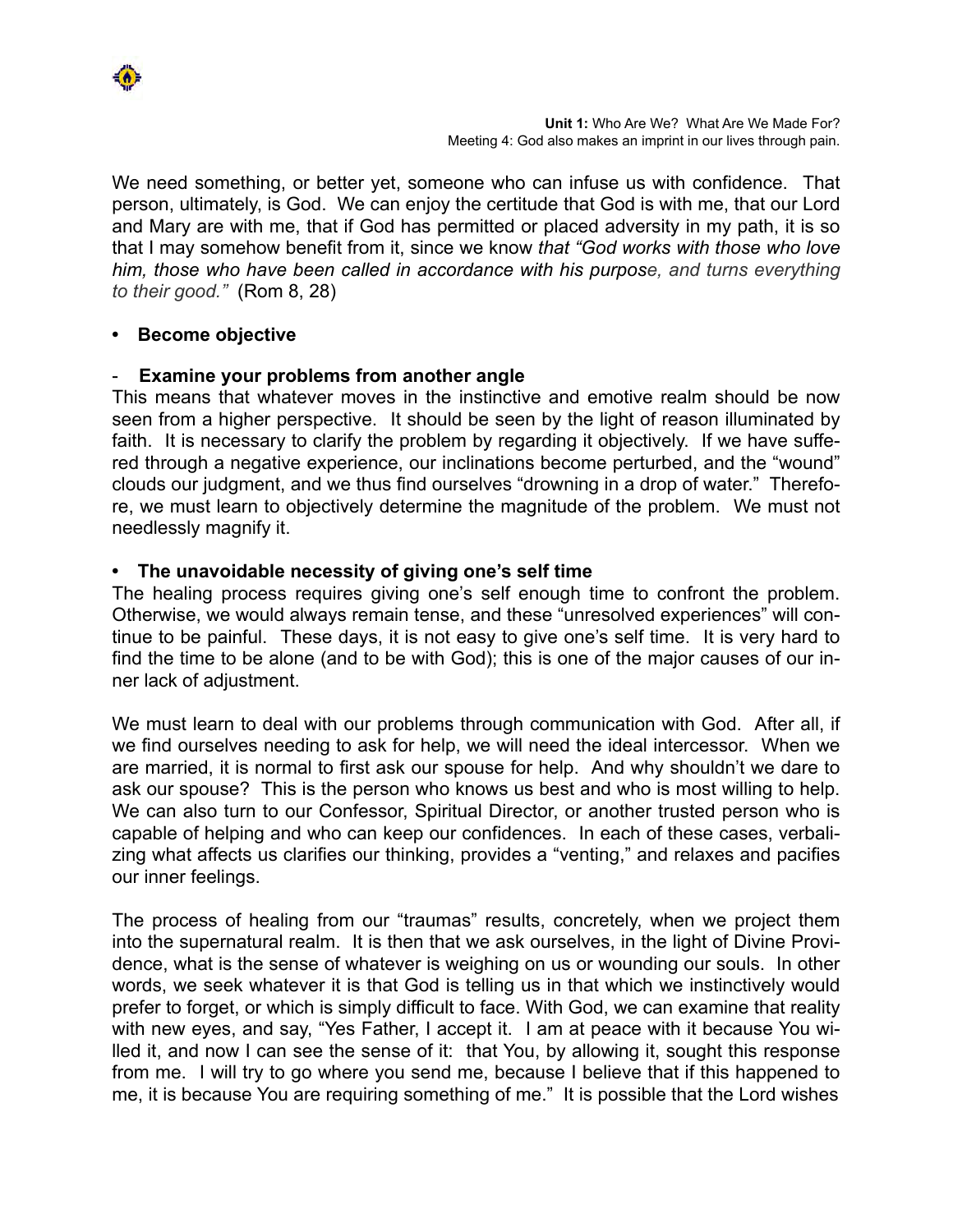

from us a certain change of attitude, that we venture into humility or fraternal love, or that He wants us to make an effort to accomplish something particular. However, it is also possible that He has allowed us a cross to thus embrace the cross of Christ and unite with Him and Mary in our redemption. This is all a discernment process that take place through prayer. In prayer we will discover what God desires from us, and we will be able to make peace with it

## • **Accept our smallness**

Each one of us, at some point in life, has become painfully aware of our limits. We don't speak here so much of sin, but rather of those things which, in one way or another, diminish us, limit us, which seem to us to be a lack of possibilities, of gifts, means, physical abilities, spiritual capacity, etc.

What is the Lord's purpose in giving us these crosses? Why must we struggle with faults or character weaknesses that so many problems, which are so hard to overcome, cause us? Why didn't the Lord, through our redemption and baptism, remove these "thorns?" Why are we so plagued by these contradictions and aggressions?

It is because in these struggles, in this experience of our limitations, in our weakness, He seeks to deeply engage us, and to have us experience the power of His grace. If we were "perfect," spotless, we would most probably tend to leave God by the wayside. This weakness, on the other hand, keeps us from remaining closed in our selves, from feeling self-sufficient, from turning, as His children, to our Father.

A common thread runs throughout our salvation history: God loves the humble: God shows a special fondness to those who recognize their own weakness. We are far too accustomed to being accepted insofar as we present ourselves well. We are valued according to our merits, our qualities, our name, or our possessions. It is hard for us to understand that God "looks to the interior of our hearts," and that He "cannot resist lowliness and weakness." Fr. Kentenich stated, over and over, that "God loves us not because we are good, but because He is good." He loves us because He is our Father. God chooses, loves, and uses our lowliness to do great things with us.

Shall we say "yes" to all those things that, as previously stated, we might prefer to forget? As we offer them up to God, the "thorn" loses its sting. Beyond that, we recognize in them a path to salvation and a way to encounter the grace and love of God.

## **• Inner healing through repentance and confession**

And now we come, while remaining in this context, to moral misery, which results directly from sin. We no longer speak of our limitations, nor of obstacles that make our way hard. We speak now of our moral weakness, of our grievous faults and unfaithfulness.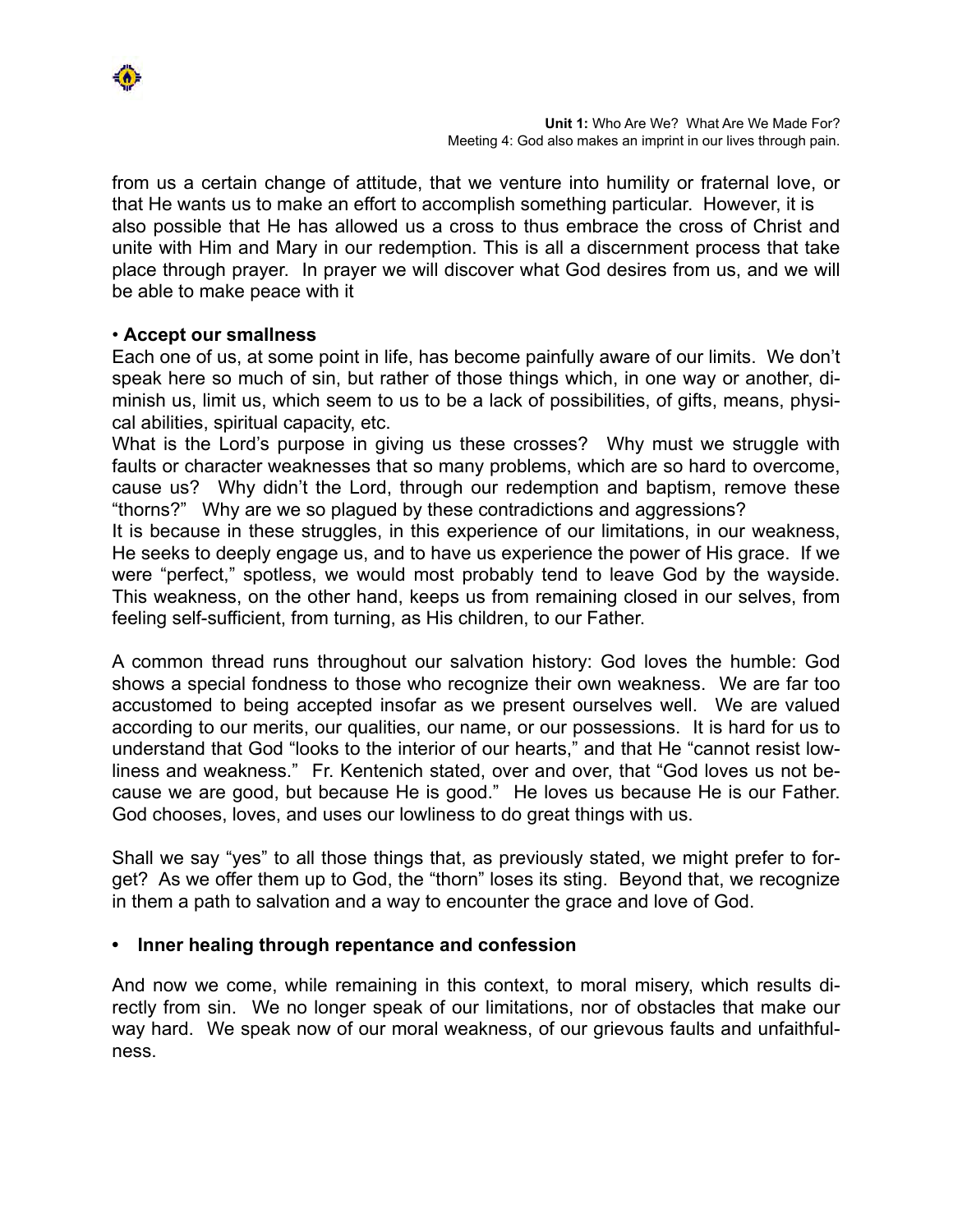

It is hard for us to apply the biblical and theological truth of God's preference for the repentant sinner to our lives. We therefore tend to "excuse" ourselves, and we have a hard time confessing that we have sinned; we prefer to speak of committing an "error," or of having a psychological problem, or even to blame others. It is hard for us to recognize that we have acted poorly, by our own fault and negligence – that we did something wrong when we should have done the right thing, or that we failed to act when we should have done something.

Much of our trauma, tension, bitterness, bad moods and compensatory behaviors do not only stem from negative, unresolved experiences, but also from our own unrecognized and unconfessed guilt.

Nothing moves the heart of our Father God more than our recognized and confessed guilt. *"A broken, contrite heart you never scorn."* (Ps 51:17) God is "disarmed" by a child who confesses his or her sin. The Lord attempted to instill this in His own in every possible way. However, we do not believe Him; we do not trust the Father to be so merciful to throw a feast for us when we return to Him the prodigal son. Rather, we expect him to scold us, to throw our sin into our faces instead of welcoming us back to the paternal home, hugging us and returning our lost dignity.

The Sacrament of Reconciliation allows us to recover our "best self," bringing us anew to decide for the ideal, and, above all, returns luster to our filial relationship with the Father.

## **COUPLE EXERCISE:**

What, from what we've read, has illuminated my life the most? What hit home?

............................................................................................................................................ ............................................................................................................................................ ............................................................................................................................................ ............................................................................................................................................ ............................................................................................................................................ ............................................................................................................................................ ............................................................................................................................................ ............................................................................................................................................

## **Continuing our search for our Marital Ideal:**

Remembering moments of difficulty or pain, or other tests: When and how has God strongly spoken to us?

............................................................................................................................................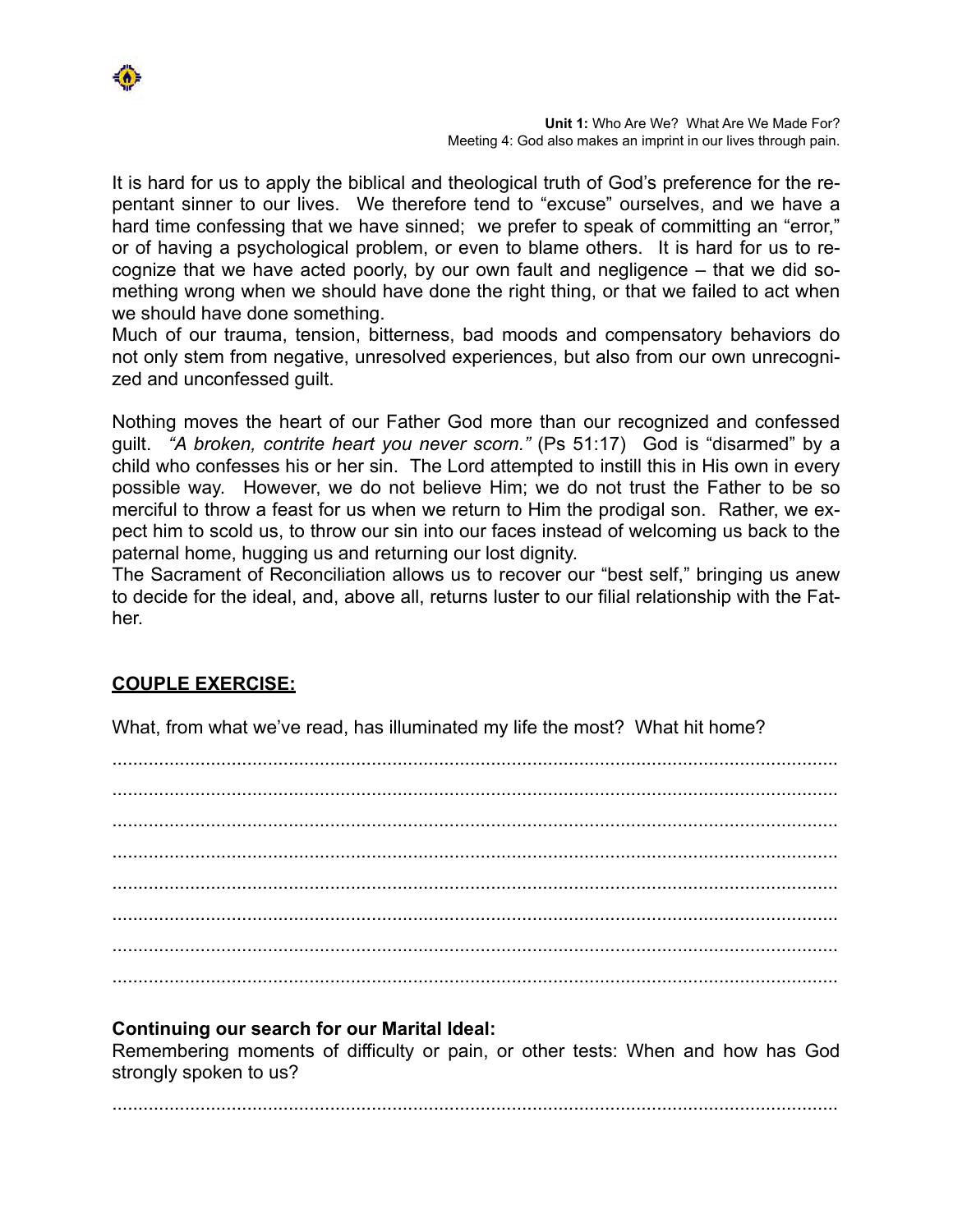

| Unit 1: Who Are We? What Are We Made For?<br>Meeting 4: God also makes an imprint in our lives through pain. |
|--------------------------------------------------------------------------------------------------------------|
|                                                                                                              |
|                                                                                                              |
|                                                                                                              |

Where did we feel God's presence? What was He trying to tell us?

How did we manage to persevere? What did we do to confront the moments? 

To delve deeper in the topic, the following PERSONAL and/or MARITAL TASK should be quite useful.

## **Task Guideline**

This topic can inspire many reflections. Calmly review our "painful mysteries."

## What life events or circumstances have been hard, or would I prefer to forget?

List the most significant of these events (if we wish to be healed of them, we must confront them).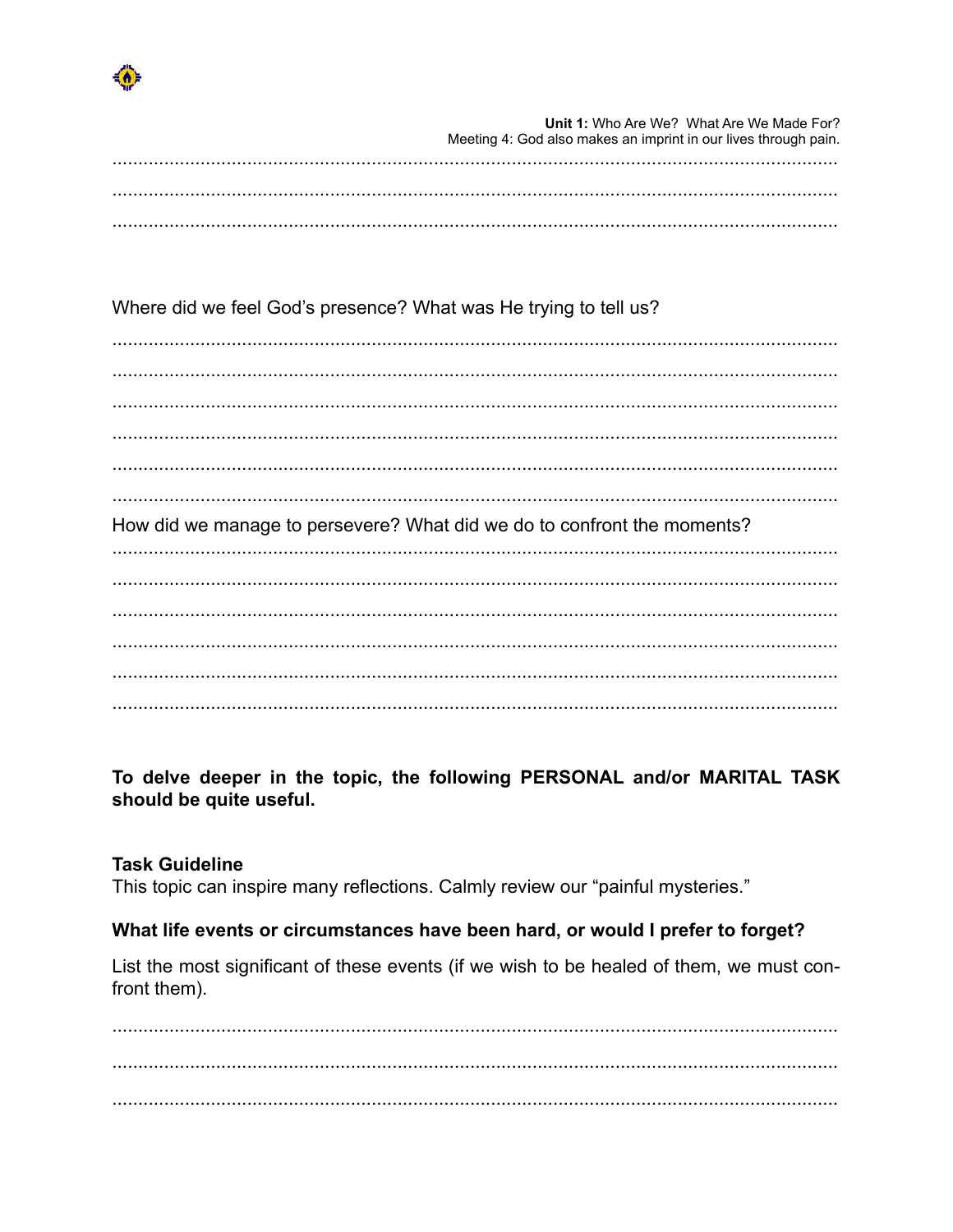

Looking at them objectively, ask ourselves: What were they about? Why did they hurt? How did they affect us?

Verbalizing them, speak about them with someone you trust (remember that you can approach anyone that you trust, including Spiritual Directors, confessors, etc.).

"Project" them (look at them from the perspective of the God of love).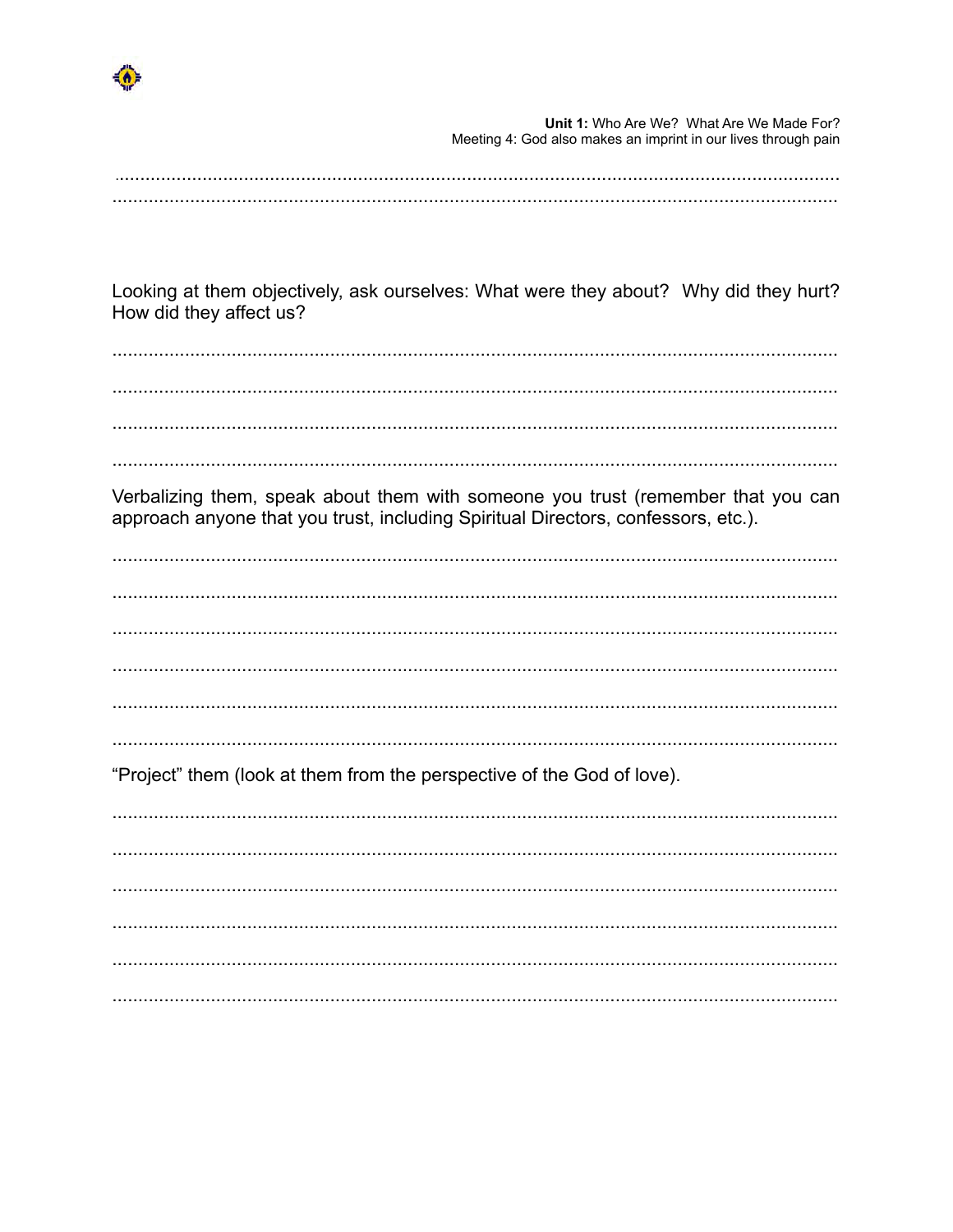

# In this context, it is important to reflect on our attitude when confronted by our personal limitations.

List those that most affect me.

| Do I recognize and accept them, or do I avoid responsibility?                                                       |
|---------------------------------------------------------------------------------------------------------------------|
|                                                                                                                     |
|                                                                                                                     |
|                                                                                                                     |
|                                                                                                                     |
|                                                                                                                     |
|                                                                                                                     |
|                                                                                                                     |
| Do I accept them with humility and ask for help with what is hardest for me? Do I allow<br>others to complement me? |
|                                                                                                                     |
|                                                                                                                     |
|                                                                                                                     |
|                                                                                                                     |
|                                                                                                                     |
|                                                                                                                     |
|                                                                                                                     |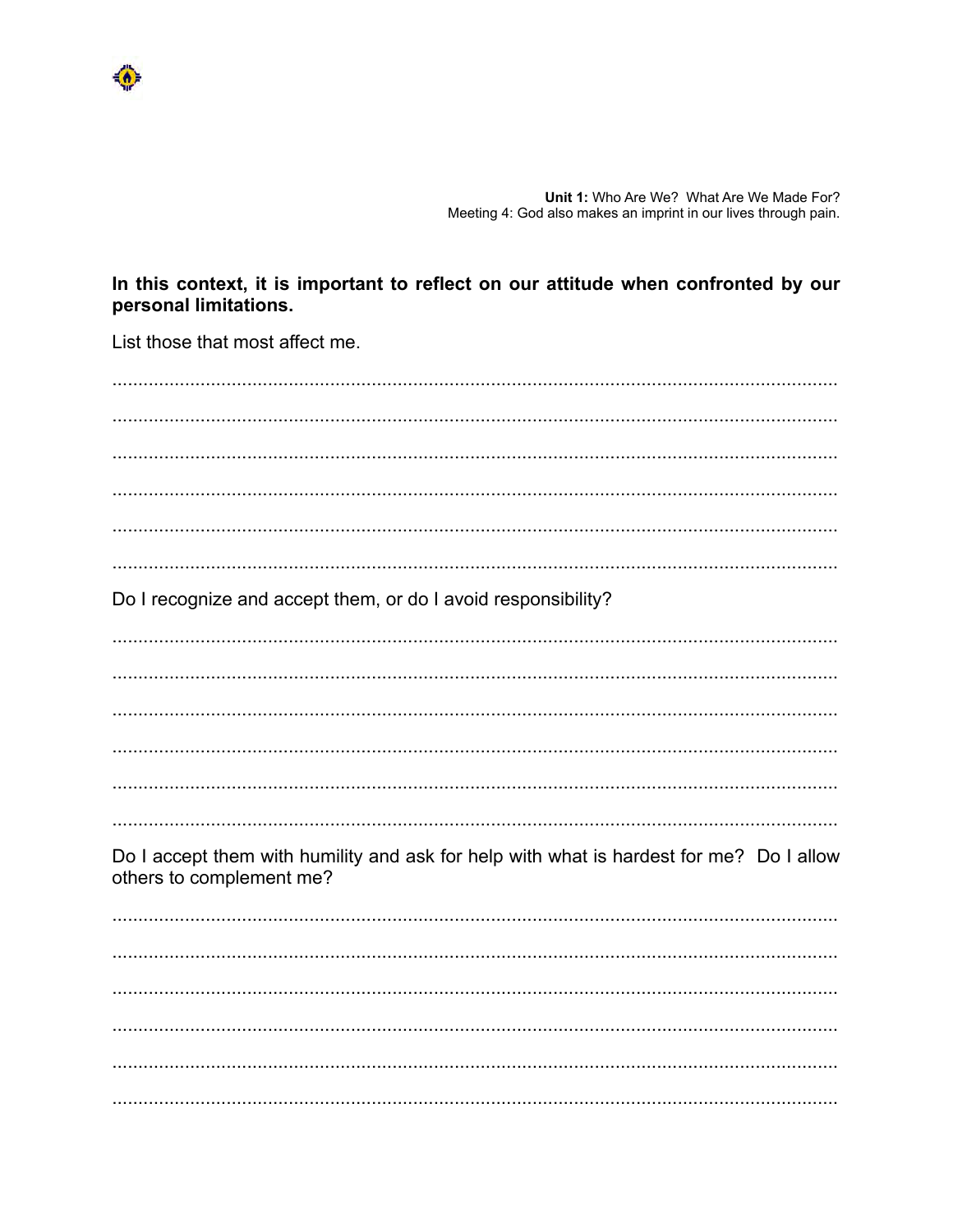

Do I know how to be strengthened by my weakness? Can I use them as a "trampoline" to get closer to God?

What strengths has God placed in conjunction with my limitations?

Let us also examine our attitudes toward repentance and confession as paths to inner liberation

What is my attitude about my faults and sinfulness?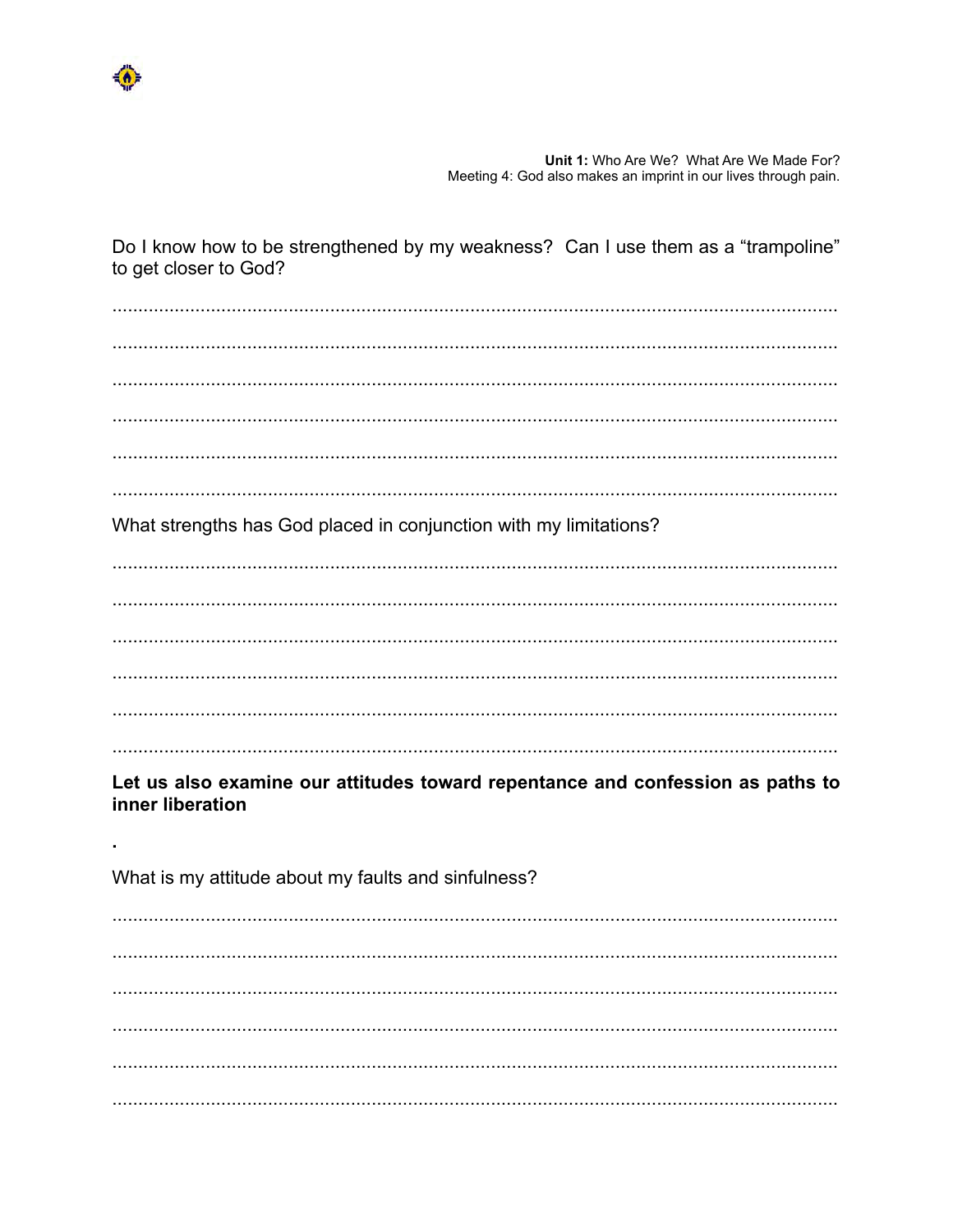

How well do I prepare myself for confession, thinking of my lack of attentiveness to the love that I receive from God and others?

## **COUPLE EXERCISE** (to be done at home)

## Use the following questions to help in self-examination:

Is it hard for us to speak to each other about our struggles, problems, feelings and pain?

Do we take time during the week to calmly speak (alone) about what is happening to us, about our feelings?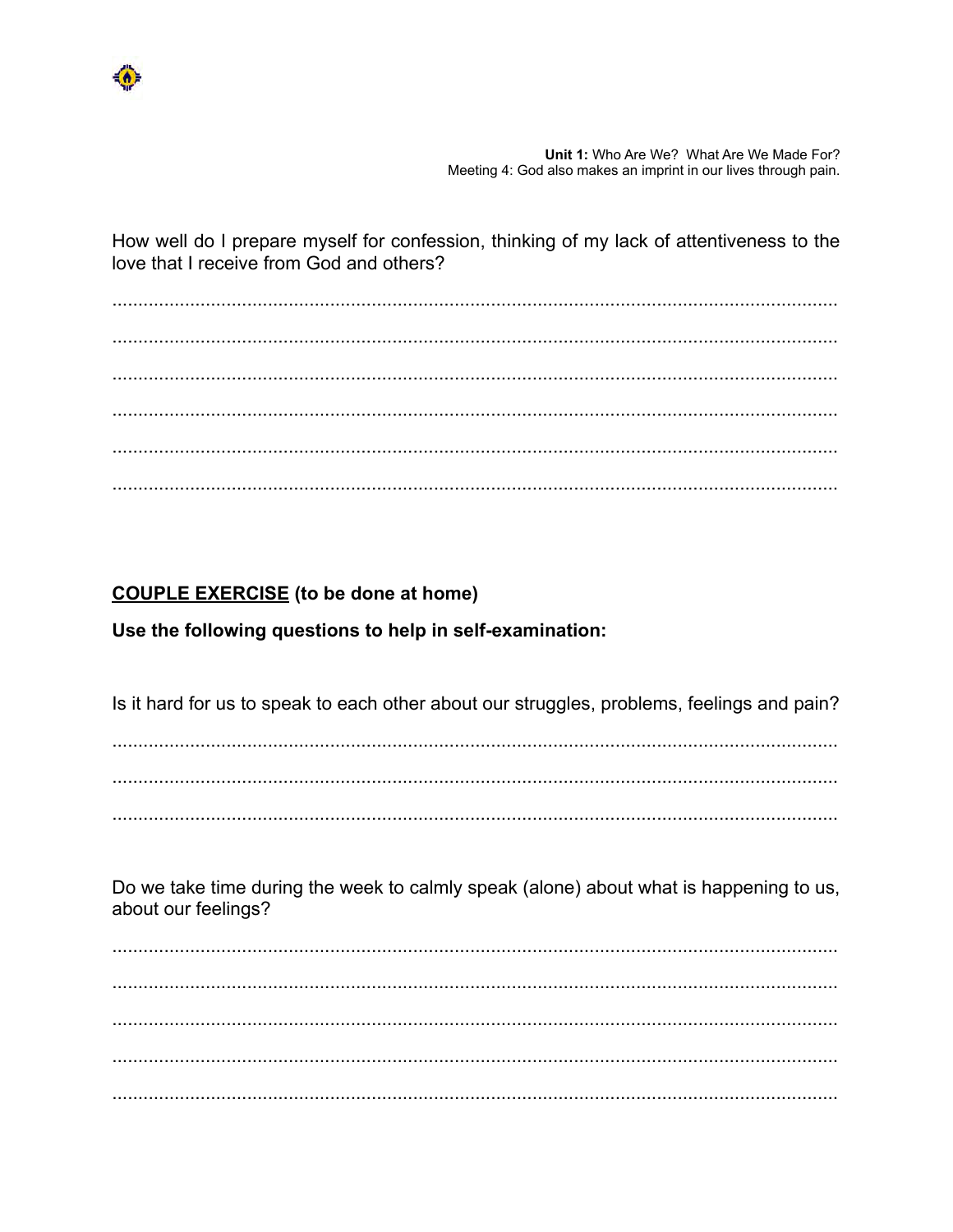

When we face struggles, alienation, arguments, discussions, etc.: Am I respectful enough to wait my turn to speak about what I'm feeling? How well am I disposed to listening? Do we try to find appropriate times and places to talk? How do we react? Can we improve the way we communicate? What helps us to communicate? What hinders us?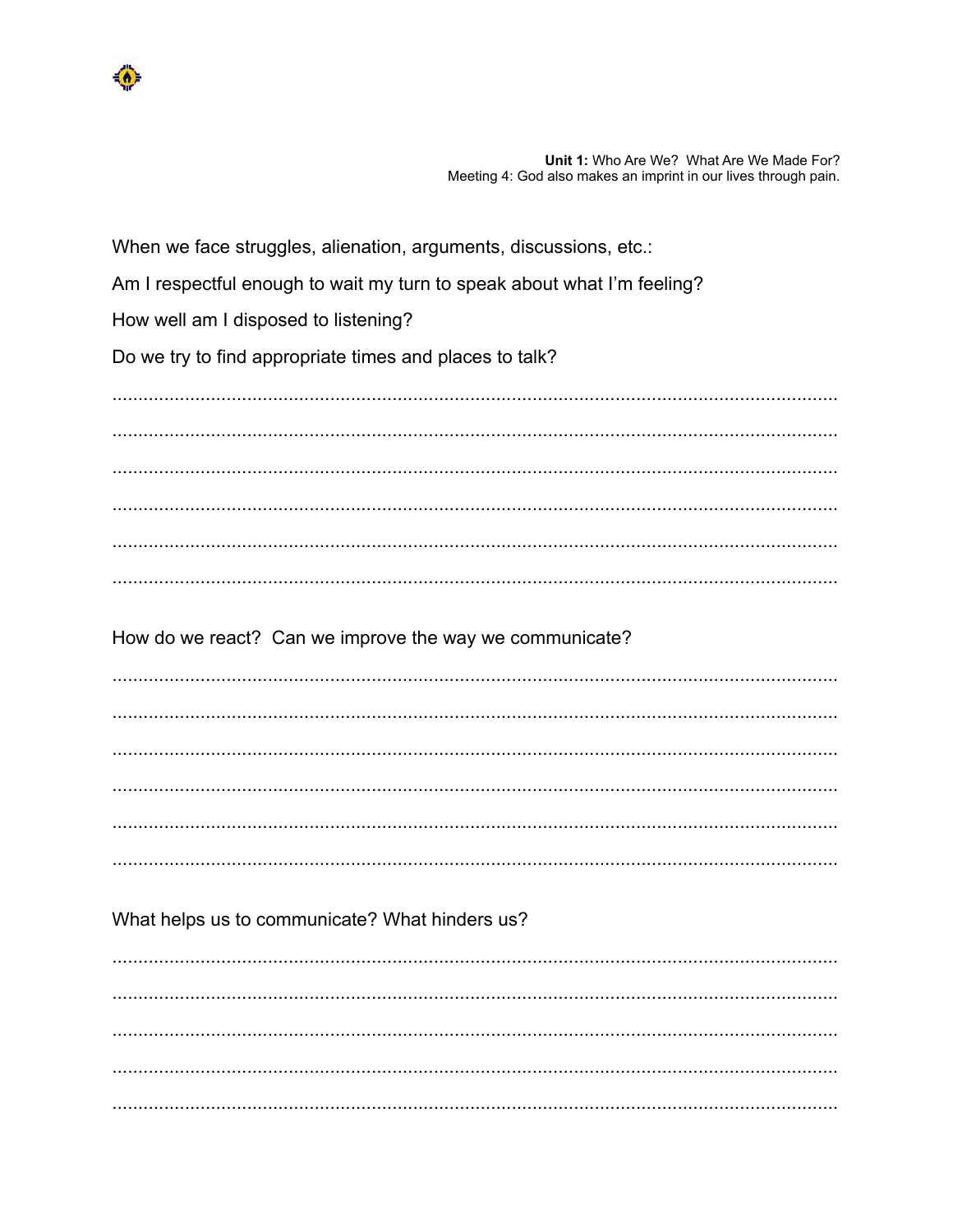

## **Prayer and Couple Exercise**

Begin by praying the following prayer, and then answer the following questions as a couple.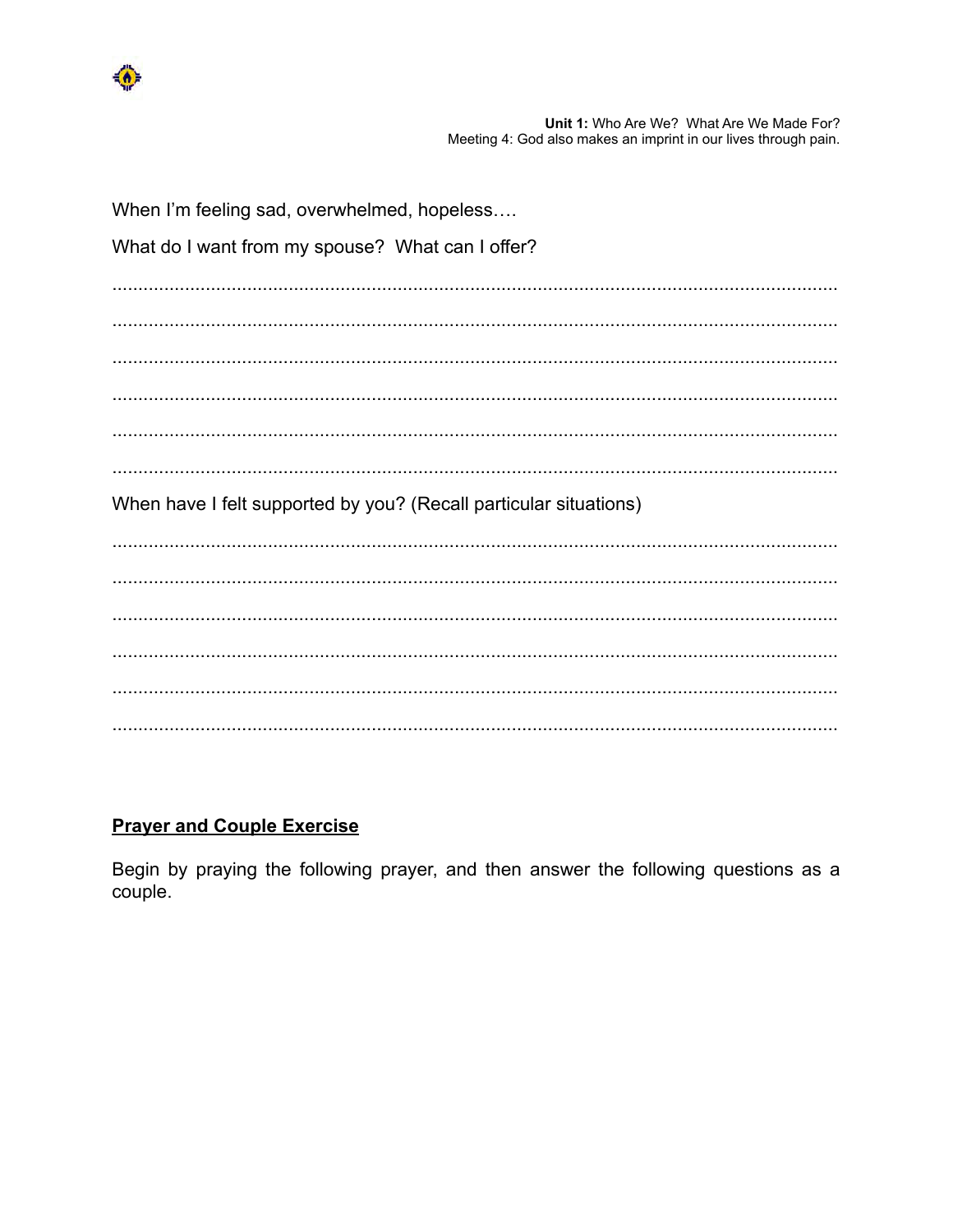

#### MORNING OFFERING

What I bear and endure, what I say and what I dare, what I think and what I cherish, all the merits that I gain, what I direct and what I conquer, all my joys and all my sorrows: what I am and what I have, I give to you as a gift of love. Use it so that the holy stream of graces flowing richly from the Shrine may fill the souls of those who have given their hearts to Schoenstatt and gently lead there all those whom you wish to chose in kindness. Accept everything that our efforts may be fruitful which we dedicate to the Trinity.

(Fr. J. Kentenich "Heavenwards" page 16)

In our family and matrimonial life today, what are

| Our joys:    |  |  |  |
|--------------|--|--|--|
|              |  |  |  |
|              |  |  |  |
|              |  |  |  |
| Our sorrows: |  |  |  |
|              |  |  |  |
|              |  |  |  |
|              |  |  |  |
| Our hopes:   |  |  |  |
|              |  |  |  |
|              |  |  |  |
|              |  |  |  |
|              |  |  |  |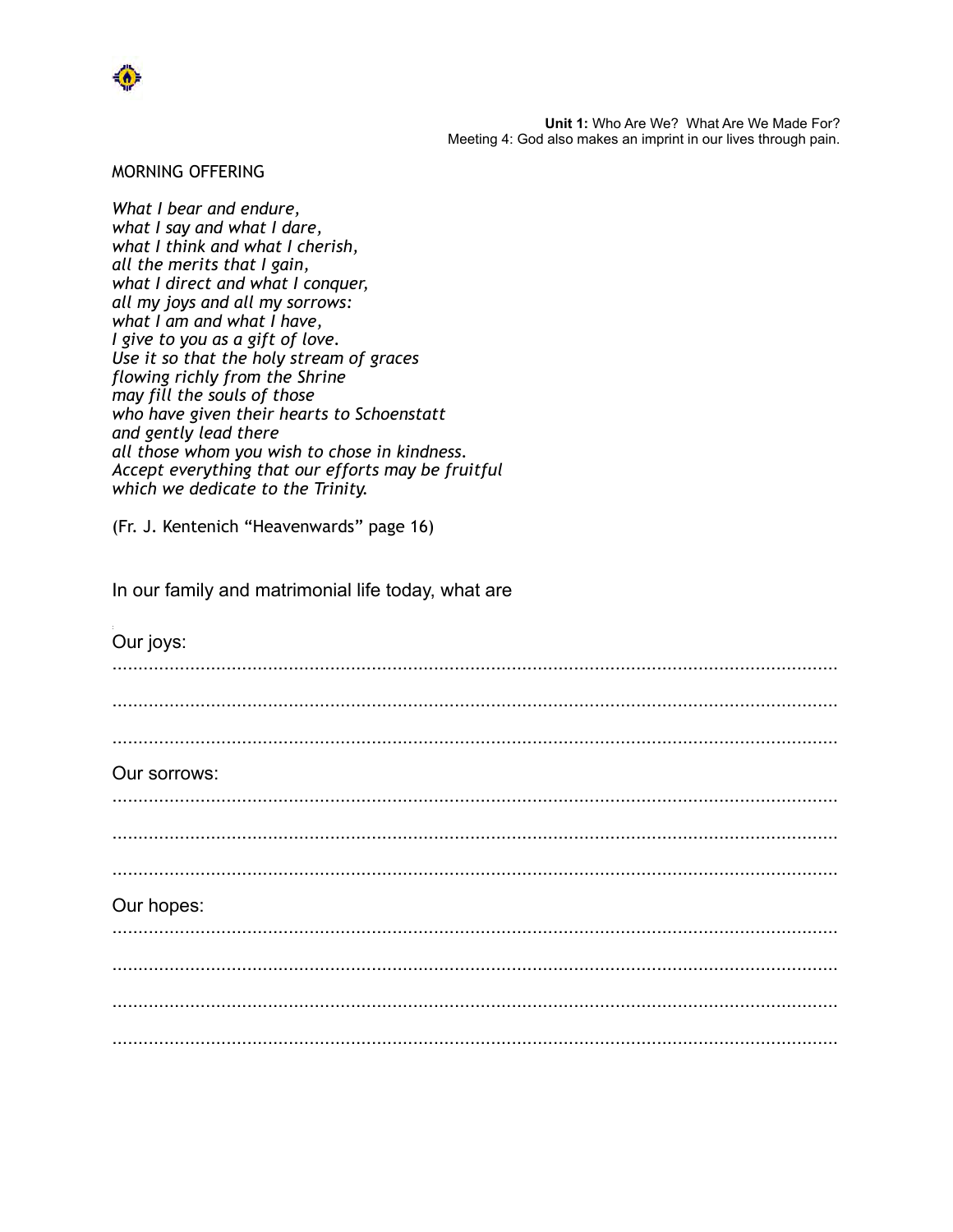

What has become routine, and is difficult to do with joy? What are our successes and failures? What must we be grateful for? Name those we love unconditionally and who bring joy to our lives: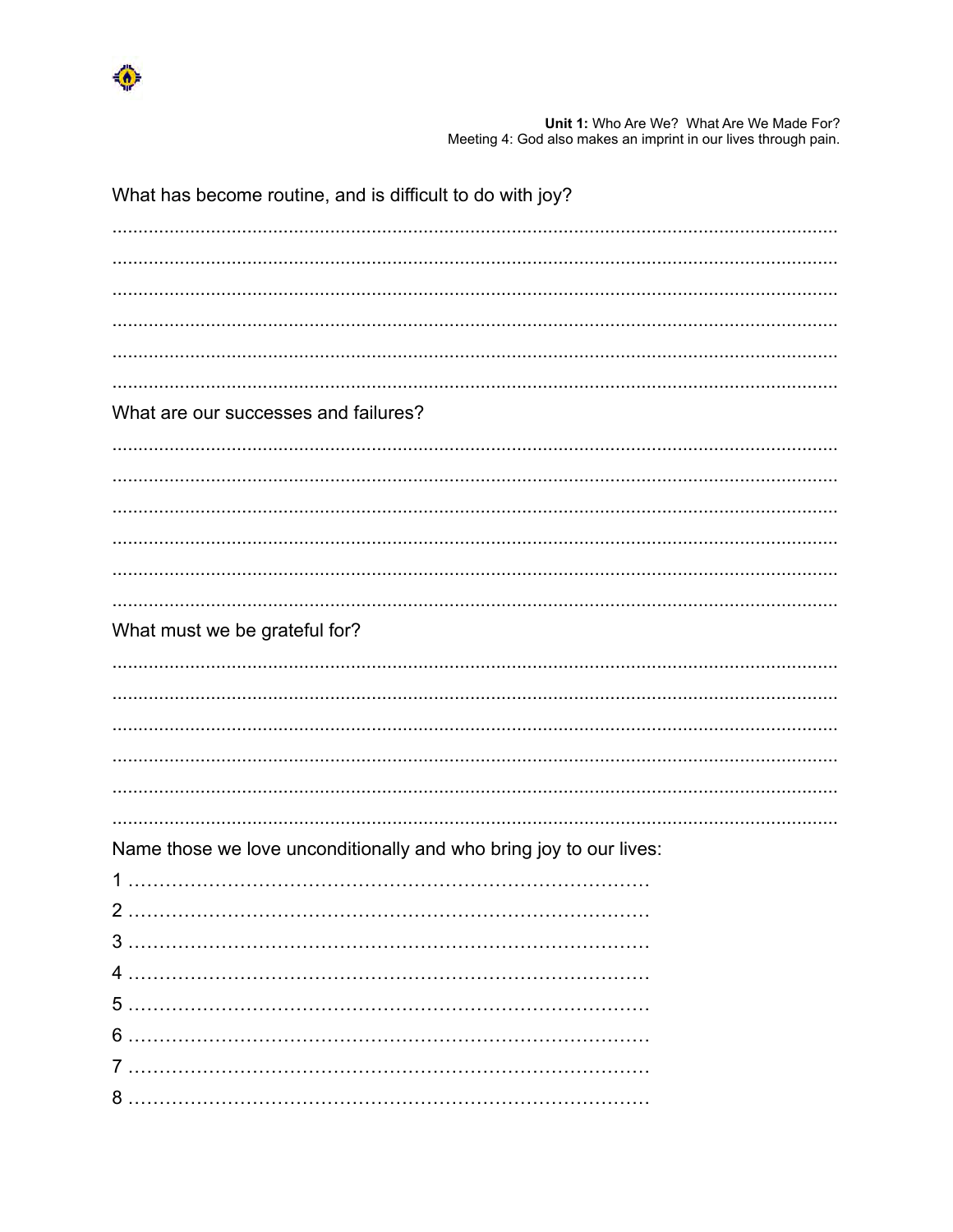

For whom shall we offer up our suffering? Write a simple prayer to the Mater, expressing what we offer and for whom we offer it.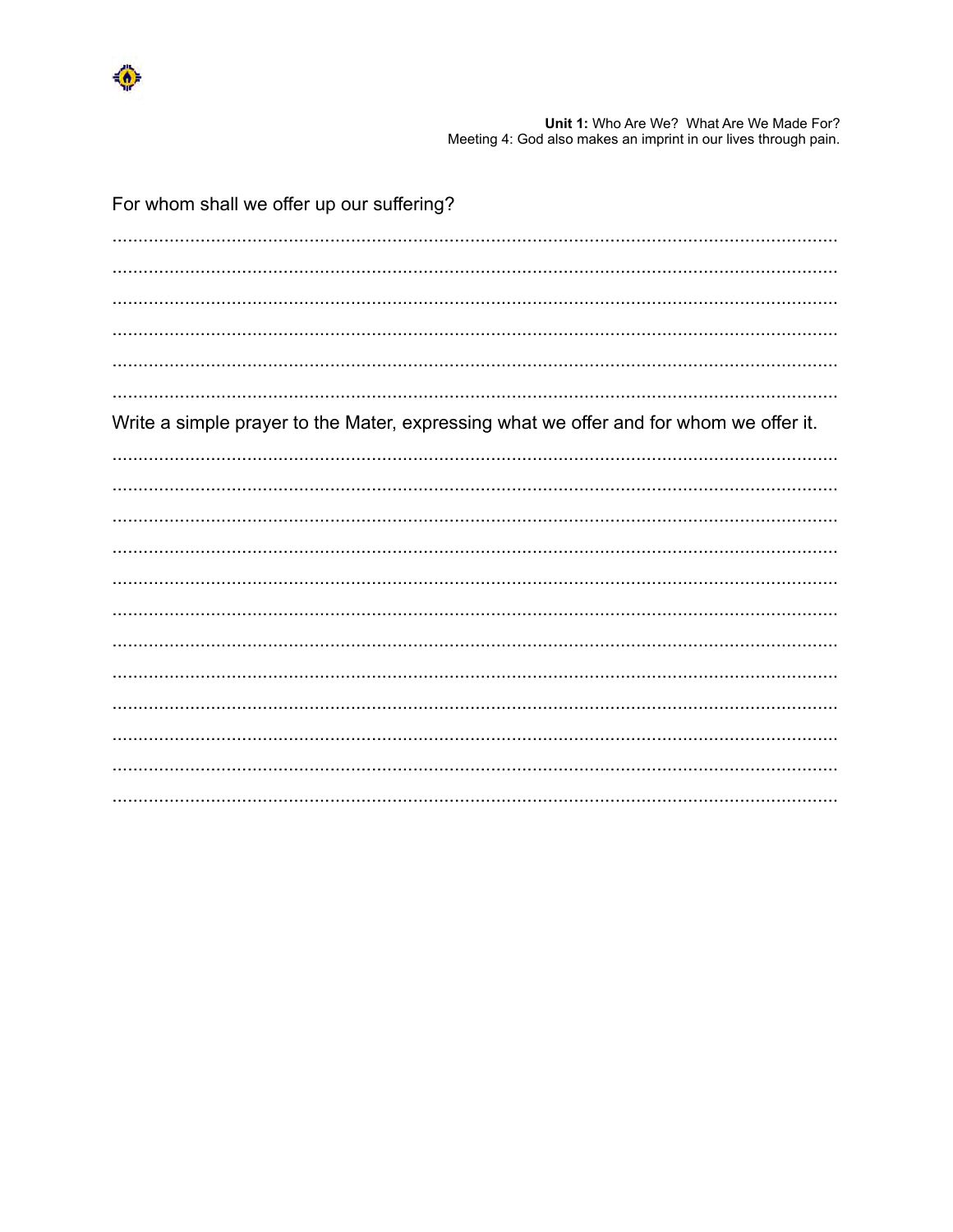

### **MEETING 5 – OUR ORIGINALITY**

### **Objective: Discover, in our originality, the essential features of our Marital Ideal**

If we stop for a second and look back, we can see that we have already journeyed on the path to seek our Marital Ideal. We have discovered what others see in us, and we have reviewed our own history, together. We also looked at how we draw closer to God, how we communicate with Him and how our pain is another manifestation of the Lord, who wants us to examine ourselves more deeply.

There is no doubt that each person and each couple is different, that we all have a seal of our own, **our originality**, in which we can find essential features of our Marital ideal. We will examine two aspects of our originality. In the first place, we will discuss our characteristics as man and woman, and how these differences complement us, each bringing something unique to the table. In the second place, we shall examine our attitude as a couple in the face of "values."

### **Recognizing, in our originality, the essential features of our Marital Ideal**

### **It is recommended to cover this "5th Meeting" in two separate meetings:**

- 1: "We are different; we complement each other"
- 2: "Our values"

# **PART 1. WE ARE DIFFERENT; WE COMPLEMENT EACH OTHER**

We must first recognize that men and women are made in the image of God, and in our differences we are called to complement each other. The Lord calls us to live, in this way, a love that is fuller, holier, more human and more divine.

Human beings require complementation. Due to this same originality of man and women, they are attracted to each other. That which constitutes us as people is our capacity to love. We are made in the image of the Triune God, and He is love, a community of perfect love. God created us with equal dignity, but with distinct ways of being. This difference forms our psychology, our way of looking at things, our perception of reality. **God created us this way so that we could complement each other in the corporal and spiritual realms.** When men and women are able to recognize, respect and accept their differences, love has the opportunity to flourish.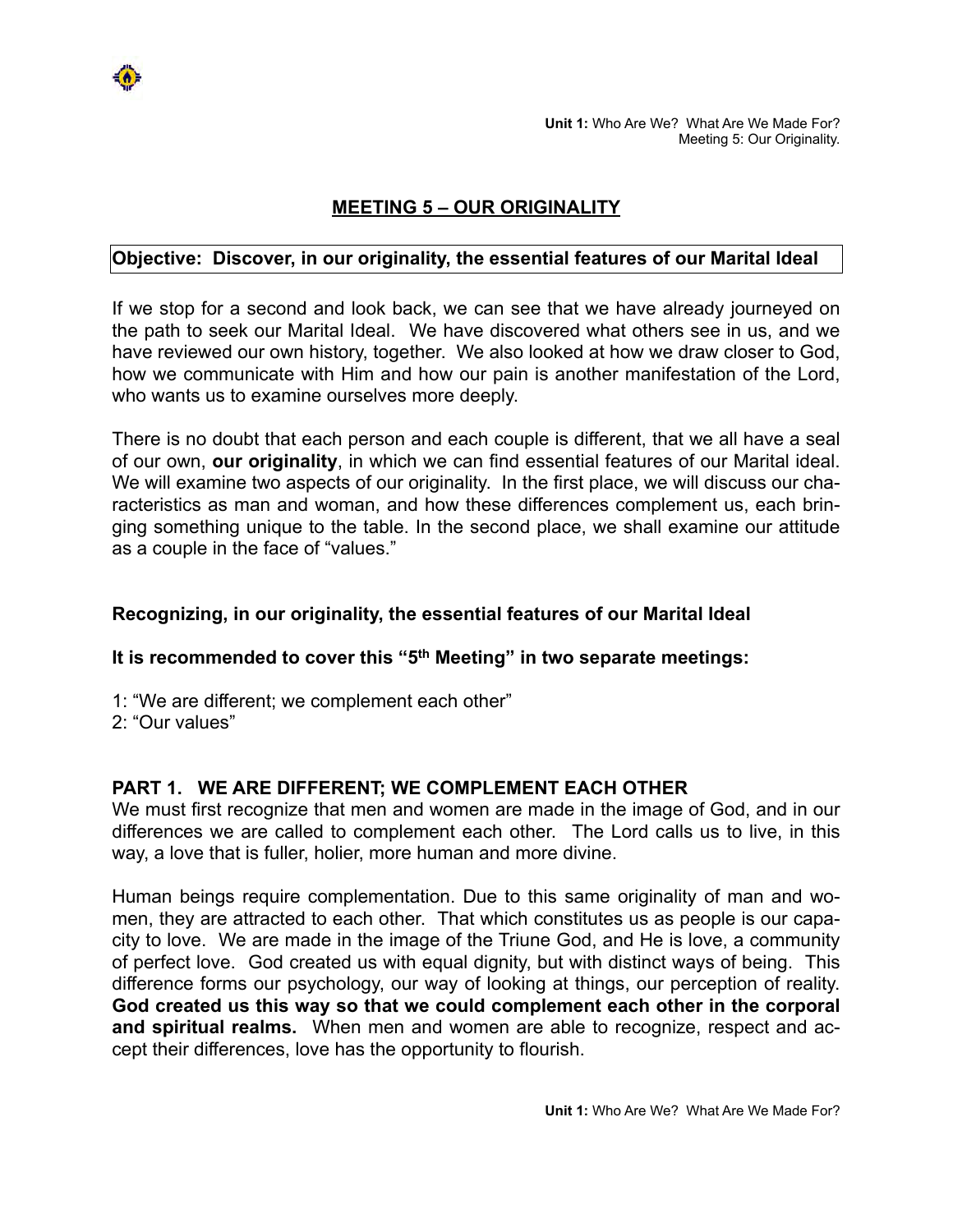

We must learn to recognize our spouse's way of loving, so that we may thus complement each other and support each other better. We generally suppose that our spouse loves us, and will behave and react in the same way that we behave and react when we love someone. We expect the other to be like ourselves, to feel as we do, to love as we do, but this is not usually the case.

Relationships become easier when we understand the fundamental needs of our spouse. In order to understand this, it is so important to give ourselves time to pray and reflect on our spouse, about the other's originality, about what the spouse needs and expects of me in order to feel loved, supported, and complemented by my love. We must also request, daily, the graces that are bestowed on us through the Sacrament of Matrimony to understand and accept the changes that our spouse undergoes (irritation, mood swings, demands, etc.) in such a way that they do not inhibit our relationship, so that we may continue to mutually support each other. We must not forget that friction and disagreement are natural in any human relationship. They actually spur us to grow, to renew our love, and to cultivate this love in an original and creative way. "Difficulties are tasks," says Fr. Kentenich, and love matures and becomes stronger when together, with respect communication and prayer, a couple can turn struggles into a pedestal to rise toward a fuller, holier, more human and divine love.

Our great task is to discover what our spouse needs to feel loved.

Helpful videos:

- 1. http://www.youtube.com/watch?v=y-SOsmeuAk0
- 2. https://www.youtube.com/watch?v=29JPnJSmDs0

# *2. GROUP MEETING:*

a) Each person answers the following questions on their own:

Which of my spouse's features have enriched my life during our marriage?

............................................................................................................................................ ............................................................................................................................................ ............................................................................................................................................ ............................................................................................................................................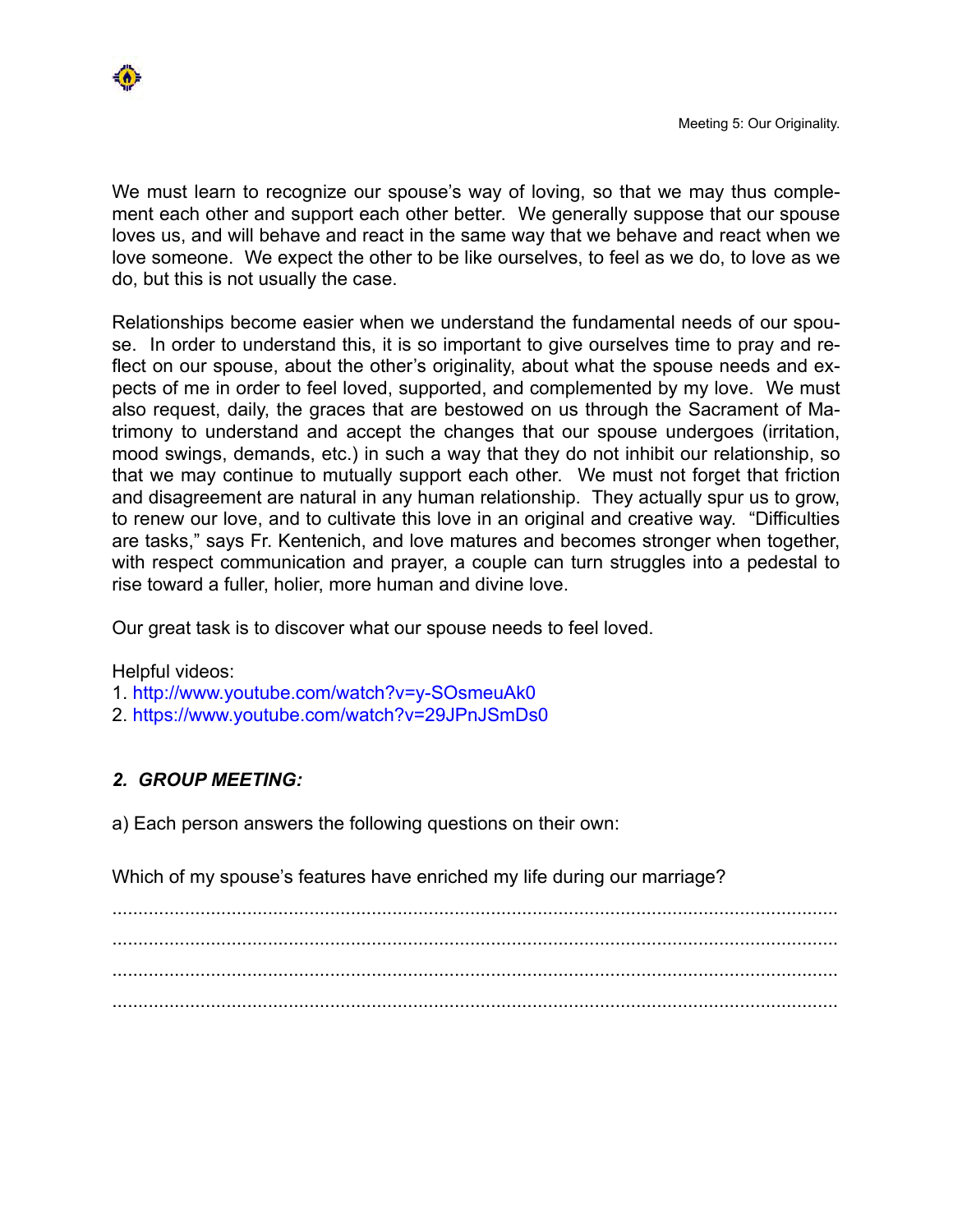

What do I admire in my spouse?

............................................................................................................................................ ............................................................................................................................................ ............................................................................................................................................ ............................................................................................................................................ Which of my own personal features have complemented my spouse? ............................................................................................................................................ ............................................................................................................................................ ............................................................................................................................................ ............................................................................................................................................ What typical characteristics of my male or female psychology do I need to polish and

develop to enable more fruitful communication with my spouse? Commit to a specific improvement that you will make.

............................................................................................................................................ ............................................................................................................................................ ............................................................................................................................................

b) After individual reflections, divide into groups of men and women, and reflect upon the following questions:

- How have we been enriched by the other gender?

- Which positive qualities of my spouse have helped me, made me feel better, made me feel loved (think of attitudes, words, moments, etc.)?

- What positive experience have we had in which masculine or feminine features have helped us to engage in better communication with our spouses?

c) Follow the group discussion by joining both groups and sharing an experience chosen beforehand.

**The following is suggested as a "Family Task" to discuss the topic at home:**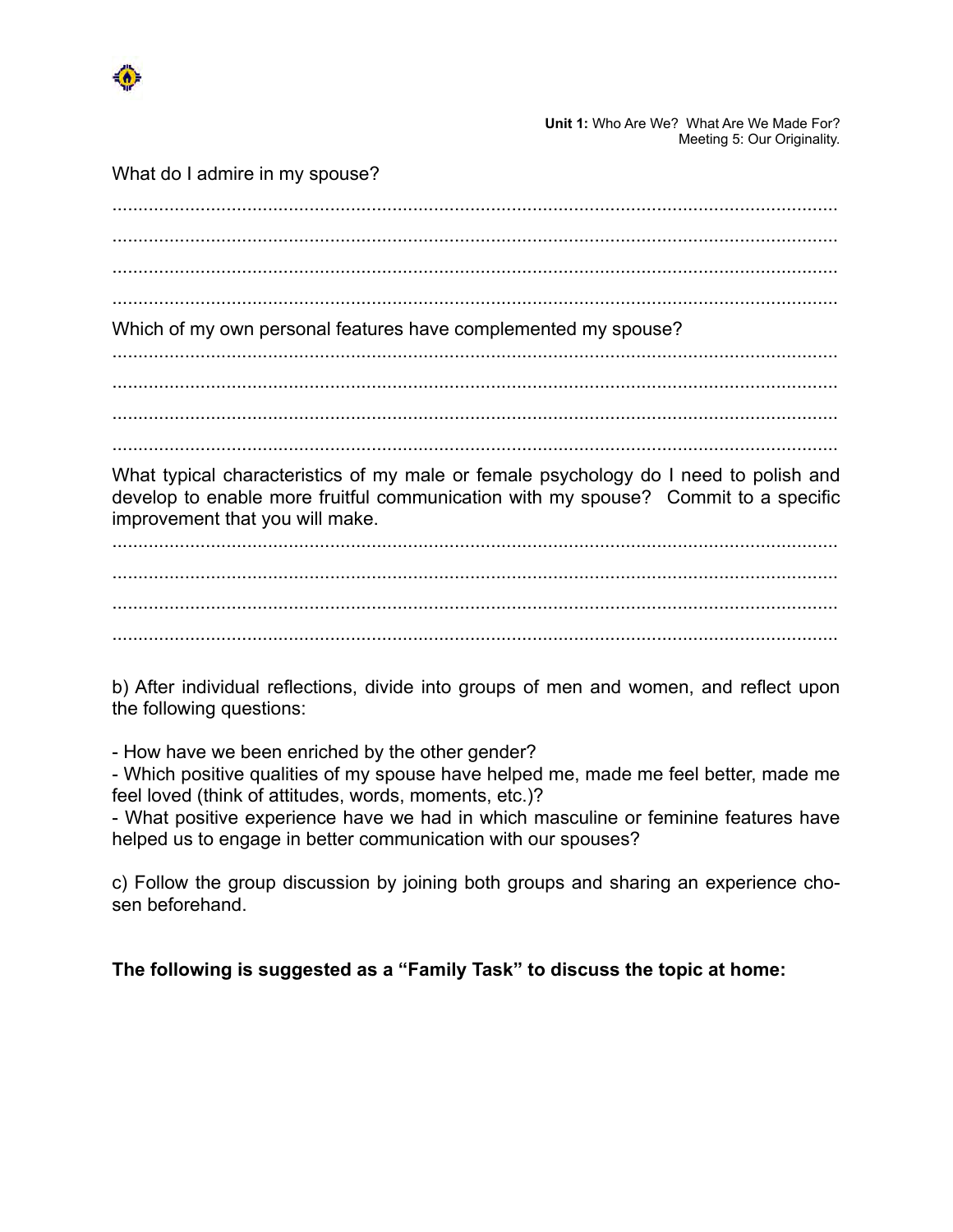

#### **FAMILY MEETING**

Meet with your children in a relaxed environment and speak about the following: (it may be advisable to divide by gender first to have the father talk with the sons and the mother talk with the daughters, and then gather to share))

| Considering the environment in which we live:<br>What does it mean to "be a good man" to my friends at school? |
|----------------------------------------------------------------------------------------------------------------|
|                                                                                                                |
| What does it mean to "be a good woman" to my friends at school                                                 |
|                                                                                                                |
| I think that:<br>"be a good man" means:                                                                        |
|                                                                                                                |
| I think that:<br>"be a good woman" means:                                                                      |
|                                                                                                                |
| For the children:<br>What do we admire, thinking about the above, in our father and in our mother?             |
|                                                                                                                |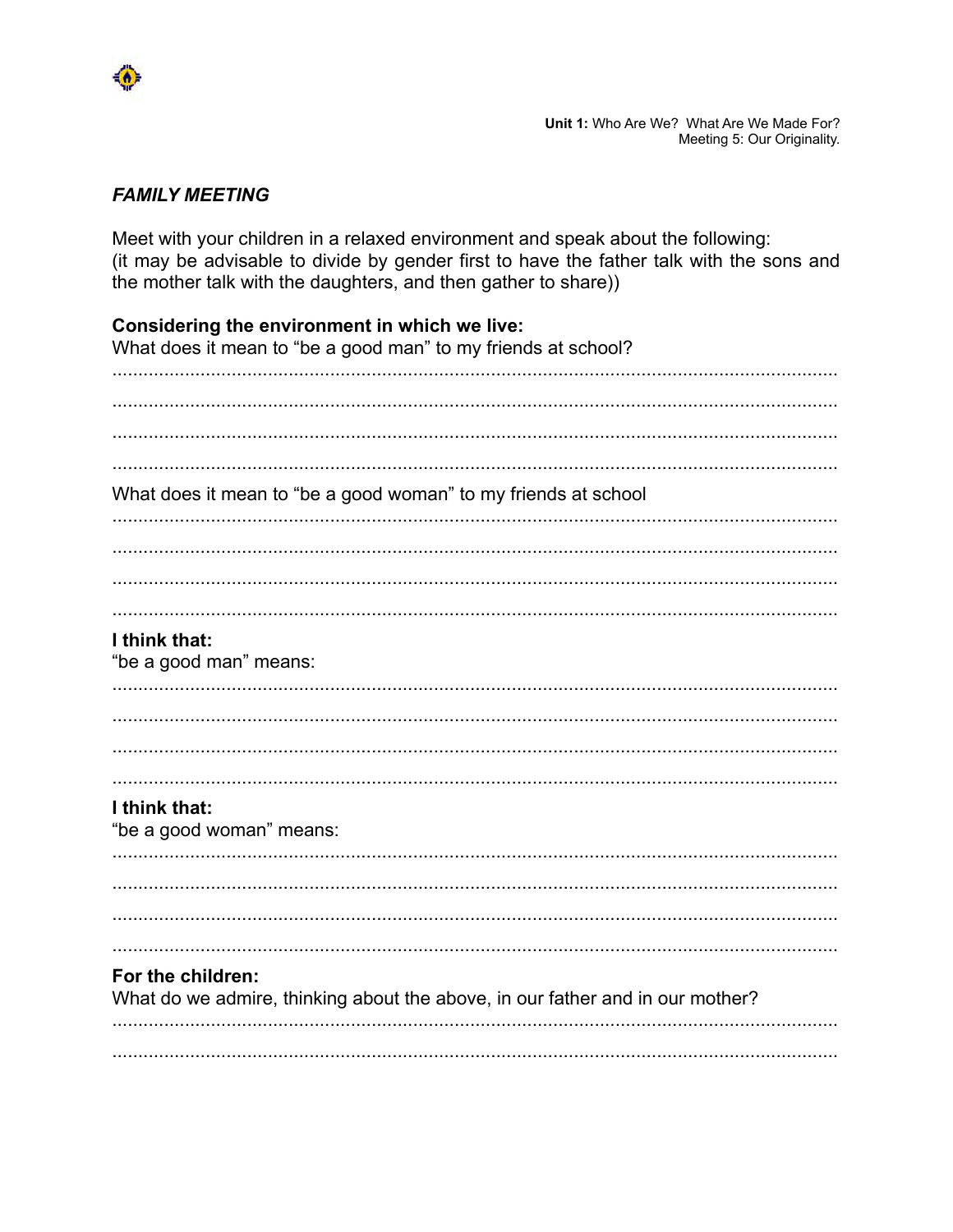

### For the parents:

What do we admire, thinking about the above, in our sons and in our daughters?

### **Conclusion** A. As a family, we feel:

### B. As a couple, we feel: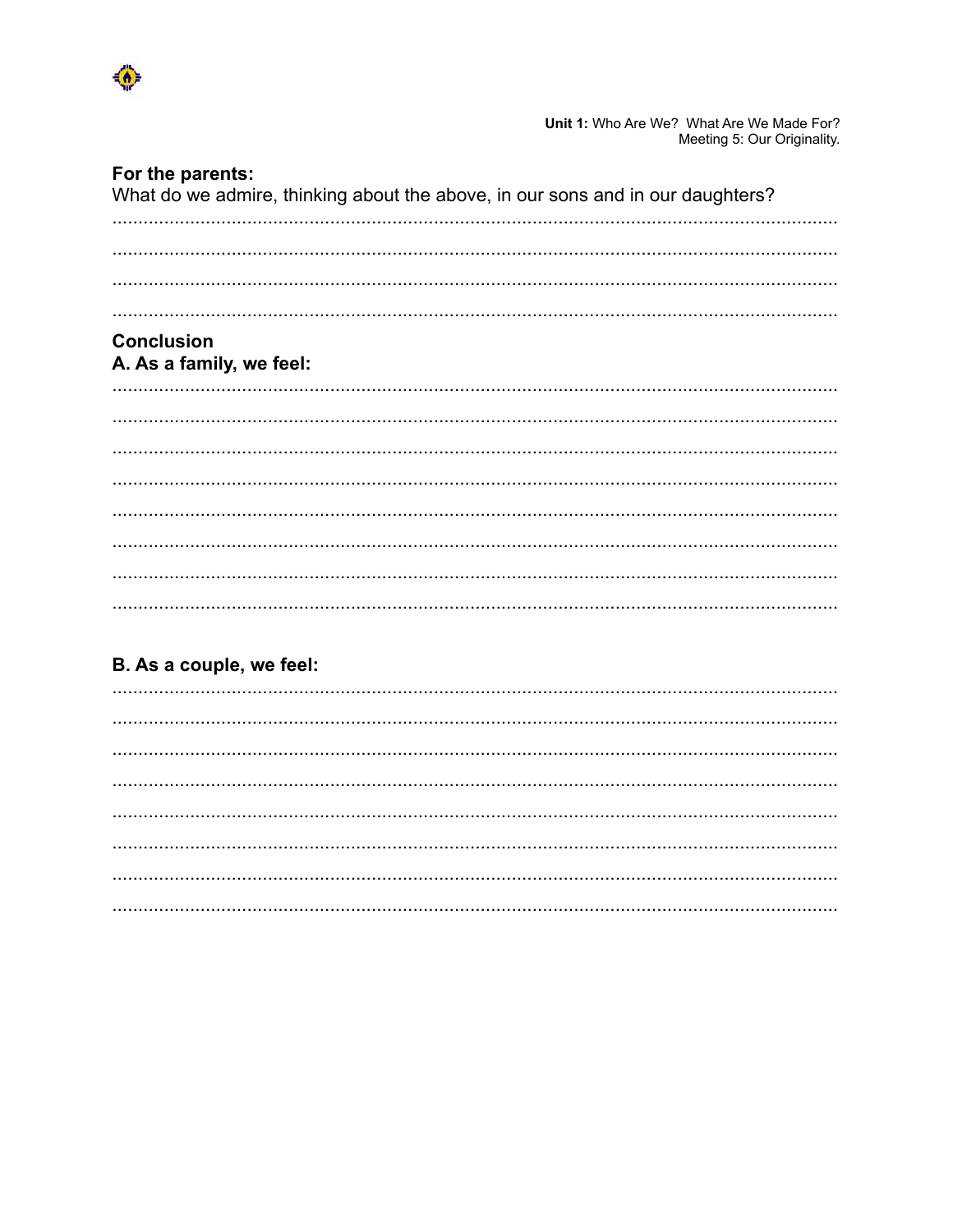

#### **PART 2 - OUR VALUES**

It is critical for us to be able to define our matrimonial and family values. Recognizing "our values" is the next step in the discovery of our Marital Ideal.

#### **VALUES AND THE MARITAL IDEAL**

These days, God speaks clearly through the signs of the times: He underscores the need to **strengthen the family as the basic cell of our society and of the Church.**  We cannot overlook the fact that today's families are threatened in our culture, and that divorce laws in the most economically and technically developed countries are just one of many signs of the growing disintegration of our families. The customs and way of life of these days do not jibe with what should be an **authentically Christian family.** What should be worrying us the most is that we frequently fail to fully comprehend the following: **we adapt to our environment without considering that it does not reflect the values of our faith.** 

Our children can no longer count on a protective environment. As the Lord told His apostles, the must **"live in the midst of this world without being of this world."** Will they be able to do it? How can we be reassured that their faith and Christian convictions will remain unshaken, and that they will not be swept up in the wake of consumerism, greed and the ideal of human "success" that influence our society? Not only that, but will our children become the "yeast" in the midst of the dough? Will they be able to plant the seeds of Christian values in our society?

Christian marriages face a great challenge these days: **we must create a new season of holy matrimonies, of holy families built on the rock of holy marriages. We invite you to search for the values that every marriage wishes to embody and radiate.** 

This journey of searching for the Marital Ideal complements our previous journeys. It consist of both spouses asking themselves what are the values that most attract us, and for which we are willing to risk all, both personally and as a couple. They are established in the present, and look toward the future. This is the end of all that we have talked about previously, and which points directly to our present and future.

#### **Helpful Videos**

- 1. https://www.youtube.com/watch?v=oPF796eFdso
- 2. https://www.youtube.com/watch?v=7d4gmdl3zNQ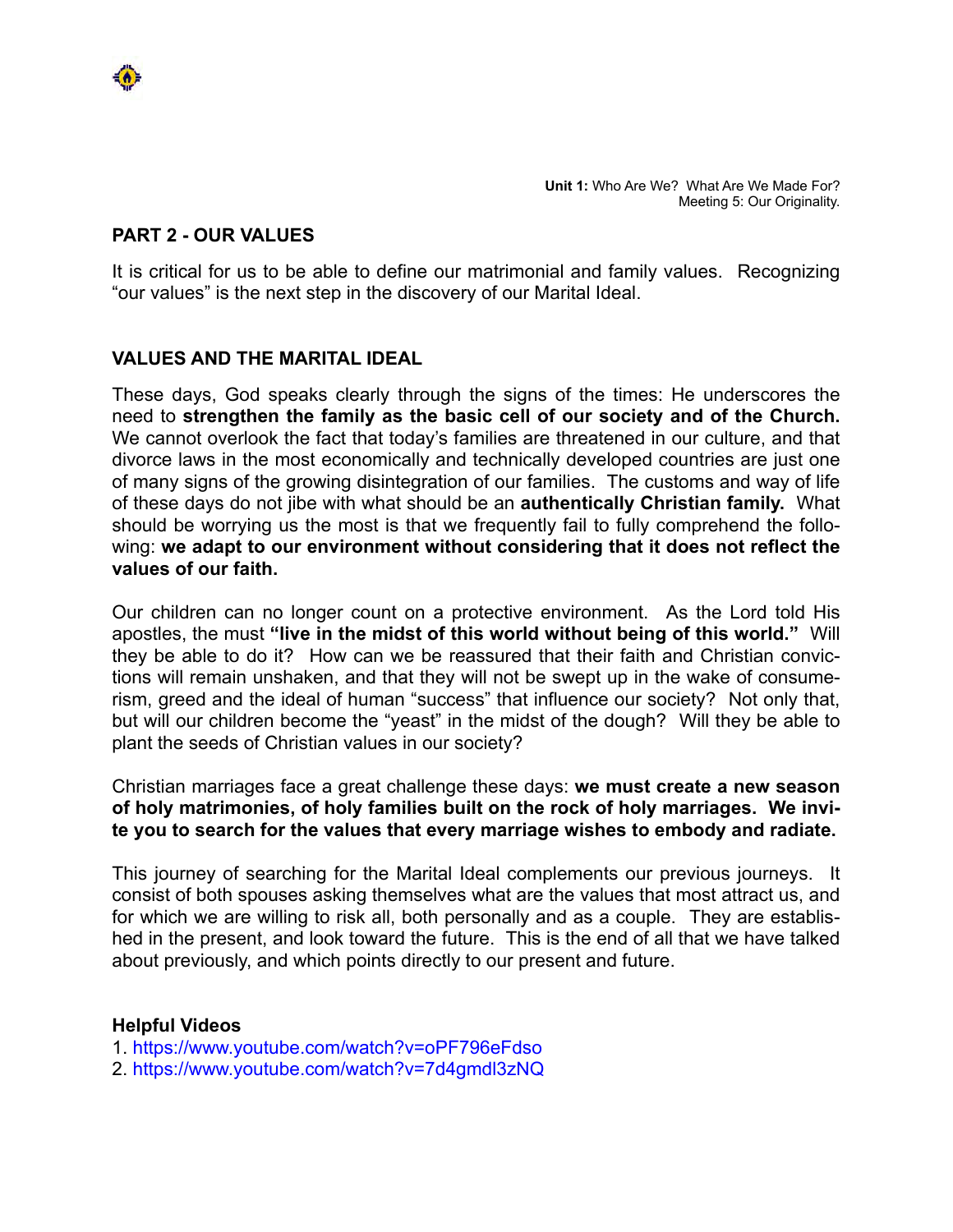

#### **COUPLE EXERCISE**

Use some silent time for each couple to reflect before answering the following questions, first in a personal way and then by sharing with spouses:

#### Values that define our marriage and family

Examining our marital and family life, what things have we focused on: what are the values that we spontaneously defend?

1. What values do we believe that we, as a marriage, embody? 2. On which of these values do we place the most importance? 3. What would we like people to say about our family? 4. What are our hopes for our family's future?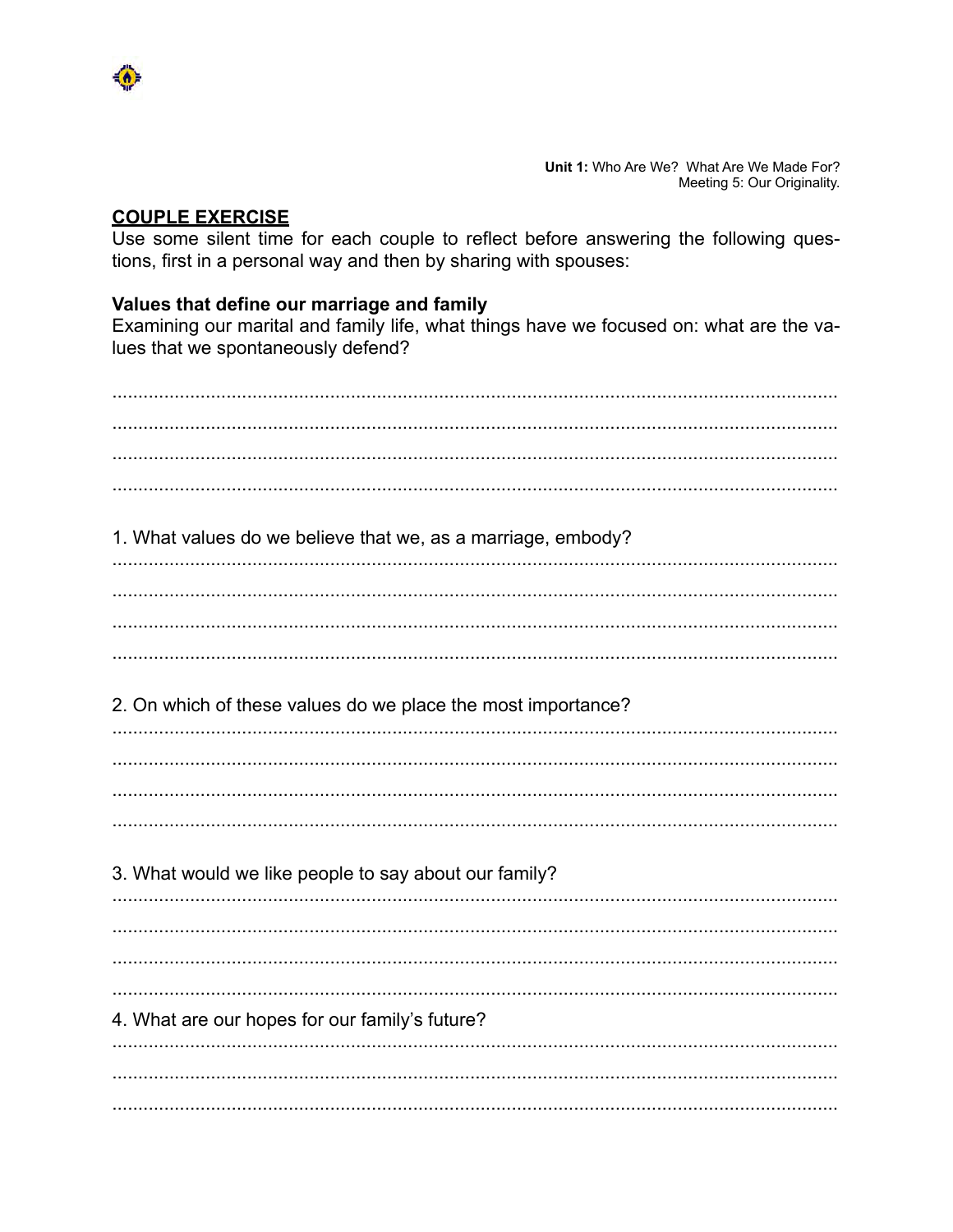

| 5. What marital and family traditions and habits do we think are most important to main-<br>tain forever<br>- in the religious realm: |
|---------------------------------------------------------------------------------------------------------------------------------------|
|                                                                                                                                       |
|                                                                                                                                       |
|                                                                                                                                       |
|                                                                                                                                       |
| - in the way we interact:                                                                                                             |
|                                                                                                                                       |
|                                                                                                                                       |
|                                                                                                                                       |
|                                                                                                                                       |
| - in our development of family unity?                                                                                                 |
|                                                                                                                                       |
|                                                                                                                                       |
|                                                                                                                                       |
|                                                                                                                                       |
| - other:                                                                                                                              |
|                                                                                                                                       |
|                                                                                                                                       |
|                                                                                                                                       |
| We attempt to synthesize, seeking what is appropriately ours, what we have built<br>together as a couple with regards to values.      |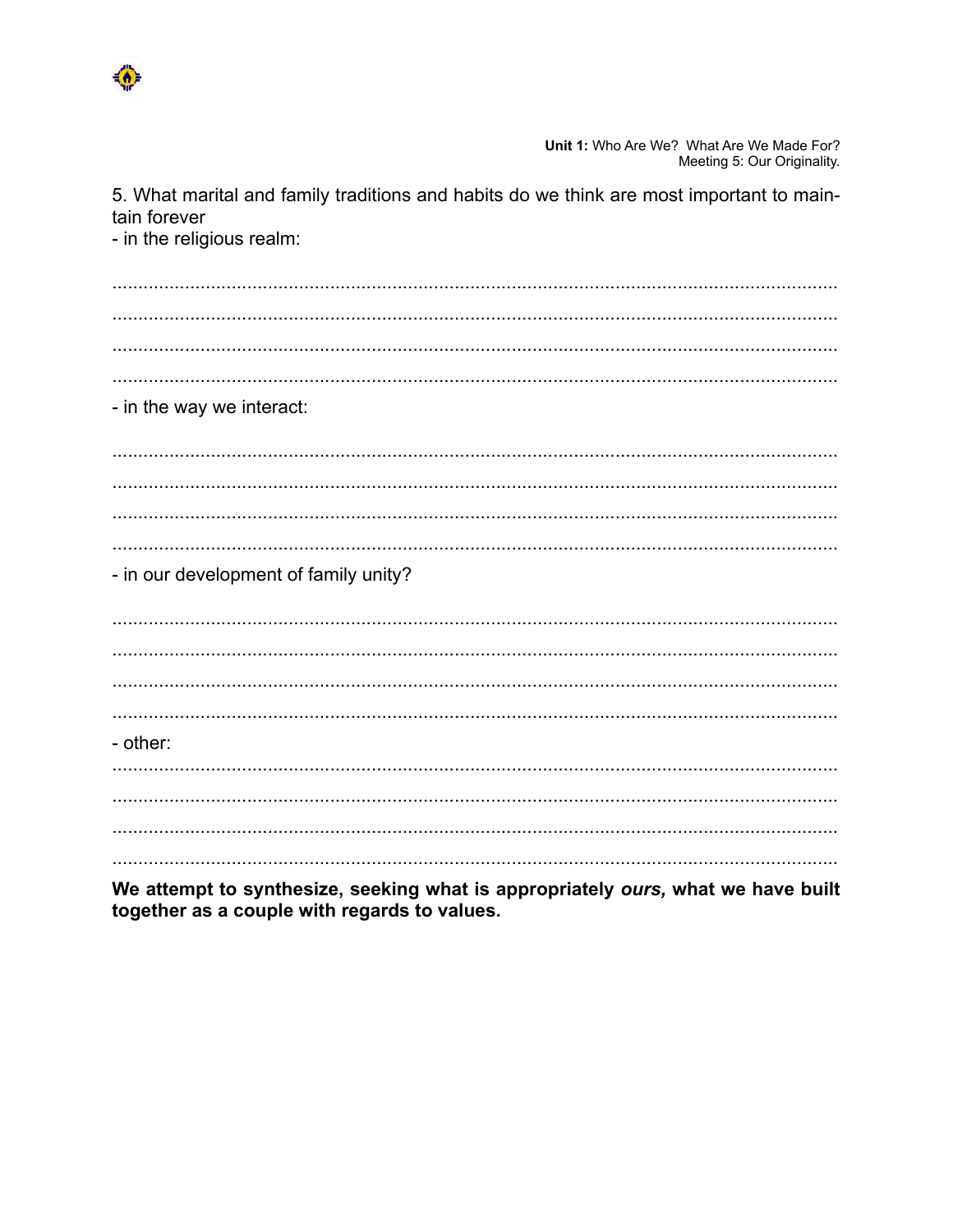

#### **FAMILY EXERCISE: FAMILY MEETING**

Once again, meet with your children in a relaxed environment and speak about the following:

1. What are the family characteristics that are clearly our own? Can you think of 5?

2. What values are clearly important to us?

3. What are our most common faults?

4. What are our hopes for the future of this family?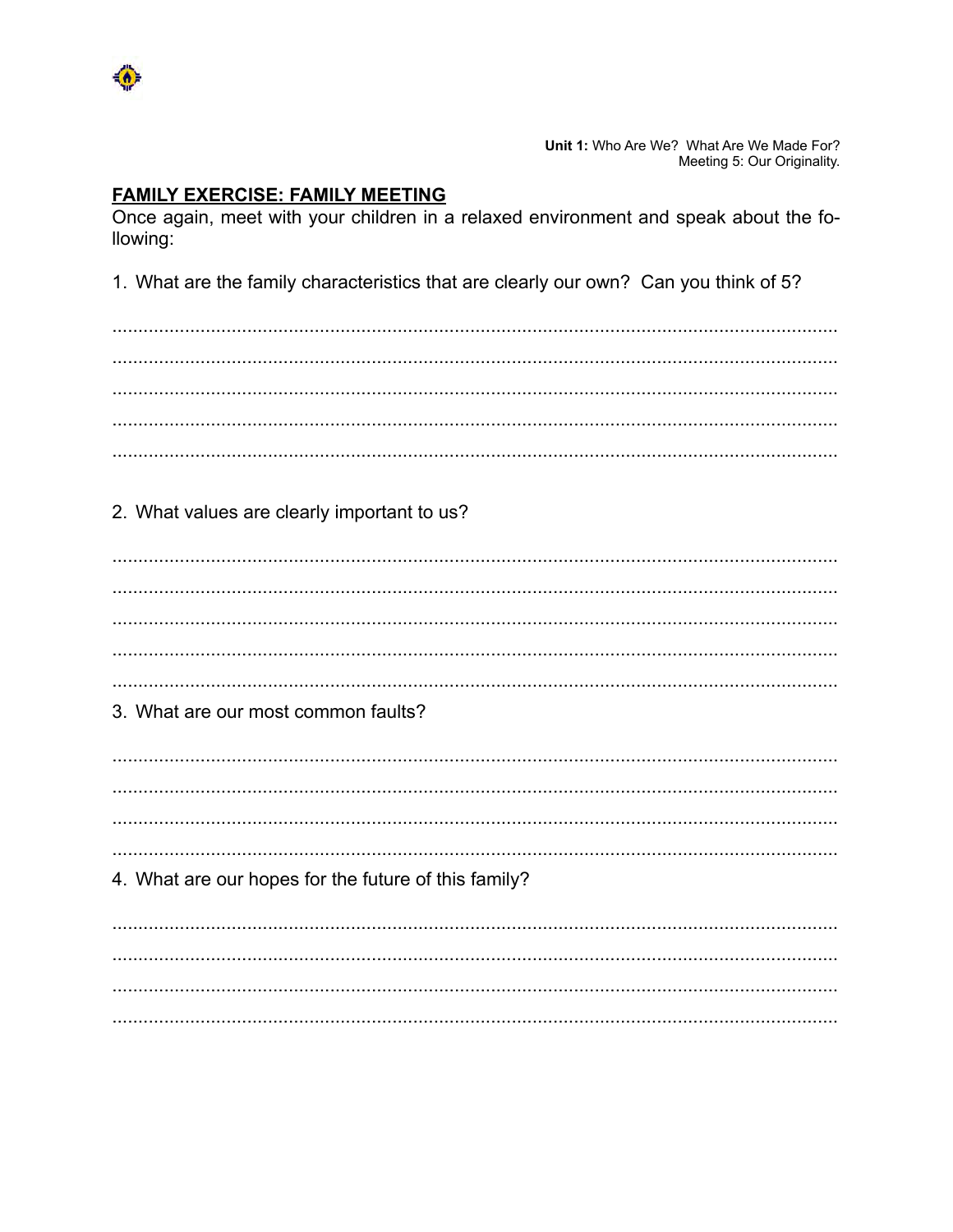

### **COUPLE EXERCISE**

Take a moment for group or matrimonial prayer with this poem by our Father Kentenich, written in the Dachau Concentration Camp.

-You may read it, pray it slowly. Have a moment of silence.

-You may pray it taking turns between husband and

- Ponder (and underline if you choose) the phrases or passages that touch you the most, as they are the parts that speak the most to who we are in our originality, to our reason for being.

#### **Home Song**

*"Do you know the land so warm and dear which Eternal Love has built itself: and bear with each other in the joy of sacrifice; were they glow and shelter one another and flow as one into the heart of God; were streams of love well forth with might to quench the thirst of the world for love?* 

*This wonderful is known to meit is the meadow radiantly lit by Tabor's sun, were our Three times Admirable Lady reigns in the midst of her favorite children, loyally rewarding each gift of love with the manifestation of her glory and immeasurably abundant fruitfulness: it is my home, my Schoenstatt Land!* 

*Do you know the land so rich and pure, the reflection of Eternal Beauty: where noble, stalwart souls spouse themselves to the Lamb of God; where bright eyes radiate warmth and kind hands ease hurt and pain; where they, untainted are always folded in prayer to vanish the power of Satan?* 

*This wonderful is known to me…* 

*Fr. Joseph Kentenich, Heavenwards p.158*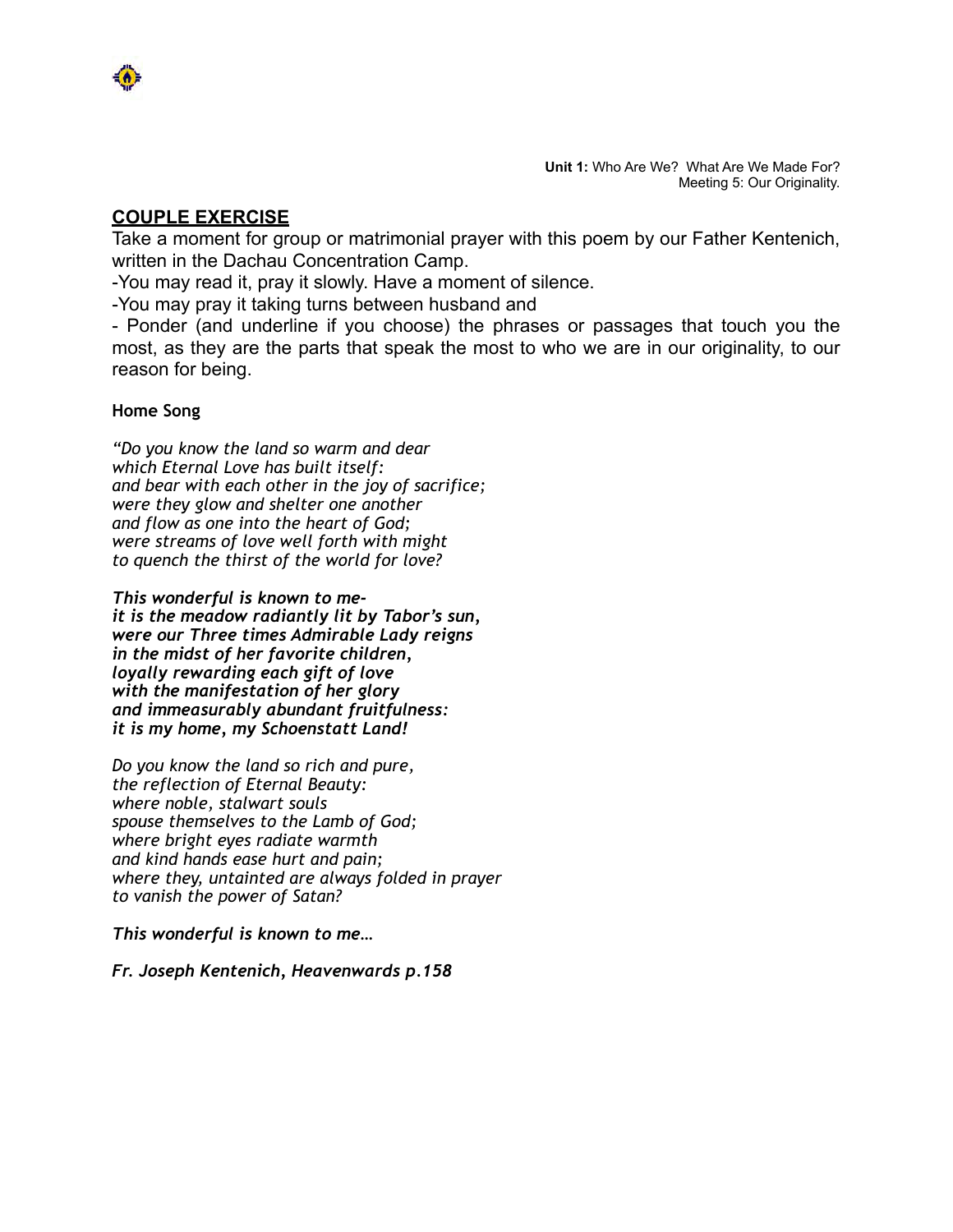

**Unit 1:** Who Are We? What Are We Made For? Meeting 6: Discovering "Our Name".

# **MEETING 6 – DISCOVERING "OUR NAME" WORKSHOP for Formulating our Marital Ideal**



**Objetive: Review the work done to this point, and formulate our Marital Ideal**

For the following task, we propose the following:

**Keeping in mind the progress of each couple** and the available time, determine if this workshop should be done in a longer meeting, in two meetings, or during a mini-retreat.

If any couples should require individual help in the formulation of their Ideal, you may resort to circle leaders, or request guides and/or moderators.

Let us take a look back…

We have done much work, reflecting, communicating, and we have come so far! It is wonderful to be able to discover who we are and what God wishes for us as a married couple. In order to discover "our name," we invite you to reflect and review what we have done this year, and to write a short summary about each of the following aspects:

• **Our Sacred History**: (2 or 3 elements from our previously formulated syntheses)

............................................................................................................................................ ............................................................................................................................................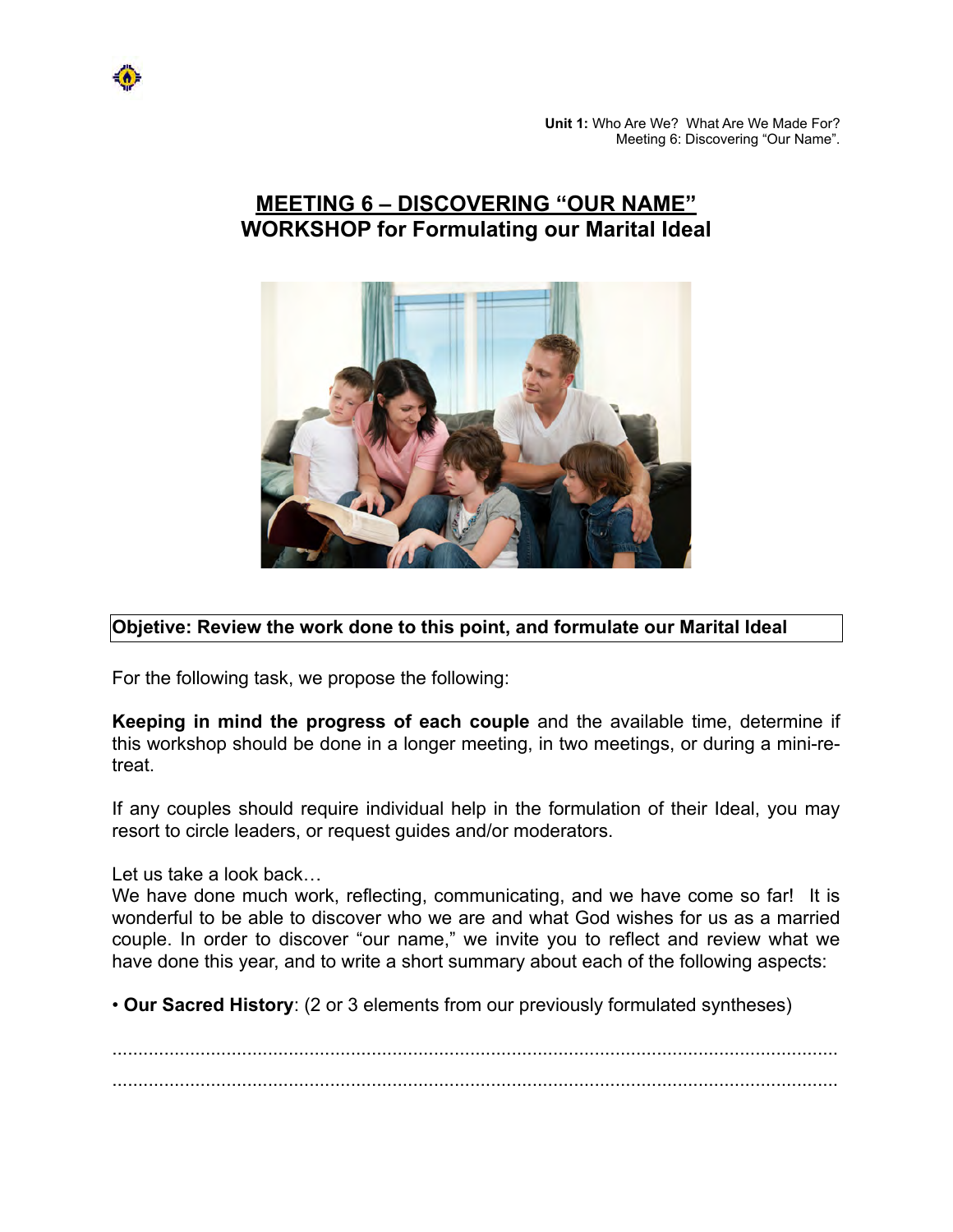

• Our characteristics as a couple and as a family (no more than 2 or 3 of those that most identify us)

• The values or attitudes that we feel called to embody or radiate (no more than 2 or 3)

. The most important tasks that we feel we are called to undertake as a couple, as a family, and in the milieu of the Movement, of the Church, at work, etc. These should be tasks that reinforce the values or attitudes that characterize the couple.

After reviewing the work done during the year, and with the summary we have just created, we are now prepared to begin to formulate our desired "Marital Ideal."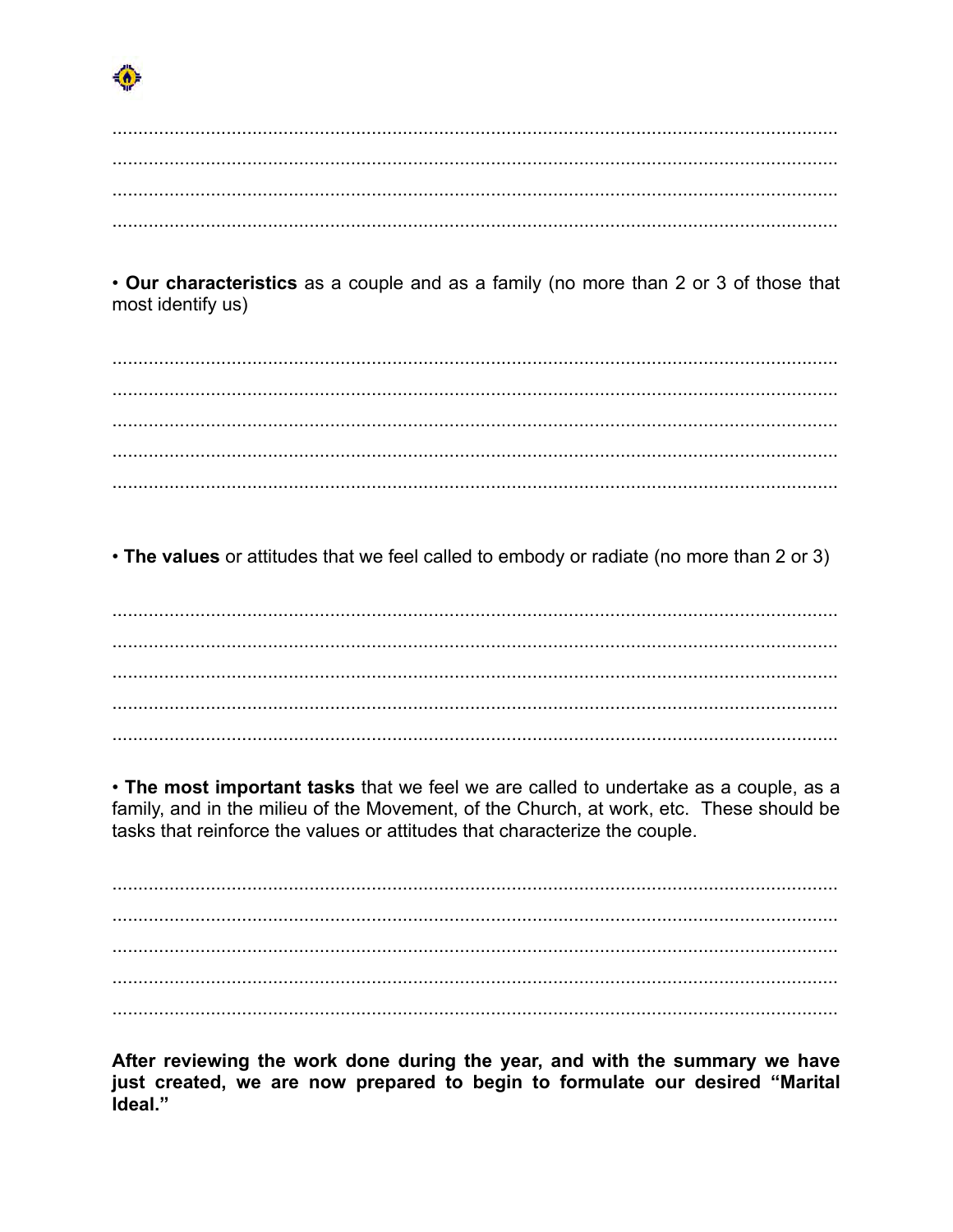

### **The Marital Ideal can be formulated in different ways. For example:**

• As a **name**:

For example: "Home of Nazareth", "Bethany", "Cenacle", "Cana"

............................................................................................................................................ ............................................................................................................................................ ............................................................................................................................................ ............................................................................................................................................ ............................................................................................................................................

#### • As a **motto**:

For example:

- $\geq$  "A Home Open to the World"
- $\blacktriangleright$  "May They Not Lack Wine"
- $\triangleright$  "We Shall Do as You Say"
- $\geq$  "May Nobody be Homeless"
- ➢ "Keepers of Your Peace"

............................................................................................................................................ ............................................................................................................................................ ............................................................................................................................................ ............................................................................................................................................

• We may also select a **symbol** that expresses who we are, and add an adjective that represents us.

For example: symbols like fire, fountain, rock, eagle, light, tower… Could become "joyful light," "fountain of joy," "light for the world."

To use symbolic language, consider using the prompt that follows (The Language of Symbols)

At the conclusion of this stage of searching, we write a small marital poem that reflects our joint ideals and longings. We offer the prayer to the Father and to our Mater, asking them for the grace to make them real. It is suggested that everyone write a personal prayer, and then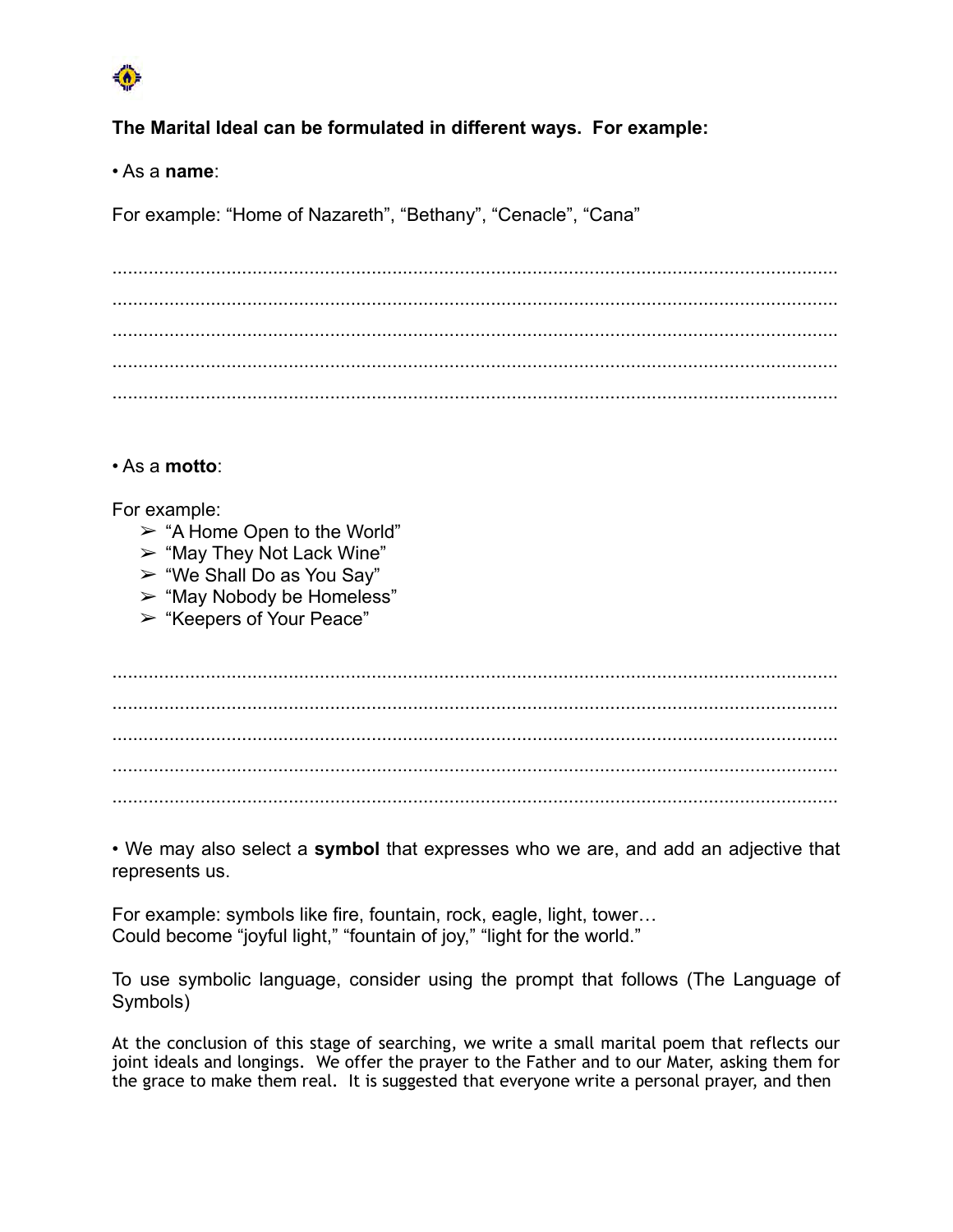

share it to condense it into one for the group. It should not be longer than the Our Father or the Consecration Prayer, so that it may be used often.

............................................................................................................................................ ............................................................................................................................................ ............................................................................................................................................ ............................................................................................................................................ ............................................................................................................................................

**The following prompts may be used as guides in the search for the Marital Ideal:**

### **The Language of Symbols**

(Prompt for Groups or Couples)

• Cards on which the names of different substantive symbols (for example: fire, water, wind, etc.) have been written are placed face up on a table for all to see.

• Distribute cards on which different adjectives (for example: warm, strong, happy, etc.) have been written to the group members so that each one has 3 or 4 cards.

• Taking turns from left to right, people place their adjective cards (one per turn) on top of the symbol cards already on the table, according to the sense they find in joining the two words. For example, you could place "hot," "luminous," or "red" on top of the symbol card "fire."

• Once all cards have been placed on the table, read the adjectives combined with each symbol. Group comments are welcome, including suggesting others.

• Once this first phase is over, the cards are sorted, and the substantive symbols are once again placed face up on the table.

• Take a moment for each couple to examine and silently choose a symbol to represent them.

• Once again, deal the adjective cards out to all group members. Each couple will choose one of the adjectives that goes best with their symbol to represent the couple.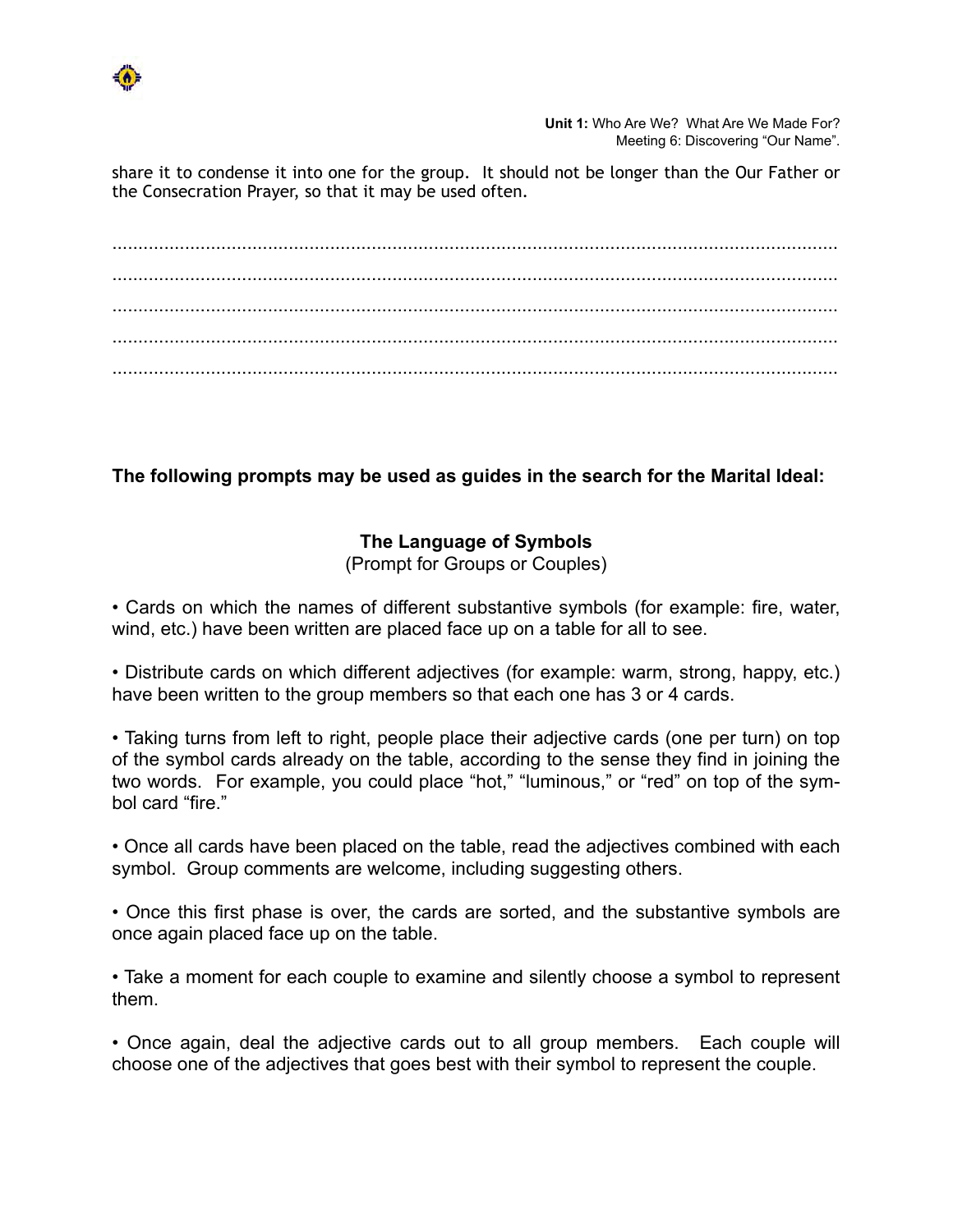

• Each couple shares their symbol and adjective with the group, explaining why they chose the symbol, and the meaning of why the paired the adjective with the symbol.

# **Designing a "Family Crest"** (Family Exercise)

Reviewing the history and life of the Church, we are struck by a fact: our ideals have always been expressed symbolically on flags, standards or crests. This is observe in both the profane life as well as in the Church life. Remember, for example, the Papal Crest of Saint John Paul II with the letter "M" of Mary, along with a cross, and his motto "Totus Tuus". Based on this experience, we propose developing a family crest.

We suggest dividing the crest into **five fields:**

**The first** is dedicated to **history:** a symbol that reminds us of two or three fundamental highlights.

**The second field** is dedicated to **the relationship between the spouses:** what best represents their mutual relationship?

**The third field** is for expressing our ideal **relating to the family** to our children: what is the atmosphere we want to reign in our household?

**In the fourth field,** we express what is most characteristic of our **apostolic spirit.** 

Finally, in the **fifth field** we use a symbol that most appropriately represents our relationship to the **supernatural world.**

The following design may be used as a guide:



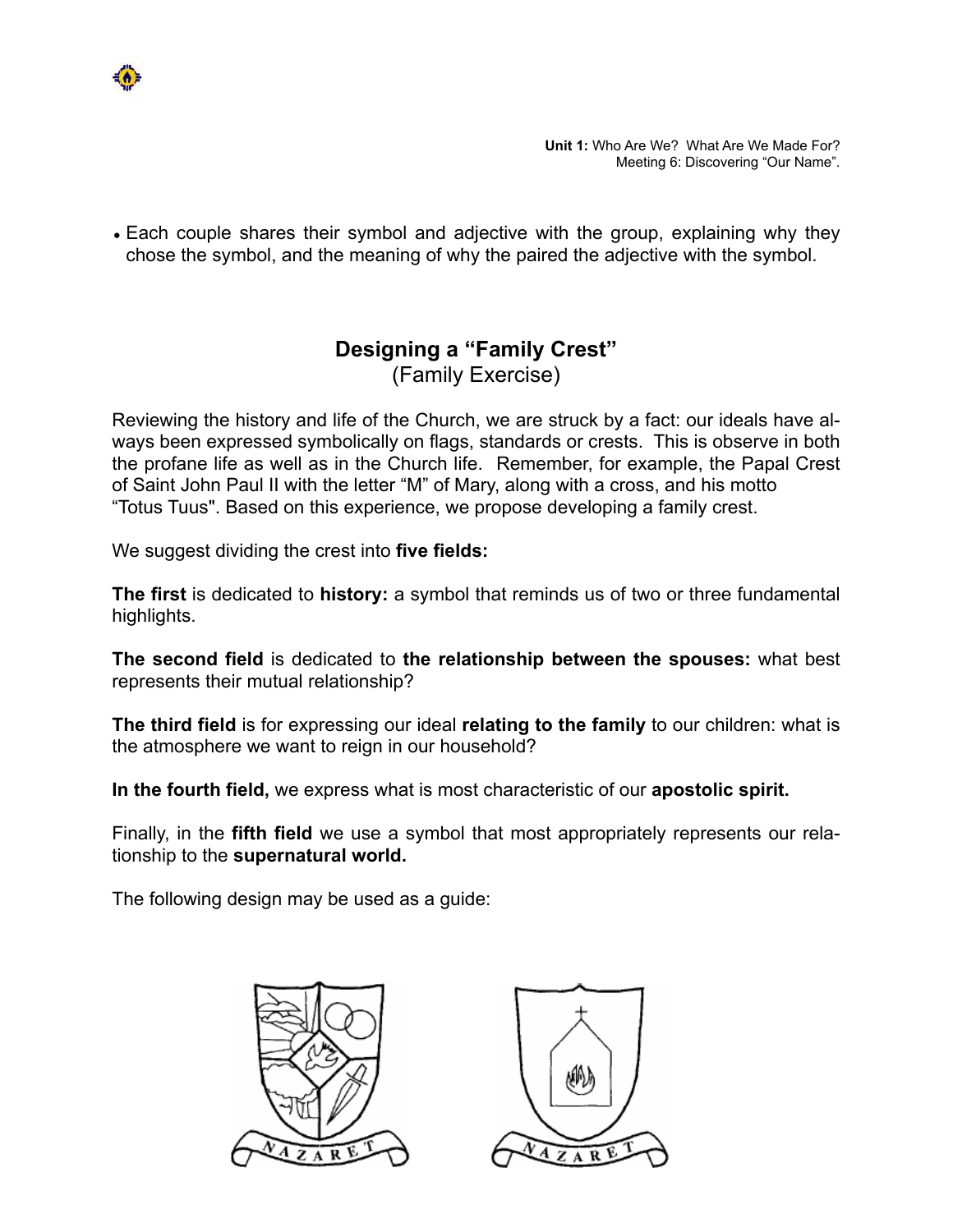

**Unit 1:** Who Are We? What Are We Made For? Meeting 6: Discovering "Our Name".

While designing our Family Crest, we may, if necessary, **simplify it,** and perhaps use only one or two symbols that express all five dimensions of the ideal. For example, for one family, a simple flame in the Shrine may represent a summary of all of their ideals. By itself, this symbol is more powerfully moving, and suggests much more than mere words could

# **COUPLE EXERCISE**

*a) Family Crest*

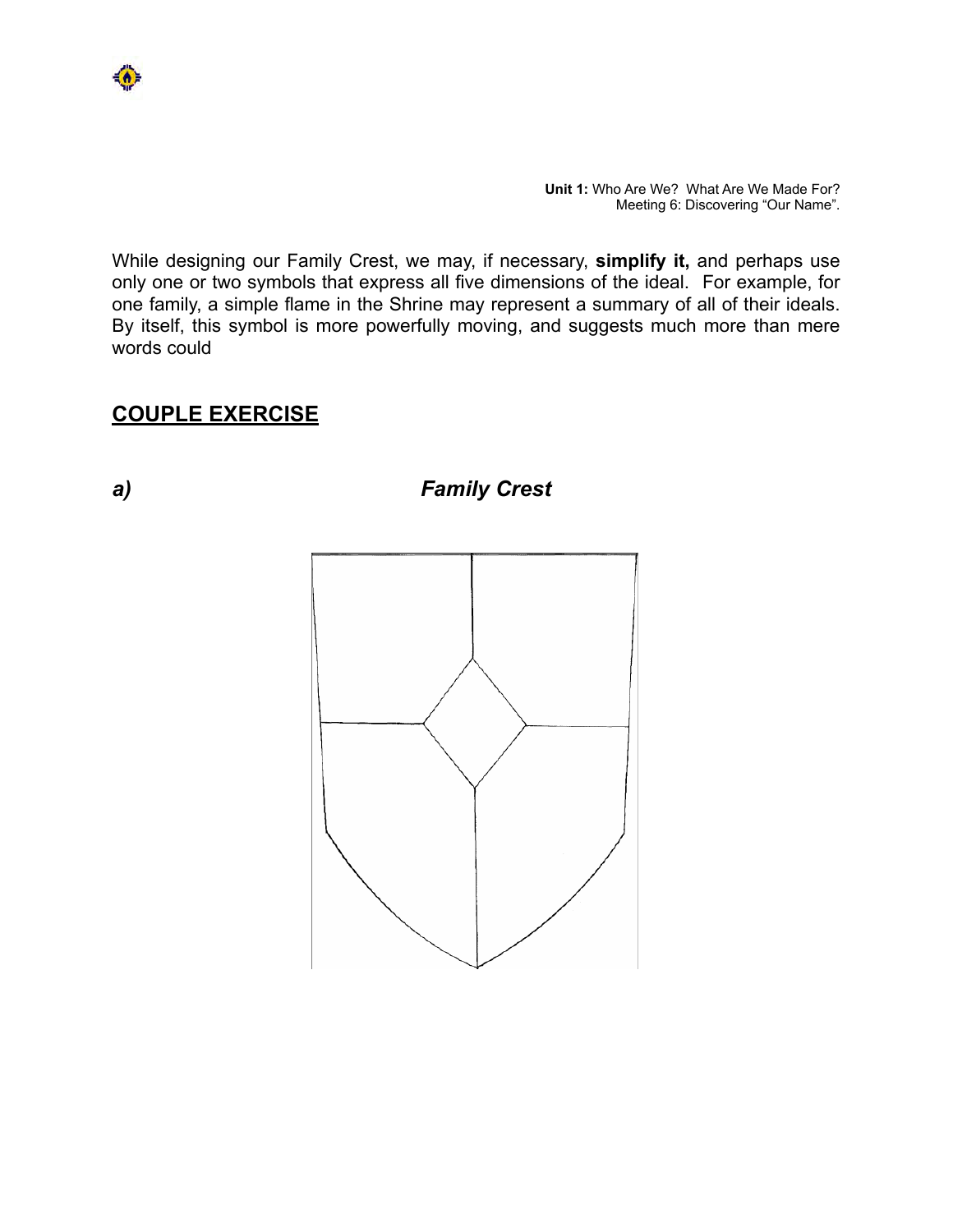**Unit 1:** Who Are We? What Are We Made For? Meeting 6: Discovering "Our Name".



# *b) Final Design of our Family Crest*



 $\left( \bullet \right)$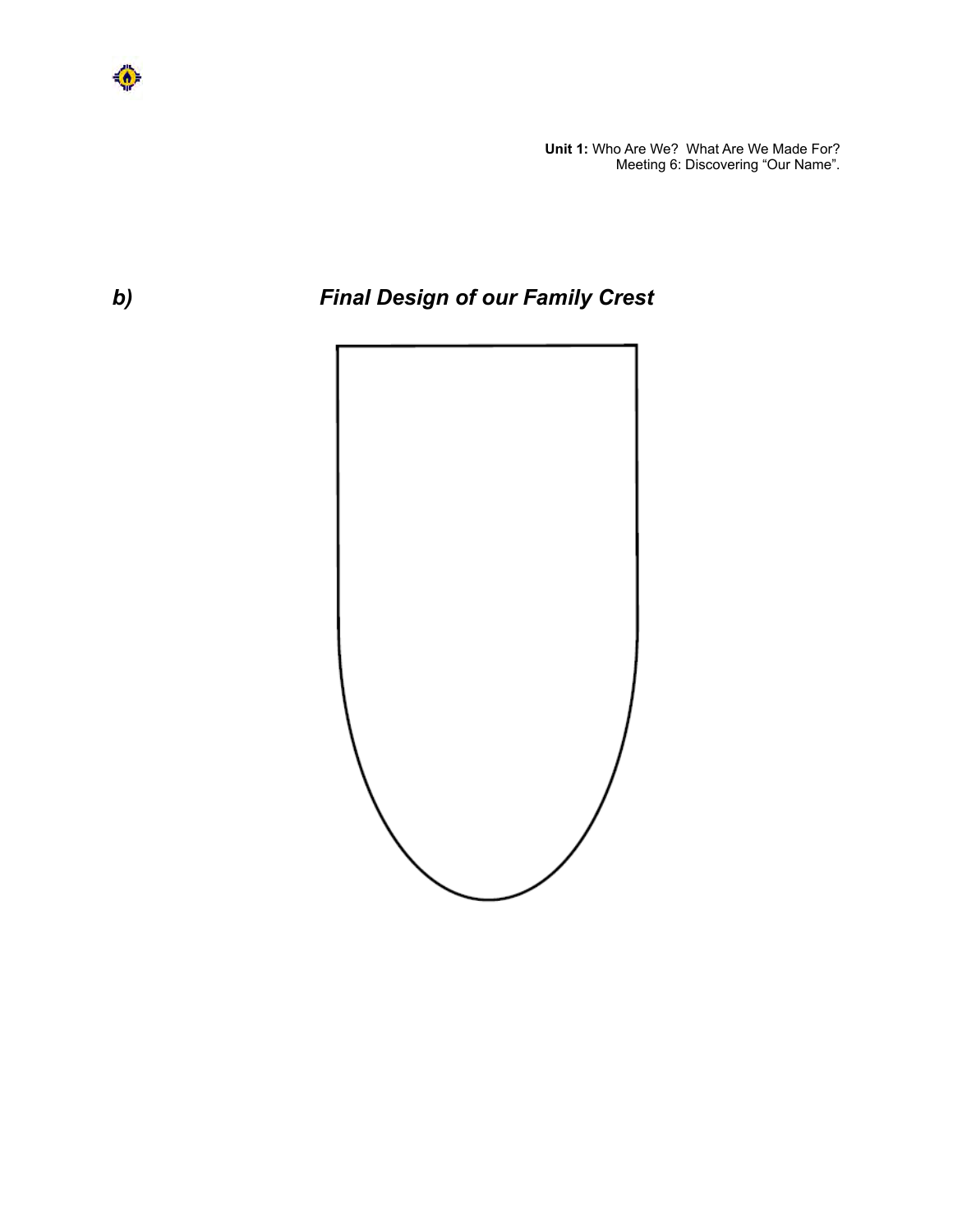# **UNIT 2:**

# **Submerging Ourselves into our Marital Ideal**

# **MEETING 1 – HOW DO WE SUBMERGE OURSELVES INTO GOD?**

**Objective: Learn and practice a reflection on life, in order to savor the paternal and free love of God in our marital history, in our Marital Ideal**.

Within each of us there is a **powerful longing for a home** where we are loved and respected, we are valued and understood, where finding myself means finding ourselves, and that encounter is a time of happiness and joy. This longing is a need that exists in both the natural and supernatural realms. As we grow in our attachment to God, we will notice that we are finding this home, in the heart of our Father. It is there that we will always experience closeness, encounter, abiding, peace and freedom.

Saint Augustine described this longing in a beautiful phrase: "My heart is restless, O God, until I rest in you!"

**Our hearts have so much need of rest and tranquility!** A need to speak simply without fearing how our words will be interpreted; a need to feel loved for who we are and not what we have; a need to be seen as someone of value and not as a nuisance here to be used, changed and discarded if we don't rise up to the expectations that others have of us…

To feel valued and called by our name (our Marital Ideal), to be special and different from others – this is how God conceived of us and in this way He loves us deeply. To feel loved by Him makes us happier, and enables us to face life with more strength and peace. Only God can provide us with **the fullness of love,** because He is Love. He is always present, He remains, He waits for us, and He knows even the most hidden crevice of our souls. He loves us freely and unconditionally. **God is the beginning and the end.** Everything originated in His triune heart, both the creation of the entire world as well as each one of us. Everything has been His work. He created everything with and infinite love conceived through His Son Jesus Christ, and He desires that everything returns to the home where it was born: **His Heart.**

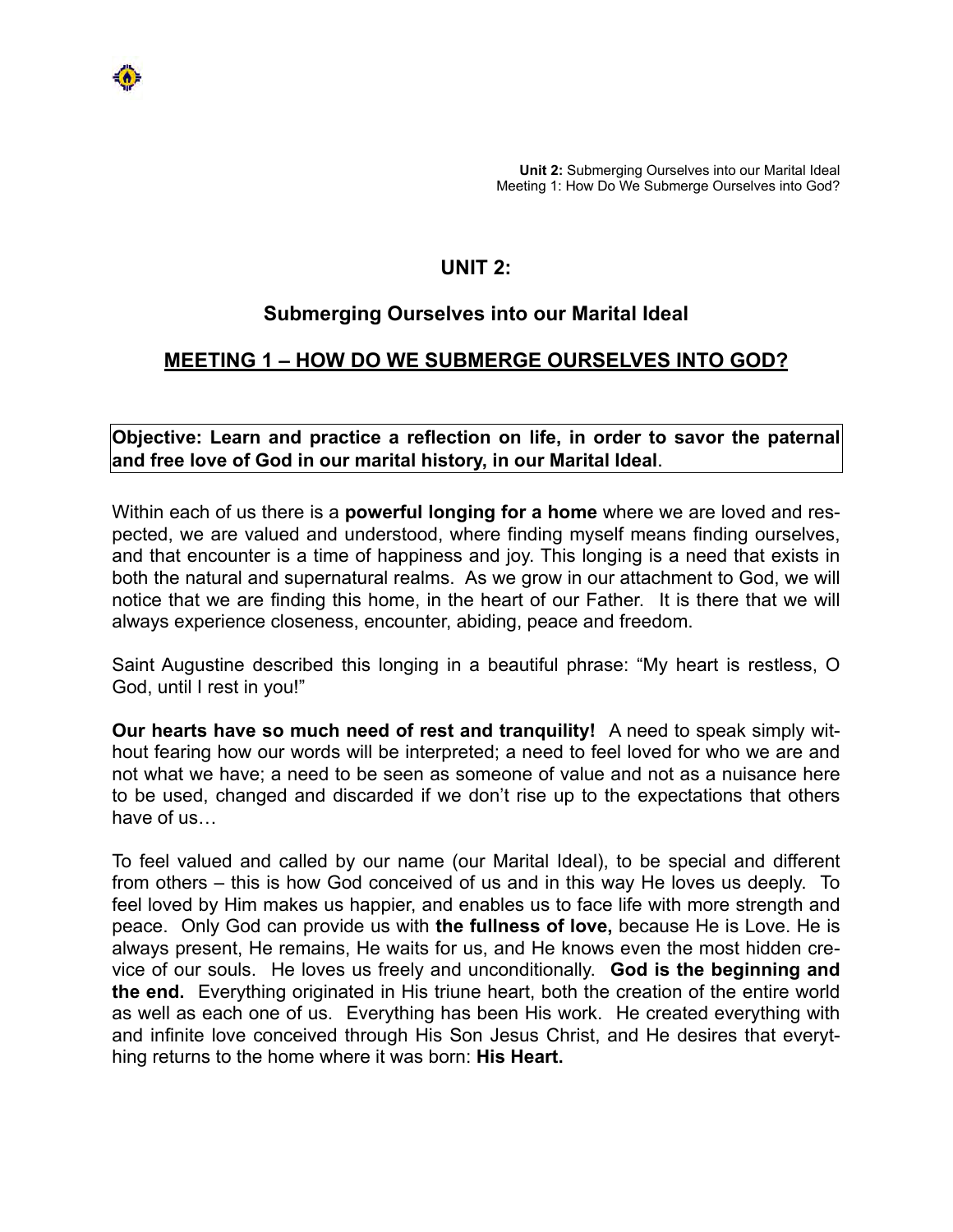

**God is an authentic Father,** a daddy: this is the great revelations delivered to us by Christ. The face, the heart and hands of God are those of a Father, of a good, merciful Father.

As we've already discussed, God is not an idea, not an abstraction; He is a Person. He is my Father, and **I am the fruit of His love.**

This is the experience we must have of God. Our reflection on life helps us to acquire this experience. We must create opportunities for ourselves that allow us to encounter ourselves which will bring us to confront the true meaning of our existence, and which, ultimately, are opportunities that bring us to a deeper friendship with God. **The God we seek and who we encounter in our reflection on life is the God of Love.**

### **Why do we often find that this meditation and reflection does not work for us?**

1. One reason might be that we still **do not experience an authentic prayer life.**  Many think of prayer as a task of intellectual reflection, or as mere repetition of words. This is not true. The most important facet of prayer is for **our will and our hearts to be given to God.** Prayer is a dialogue of hearts between God and His creation; in other words, **between God and me.** 

It is a conversation with Him, closely and naturally. God awaits us, and wants us to tell Him how our day has been, about the things we did, about our work, about our experiences with others, about our pain, our bad times, our peeves, and our sorrows. He wants to hear about our family, our joys, our accomplishments, our hopes, etc.

It is IMPORTANT to understand that it is by praying that we learn to pray.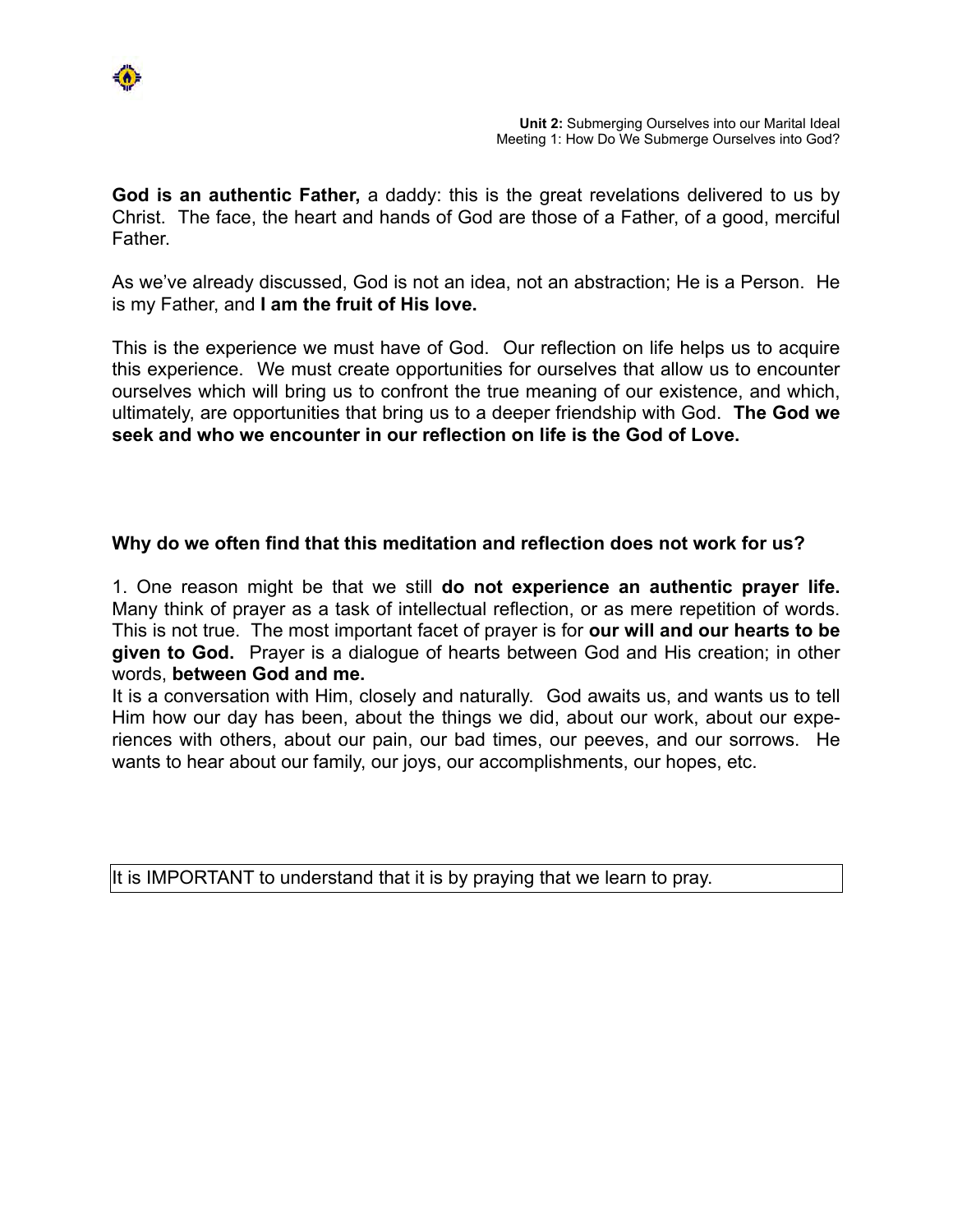

### A Story for the Soul: An Empty Chair

A daughter asked the priest to go to her house to pray over her father, who was very sick. When the priest arrived at the sick man's room, he found the man in bed with his head propped up on a couple of pillows. There was a chair next to the bed, which caused the priest to assume that the man had known that he was coming to see him.



"I suppose you've been waiting for me," he told him.

"No, who are you?" asked the man.

"I am the priest that your daughter called to pray with you. When I saw the empty chair next to the bed, I supposed that you knew that I was coming to see you."

"Oh yes, the chair," said the sick man. "Would you mind closing the door?"

Surprised, the priest closed it.

"I've never told this to anyone, but… I've spent my whole life not knowing how to pray. Whenever I've been in church, I've always heard a about prayer, what should be prayed, and the benefits of prayer, and so on. But this business about prayer has always gone in one ear and out the other, since I have no idea how to do it. So a long time ago, I gave up completely on prayer. It's been like that for me until about four years ago, when I was talking to my best friend, who told me, 'Joseph, this business of prayer is simply having a conversation with Jesus. I suggest that's how you should do it… sit in a chair, put an empty chair in front of you, and then, with faith, picture Jesus sitting in front of you. This isn't crazy, because He said *I am always with you.* So, you talk to him and you listen to him, just like you're doing with me now.' So I did it like that once, and I liked it so much, I've been doing it like that for about two hours a day since then. I try to make sure my daughter doesn't see me like this, because she'd immediately put me in the nut house."

 The priest was greatly moved upon hearing this, and told Joseph that what he was doing was very good, and that he should not stop. He prayed with him, blessed him, anointed him and left.

Two days later, Joseph's daughter called the priest to tell him that her father had died.

The priest asked "Did he die in peace?"

"Yes, when I left home around two in the afternoon he called me. I went to his bed, he told me how much he loved me, and kissed me. When I returned from shopping an hour later, I found him dead. But there's something strange about his death, because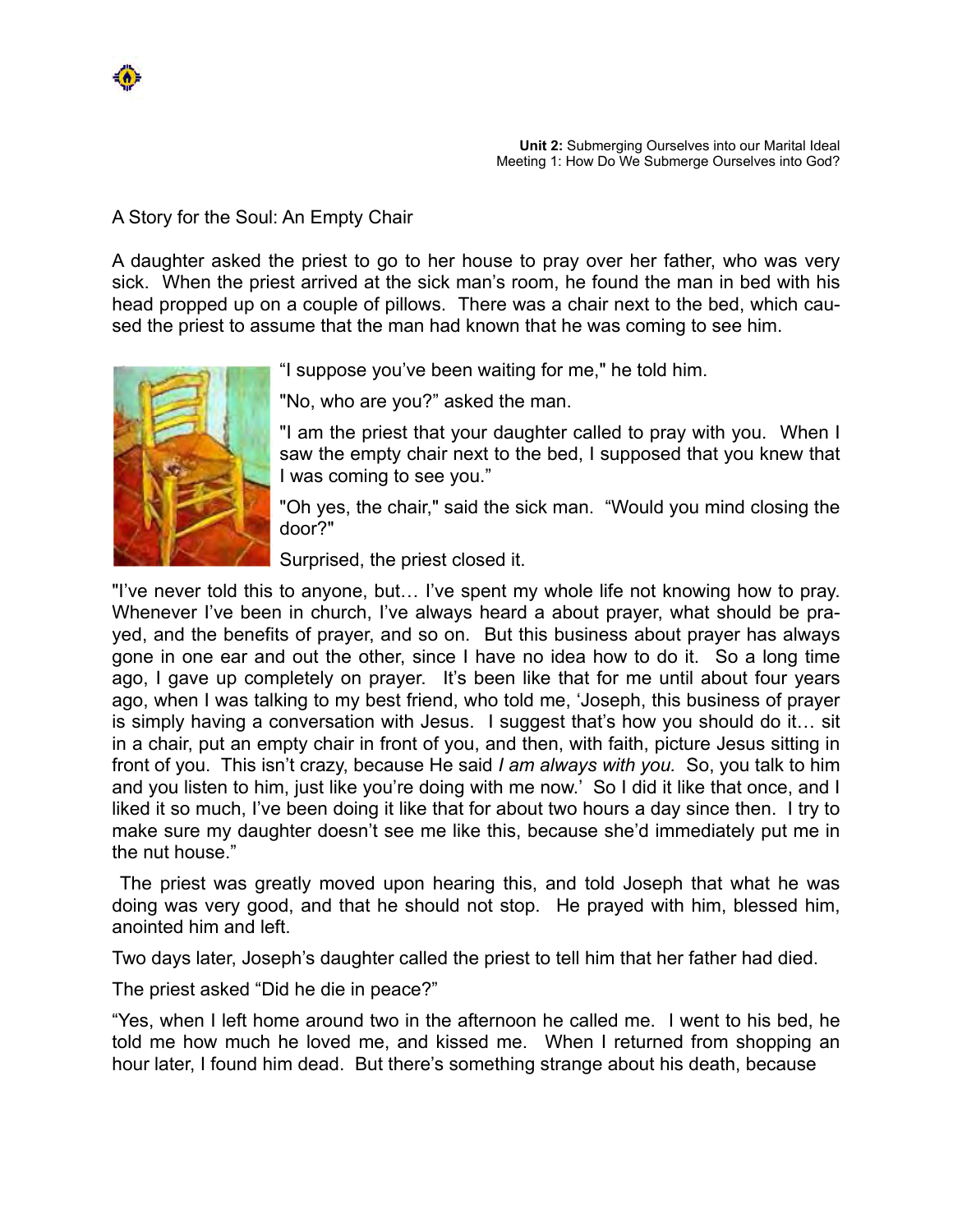

just before he died he must have moved to the seat next to his bed and laid his head on it, because that's how I found him. What do you think this could mean?"

The priest wiped away the tears from his eyes and told her, "if only we could all go that way."

2. Another cause of imperfect prayer is that we **do not give enough importance to preparing for it.** The grace of an intimate encounter with the God of our life is a gift from the Holy Spirit. Along with **asking for the gift** of a deeper inner life, what is required is the firm **decision and determination** on our part, an adequate method, and much **patience and perseverance.** It would be a fantasy to attempt to move, directly, from full activity into a moment of intimacy with God in which we immediately established a dialogue of love with Him.

### **3. Reading that deeply touches my Soul:** *The Little Prince***, Chapter XXI**

It was then that the fox appeared.

"Good morning," said the fox.

"Good morning," the little prince responded politely, although when he turned around he saw nothing.

"I am right here," the voice said, "under the apple tree."

"Who are you?" asked the little prince, and added, "You are very pretty to look at."

"I am a fox," the fox said.

"Come and play with me," proposed the little prince. "I am so unhappy."

"I cannot play with you," the fox said. "I am not tamed."

"Ah! Please excuse me," said the little prince.

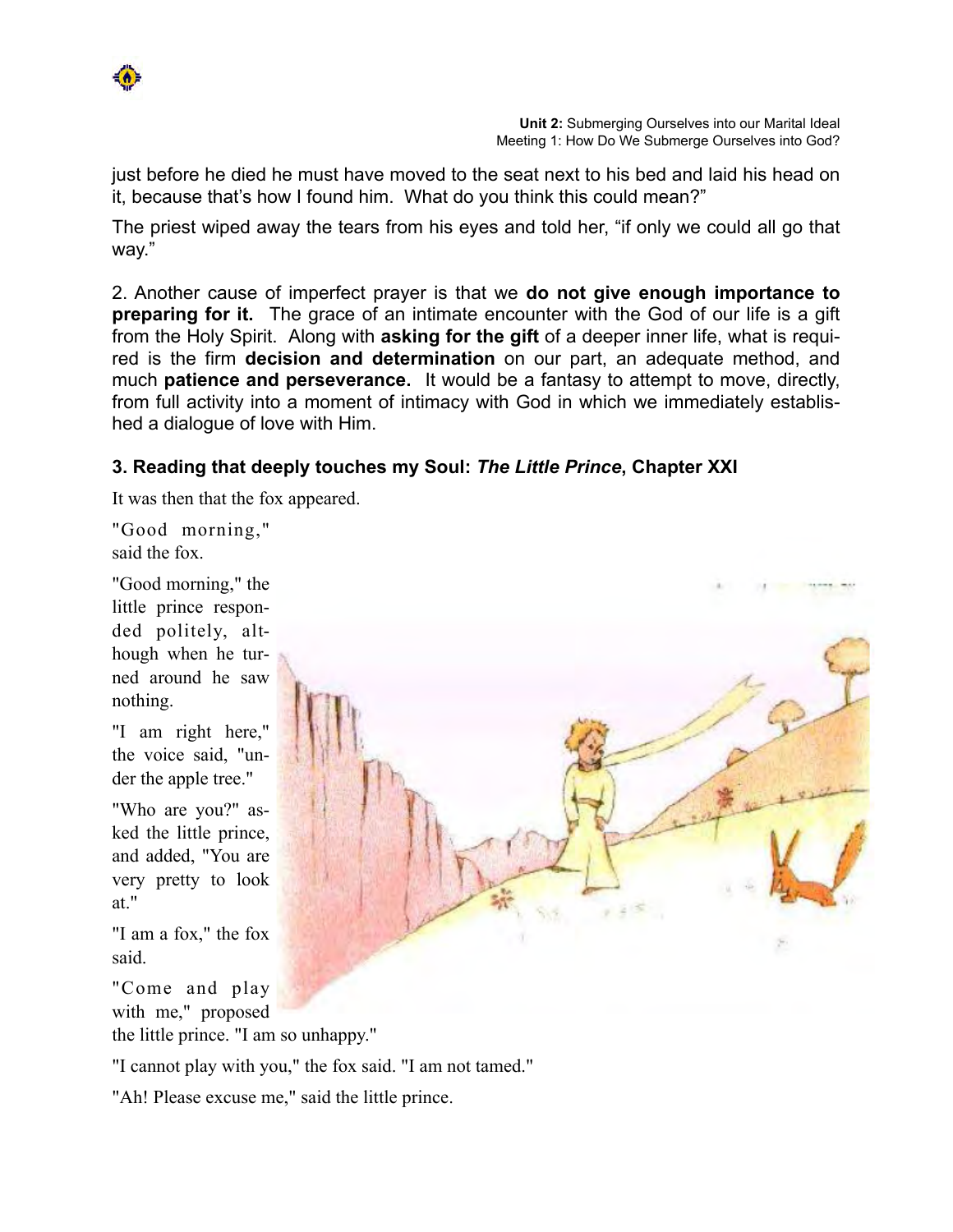

But, after some thought, he added:

"What does that mean--'tame'?"

"You do not live here," said the fox. "What is it that you are looking for?"

"I am looking for men," said the little prince. "What does that mean--'tame'?"

"Men," said the fox. "They have guns, and they hunt. It is very disturbing. They also raise chickens. These are their only interests. Are you looking for chickens?"

"No," said the little prince. "I am looking for friends. What does that mean--'tame'?"

"It is an act too often neglected," said the fox. It means to establish ties."

"'To establish ties'?"

"Just that," said the fox. "To me, you are still nothing more than a little boy who is just like a hundred thousand other little boys. And I have no need of you. And you, on your part, have no need of me. To you, I am nothing more than a fox like a hundred thousand other foxes. But if you tame me, then we shall need each other. To me, you will be unique in all the world. To you, I shall be unique in all the world . . ."

"I am beginning to understand," said the little prince. "There is a flower . . . I think that she has tamed me . . ."

"It is possible," said the fox. "On the Earth one sees all sorts of things."

"Oh, but this is not on the Earth!" said the little prince.

The fox seemed perplexed, and very curious.

"On another planet?"

"Yes."

"Are there hunters on that planet?"

"No."

"Ah, that is interesting! Are there chickens?" "No."

"Nothing is perfect," sighed the fox.

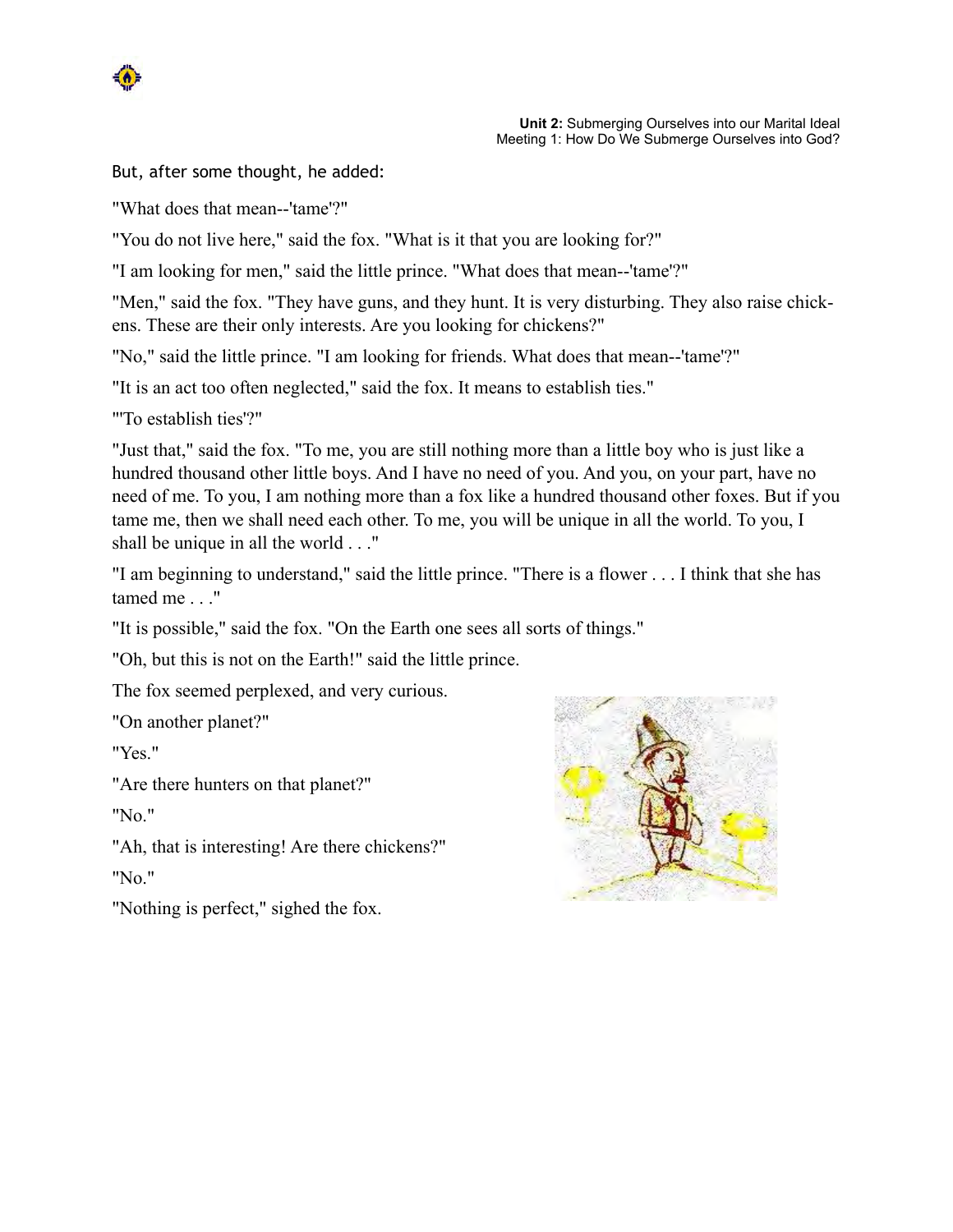

But he came back to his idea.

"My life is very monotonous," the fox said. "I hunt chickens; men hunt me. All the chickens are just alike, and all the men are just alike. And, in consequence, I am a little bored. But if you tame me, it will be as if the sun came to shine on my life. I shall know the sound of a step that will be different from all the others. Other steps send me hurrying back underneath the ground. Yours will call me, like music, out of my burrow. And then look: you see the grain-fields down yonder? I do not eat bread. Wheat is of no use to me. The wheat fields have nothing to say to me. And that is sad. But you have hair that is the color of gold. Think how wonderful that will be when you have tamed me! The grain, which is also golden, will bring me back the thought of you. And I shall love to listen to the wind in the wheat . . ."

The fox gazed at the little prince, for a long time.

"Please--tame me!" he said.

"I want to, very much," the little prince replied. "But I have not much time. I have friends to discover, and a great many things to understand."

"One only understands the things that one tames," said the fox. "Men have no more time to understand anything. They buy things already made at the shops. But there is no shop anywhere where one can buy friendship, and so men have no friends any more. If you want a friend, tame me . . ."



"What must I do, to tame you?" asked the little prince.

"You must be very patient," replied the fox. "First you will sit down at a little distance from me- like that--in the grass. I shall look at you out of the corner of my eye, and you will say nothing. Words are the source of misunderstandings. But you will sit a little closer to me, every day . . ."

The next day the little prince came back.

"It would have been better to come back at the same hour," said the fox. "If, for example, you come at four o'clock in the afternoon, then at three o'clock I shall begin to be happy. I shall feel happier and happier as the hour advances. At four o'clock, I shall already be worrying and jumping about. I shall show you how happy I am! But if you come at just any time, I shall never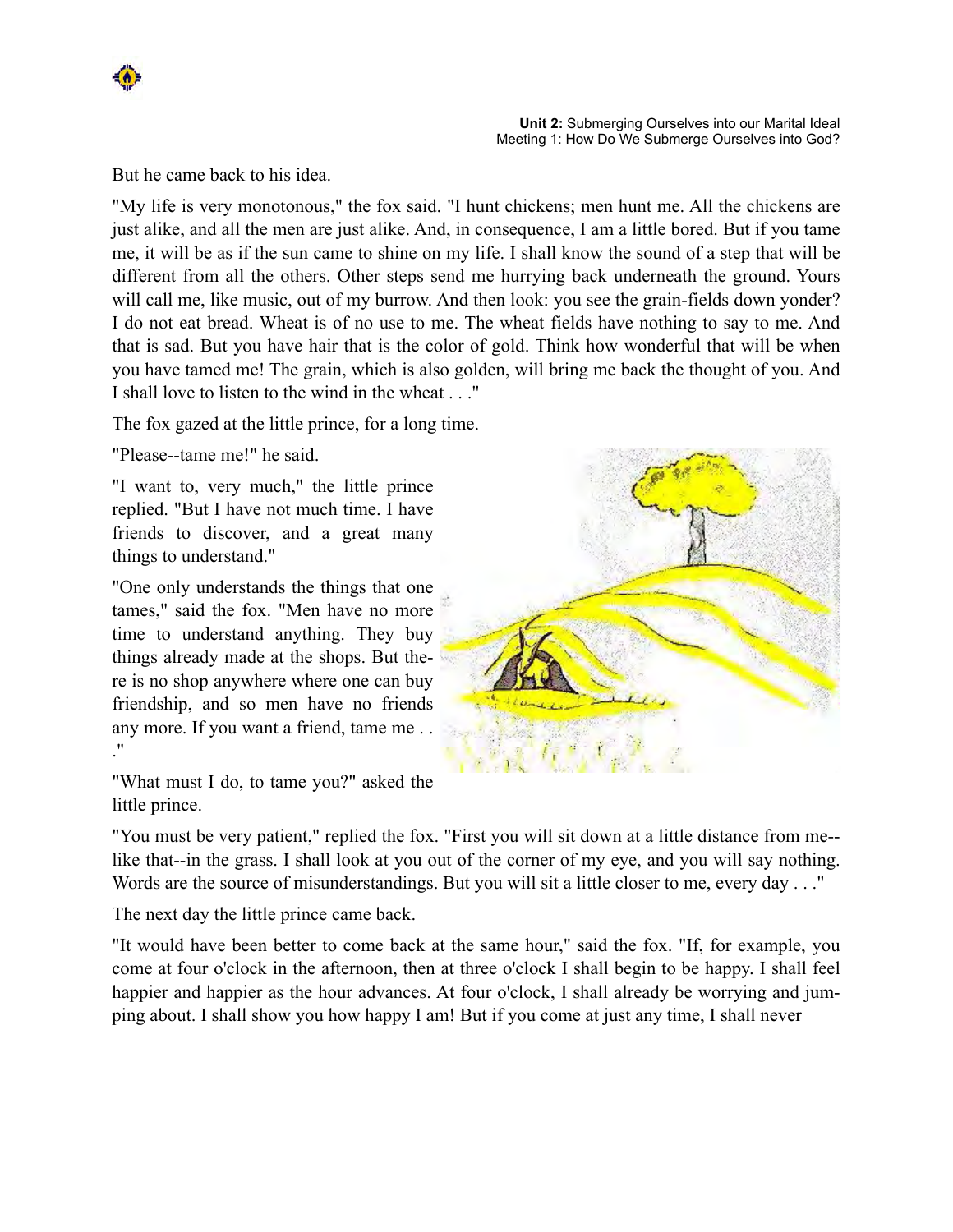

know at what hour my heart is to be ready to greet you; one must observe the proper rites . . ."

"What is a rite?" asked the little prince.

"Those also are actions too often neglected," said the fox. "They are what make one day different from other days, one hour from other hours. There is a rite, for example, among my hunters. Every Thursday they dance with the village girls. So Thursday is a wonderful day for me! I can Take a walk as far as the vineyards. But if the hunters danced at just any time, every day would be like every other day, and I should never have any vacation at all."

So the little prince tamed the fox. And when the hour of his departure drew near--

"Ah," said the fox, "I shall cry."

"It is your own fault," said the little prince. "I never wished you any sort of harm; but you wanted me to tame you . . ."

"Yes, that is so," said the fox.

"But now you are going to cry!" said the little prince.

"Yes, that is so," said the fox.

"Then it has done you no good at all!"

"It has done me good," said the fox, "because of the color of the wheat fields." And then he added:

"Go and look again at the roses. You will understand now that yours is unique in all the world. Then come back to say goodbye to me, and I will make you a present of a secret."

The little prince went away, to look again at the roses.

"You are not at all like my rose," he said. "As yet you are nothing. No one has tamed you, and you have tamed no one. You are like my fox when I first knew him. He was only a fox like a hundred thousand other foxes. But I have made him my friend, and now he is unique in all the world "

And the roses were very much embarrassed.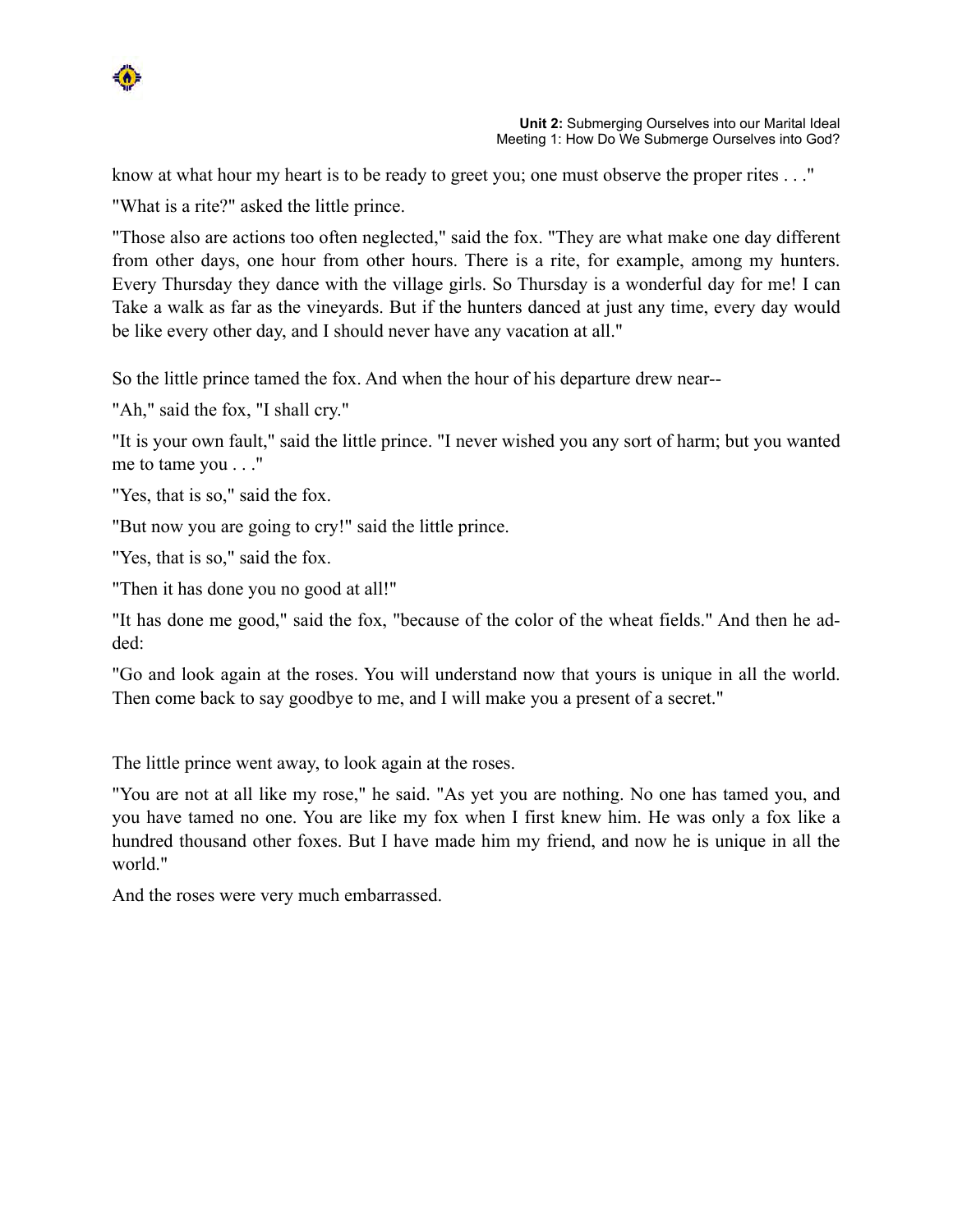

**Unit 2:** Submerging Ourselves into our Marital Ideal Meeting 1: How Do We Submerge Ourselves into God?

"You are beautiful, but you are empty," he went on. "One could not die for you. To be sure, an ordinary passerby would think that my rose looked just like you--the rose that belongs to me. But in herself alone she is more important than all the hundreds of you other roses: because it is she that I have watered; because it is she that I have put under the glass globe; because it is she that I have sheltered behind the screen; because it is for her that I have killed the caterpillars (except the two or three that we saved to become butterflies); because it is she that I have listened to, when she grumbled, or boasted, or ever sometimes when she said nothing. Because she is *my* rose.

And he went back to meet the fox.

"Goodbye," he said.

"Goodbye," said the fox. "And now here is my secret, a very simple secret: It is only with the heart that one can see rightly; what is essential is invisible to the eye."

"What is essential is invisible to the eye," the little prince repeated, so that he would be sure to remember.

"It is the time you have wasted for your rose that makes your rose so important."

"It is the time I have wasted for my rose--" said the little prince, so that he would be sure to remember.

"Men have forgotten this truth," said the fox. "But you must not forget it. You become responsible, forever, for what you have tamed. You are responsible for your rose . . ."

"I am responsible for my rose," the little prince repeated, so that he would be sure to remember.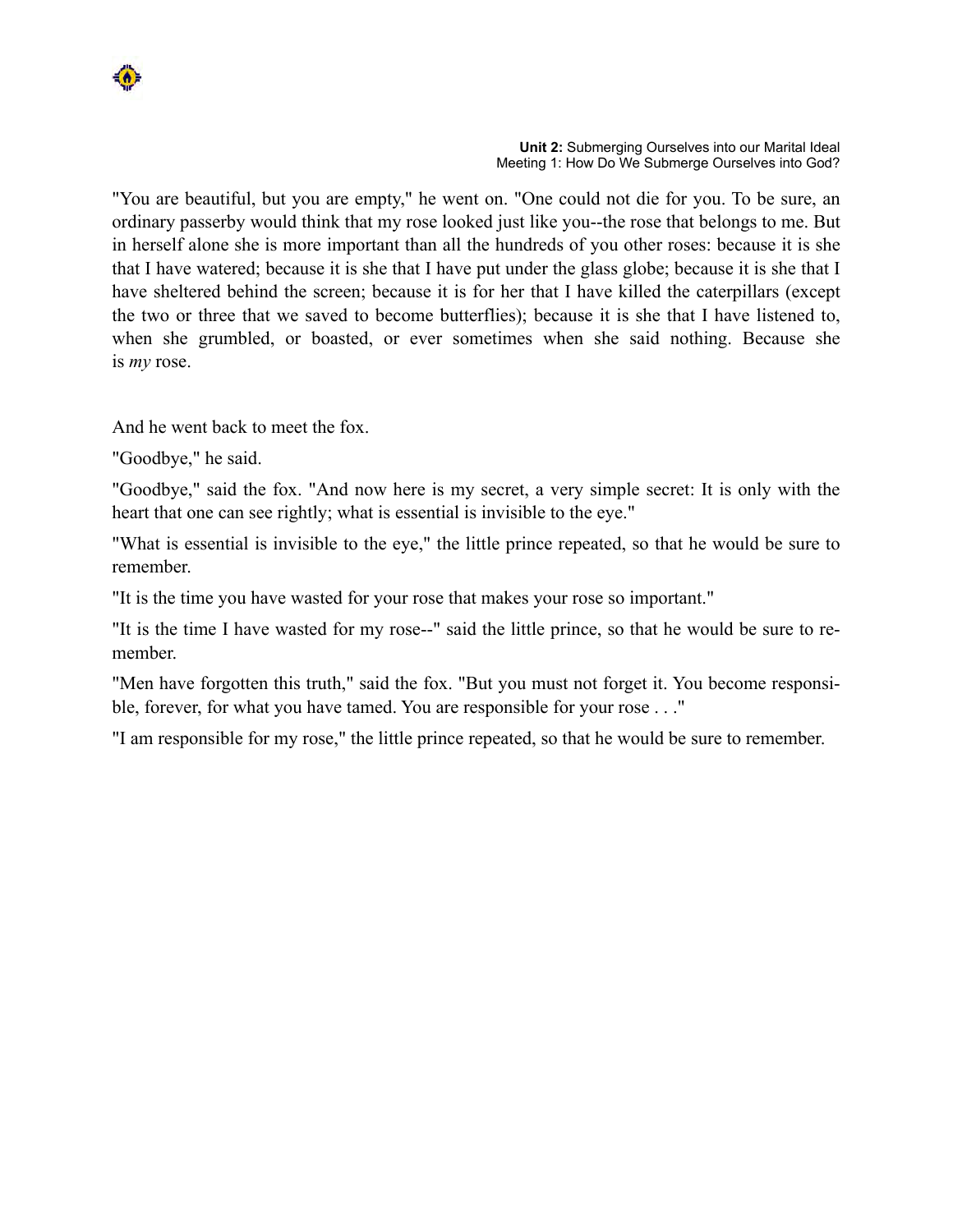

#### **4 - COUPLE EXERCISE**

In what ways have we been moved or influenced by the discovery of our Marital Ideal?

What religious habits or customs have helped us to draw closer to God our Father, have made a mark on our married and family life, and could now help us to "savor" our Marital Ideal?

#### Which of these customs do we want to continue to develop, or do we think are needed for us, as we are, to live in God's paternal love (Marital Ideal)? In our marriage:

| In our family:                               |
|----------------------------------------------|
|                                              |
|                                              |
|                                              |
|                                              |
|                                              |
|                                              |
| At work:                                     |
|                                              |
|                                              |
|                                              |
|                                              |
|                                              |
| What do we commit to, and how will we do it? |
|                                              |
|                                              |
|                                              |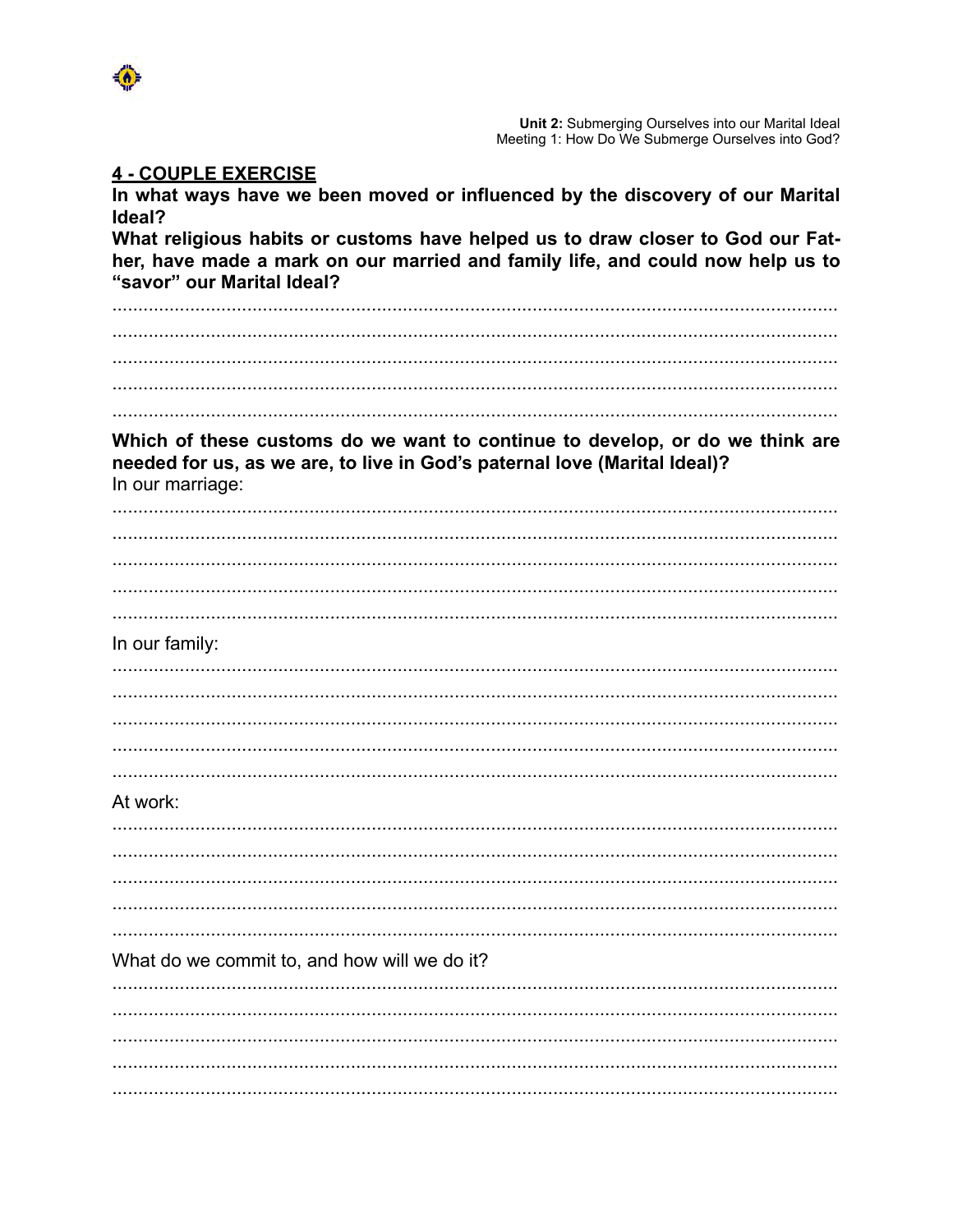

**To go deeper…**

**Find a passage from the Bible that attracts us, that we love most, or perhaps a poem, special song, or even a poem, painting, image, etc…**

**Think of how it is reflected in our life, how it applies to our reality, and relate it to our Marital Ideal. Does it confirm our Marital Ideal?**

Some examples to motivate us:

1. We like the verse of the flowers: Luke 12:27,

and our Marital Ideal was **Fount of Joy, Bearers of the Warm Love of God.** Think for a moment how this verse is related with what we are (Fount of Joy) and with our mission (Bearers of the Warm Love of God). How does the verse affirm our Marital Ideal?

2. Another couple was always moved by song, based on the poetry of Saint Teresa of Avila:

Let nothing disturb you, Let nothing frighten you, All things are passing away: God never changes. Patience obtains all things Whoever has God lacks nothing; God alone suffices.



*-- St. Teresa of Avila*

This couple's Ideal revolves around the surrender to DIVINE PROVIDENCE. They clearly saw that their Marital Ideal was confirmed by the song, and these days, the song always makes them remember and renew their Marital Ideal.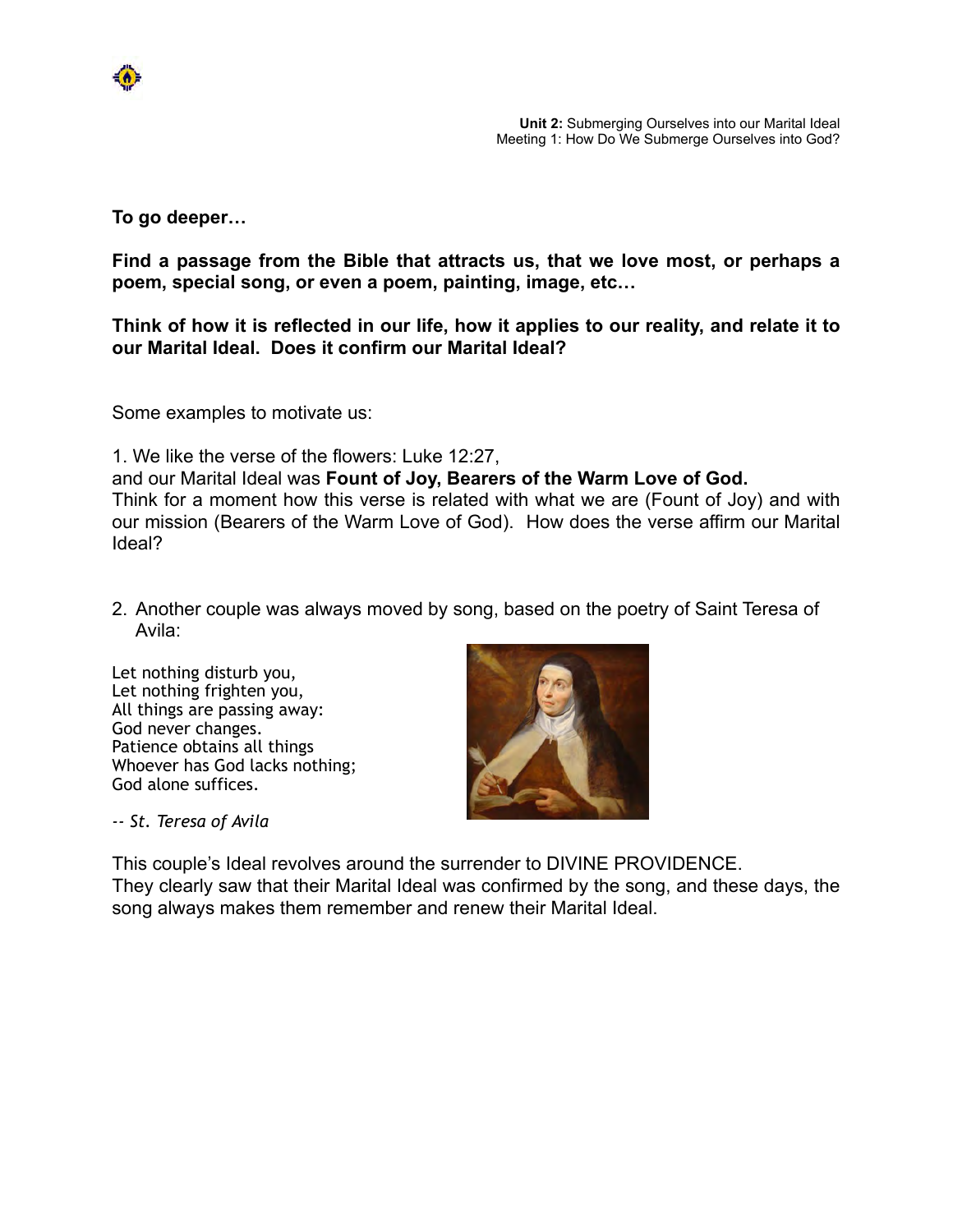

#### **PERSONAL EXERCISE**

#### **An Exercise in Meditation about the Spouse**

If I am a married person, who is closer to me than my spouse? It is through that person that God tells me that He loves me in a very personal, unique, and faithful way, with a love that is willing to give itself entirely, that extends beyond time itself: a love that proves itself "in illness or in health," as is prayed in the Sacrament.

Have I ever meditated upon my spouse? What does God tell me through him or her? God has made me feel His kindness, His care, His interest in me through my spouse. Not only that, He has also shown me His wishes, what He requires of me – all of that is perceptible through my Spouse. However, many times my daily life leads me to lose sight of the admiration that I had for that person, that admiration that initially captivated me. It is imperative to "dust off" that image, to refresh and rediscover just how much God has given to me in this unique person created just for me. I must, therefore, try to rediscover this, and I ask God to open my eyes.

What is God telling me through him or her? How does this relate to our Marital Ideal?

............................................................................................................................................ ............................................................................................................................................ ............................................................................................................................................ ............................................................................................................................................ ............................................................................................................................................ ............................................................................................................................................ ............................................................................................................................................ ............................................................................................................................................ ............................................................................................................................................ ............................................................................................................................................

And so arrives the moment to move into the second phase of my meditation. What shall I tell myself? Have I become so used to my spouse that I no longer admire him or her as I used to? Do I perceive the comprehension of God in his or her comprehension? Do I see in her or his faithfulness and service a love and the help of God? Do I find, in his or her forgiveness, God's forgiveness? Do I listen to her or him, or do I fail to give what is said enough importance? What is she or he saying to me now? What do I perceive in his or her words, gestures and attitude?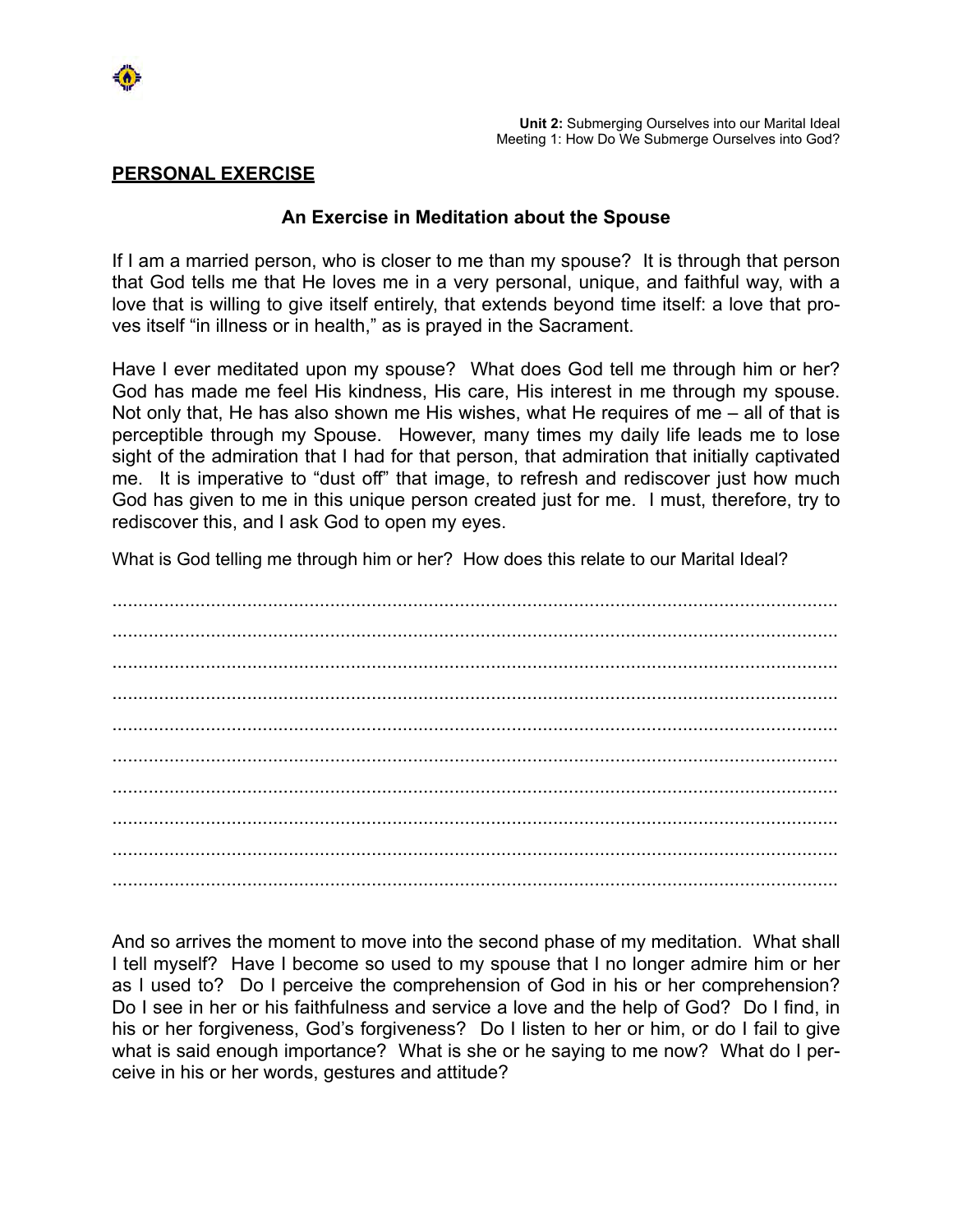

In this context, I concentrate on that which seems most important to me, attempting to be as honest as possible with myself.

What do I tell myself?

And finally, the question: how do I respond to God after this meditation?

Once again, it is time to savor the love of God through the person that He has gifted me with. Therefore, this meditation allows me to abide in my affection for her or him, in how much she or he means to me, and, at the same time, abide in the God's love. Savor the affection, understanding, what that person does for me, their faithfulness, their refuge, everything that God says to me through him or her.

It may be that God requires an answer from me. Perhaps a change in attitude towards my spouse. If I have let my love cool, taking his or her love, company, help and support for granted, then I must now change, a once again value him or her fully. I therefore deepen my feeling of conversion to a more generous and selfless love.

How do I respond to God? What, specifically, do I do? What trait of our Marital Ideal, of our virtues, do I rely on to accomplish this?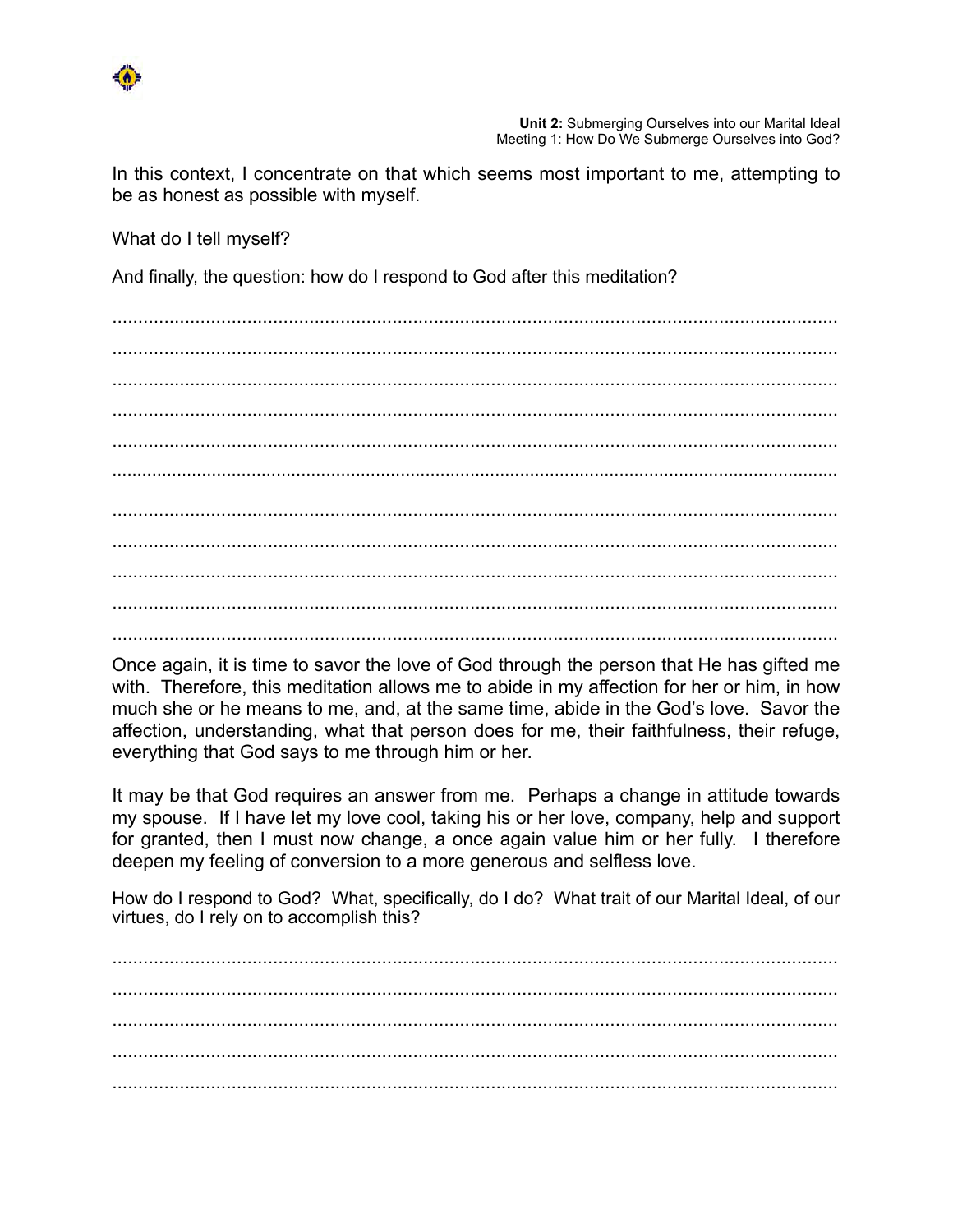

**Unit 2:** Submerging Ourselves into our Marital Ideal Meeting 2: Discovering the Love of God the Father

# **UNIT 2:**

# **Submerging Ourselves into our Marital Ideal**

### **MEETING 2: DISCOVERING THE LOVE OF GOD THE FATHER**

**Objective: Experience the great love that God has for us, to know him as a true father of infinite love and mercy.**

What an amazing gift it is to discover the GREAT LOVE OF GOD for each and every one of us, and for us as a special, unique and original married couple! How wonderful to see how, this year, we have been able to feel His presence in how far we've journeyed so far in our discovery of our Marital Ideal, as He has conceived of us, with infinite love since the beginning of time.

Many times we only turn to God when we need something urgently, or in the face of pain or struggles. On the other hand, when we pass through times that are calmer, happier, or, for example, while on vacation, how we forget about Him – we "store" him in our hearts.

However, the truth is that we have a God, not to "put in storage," not for "certain times," but as a LIVING GOD, close and warm, who is truly FATHER, who accompanies us, loves us infinitely (without limits!), who cares for us, who demands of us, who visits us, who waits for us, who speaks to us, who forgives us…

The Lord moves to meet each person all the time, but sometimes finds that they do not hear Him, do not want to hear Him, and, even worse, reject Him! We journey through life distractedly, consumed by things and responsibilities, but without time to notice the steps of God in our lives!

In order to experience this greatness, we must be open, attentive, with willing hearts, and permeable to God's love.

What follows is a short story that illustrates the love of God in a very simple way.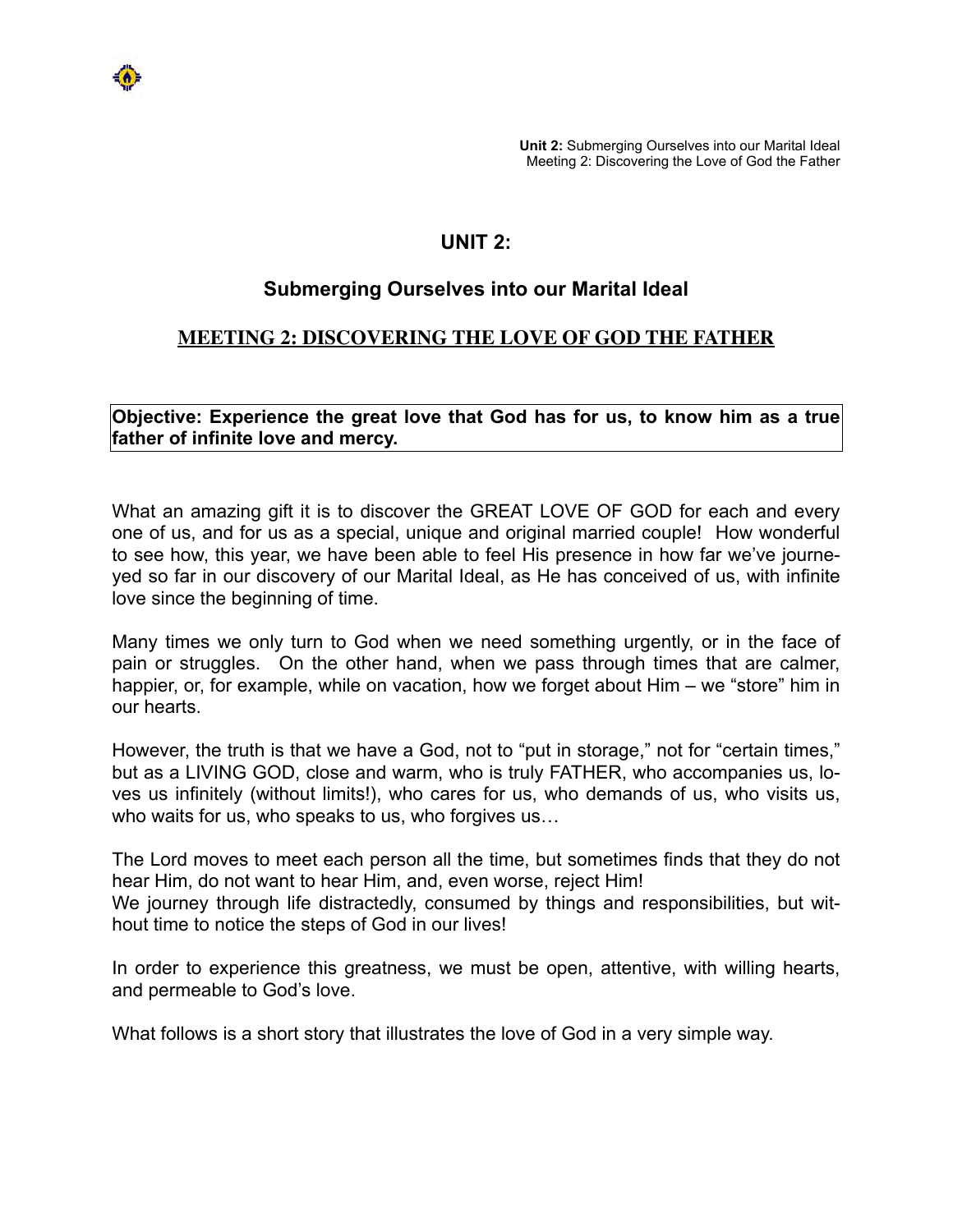# **My Child, Give Me Your Heart**

A little girl had heard at school the Bible verse, "The son gives his heart to the Father." At home, she asked her father what it meant. He thought about it and said, after a while, "I can't answer that yet, I have to think about it for a bit – but can you lend me your change purse for a few days?"

The daughter thought it strange, wondering what reason her father could have to ask for her purse, since he had so much money, while, on the other hand, there were only a few cents in her change purse. But, full of confidence, the girl pulled out her purse and placed it in her father's hands.

A couple of days later, the father called his daughter and asked if she had an idea about why he wanted her purse. The girl answered that she thought that perhaps he wanted to put something in it.

"Yes, you are right. You see, the same thing happens with our good God, with our Father in Heaven. **He wants our heart, in which, usually, there is not much, but He wants it so he can deposit some of His divine love and kindness into it."**

When one experiences the PATERNAL LOVE of God, one feels immense joy, is at peace, and is happy.

We must keep our hearts ready, willing and open so that God may enter them. So that He may manifest himself there, and so we may recognize Him there.

It may be through people, events, a Saint who attracts us, music, a stunning landscape, a family member, a priest, a nun, our husband, our wife, our children, etc.

God shows Himself everywhere, but we must be attentive.

As Pope Benedict XVI said, "We must stop and notice more," of what is happening, what is happening to others, of everything.

If we allow the Lord in, we will be fully happy, in spite of oncoming storms, challenges and crosses, because on the inside we will always be joyful in THE LOVE OF GOD. He shall thus be able to manifest Himself to others through us.

Think for a moment…

If we look backwards and review our lives, these last few months, the work we have done here, how we have grown!

How much have we already received from our beloved Lord?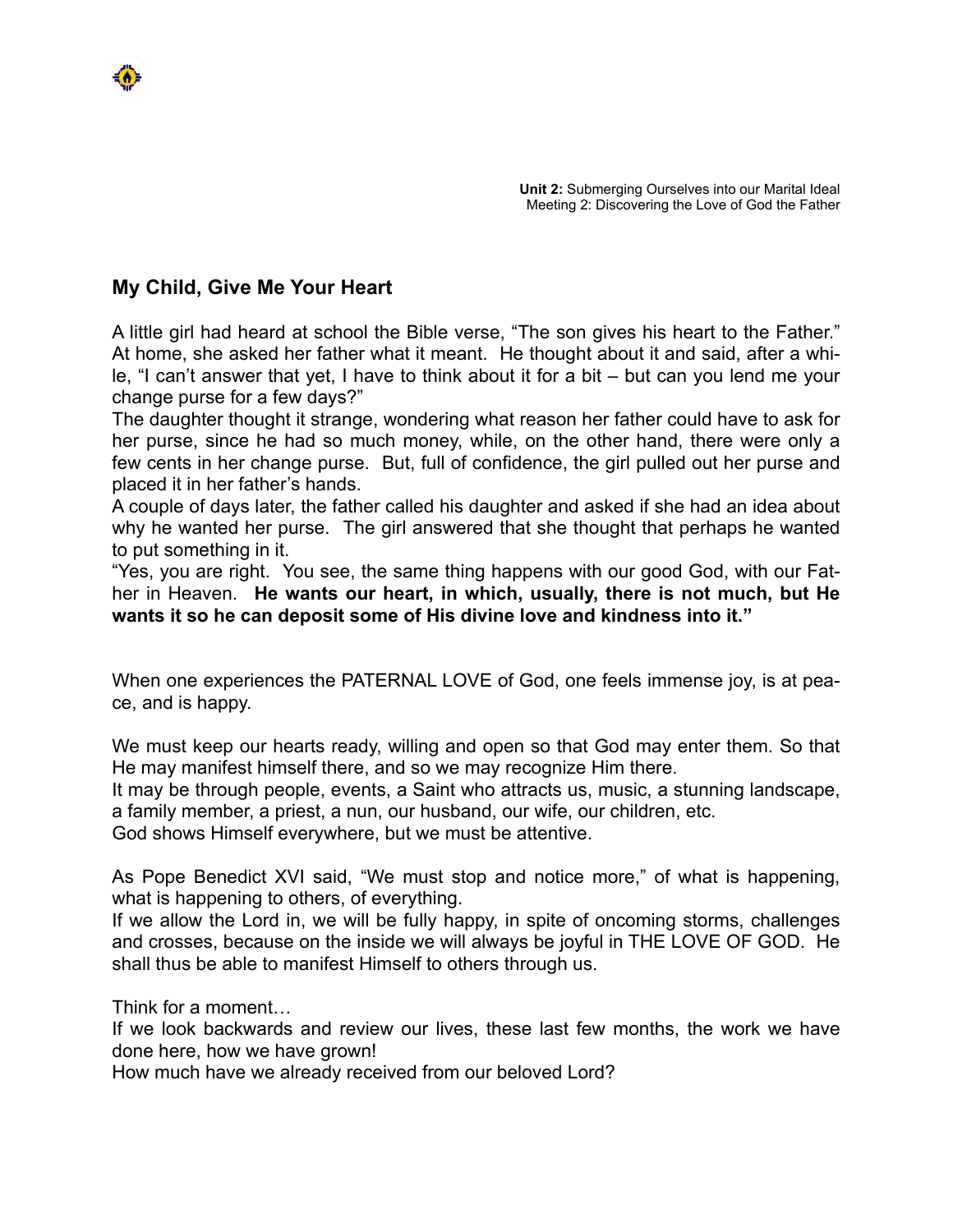

At times we take for granted everything that has been given to us (family, friends, children, education, health, home, joys, etc.).

We believe that this is the norm, that it obviously should be this way!

In order to abide more deeply in these gifts of God, and to experience the "Love of God the Father," we must learn to BE GRATEFUL.

#### **It is important to be grateful so that love may grow.**

#### **WITH HEARTFELT LOVE**

*With heartfelt love, I thank you Mother dear, with you to guide me I need have no fear. When all around seemed dark and drear and gray, you stood as beacon for a brighter day. Your smile illumined every wakeful hour, you did uphold me with your gentle power. Thanks, a thousand thanks to you, to God shall be now and for all eternity.*

Fr. Joseph Kentenich, Heavenwards p. 170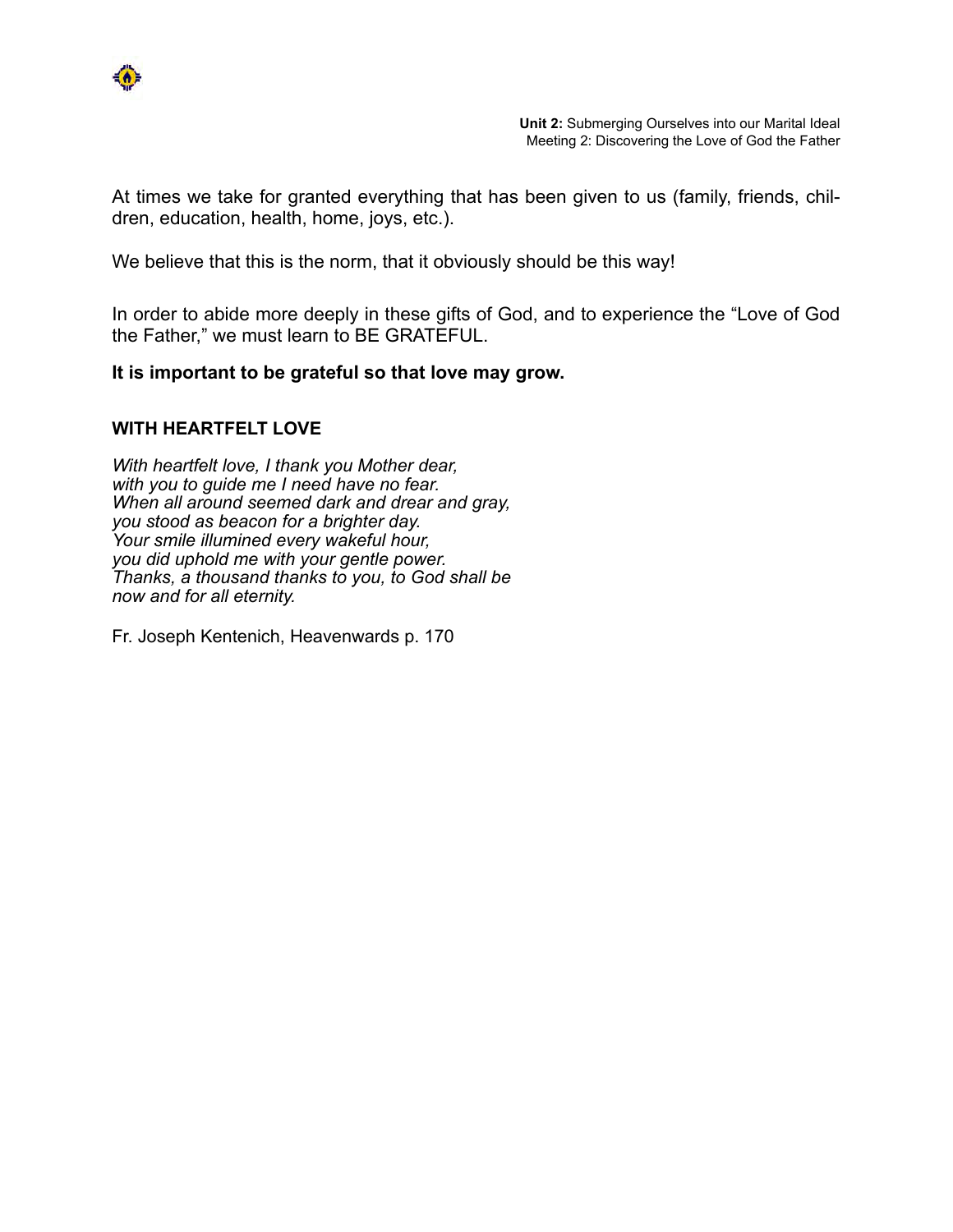

#### **COUPLE EXERCISE**

Let us discover how joy and cross have been the voice of God by looking at it from a distance. For that, we will complete the following exercise to "find the imprints" of God in our lives:

# **"The Search for Inprints"**

... was born in the circles and groups of the Schoenstatt Movement. This method is founded on the conviction of being able to discover the imprint of God everywhere: in what lives inside of us, in our encounters with other people, in all of creation, in the events of big and small stories, in the processes of science and technology.

What is our methodology for finding these imprints?

#### Introductory Prayer

Lord, we ask you to make us attentive to your presence in our midst. Send us the light of the Holy Spirit to guide our thought, and so that our hearts will see and listen.

#### 1. Remember

What has moved me, impressed me, and especially touched me in these last few days? In silence, I relive these experiences again in my heart.

### 2. Tell

What do I want to tell others? I speak of what is important to me. I attentively listen to what the others contribute.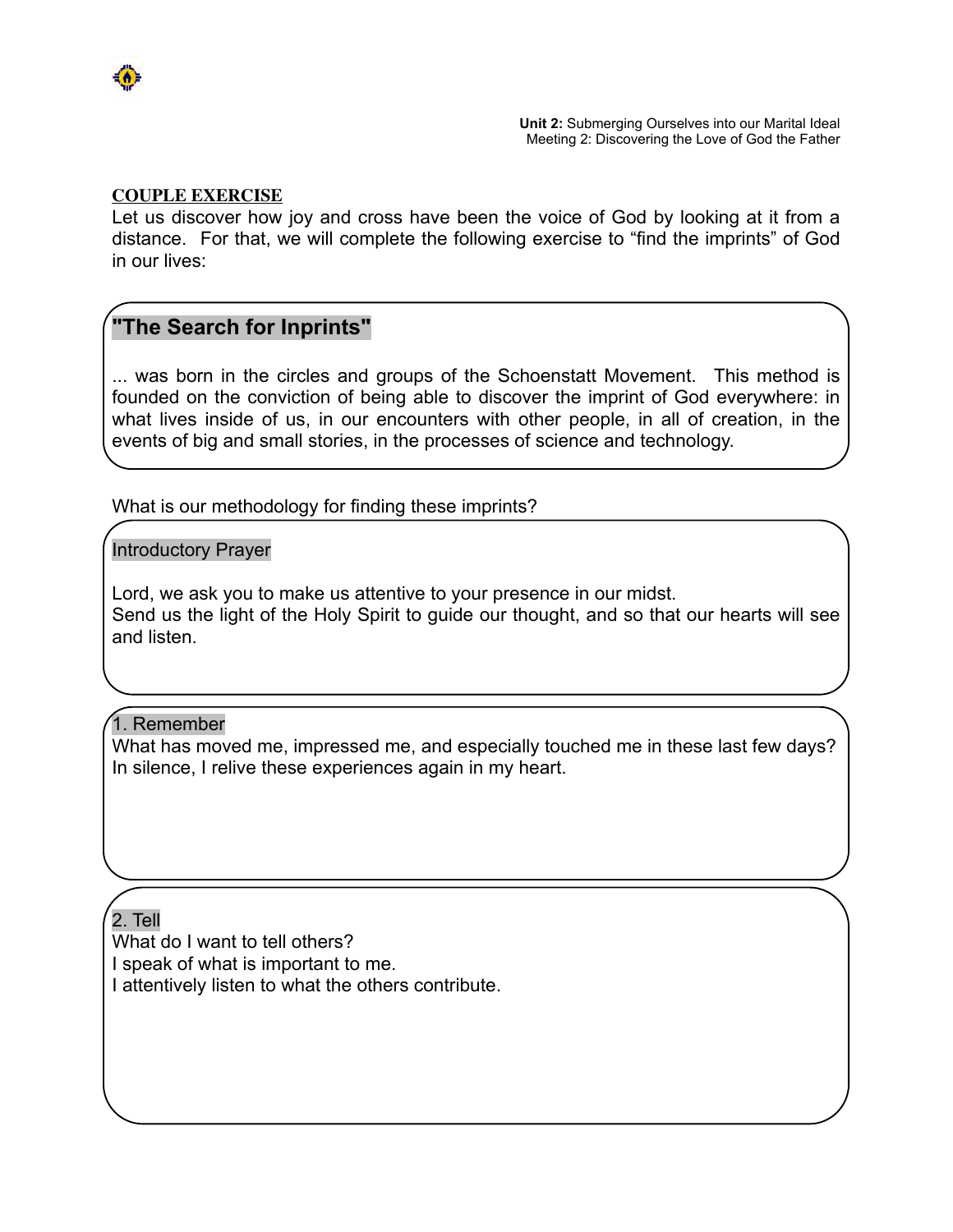

# 3. Discover

What especially catches my attention in these memories? In what I've heard, where can I discern the imprint of God, His proximity, His beauty, His guidance, His desires, His demands, His mystery? I can begin my dialogue with the others about all this.

4. A Reading from the Word of God

# 5. Response

What am I being move to? To gratitude, to ask, to complain, to ask, to give, to change something in me or in my circumstances

I meditate in silence about what I can do.

We may also decide together what we want to undertake together.

### 6. Thanksgiving

Lord, we thank you for the gift of your closeness. We ask you to give us the strength to do what needs to be done, and for patience to withstand that which we do not understand. With Mary we pray: "My soul proclaims the greatness of the Lord, and my Spirit rejoices in God my Savior."

### The Search for Imprints

Is a way to discover "the God of Life."

We speak of what moves us: inner inspirations, experiences, and events.

We try, in faith, to interpret it as a call from God.

For this, we rely on the Biblical tradition that testifies that the Spirit of God faithfully accompanies mankind, and is in and acts on everything.

 "They were talking together about all that had happened. And it happened that as they were walking together and discussing it, Jesus himself came up and walked by their side; but their eyes were prevented from recognizing him. He said to them, 'What are all these things that you are discussing as you walk along'" (Luke 24: 14-17)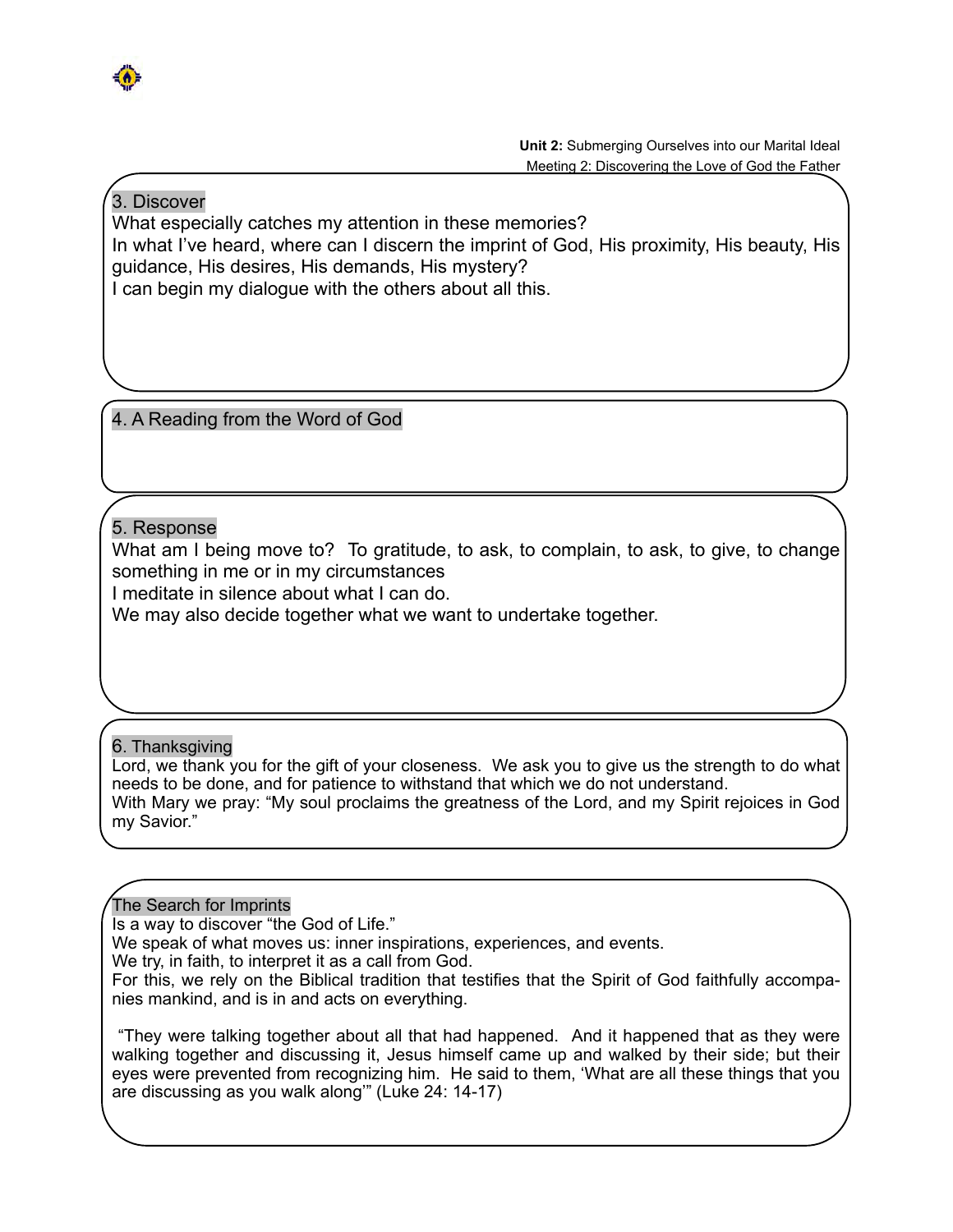

### **To go a bit deeper, we suggest reading the following Biblical passages:**

#### **1. Treasure and the Pearl (Matthew 13: 44-46)**

#### **Meditation:**

In this passage we encounter two realities, fairly similar yet subtly different. In both cases, upon encountering the true LOVE that is God, they leave everything else and do whatever they can to get it.

In the first instance, the "treasure" is the casual encounter with the Kingdom of God. On the other hand, with the "pearl" we are in the presence of someone who is searching for the Kingdom. That is where we are, in a profound search for the Love of God the Father, who makes us feel good, fulfilled.

What is it we are doing to attain that "treasure" or that "pearl," that love that is reflected in a profound way in our Marital Ideal?

God will always be there, and will show Himself, so we must attentively keep our eyes, ears and hearts extremely attentive, yet it is also important to step out to seek Him. We must not lose the opportunity to work, with all our effort, to arrive at the Kingdom, to that joy that will be eternal, true and forever!

### **2. The Ten Lepers (Luke 17: 11-19)**

Read and comment on this passage from the Gospel of Luke. Luego si deseas ve este video http://https://www.youtube.com/watch?v=06QJO-QBVpQ

#### **Meditation:**

Of the ten lepers, only one was told "your faith has saved you," as his faith brought him to Jesus. He returned to give thanks, prostrating himself at His feet. This was an act of faith, and God saved him.

Nowadays, we often receive small miracles due to God's mercy, but to attain salvation, we must place ourselves at the feet of Jesus.

God our Father is infinitely merciful, constantly awaiting our heart's repentance in order to forgive us. We may fall a thousand times, but our Lord will always be there to shelter us and hug us, granting us true peace. It is to Him that we surrender in order to garner strength and begin anew, picking ourselves up and continuing on our way.

In order to keep growing and advancing along our journey, we must stop ourselves. The teachings of Schoenstatt offers us certain aids for this.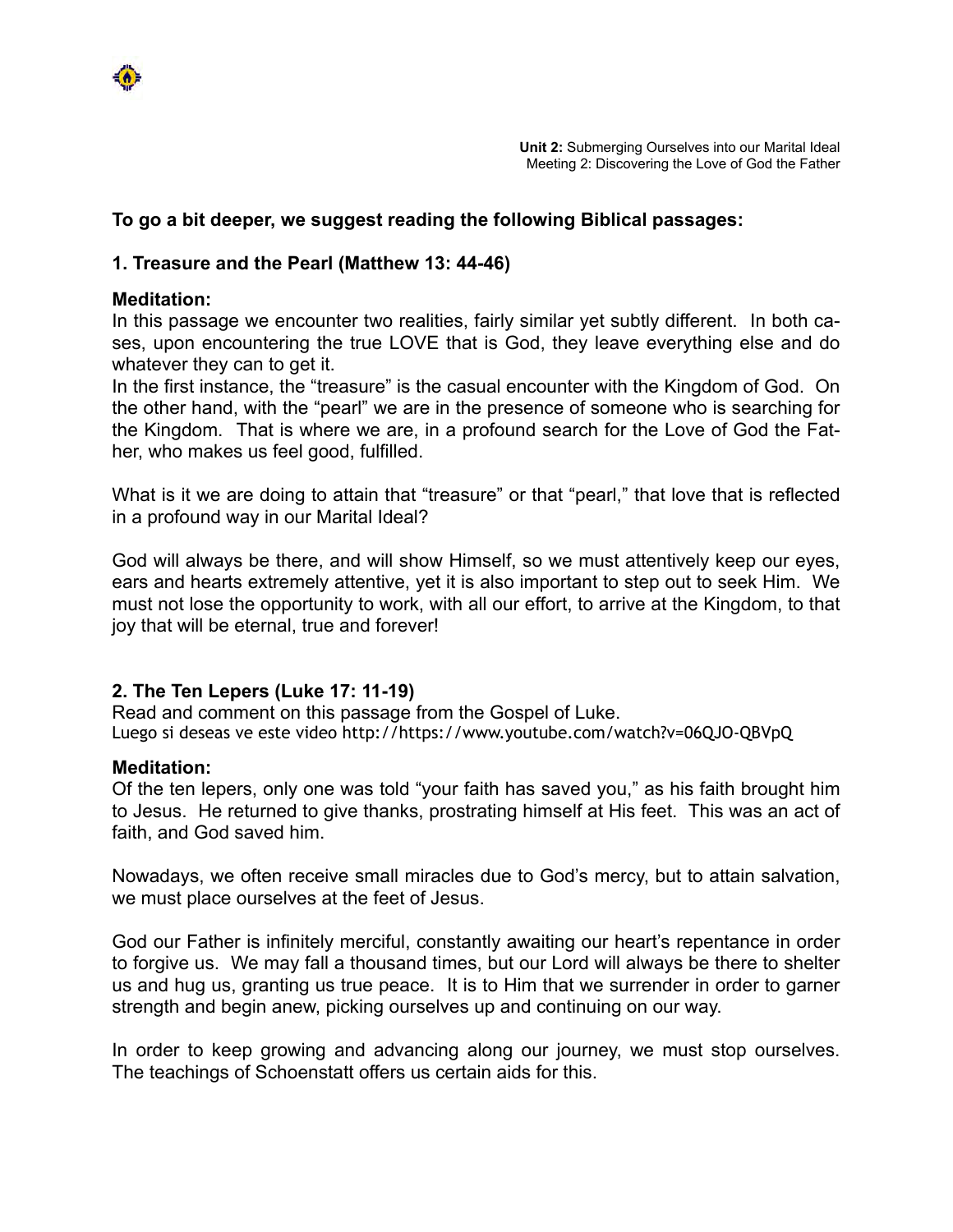

#### **COUPLE EXERCISE**

**The "Rs"**

We have arrived at a transcendental point in which and from which we can grow much as a marriage. To put these "Rs" in action, we must buckle down and want to do it. At the beginning, we should not aspire to perfection, remembering what it was like when we were learning to ride a bicycle: we did not give up because we fell.

To accomplish the 3 "Rs," it is essential to doggedly perform the "2ndR," which is **Reignite** our marital love; it means to return to dating once a week. During this dating period of our courtship, there were no children, nor issues of home or work. This is why we do this under the banner of "sometimes I treat, sometimes you do." The question is About what we are treating each other to: to dance, to eat, to work out or play a sport, to go to the movies, to take a walk, etc. What matters is that the activity should be an excuse to cultivate our love, that from every "treat" you emerge strengthened and more in love than before.

(The "1st R" is **Remember to pray**, together, every day)

The "3rd R" is Review**,** to give yourself time to

Review the previous month:

1. Most important events Events from the last month External events: international and national Internal events: incidents from personal and family life It is best to first name them, and then evaluate them in relation to how these events resonated in my soul.

In relation to

- a. God
- b. My marriage
- c. My family
- d. My friends
- e. Myself
- f. My work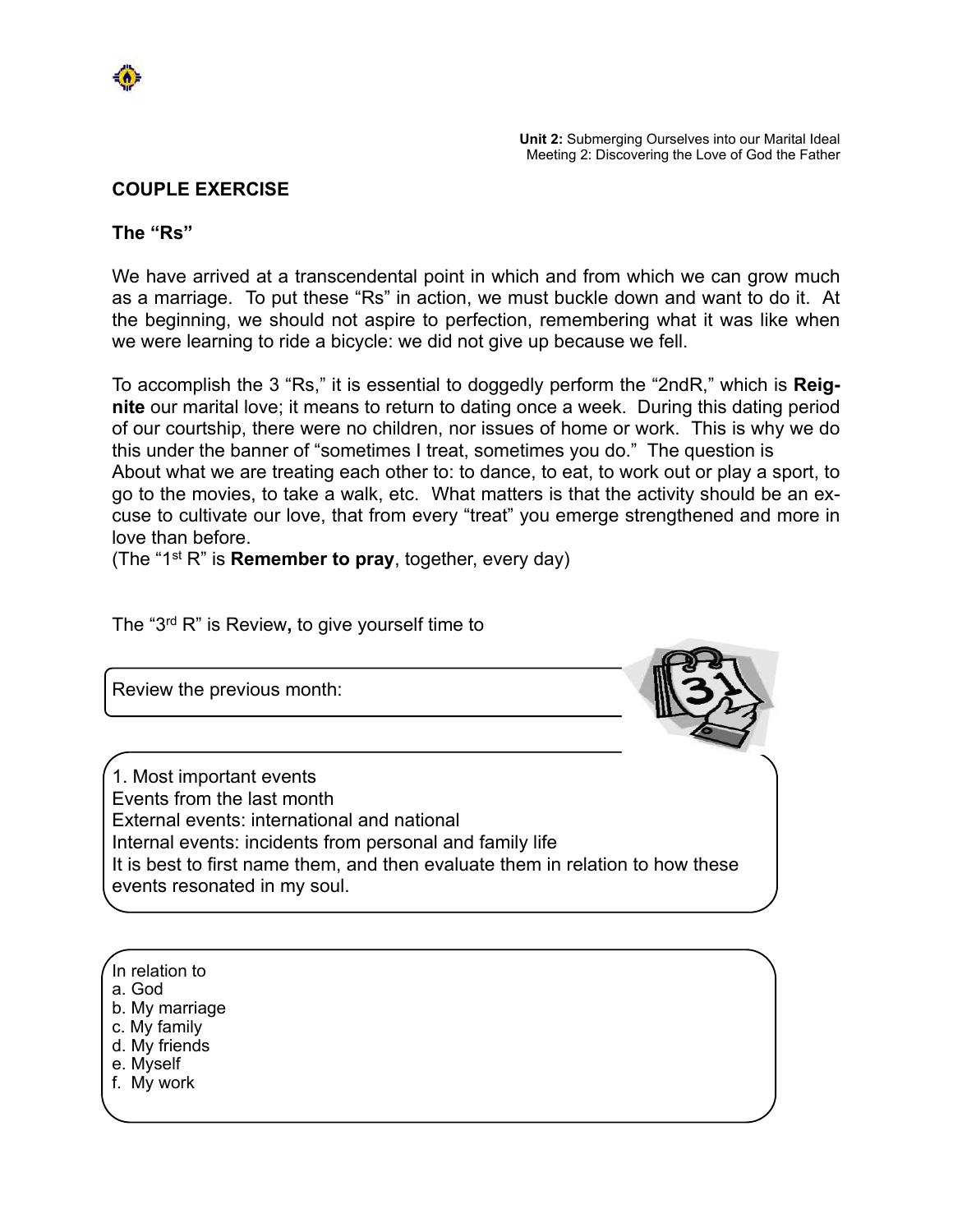



#### 2. Received gifts

There are certain "gifts" that we receive. It is important, in the first place, to develop our senses to detect these "gifts," meaning that we must not "take things at face value." In the second place, it is necessary to receive them as gifts. In the third place, we must dare to unwrap and open them.

- In relation to
- a. God
- b. My marriage
- c. My family
- d. My friends
- e. Myself
- f. My work



## 2. In what areas have I grown?

During the past month, we have grown in certain ways. It is important to notice this growth. Our areas of growth are characterized, in the majority of cases, by slow growth, so it is important not to be alarmed that they are not happening as fast as we desire. Determine in what areas we grew. Determine whether this growth was proposed by us at the beginning of the month, or whether it occurred due to circumstances.

- In relation to
- a. God
- b. My marriage
- c. My family
- d. My friends e. Myself
- f. My work
	-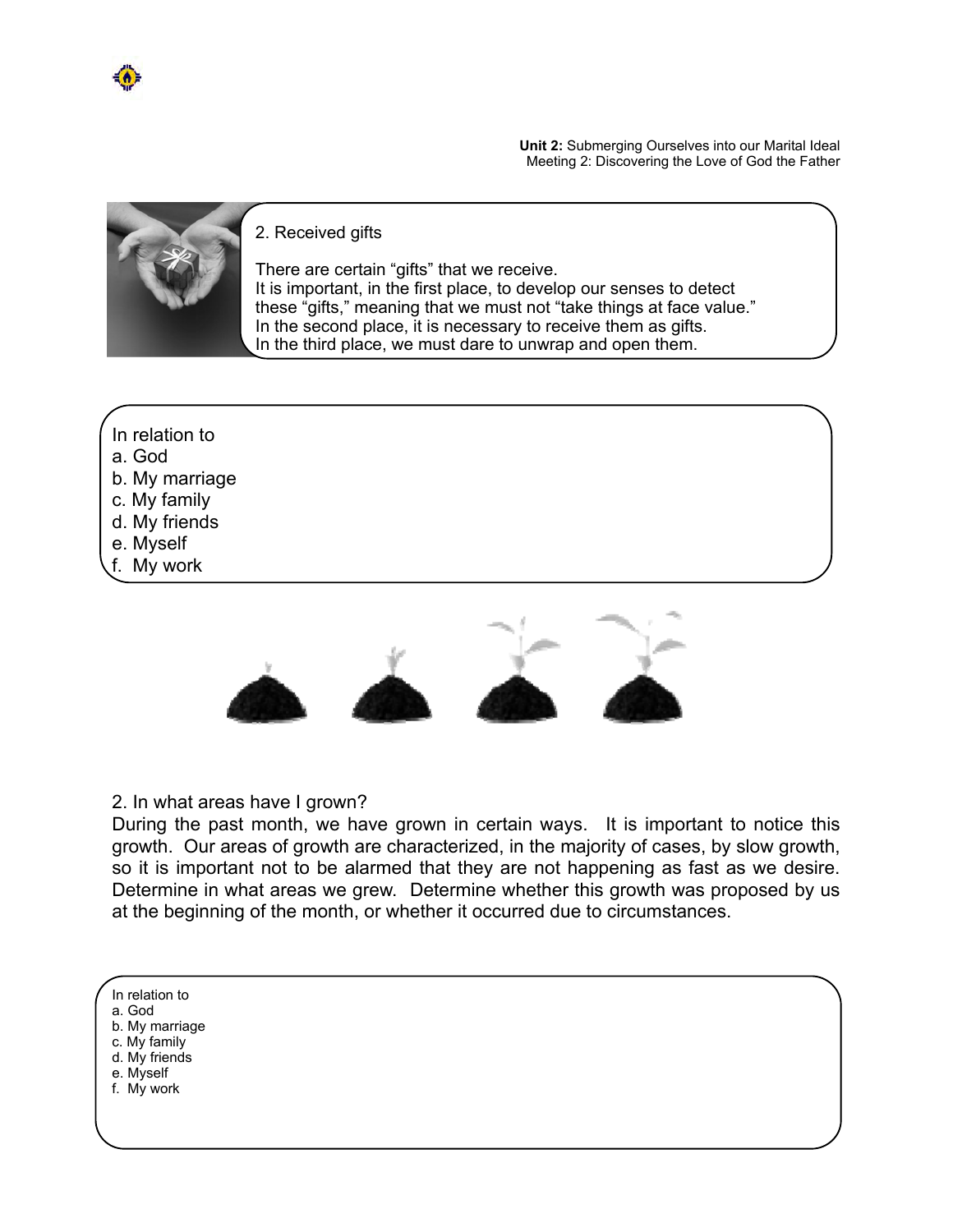

3. What have my struggles been? During the past month, we have had struggles. It is necessary to examine them, verify them and evaluate them. Examine them: how did they occur? Verify them: how did they affect me? Evaluate them: how do I integrate them into my life next month, follow the Lord by picking up my cross? How do I pick it up? How do I follow Him?



### In relation to

- a. God
- b. My marriage
- c. My family
- d. My friends
- e. Myself
- f. My work



4. Monthly Summary

Examining the above, try to summarize in one paragraph what I have experienced in this month. Now, in a wider context, I will prioritize certain things above others. It is useful here to find the deeper roots and differentiate them from the branches. To detect those roots it is critical to examine these verified realities through the prism of the Marital Ideal.

5. Points of Reconciliation After a final look at the month, it is necessary to reconcile. Reconcile with people Reconcile with God The point is not to go looking for fault where it does not exist. The objective is to once again stand tall, to be at peace with our brothers and with God.

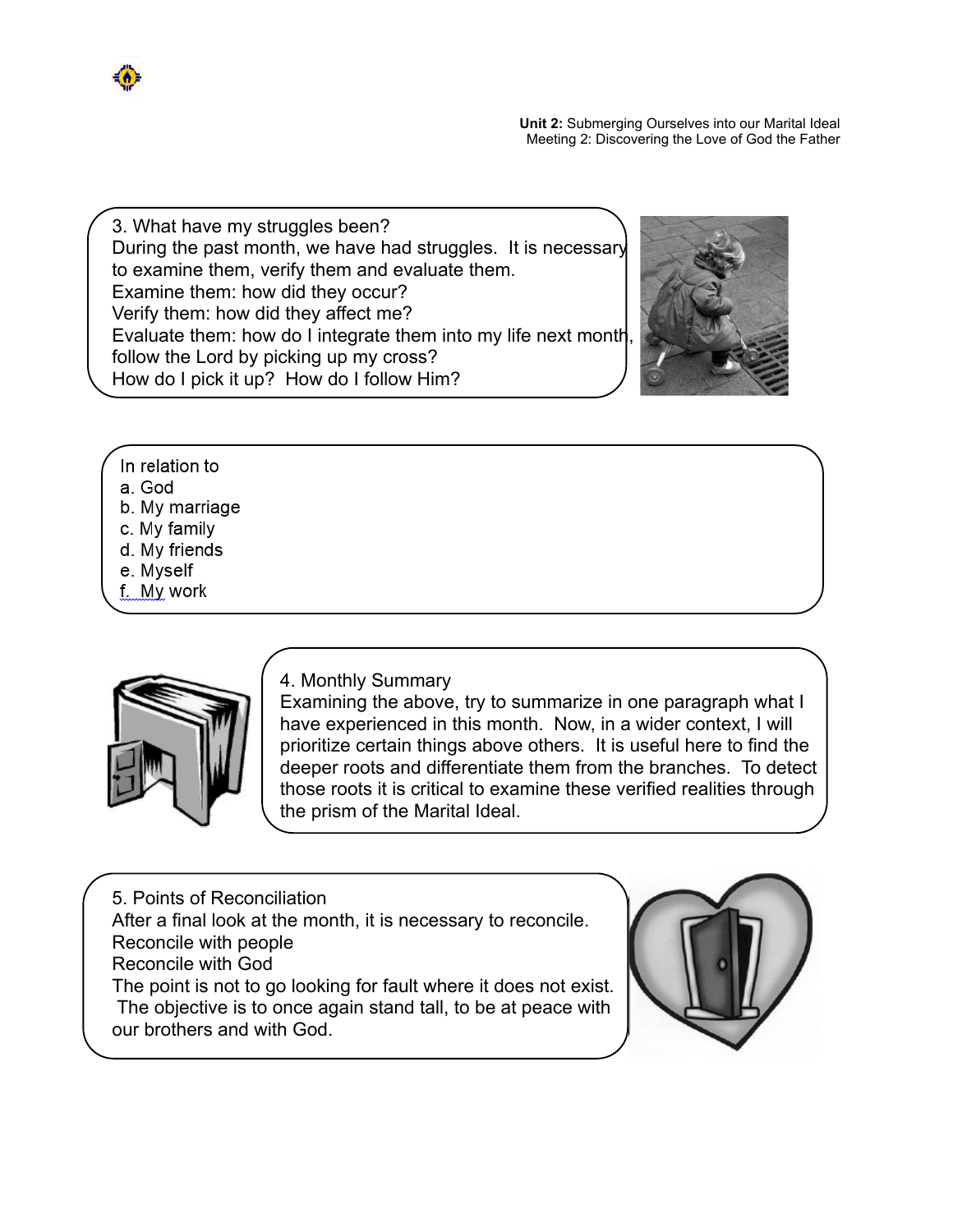

# Planning the next month Do not only look at the past, but look at what will come, the future. We seek not to live through the month, but to live the month.

Attitude I will work on next month  $\bigvee$  Reasons: (reinforce or correct) of my Marital Ideal



Our motto for the month One phrase that will remind me every day of the attitude that I am fostering.

Our commitment for the month To cement the attitude that we want to reinforce or correct in my Marital Ideal, we make a "commitment" that we can objectively evaluate and measure, and can be done daily.



Other items to  $\binom{1}{1}$  In relation to God work on  $||$  In relation to people In relation to myself In relation to work What seeds do I wish to plant in regards to these points?



Intentions of the Month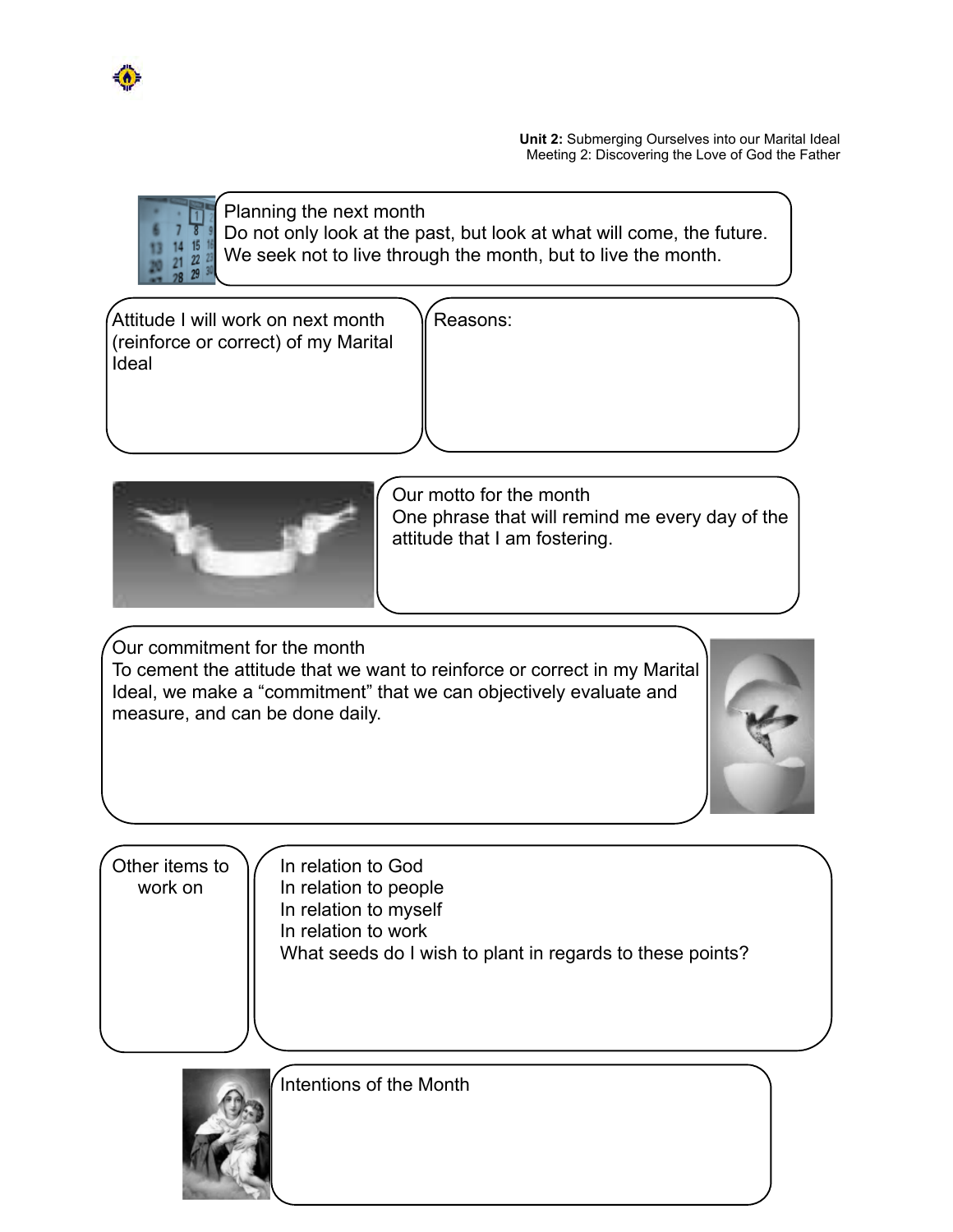

# **MEETING 3: DEEPENING OUR PILLARS**

**Objective: Rewrite the Marital Ideal into a maximum of 4 attitudes that express it concretely, defining what you understand by each attitude regarding your Marital Ideal.**

After all the good work of this year, we have discovered our Marital Ideal. Perhaps more than one of you is wondering if all of this work makes sense, if it is "applicable" and workable. In this crazy life that we live, is it possible to live according to ideals? Is it realistic to swim against the current in THESE TIMES?

On the other hand, if we are honest with ourselves, who are the true "teachers" of life, those whom we have admired and admire today? Who are those who effectively run their lives, or those whom we see as happy and whose life is "in order?"

There are not many things in life these days that help us to be truly sensible, to put things in their proper place, to live life based on our deepest convictions. This means that many times we are "out of sorts," uncentered, with all of the consequences that this implies for us, for our families, and for all those around us.

During this meeting, we invite you to more deeply examine the importance that ideals have in our spirituality.

## **I) The Sense of Ideals in Schoenstatt**

Our spirituality is a powerful response to what we live in TODAY: it calls us to live from the inside, form what we are, from what GOD conceived of us. All of the struggles that we experience these days on all fronts seem to scream at us: Be yourself! Be free! Do what YOU want to do, fulfill yourself! And so on, and so on. However:

• These day, almost everything seems to say "grab it all, you can do it…" And in the end, we have nothing. We are not supermen or superwomen!

We do want EVERYTHING, but in a realistic manner. We know that what truly matters in life does not come "cheap." To be happy is something truly great, as it is what we are called to for all eternity. God wants us to collaborate with him in this task. To become what we truly are **requires time;** this "self-construction" follows rules and comes in stages.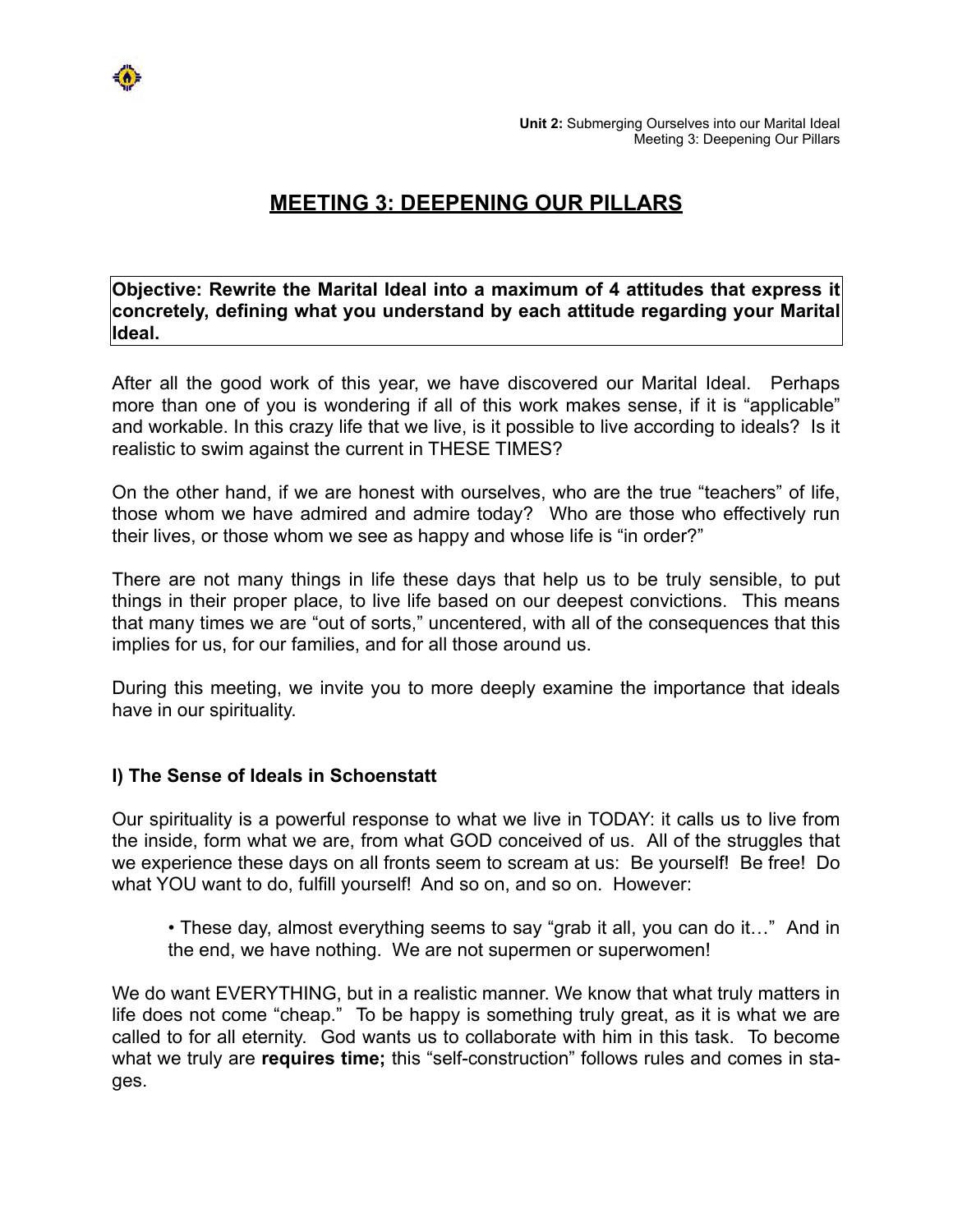

**Unit 2:** Submerging Ourselves into our Marital Ideal Meeting 3: Deepening Our Pillars

• Couples that dedicate their time to this establish solid foundations for their entire lives. Sometimes we overlook that fact that the life of a family has stages. For example, it takes time for the "new unity" that we form as a couple to become stronger than that of our families of origin; for the problems of one of us to become those of both of us, meaning that we have to help each other to resolve them to avoid confrontation, etc.

• Many times we do not include what each brings to this "new construction" of "us." For example, the wounds that each brings to the marriage "come to light" and can hinder our relationship. However, they could also be a source for increased mutual knowledge, unity, etc.

This construction of "us" implies **making choices:** so much depends on this: our happiness, MANY PEOPLE, not only our children, depend on these choices. What does this all mean? We must, for example:

• Seriously consider all of the help that is offered to us. Become aware that we are very privileged to be offered so much in our formation. But we must put in the time "for real" with our all of our hearts. This requires work, and doesn't happen by itself.

• Dedicate time to reflection, to speaking about things more deeply. Review our goals, the state of our marriage. Take time to enjoy things together, to share, etc.

• Be aware that making choices means to do one thing and not the other. It does not mean to fill your time with more things. It means to make decisions about the space that things will occupy in your own life. So many times we say that we don't have time to talk, yet we do have time to watch TV, to be "tweeting," to play a sport, etc. We're not talking about never doing those things, BUT about examining our priorities. What does our ranking of concrete values look like?

• Schoenstatt and our Covenant of Love, our spirituality, seek to help you to become the protagonist of your life; that you take yourself seriously in the same way that God takes you seriously. We want you to be absolutely convinced that you are the one who is writing your story, and that doesn't happen by "spontaneous combustion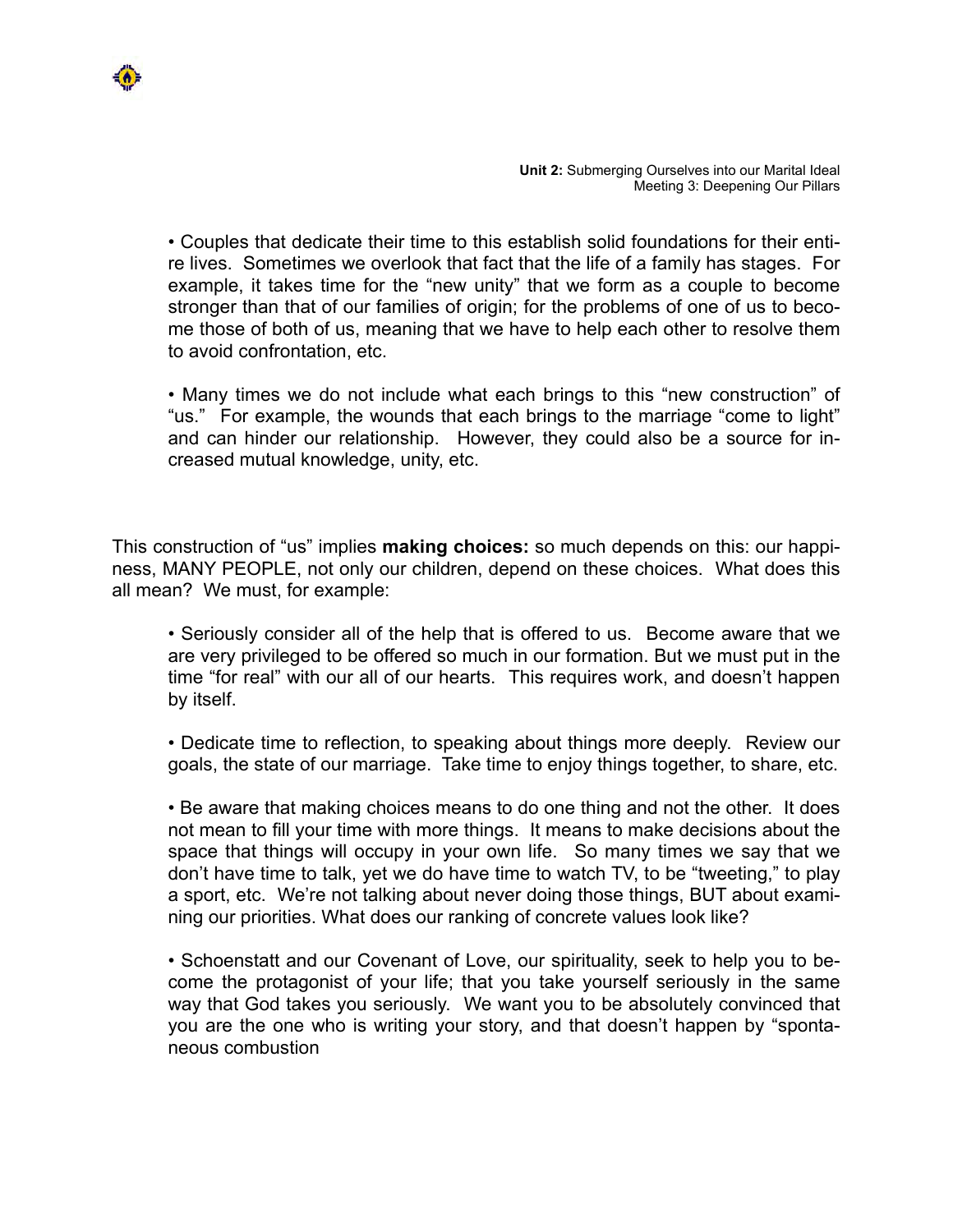

Working with ideals is a way of living, of confronting all of life, starting from what we are, from the project of love that God has for each and every one of us as a marriage.

• What is behind every teaching offered by Schoenstatt is a concept of what life is. If is the belief that we are not something "casual or accidental," but that God created us for an infinite and special love, and He has given us a mission in life. He conceived of us in love, the same way you did with your children.

• In order for this to remain undiluted and unclouded, we must seek concrete ways for this, which is most important and primary, to continue to remain most important and primary in our lives.

# **II) Our Common "Watchtower," or Vantage Point**

The deepest meaning of our **Marital Ideal** is that it is the platform on which we live, our "operations center." We are not an accident…

That God Himself has a plan for us is the greatest thing in the world! In the end, this is what most unites us, brings complicity and joy.

If we take it seriously, this is our greatest help in hard times, in crises, which are also parts of life. To achieve this, however, we must constantly feed this faith, renew our wonder in how God and our Mater have guided us and continue to guide us. This way of living, this FAITH give us an existential sense of security far greater and more lasting than, for example, monetary things. But it is something that must be cultivated and practiced. We must not be so naïve as to think that it happens by itself. Whatever is purely spontaneous does not last, nor does it withstand the test of fire. The commitment to live our ideals requires discipline, as does EVERYTHING worthwhile in life.

Our children become united into this deep vantage point. This is the greatest gift that we have for all those who are involved in our lives, including family, friends, etc.

## **III) How do we Feed our Ideals?**

- $\geq$  The "Rs" we have been told about since the beginning are a very concrete help for us. Behind them is the "Schoenstatt Principle of Construction:"
	- Freedom, as far as possible
	- Obligations, the necessary minimum, **BUT**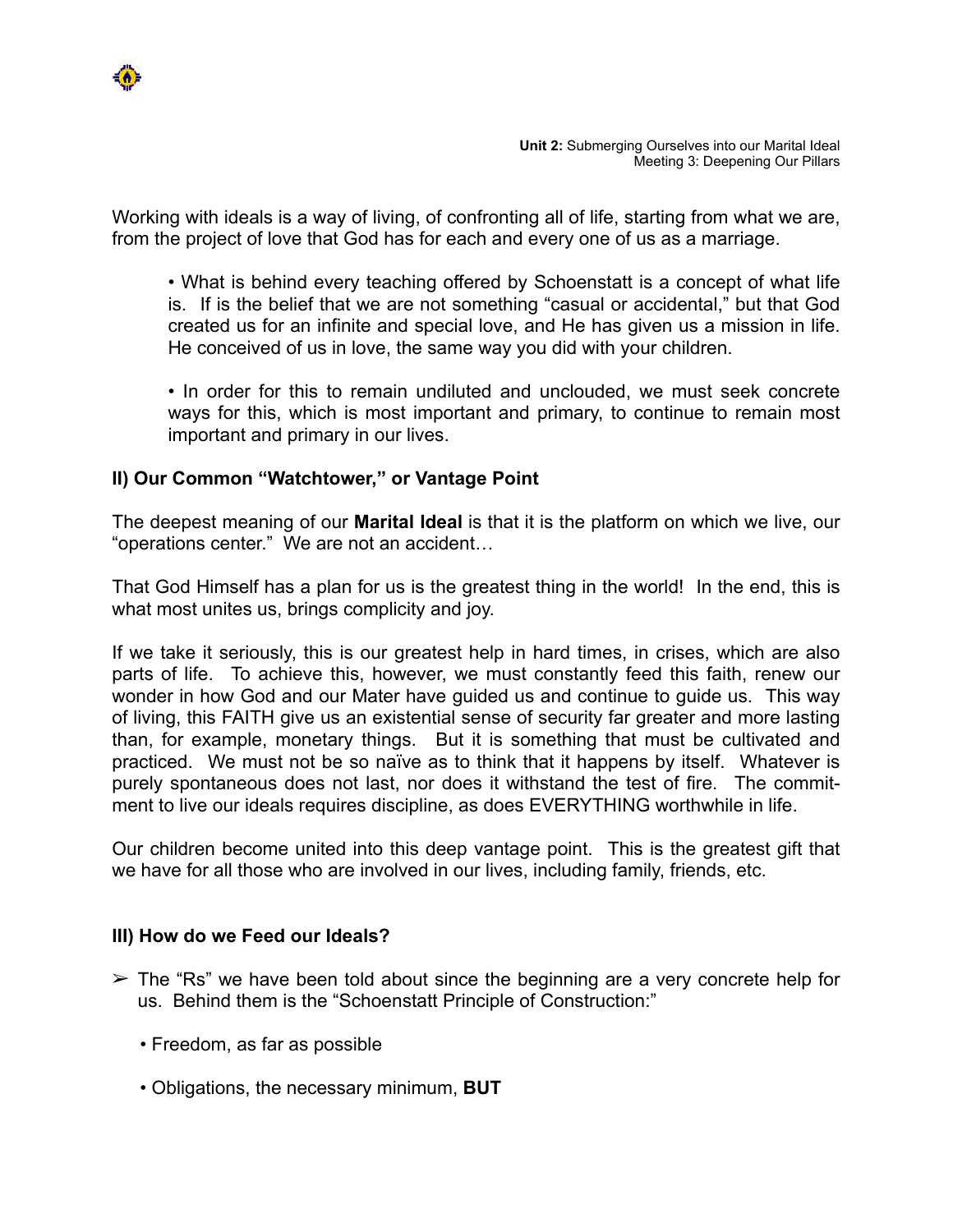

- Above all, an intensive cultivation of the Spirit
- $\triangleright$  Concretely, savor the Marital Ideal, be creative, find ingenious ways to keep it present, make it more valuable through study, related readings, etc.
	- When working the  $2^{nd}$  and  $3^{rd}$  "R", above all, fill yourself with this truth
	- Find ways to remain "connected" to the Marital Ideal, constantly seeking new ways, highlighting different facets, etc.
- $\geq$  Each month, commit to something concrete
	- Work each of the attitudes that are the pillars of our Marital Ideal

## **IV) Group Exercise**

- 1) Discuss your experiences with the "Rs": have they been useful?
- 2) What has helped us to remain connected to our Marital Ideal?

## **V) Couple Exercise**

1) If not already done, **write down the 3 or 4 pillars,** or fundamental attitudes that are the foundation of our Marital Ideal.

2) **Describe** each of these attitudes, basing the description on the work done in discovering our Marital Ideal, and reach agreement on what we each understand the meaning of these attitudes (Write a short definition on what these attitudes or pillars mean to us).

3) Ask yourselves: Which of these pillars do we think we need to work the most on at this time of our lives? How, concretely, will we do this?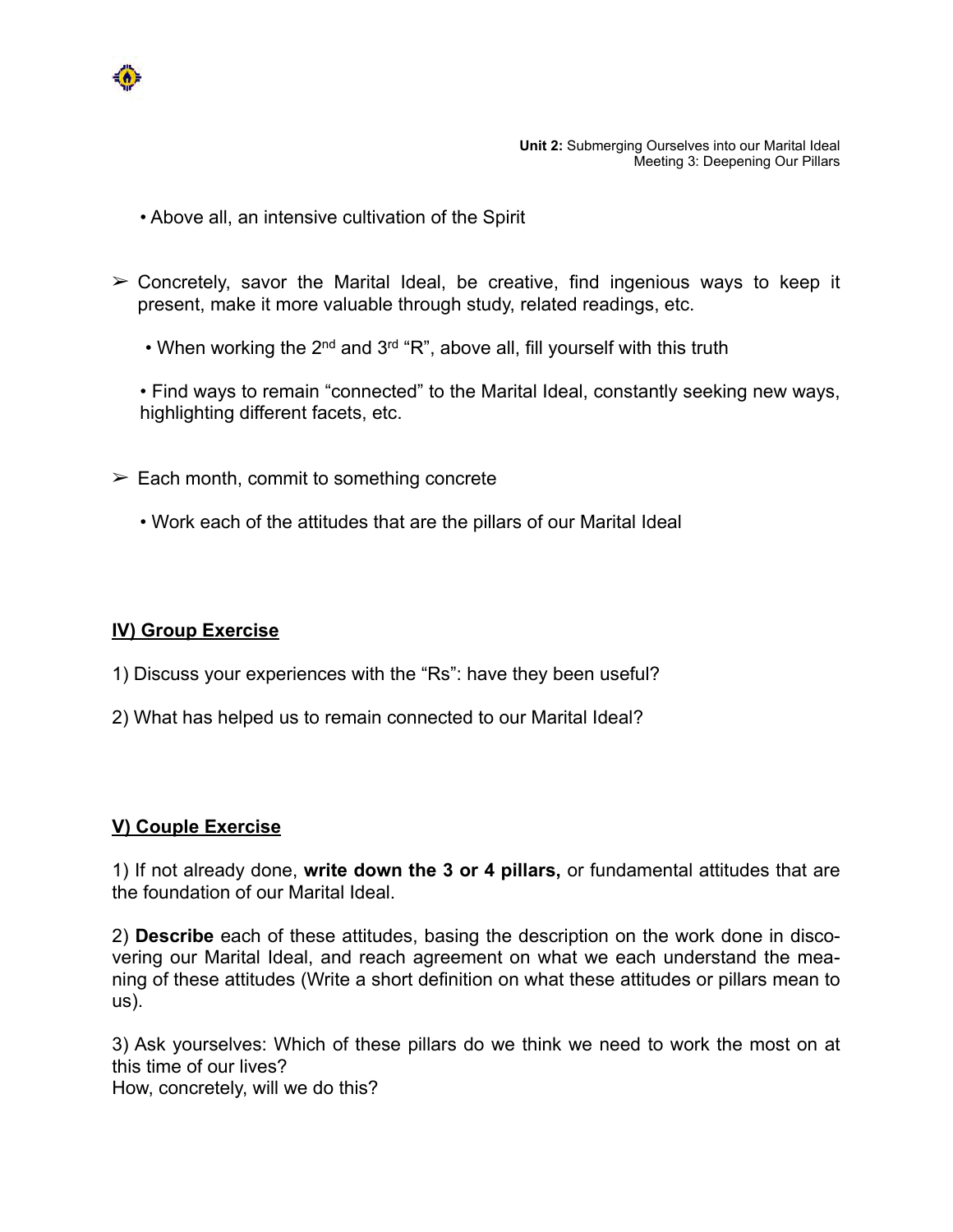

**Unit 3:** Bringing our Marital Ideal to Life Meeting 1: Our Pedagogy and the Marital Ideal

# **UNIT 3: BRINGING OUR MARITAL IDEAL TO LIFE MEETING 1: OUR PEDAGOGY AND THE MARITAL IDEAL**

**Objective: Understand our Marital Ideal in light of our particular pedagogy, in all its fullness, as an aid to shaping our daily lives in conformity with the Ideal**

We have developed our Marital Ideal, and the question that comes to mind is:

### **So, NOW WHAT?**

Does this have any real implications in our daily lives? Is this a real help, or is it simply another "toolbox" for us to carry around?

On top of everything else, we are living in very unique times on the national and international fronts, times of great unrest, of discontent, of searching for new ways, and everything feels and seems very turbulent.

In the midst of such a complex setting, there is a lack of people who truly see things clearly and who can make truly decisive contributions.

In addition, each one of us has his own personal story, problems, challenges, etc.

However, we also deeply long for something greater, for a life that answers so many questions, and which a safer framework to our own families, so that they may grow in a healthier environment. On top of that, we also long to make a valuable contribution to society, at work and at Church.

Is our Marital Ideal helpful to us in this sense? How?

It would certainly seem so. It seems to be able to provide us with a valid answer, since so many of our members are well entrenched in public life and society, in the life of the Church, and making important contributions. Schoenstatt apostles are everywhere… we are present on all 5 continents. We also count beatified people among our membership: our Founder is currently in the process of beatification, and other beatification processes are underway.

So what, explicitly, do we do? How do we carry on?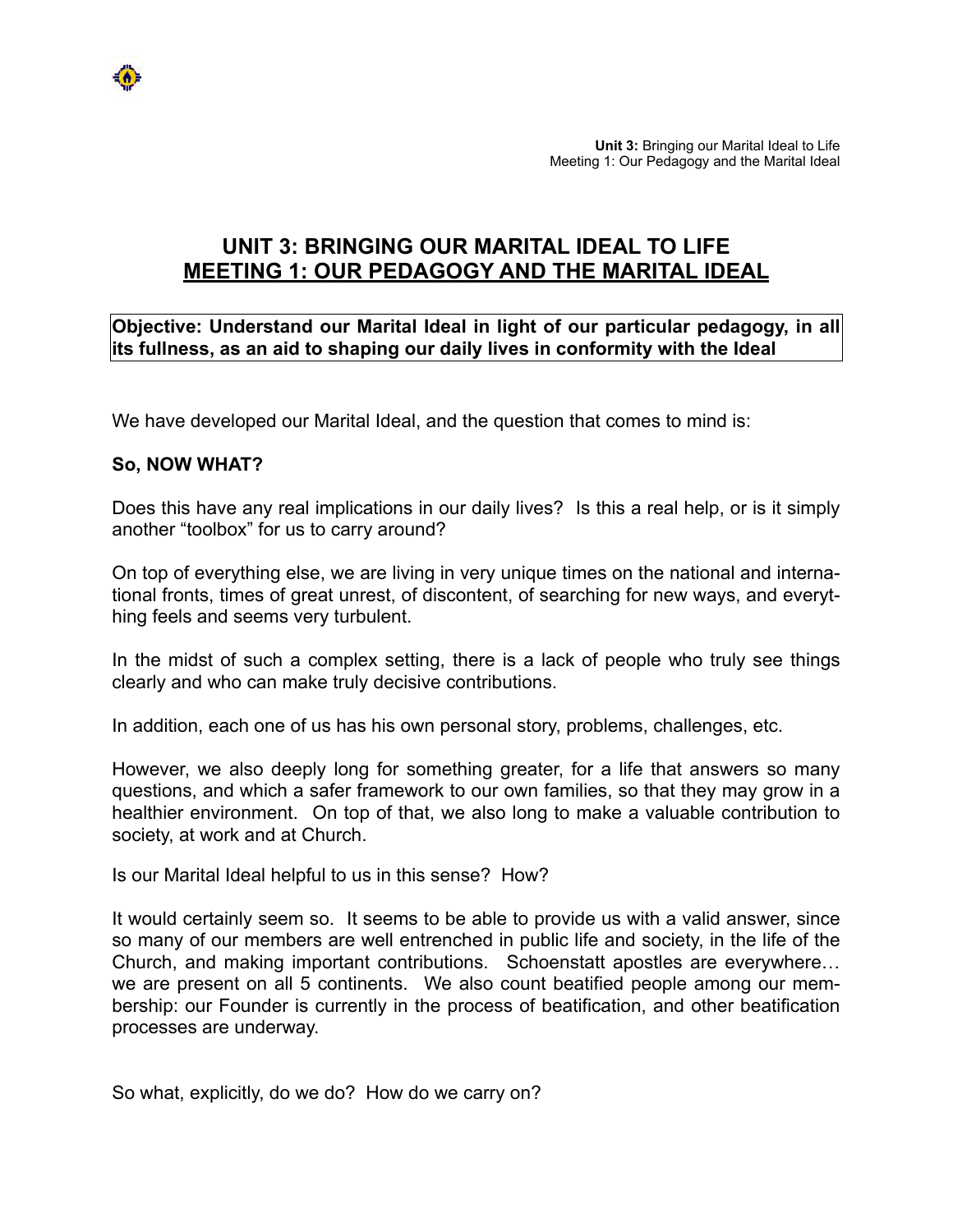

# **A) Behind everything there is "someone" and SOMEONE**

• Behind the entire journey that you have made, there is something more, something much deeper, essential and decisive for the lives of each of you and of your families, for society, for the Church.

• There is an incredible person, who allowed God to use him radically, in order to offer a valid response TODAY, to show the way TODAY.

• Our Father and Founder was a person who, more than 100 years ago, saw where the train of history was headed, with all of the manifestations that we see today. We know his story, how his own father never wanted to see him or acknowledge him, how his mother, due to life's adversities, had to leave him at an orphanage so that she could work and support him. He had a bad time there, and underwent an enormous crisis as an adolescent. His dream of becoming a priest was almost trumped. Later on, he was in a concentration camp. The church exiled him. These are but a few brush strokes of his life.

• Where, then, did he find all the beauty and positivity that we find in Schoenstatt?

This beauty of our Marital Ideal?

### **B) What is the mystery behind all of this?**

• They mystery has a name, and is linked to a place: Mary and her Shrine. We already know that this story began previously: with the Covenant that he sealed with Mary, when his mother entrusted him to her upon leaving him at the orphanage on December 4, 1894.

• Mary taught him, bit by bit, that God is truly ALIVE, that He approaches us. She teaches him that of the Covenant that God has sealed, throughout our Salvation history, with mankind, with the people of Israel, is not dead, but is LIFE. She shows that He gives His Creation, His children, TO EACH OF HIS CHILDREN.

• She teaches him that God "inhabits" his children, just as He inhabited her, and so Christ is incarnate in each of us. He is a God who wishes to be close to His children, to love them, to embrace them, to help them, to become ONE with each one of them.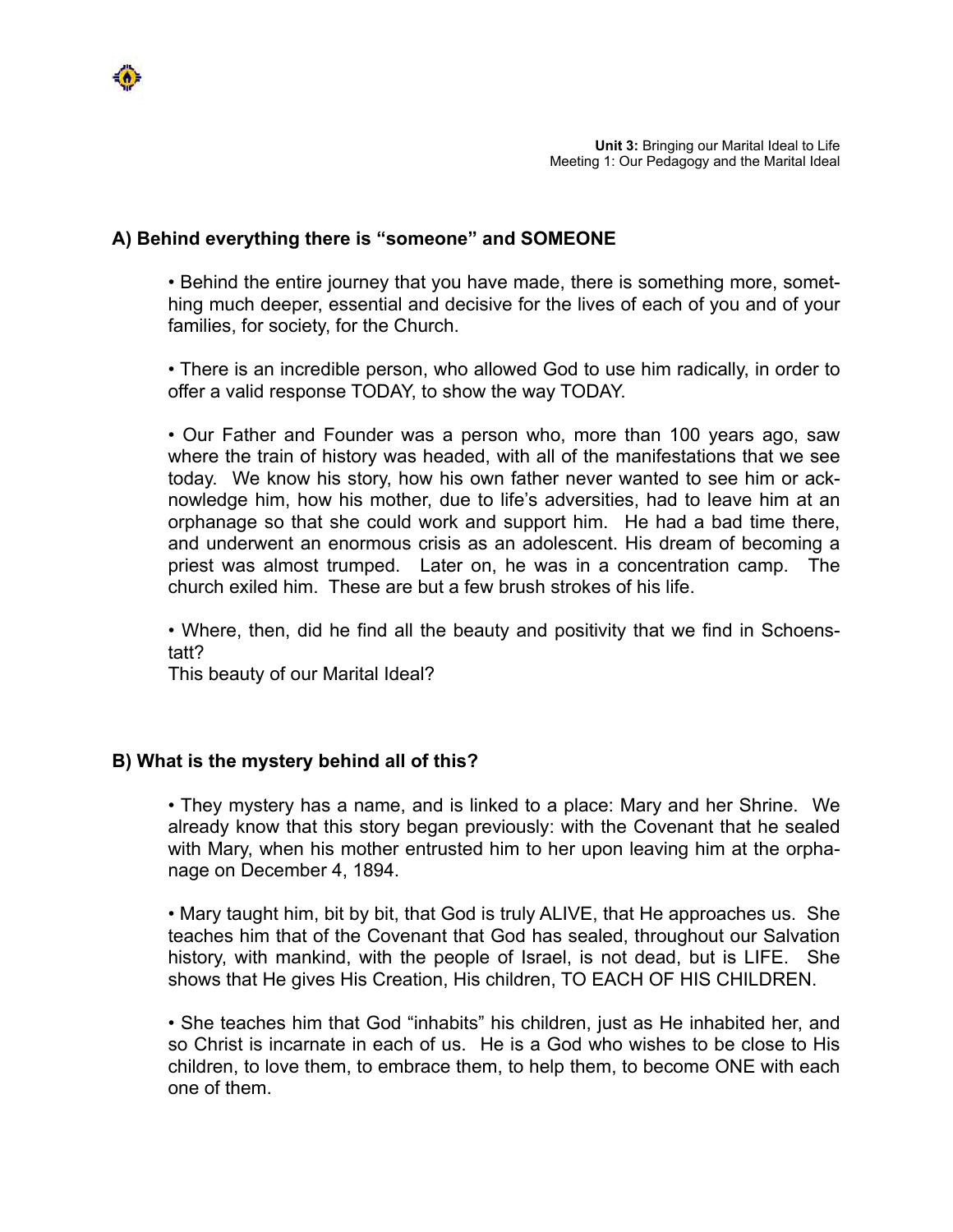

• She teaches, by her life, that being Christian means to be attentive to the voice of the Father, and how to, like Jesus, BELIEVE in all things in the infinite LOVE OF THE FATHER, to offer Him a response of love, that LOVE that HE gives to us. She teaches that this response is not easy, that it encompasses all that we are, our entire story, but that HE never leaves us alone, that HE wants to heal in the deepest way, in order for us to become another Christ, another Mary.

• They mystery is that this man lived this call to be like Jesus and Mary radically, ALL for God the Father and for everyone. Instead of keeping this treasure that God was working in him to himself, the only thing he wanted and wants is to share it with responsible love with all those that God placed in his path throughout time.

• He attentively awaited a sign to offer this treasure to others. He knew what loneliness, abandonment, hopelessness and homelessness were. He does not want anyone to feel that they do not have a home.

• This sign was revealed slowly at first. Working as a teacher with young boys, he realized that in him there was something quite great, which came from "beyond." He became aware that God Himself had placed something "sacred" in him.

• Mary "whispered" to him that she wanted to establish a concrete home in our midst, in order to bring us to that deepness of faith to which she brought him.

• So he, still young, accepted the challenge and gave himself, without reservations, to the Salvation plans that God has for us TODAY, in which Mary, as Spouse and as Jesus' Collaborator, wishes to collaborate. And so, Schoenstatt was born when the Covenant of Love was sealed in a small abandoned chapel in a small valley in Germany.

# **C) Our pedagogy: a gift that requires and still requires our collaboration**

• Our pedagogy of Schoenstatt is a gift, but one that requires our collaboration. Fr. Kentenich knew this from his own experience, and in his educational labors he allowed himself to be guided, remained attentive to the ways in which God speaks to the souls of those who trust Him. With impressive respect, he listened, learning from everyone, guiding them.

• He later began to systematize all that he lived throughout the years. We can almost say that this is a "divine pedagogy," since, as he always said, he learned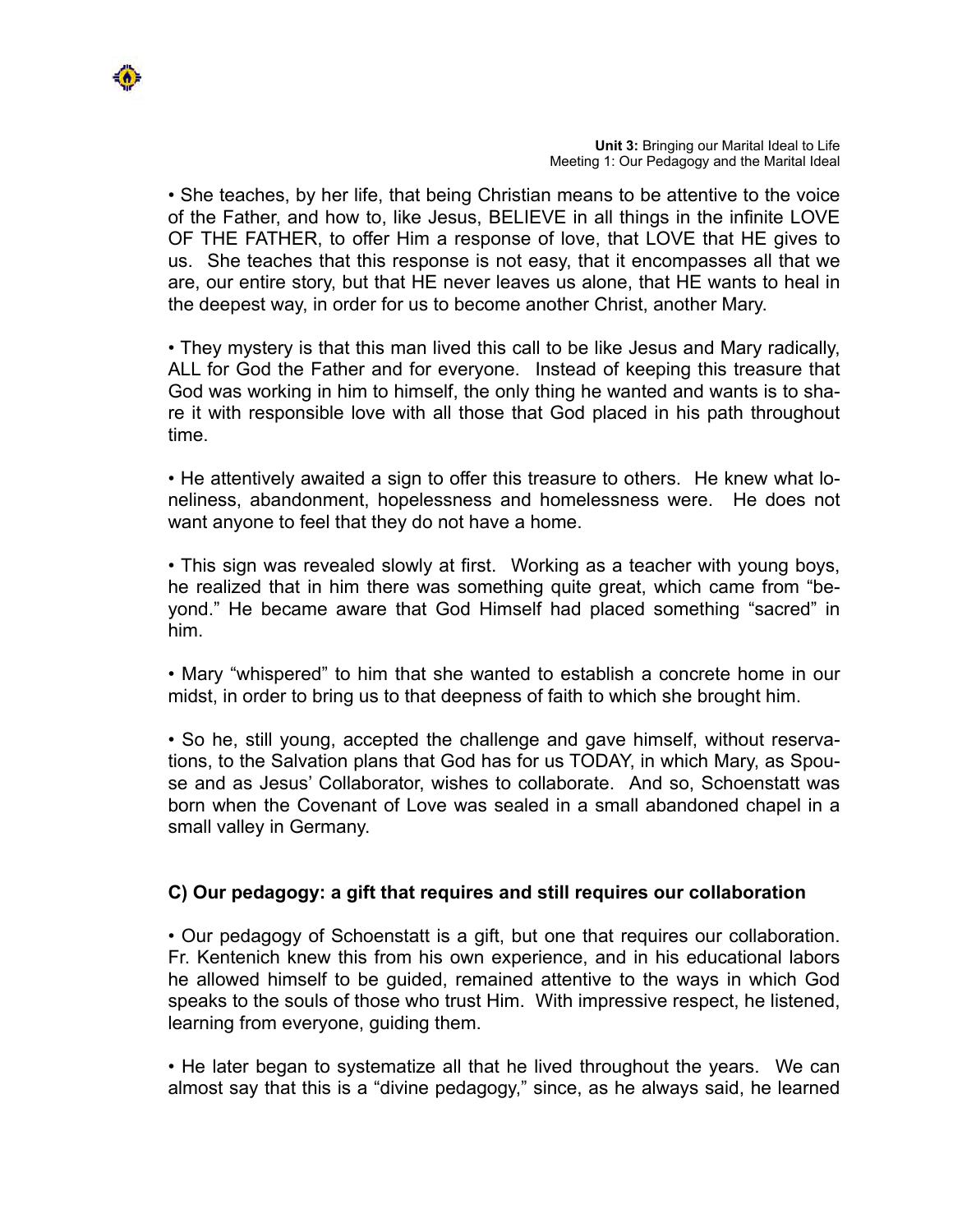

from how God does it… **It is a pedagogy that seeks to help us to unite faith and life.** It is intended to be a link that helps us to live from our faith, that configures our daily life according to this faith, and that is down deep where the roots of all of our problems exist today.

We shall attempt to summarize what we have already lived in our movement:

## **One way to do this is to systematize our pedagogy into different "STARS of the pedagogy of the Ideals" that light our way:**

(Pedagogy of the Ideal, dynamic, confidence, freedom, attachments, Covenant)

## **D) A jump into FAITH is required: We are marked with HIS imprint!**

**\* Pedagogy of the Ideal:** He is a God who marked each us with His imprint, and he also marked the love that He gave us as a married couple. He gave us an original and unique face, because this love for me, this love for us is unique. I am His image, just as our children are images of the love we have for each other. This is truth! This is the source of my dignity, my joy in life, the consciousness of my responsibility in my life and in those of others. This is what gives me strength to surrender it all for a mission, for my Father who is God.

**\* Pedagogy of the dynamic:** In this, the "Star of the Show" is God as principal actor, our God who invites us to collaborate with Him as Mary did, who does not censor us, but who rather begins with where we are in life, with how we are, with our history and reality.

## **E) The Father and Mother who love and have confidence in their children**

**\* Pedagogy of confidence:** They believe in me, know that what is inside of me was given by God and is therefore good. From this belief a deep respect for each person is born, an admiration of this "work of God," and will do everything so that this marvelous work shall develop in me and in others (spouse, children, family, work, etc.)

**\* Pedagogy of freedom:** This means to allow each other to follow our own paths, displaying the Ideal. What is important is for each person to understand that they must do something to respond, from within, to the love of God, according to how each person is.

### **F) The "nest" that we require for growth**

**\* Pedagogy of attachments:** We all need a nest to grow in, an appropriate environment where love rules. We therefore speak of an entire net of attachments:

+ Natural attachments (family, friends, etc.) and supernatural attachments (God, our Mater, the saints, etc.)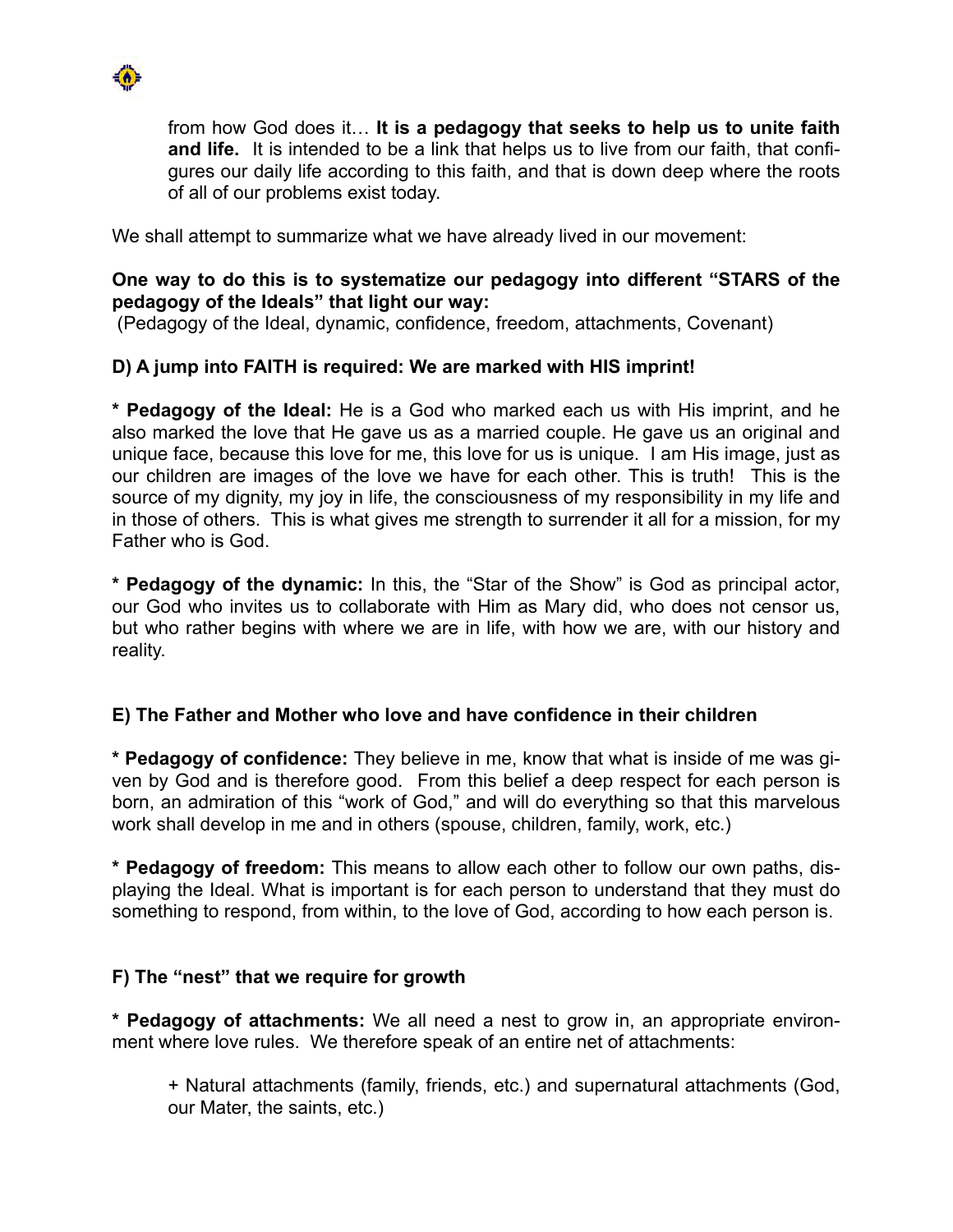

**Unit 3:** Bringing our Marital Ideal to Life Meeting 1: Our Pedagogy and the Marital Ideal

+ Attachments to places (home, school, the Shrine, etc.)

+ Attachments to ideas (our faith, philosophy, Schoenstatt and its doctrine, etc.)

**\* Pedagogy of Covenant:** knowing that the easiest way to arrive at our goal is love, we accept the entire human being, from his or her core. To this extent, with the collaboration of our Mater and Teacher who feeds us, we "mow" and fertilize the soil, etc. These dormant capabilities begin to develop in us, as we become a leafy tree that offers shade, shelter and food to all those that gather near it.

#### **MARITAL AND GROUP EXERCISE**

- As a couple, speak about what has most moved us regarding the pedagogy of Schoenstatt. Where have we seen the teaching manifested in the way we have grown in the movement?

- Discuss in the larger group, and talk about how this can be applied to our marriages, the raising of our children, at work, in the group, etc.

#### **COMMITMENT**

Select the "star" (**\***) that most attracted us and apply it to a concrete action in the family, with the children, or between spouses.

#### **Bibliography**

"200 Questions about Schoenstatt", Fr. Jonathan Niehaus (p.66-100)

"The Family at the Service of Life", Fr. Joseph Kentenich (p. 119 - 169)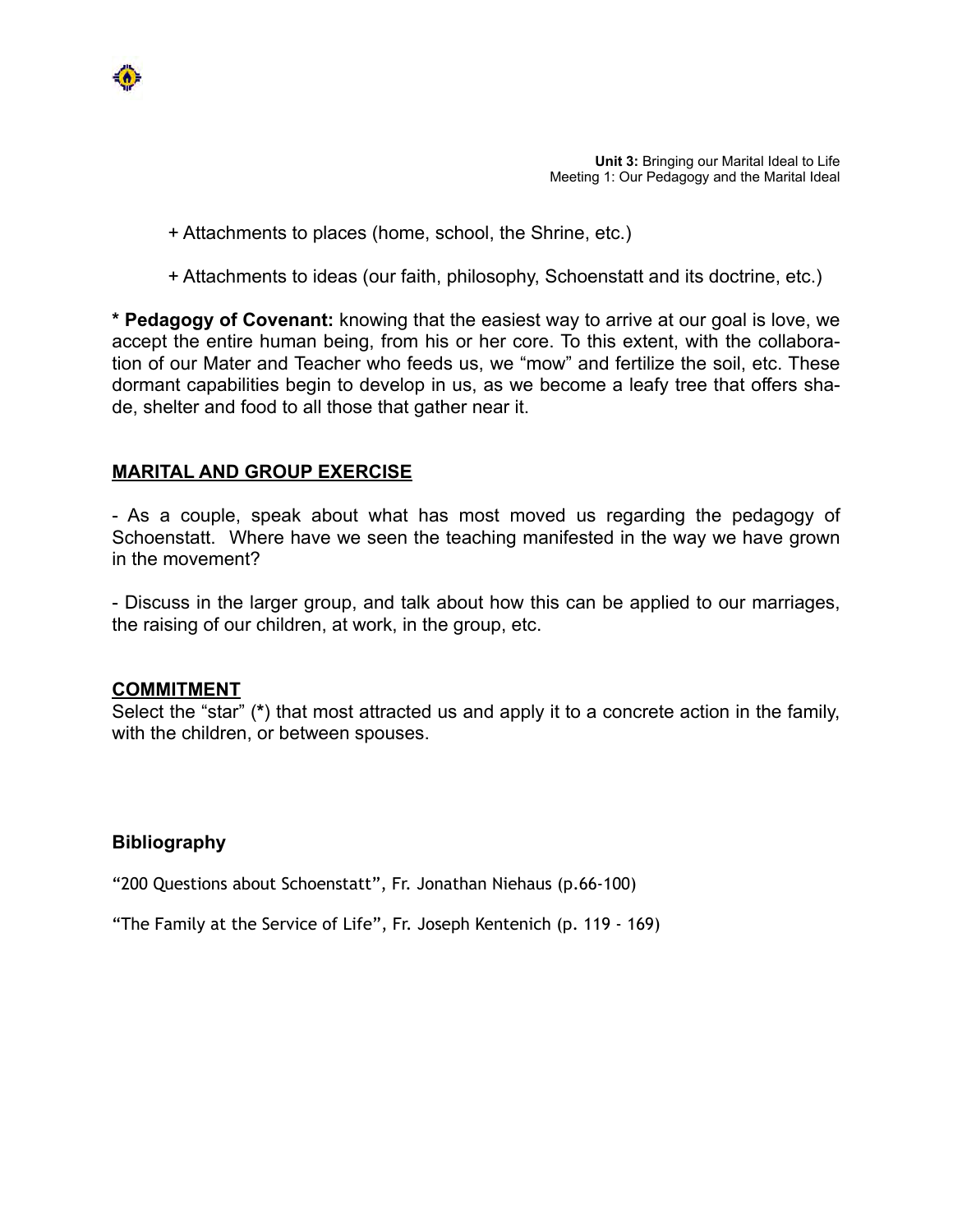# **MEETING 2: AIDS FOR ACHIEVING OUR MARITAL IDEAL**

**Objective: Come to know and begin the use the Spiritual Daily Order as a concrete way of bringing our Marital Ideal to life**

## **The following story is suggested for use as a prompt:**

I awoke one cool spring morning. From inside, I could hear the clickety-clack of the gardener's shears trimming the garden's trees. John, the gardener, was working hard. I watched him stop at each branch, examining them from their base at the trunk all the way to their fine points. Each time he trimmed something, I had the strange sensation that he was helping the tree, even if I did not understand exactly why he would trim that exact spot.

I told him to cut down the small apple tree. Winter had attacked it so fiercely that it seemed dead to me. In the middle of the morning, I took a cup of tea to John. I found him facing the apple tree, of which he had only cut a pair of branches. I asked him, intrigued, why he did it that way.

John told me, "It is not dead ma'am, it just needs a little effort. Look, the inside of the trunk is green and fresh. I only trimmed some branches that were only offering some protection but are no longer needed."

He could tell that I didn't understand a thing he was saying. He added, "You saw it as dry, and lifeless; but if you look carefully, you'll see some signs of buds that nature will germinate. Even if it seems like very few to you, there are thousands of others that we can't see, but they are there, ready to grow. Ma'am, every fruit tree holds something in reserve, and when it seems like it has nothing left, it moves forward and shows its little buds. We call them "dormant sprouts."

I took my leave of John, taking the teacup that he had emptied, and he told me that he was going to be fertilizing it to help Mother Nature. He told me, "You'll see, ma'am, how it will flourish." As I walked away, I watched him take up his shovel to help nature and those "dormant sprouts."

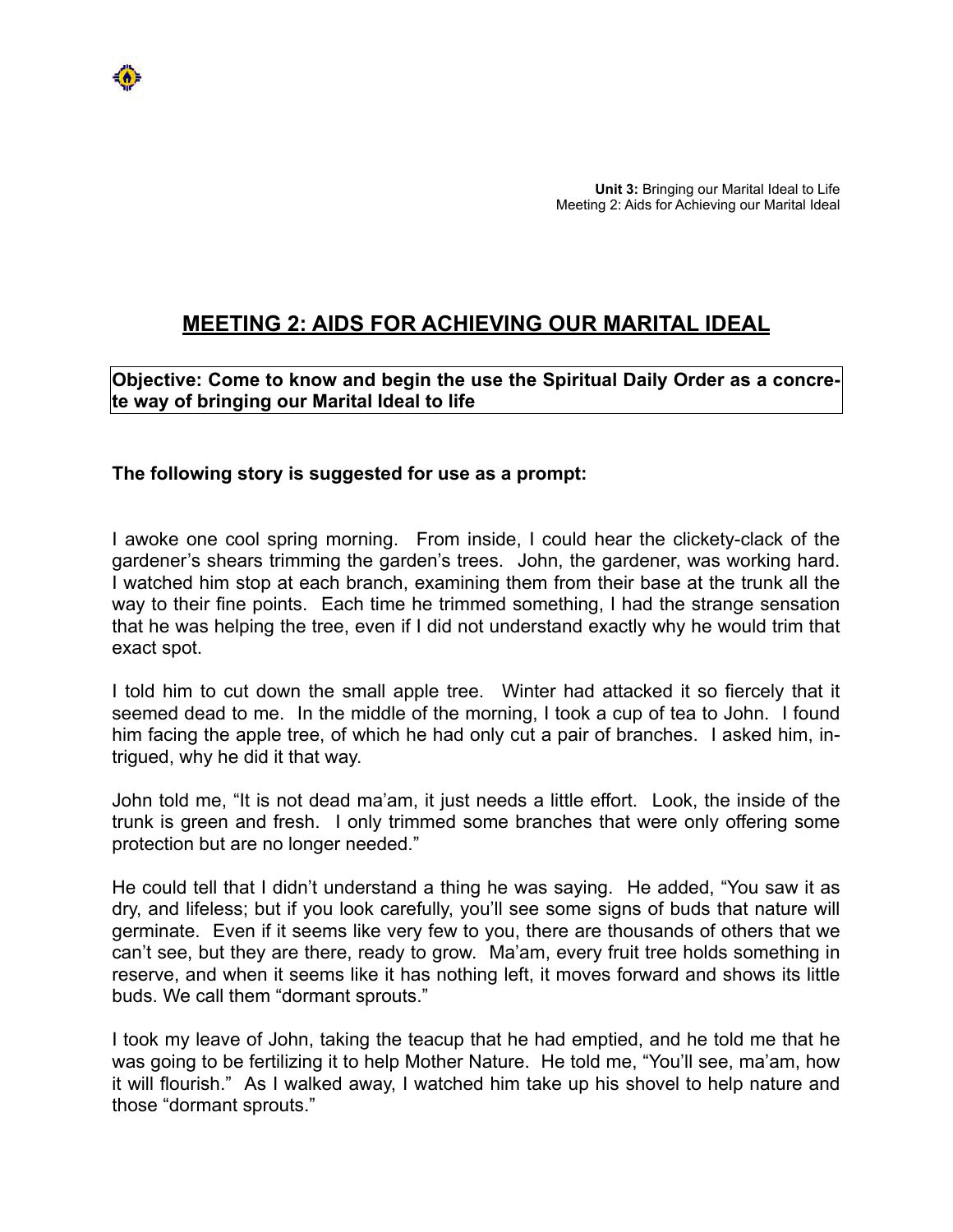

### **The "dormant sprouts" and "Ascetic Means"**

Throughout the history of the Church, different paths for following Christ and for living the faith, hope and charity (for examples, the Benedictine, Carmelite, St. Ignatius, etc.). Our modality for following Christ comes from our Schoenstatt spirituality. Our Ideals, our Marital Ideal, reflect how we see God, our images of God and of the human being. These ideals try to speak to us daily about how God sees us. They speak of His infinite love, and of the trust that he places in us. However, we all know from personal experience that, if we fail to "work our soil," we will not bear fruit, we will not come to develop all that God has placed in each of us.

Since the beginnings of Schoenstatt, this was a concern of Father Kentenich, who in the Pre-founding document of October 27, 1912 highlighted the need for self-formation. When we seal the Covenant with Mary, this is exactly what we offer as our contribution to the Capital of Grace ("Nothing without You, **Nothing without us").**

Self-formation:

• Helps us to incorporate our spirituality into our daily lives, so that every event of our life becomes impregnated with Christ. Nothing is separate from He who loved us so much.

• Life's most important battle occurs in our daily life, and is that which ultimately decides how we live, knowing that the lives of MANY (family, colleagues, etc.) depend on it.

• This requires certain means and special practices that promote and assure the growth and strengthening of our being, and our actions as Christians. This dimension of spirituality is called *ascetic,* and it takes shape as our **ascetical means.** The word ascetic comes from the Greek, and it means "a methodical effort to achieve something" (such as the clarity of our goals and their consequence in life).

• It is nothing more than our cooperation with grace. It is the "Nothing without Us" that we observe in the Shrine, but brought into our daily life. It is "helping" God and Mary to "trim" us and use us as their instruments.

• The Spirit requires forms in which to take shape. "We wish to learn," wrote Father Kentenich in the Pre-founding document. "We wish to learn from each other, because we never stop learning, especially in the art of self-education, which represents the work and responsibility of our entire life."

• "We must learn, not only theoretically, which in reality is not very useful. No, we must learn practically. We must put this work into effect every day, every hour."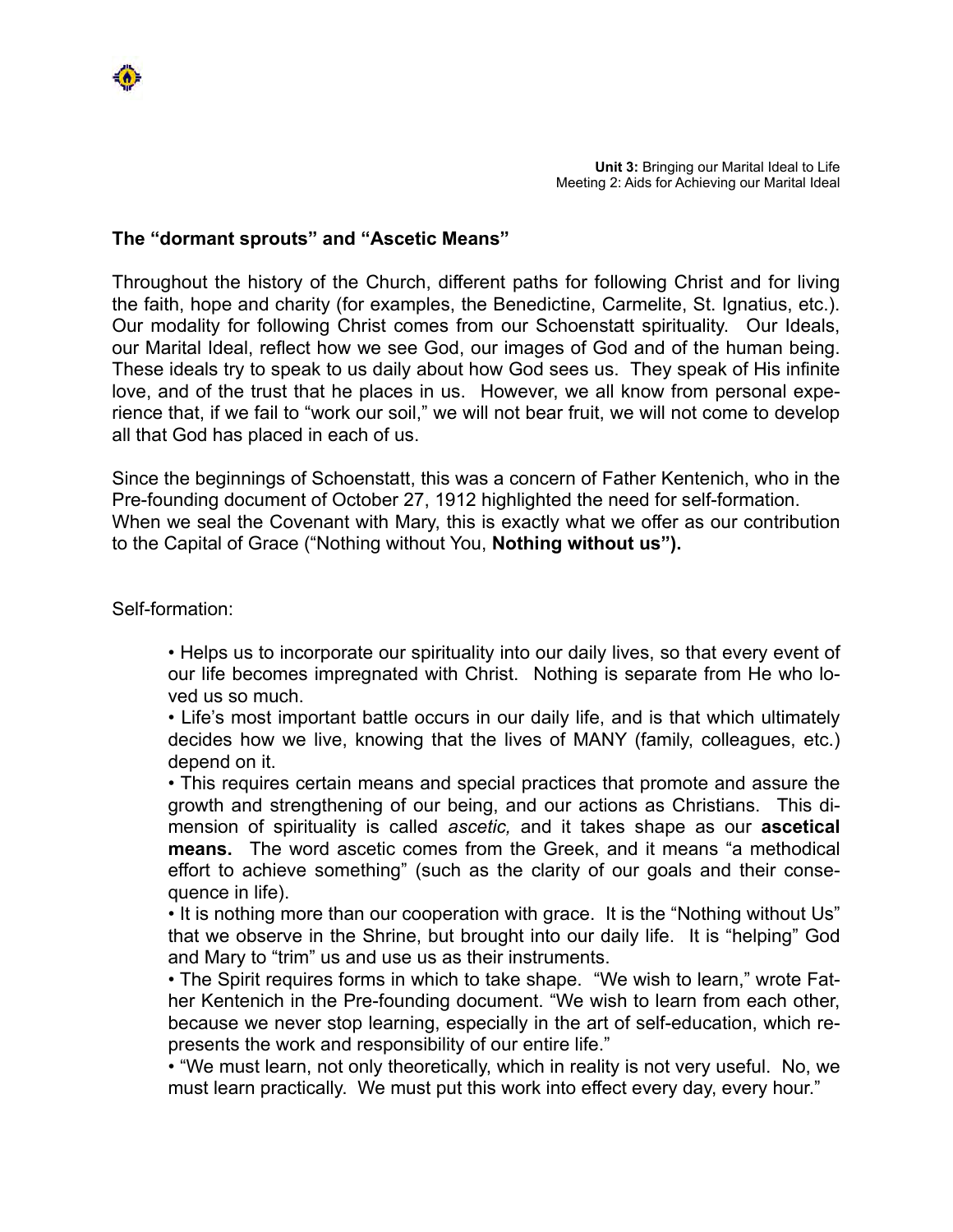

**Unit 3:** Bringing our Marital Ideal to Life Meeting 2: Aids for Achieving our Marital Ideal

## **The "Stroke of Genius": Joining the Marital Ideal with the Spiritual Daily Order**

• Discovering your formulation of the Marital Ideal is not the end of the adventure, but, in reality, the beginning. We need our Marital Ideal to take root in our daily lives, and to slowly awaken all of our "dormant sprouts," pulling the best out of us, taking advantage of all of our strengths so that they may help us overcome our weaknesses.

• For this, we must keep certain aspects in mind as we craft our Spiritual Daily order, which must be:

a. Personal: it must speak to my identity, my matrimonial life; it must move me, ignite me, and enthuse me.

b. Realistic: it must be possible to do. Otherwise, our will never stands a chance to get going.

c. Challenging: it must drive to make changes and improvements, which are reached with great effort and wisdom. "I must know how to drive myself."

d. Concrete: it must be observable, measurable, and lend itself to evaluation.

- The following aspects will help me to avoid its diffusion. I therefore need:
	- a. Order: in other words, discipline
	- b. Constancy: I must seriously work on my Marital Ideal and persevere.
	- c. Confidence: enthusiasm and excitement that I can change certain realities of my life in order to live my Marital Ideal and flourish as a person.

• Always keep in mind that the Ideal that we have formulated is an Ideal that will only reach its fullness and realization in eternity. Nevertheless, in our journey her on Earth we receive help from Heaven to realize ourselves as people. It is this self-realization that causes us to seriously aspire to Sainthood.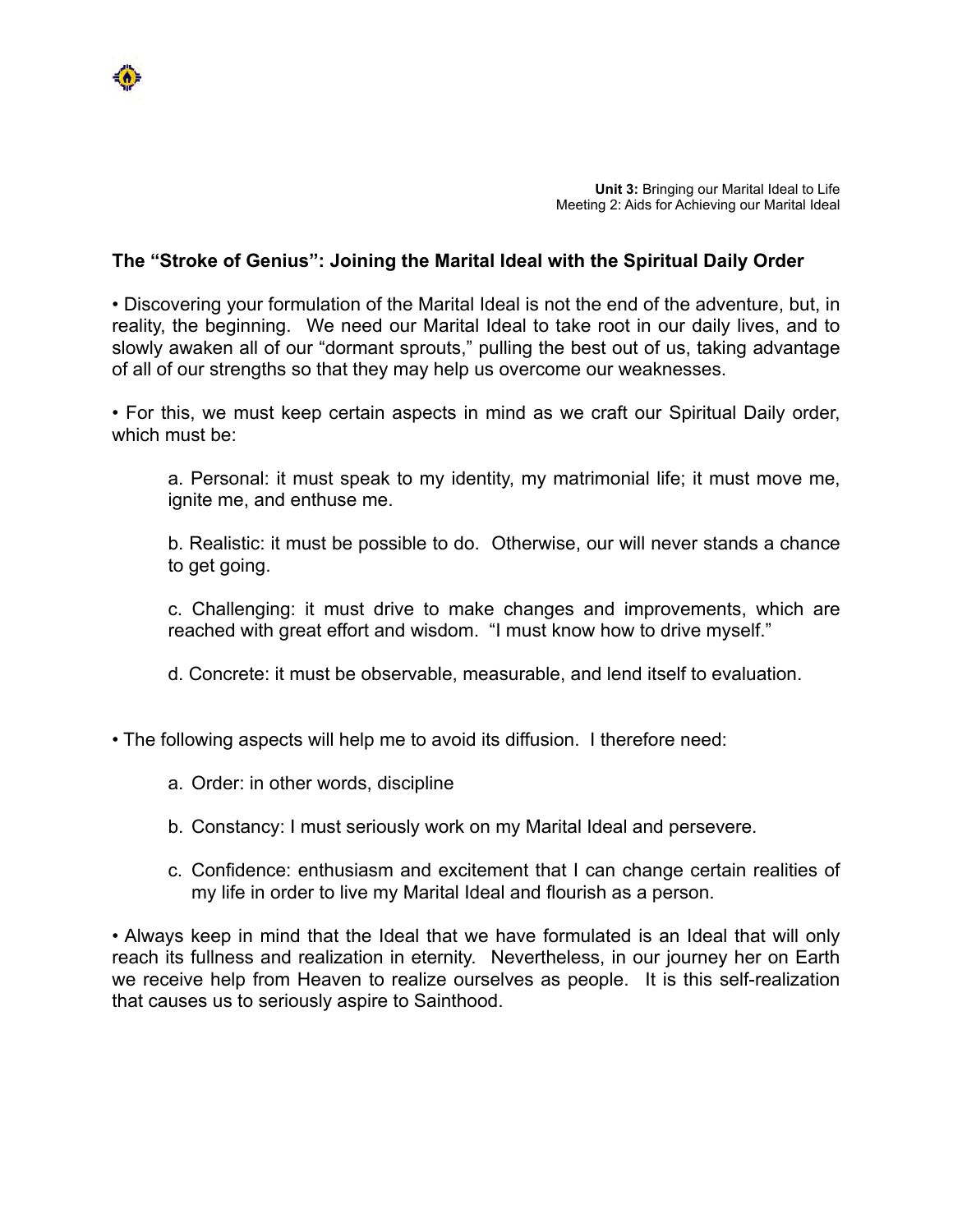

**Unit 3:** Bringing our Marital Ideal to Life Meeting 2: Aids for Achieving our Marital Ideal

### **The Spiritual Daily Order in General**

Every day of our lives we eat, shower, etc. In our spiritual life we also need to have a Spiritual Daily Order to help us to safely navigate our daily life, regardless of our mood.

What aspects of our lives should the Spiritual Daily Order target?

Over time, it should aid me to consider all of our basic life dimensions:

- a. Our relationship with God
- b. Our relationship with our brothers
- c. Our relationship with our work
- d. Our relationship with ourselves

The points noted in our Spiritual Daily Order could be:

- a. Daily
- b. Weekly
- c. Monthly

In fact, the Church tells us that a basic Spiritual Daily Order already exists:

- a. Attend Mass every Sunday
- b. Confess your sins once a year

At the matrimonial level, there is also a basic Spiritual Daily Order: the **4Rs**

a. **R**eflection and Prayer**:** daily as spouses. For example, the Our Father, Hail Mary, Consecration, etc.

b. **R**e-enchantment: the spousal union weekly. In other words, find a day and time for spouses to once again have fun together, to date (without children or friends).

**c. R**eview: your life every month, discovering God's footsteps in our lives.

**d. R**enew: your Marital Ideal Matrimonial once per year. Examine what has happened and predict what will come.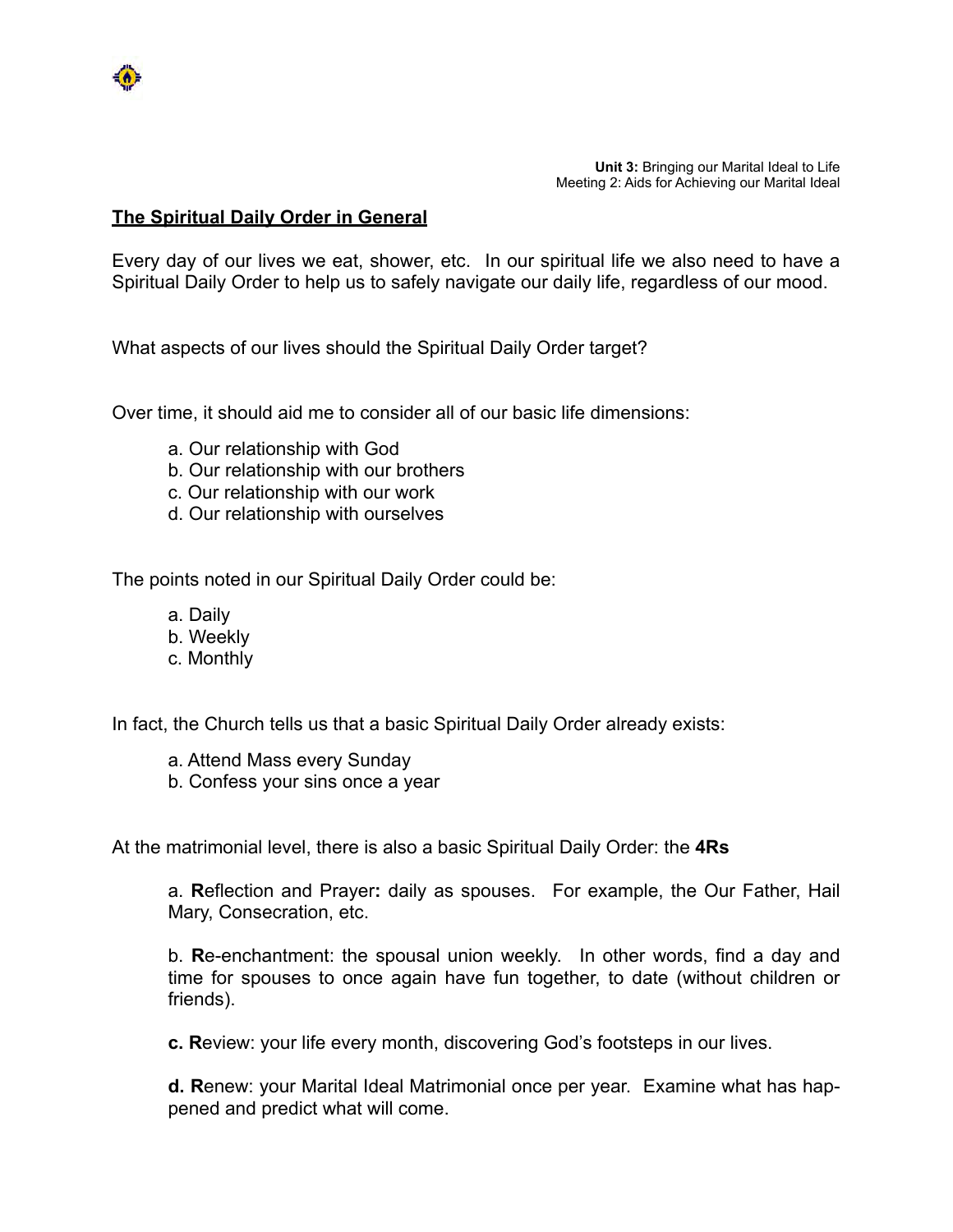

# **How does one build or "fill in" a Spiritual Daily Order?**

**Specifically…**

### **From what attitude should we start?**

Our Marital Ideal has fundamental attitudes that shore it up. These attitudes became clear to us when we attended the workshop to formulate it during the second meeting, and during other meetings.

What are these attitudes? (Take some time to refresh our memories)

Now we can ask ourselves:

1. Which of these attitudes of our Marital Ideal seem necessary or urgent to us? What does our Mater ask of us?

Examples: JOY COMMITMENT

2. What do we wish to accomplish with this particular item?

Ex: OVERCOME SADNESS, ACCENTUATE THE POSITIVE, BE MORE APOSTOLIC

3. What can we do specifically? This concretion is necessary in order to achieve our goal.

> DETERMINE THE AREA WE NEED TO WORK ON With the children, the group, etc.

Do not forget that the concrete formation of each (husband and wife) can be different, since they stem from different origins that complement each other in love.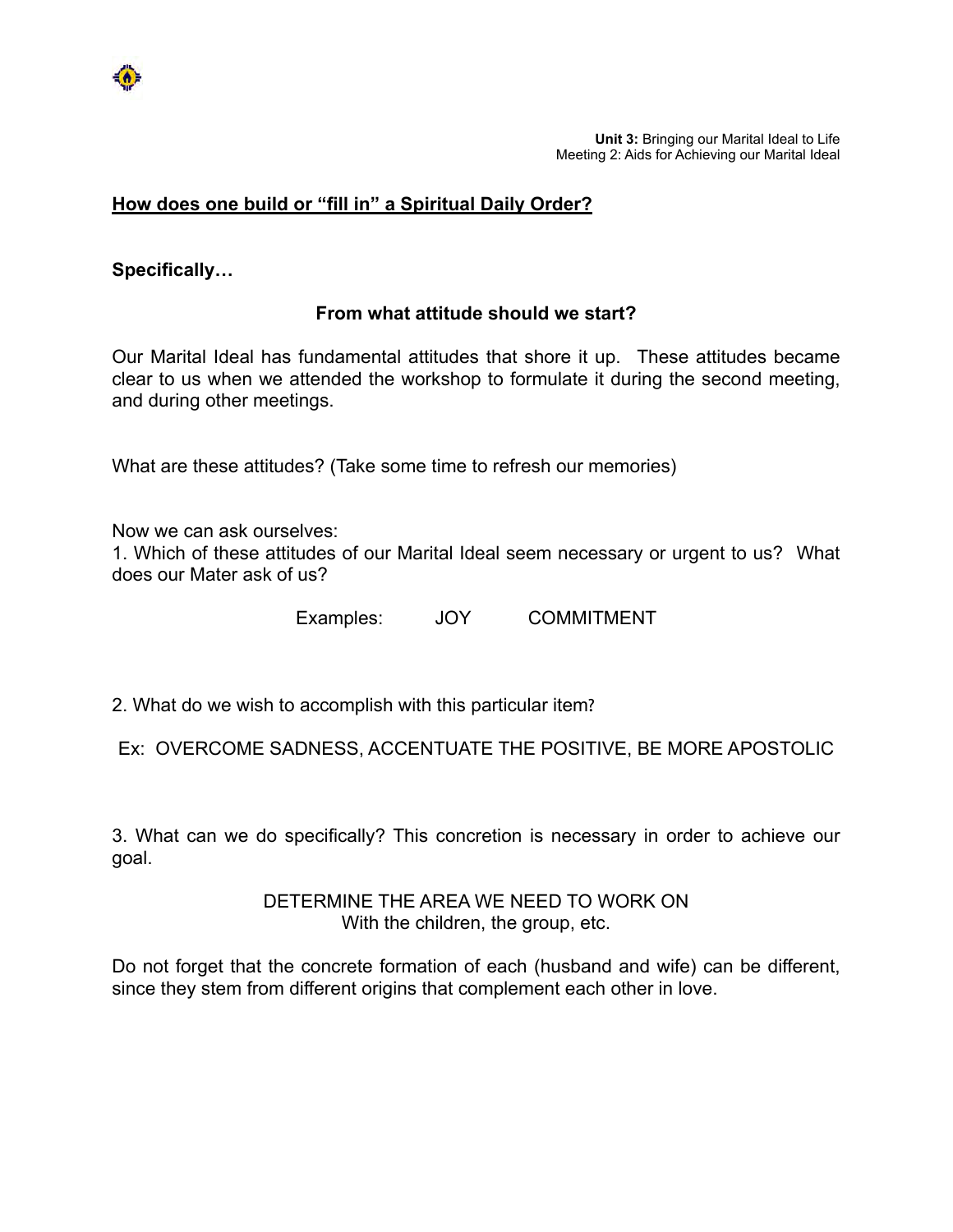

**Unit 3:** Bringing our Marital Ideal to Life Meeting 2: Aids for Achieving our Marital Ideal

## **Record the Marital Ideal on the Spiritual Daily Order (SDO)**

It is absolutely necessary, especially at first, to record it in order to remember it, to be sure that it is present to and in me. That way, every time that I must confront something in my daily life, I will learn to relate it to my Marital Ideal. Remembering it will be a framework for decision making for me.

## **A) Personal Examination (PE)**

This should be summarized as one phrase or short prayer to be prayed many times per day, and should remind me of the attitude I wish to overcome through my special or daily resolution. Some examples: "LIKE THE FATHER, I ENJOY SEEING MY FRIENDS" "FATHER, I ENTRUST MY STRUGGLES TO YOU" "WITH YOU, MATER, I SEE THE GOOD IN EVERYTHING"

# **B) Special or Daily Resolution**

A concrete thing that I do twice per day: Example: greet people when I arrive at work or home

## **C) Written Control**

Review the Personal Commitment: write down each night, during Evening Prayer, how you did.

In addition, you may add other points that you think are important: Perform Morning Prayer, Evening Prayer, pray together, family meal, activities with the children, etc.

# **LET'S GET TO WORK!!!**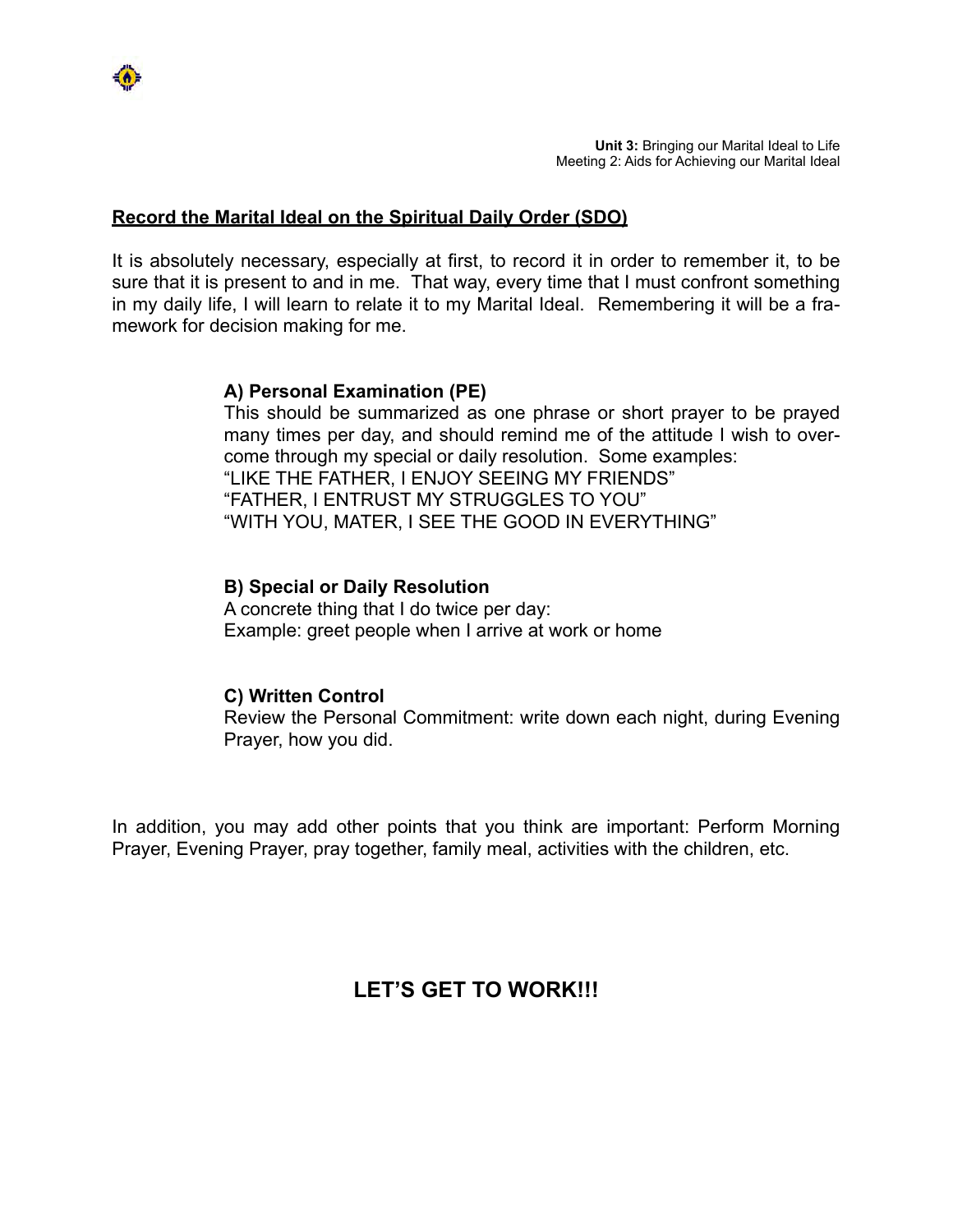## **DISCUSSION**

\* Each couple chooses and comments together about the attitude they will work on this month.

\* What will be the motto, prayer, etc. that will motivate us and help us to reflect on what we wish to work on this month? (**Personal Examination = PE**)

\* **According to the PE** of each member, with the help of the spouse, seek a **concrete commitment** to carry out each morning and afternoon.

\* Fill out the SDP with the PE and PC, and add, as needed, any other commitment. For example: master Morning Prayer, share an activity with a certain child twice per week, etc.

### **COMMITMENT**

Practice using the SDO, filling it out every night. Here is a suggested SDO. You can do your own SDO if you wish.

|                                                         |                                          | SPIRITUAL DAILY ORDER<br>Contributions to the Capital of Graces<br>"Nothing without You, Nothing without Us" (Fr. Joseph Kentenich).<br>"I consecrate myself for them." (John 17:19). |   |    |   |    |   |  |   |     |  |  |                |  |  |  |  |  |  |  |                                    |  |  |  |                                                                                              |  |  |  |  |
|---------------------------------------------------------|------------------------------------------|---------------------------------------------------------------------------------------------------------------------------------------------------------------------------------------|---|----|---|----|---|--|---|-----|--|--|----------------|--|--|--|--|--|--|--|------------------------------------|--|--|--|----------------------------------------------------------------------------------------------|--|--|--|--|
| Month:                                                  |                                          |                                                                                                                                                                                       | 2 | -3 | 4 | 5. | 6 |  | 8 | -91 |  |  | $10$   11   12 |  |  |  |  |  |  |  |                                    |  |  |  | 13   14   15   16   17   18   19   20   21   22   23   24   25   26   27   28   29   30   31 |  |  |  |  |
| Renewal of Pl and PC                                    |                                          |                                                                                                                                                                                       |   |    |   |    |   |  |   |     |  |  |                |  |  |  |  |  |  |  |                                    |  |  |  |                                                                                              |  |  |  |  |
| Personal Commitment AM                                  |                                          |                                                                                                                                                                                       |   |    |   |    |   |  |   |     |  |  |                |  |  |  |  |  |  |  |                                    |  |  |  |                                                                                              |  |  |  |  |
| Personal Commitment PM                                  |                                          |                                                                                                                                                                                       |   |    |   |    |   |  |   |     |  |  |                |  |  |  |  |  |  |  |                                    |  |  |  |                                                                                              |  |  |  |  |
|                                                         |                                          |                                                                                                                                                                                       |   |    |   |    |   |  |   |     |  |  |                |  |  |  |  |  |  |  |                                    |  |  |  |                                                                                              |  |  |  |  |
|                                                         |                                          |                                                                                                                                                                                       |   |    |   |    |   |  |   |     |  |  |                |  |  |  |  |  |  |  |                                    |  |  |  |                                                                                              |  |  |  |  |
|                                                         |                                          |                                                                                                                                                                                       |   |    |   |    |   |  |   |     |  |  |                |  |  |  |  |  |  |  |                                    |  |  |  |                                                                                              |  |  |  |  |
|                                                         |                                          |                                                                                                                                                                                       |   |    |   |    |   |  |   |     |  |  |                |  |  |  |  |  |  |  |                                    |  |  |  |                                                                                              |  |  |  |  |
| Weekly Visit to Sanctuary                               |                                          |                                                                                                                                                                                       |   |    |   |    |   |  |   |     |  |  |                |  |  |  |  |  |  |  |                                    |  |  |  |                                                                                              |  |  |  |  |
| Weekly Marital Dialogue                                 |                                          |                                                                                                                                                                                       |   |    |   |    |   |  |   |     |  |  |                |  |  |  |  |  |  |  |                                    |  |  |  |                                                                                              |  |  |  |  |
| Monthly Renewal                                         |                                          |                                                                                                                                                                                       |   |    |   |    |   |  |   |     |  |  |                |  |  |  |  |  |  |  |                                    |  |  |  |                                                                                              |  |  |  |  |
| Monthly Confession                                      |                                          |                                                                                                                                                                                       |   |    |   |    |   |  |   |     |  |  |                |  |  |  |  |  |  |  |                                    |  |  |  |                                                                                              |  |  |  |  |
| Group Meeting                                           |                                          |                                                                                                                                                                                       |   |    |   |    |   |  |   |     |  |  |                |  |  |  |  |  |  |  |                                    |  |  |  |                                                                                              |  |  |  |  |
| <b>WEEKLY</b><br>Visit to Sanctuary<br>Marital Dialogue | Monthly<br>Monthly Renewal<br>Confession |                                                                                                                                                                                       |   |    |   |    |   |  |   |     |  |  |                |  |  |  |  |  |  |  | <b>Group Commitment</b><br>Meeting |  |  |  |                                                                                              |  |  |  |  |

It is suggested that, at the start, it may be easier and more motivating to have a special place for this "Capital of Grace," or use some sort of symbol to note when we achieve what we proposed to do.

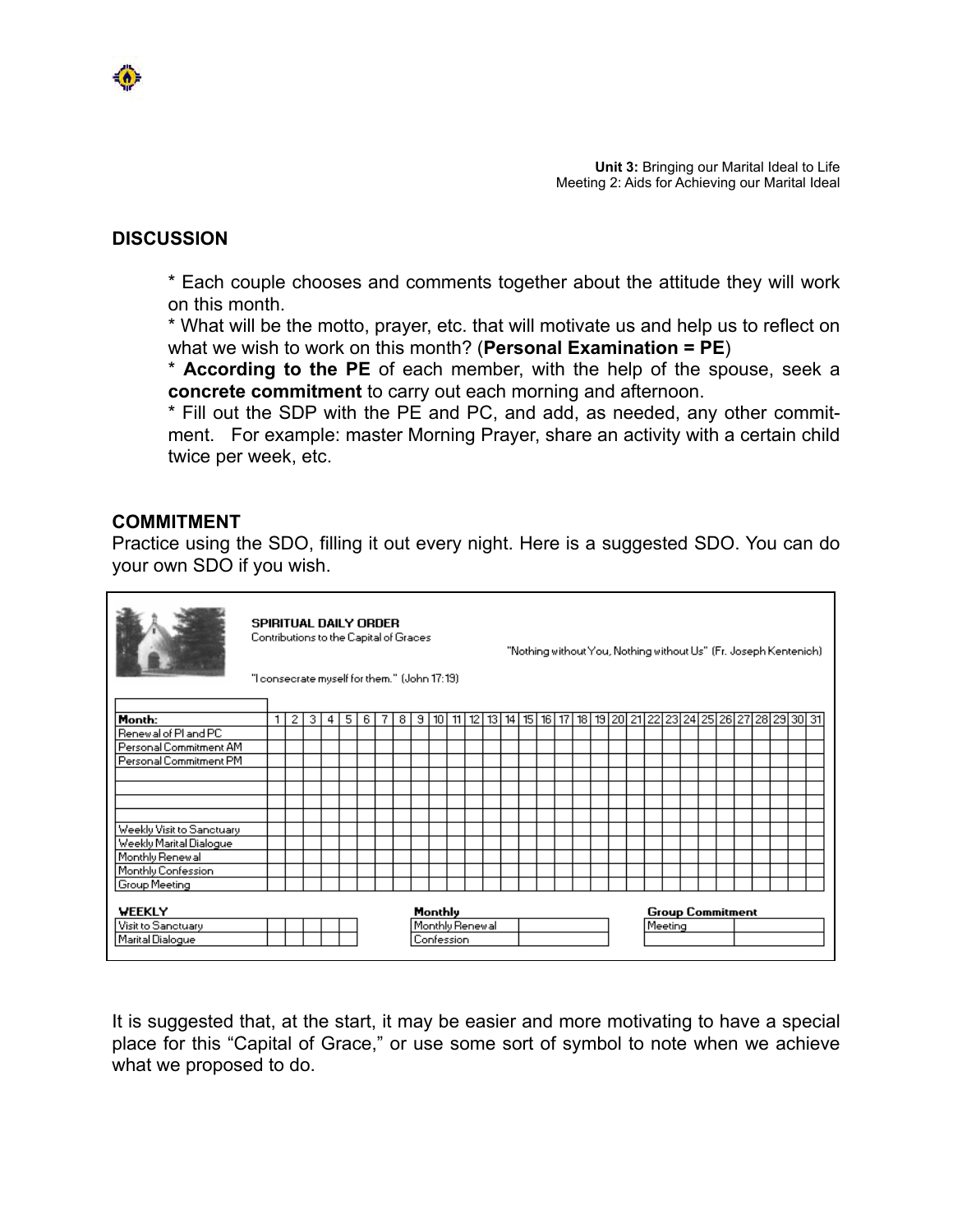

**Unit 3:** Bringing our Marital Ideal to Life Meeting 2: Aids for Achieving our Marital Ideal

Some examples:



7.- Bibliography "200 Questions about Schoenstatt", Fr. Jonathan Niehaus (p. 51; 95; 97) "New Vision and Life", Fr. Jonathan Niehaus (p.14-18)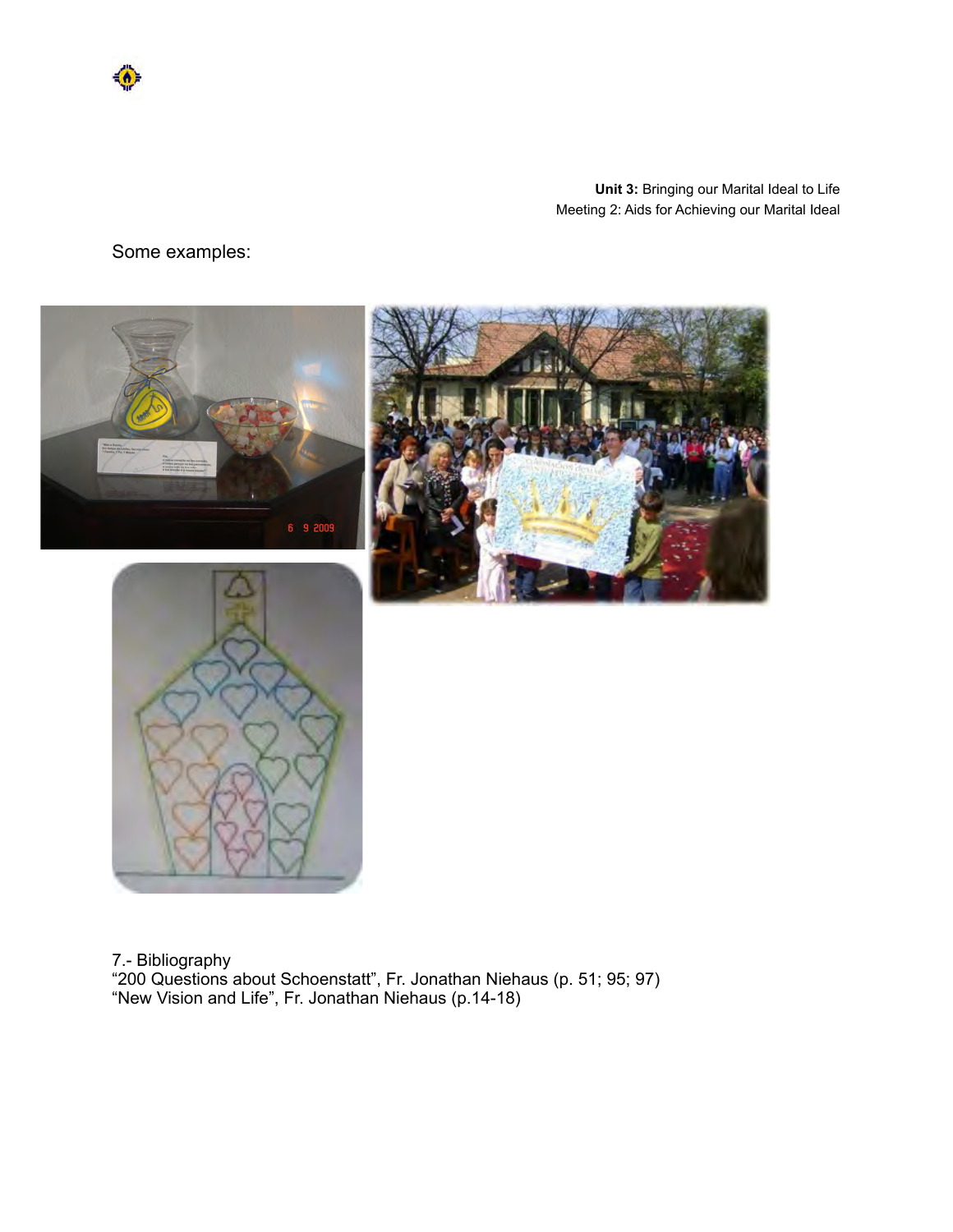

**Unit 3:** Bringing our Marital Ideal to Life Meeting 3: Consecrate Ourselves According to our Ideal

# **MEETING 3: CONSECRATING OURSELVES ACCORDING TO OUR IDEAL**

### **Objective: Formulate our Prayer of Consecration according to our Marital Ideal**

We are reaching the end of this year's work, and, looking back, we can say that it has been a long journey.

Our work has been intense and profound, examining our history together, recalling (at times with joy and at times with sorrow and pain), always seeking, meditating, praying, discovering…

Discovering our name, our Marital Ideal, that which God conceived of us, how He sees us and what He has planned for us as mission, together as a couple and as a family. How wonderful to know how much God loves us, how He conceived of us, and how much He needs us to reach others, to continue His creation and to build His Kingdom. Our life makes more sense…

At this time, the majority of us have already discovered our Marital Ideal; some of us have formulated it, others have a symbol, and we have clearly defined the fundamental pillars that sustain and feed our Ideal. During these weeks we have gone deeper, savoring the task.

### **We now wish to give the fruit of our labors this year, our achievement, to the Lord and to the Mater; we wish to consecrate ourselves to them, but with our own seal: Consecration according to our Marital Ideal.**

In order to do this, we invite you to take some time alone as a couple (one morning or afternoon), calmly reviewing our work of this year. After that, formulate a marital prayer that expresses your ideals and longings. We shall offer it to the Lord and our Mater, asking them for the grace to be able to live them.

We shall read and deliver our prayer at the Shrine, during a special Mass, the day of the Ceremony of **Consecration according to our Marital Ideal.**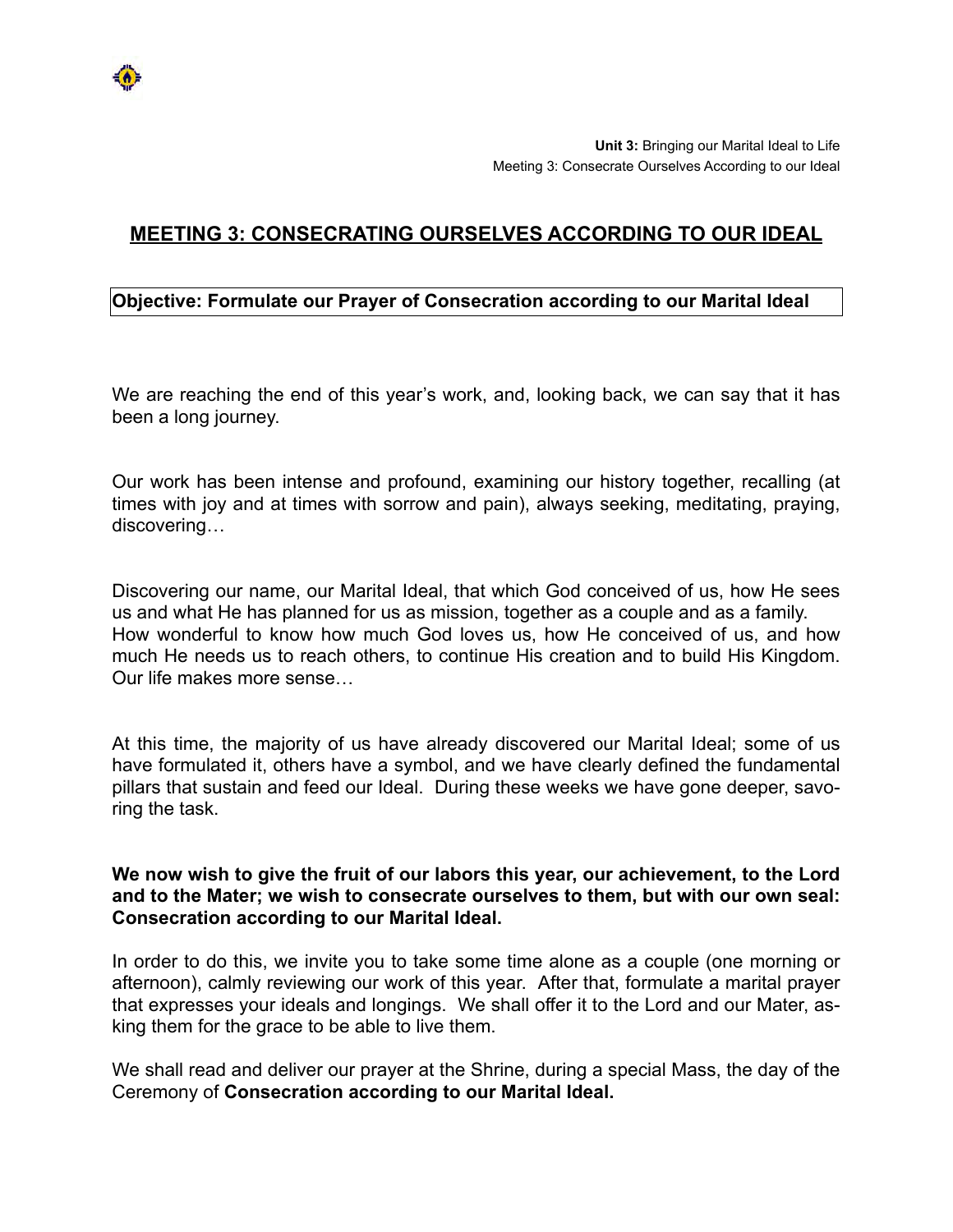

### **How shall we write our prayer?**

The purpose of this prayer is to help us keep our **Marital Ideal** clearly in our consciousness: who we are, remembering the plan that God has for us, to feel GOD'S GREAT LOVE for us, as we are.

It should help us to renew ourselves and to refocus, to return to the path if we should feel, at times, weak or removed.

It should help us to clearly and strongly see our mission in the world, our task according to who we are; it should illuminate our decisions.

As we have noted this year, each marriage is unique and original. Therefore, we offer the following aids for the formulation of your prayer. We wish to be clear that these are merely suggestions: each couple must feel free to create their own prayer with total freedom, as best suits them, always keeping their Marital Ideal in mind.

The following suggestions have been made by couples that have already written their own prayer:

\* Some couples recommend writing a longer prayer (containing the elements described on the next page), to be prayed when there is an opportunity for time and calm, for special moments and occasions, or perhaps once per week.

In addition, they recommend having a shorter, simpler prayer, which may be a summary or even part of the longer prayer. This can be prayed more often, during the day, and help us to remember and renew our Ideal continuously, further uniting us as a couple.

\* There are couples whose prayer contains a part for them as a married couple, and another part that includes their children. In other words, it is also family centered. This way, they can pray it as a family with their children participating also.

\* We must write our prayer on a piece of paper that will not be lost, that will not deteriorate. It should always be near at hand, not in the middle of a pile of things that we are working on.

One couple's testimony: "Our prayer was missing, and, after some time, we somehow found it. Reading our prayer again, we clearly saw how God and the Mater have been close to us, how they had given us adequate tasks for our Ideal, and they had given us the strength to face life, according to who we are!!

But perhaps we would have been better able to hear the voice of God, and seen His will more clearly, if we had only been reading our prayer."